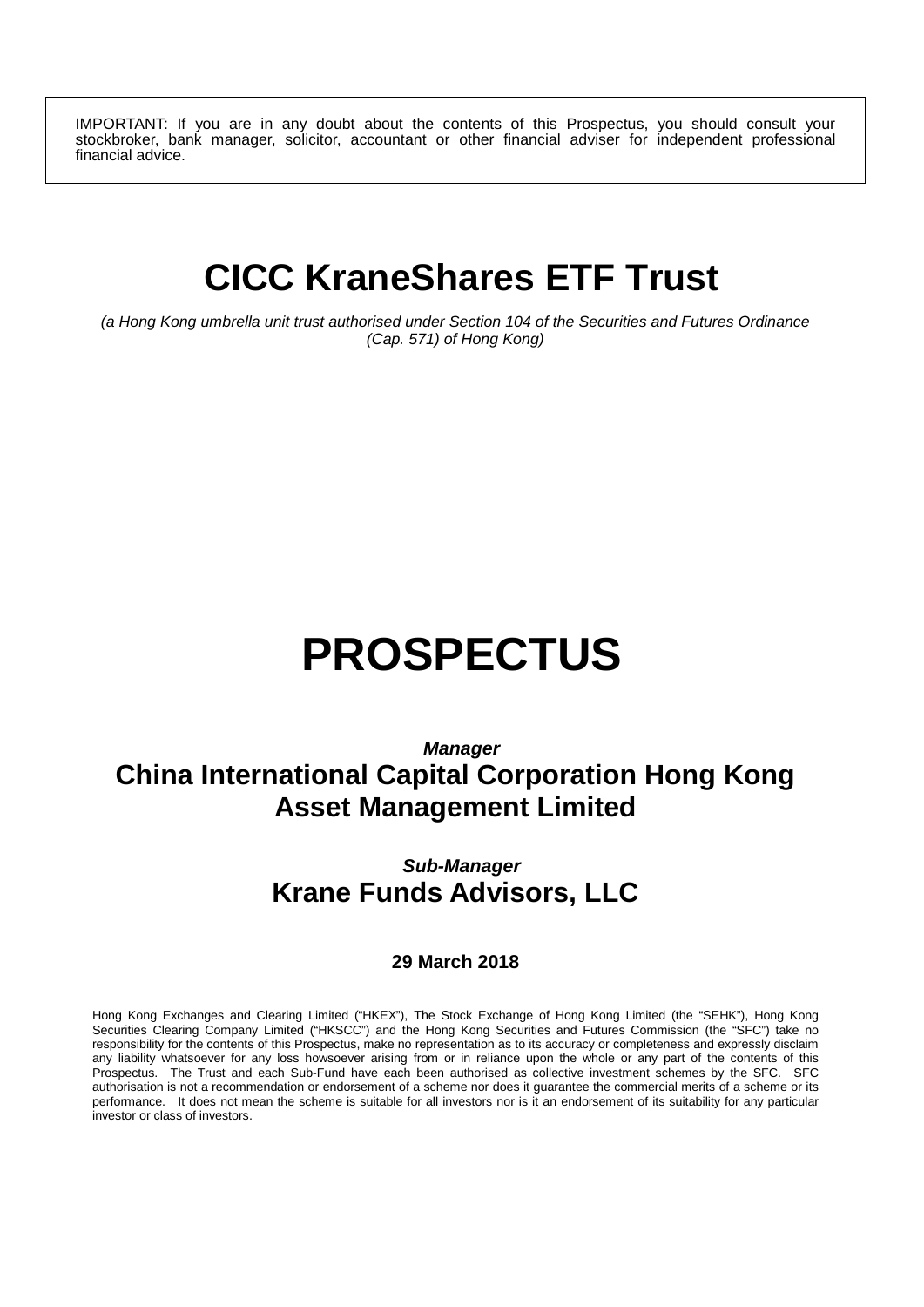#### **IMPORTANT INFORMATION**

This Prospectus relates to the offer in Hong Kong of units (the "Units") in the CICC KraneShares ETF Trust (the "Trust"), an umbrella unit trust established under Hong Kong law by a trust deed dated 16 March 2018, as amended from time to time (the "Trust Deed") between China International Capital Corporation Hong Kong Asset Management Limited (the "Manager") and Brown Brothers Harriman Trustee Services (Hong Kong) Limited (the "Trustee"). The Trust can have a number of sub-funds (the "Sub-Funds" or individually a "Sub-Fund").

The information contained in this Prospectus has been prepared to assist potential investors in making an informed decision in relation to investing in a Sub-Fund. It contains important facts about each Sub-Fund whose Units are offered in accordance with this Prospectus. A product key facts statement which contains the key features and risks of each Sub-Fund is also issued by the Manager and such product key facts statements shall form part of this Prospectus, and shall be read, in conjunction with, this Prospectus.

The Manager accepts full responsibility for the accuracy of the information contained in this Prospectus and confirms having made all reasonable enquiries, that to the best of its knowledge and belief there are no other facts the omission of which would make any statement misleading. The Manager also confirms that this Prospectus includes particulars given in compliance with the *Rules Governing the Listing of Securities on the Stock Exchange of Hong Kong Limited* and the *Code on Unit Trusts and Mutual Funds* (the "Code") and the "Overarching Principles" of the SFC *Handbook for Unit Trusts and Mutual Funds, Investment-Linked Assurance Schemes and Unlisted Structured Investment Products* for the purposes of giving information with regard to the Units of each Sub-Fund. The Trustee is not responsible for the preparation of this Prospectus and shall not be held liable to any person for any information disclosed in this Prospectus, except for the information regarding the Trustee itself under the paragraph headed "The Trustee and Registrar" in the section on "Management of the Trust and Sub-Funds" and, where applicable, under "Trustee and Registrar" in any Appendix.

Each Sub-Fund is a fund falling within Chapter 8.6 and Appendix I of the Code. The Trust and each Sub-Fund are authorised by the SFC in Hong Kong under Section 104 of the Securities and Futures Ordinance. The SFC takes no responsibility for the financial soundness of the Trust, any Sub-Fund or for the correctness of any statements made or opinions expressed in this Prospectus. SFC authorisation is not a recommendation or endorsement of a scheme nor does it guarantee the commercial merits of a scheme or its performance. It does not mean the scheme is suitable for all investors nor is it an endorsement of its suitability for any particular investor or class of investors.

You should consult your financial adviser, consult your tax advisers and take legal advice as appropriate as to whether any governmental or other consents are required, or other formalities need to be observed, to enable you to acquire Units as to whether any taxation effects, foreign exchange restrictions or exchange control requirements are applicable and to determine whether any investment in a Sub-Fund is appropriate for you.

For the CICC KraneShares CSI China Internet Index ETF, application has been made to the Listing Committee of The Stock Exchange of Hong Kong Limited (the "SEHK") for the listing of, and permission to deal in the Units. Subject to compliance with the admission requirements of Hong Kong Securities Clearing Company Limited ("HKSCC"), the Units will be accepted as eligible securities by HKSCC for deposit, clearing and settlement in the Central Clearing and Settlement System ("CCASS") with effect from the date of commencement of dealings in the Units on the SEHK or such other date as may be determined by HKSCC. Settlement of transactions between participants on the SEHK is required to take place in CCASS on the second CCASS settlement day after the trading day. All activities under CCASS are subject to the General Rules of CCASS and CCASS Operational Procedures in effect from time to time.

No action has been taken to permit an offering of Units or the distribution of this Prospectus in any jurisdiction other than Hong Kong and, accordingly, this Prospectus does not constitute an offer or solicitation to anyone in any jurisdiction in which such offer is not authorised or to any person to whom it is unlawful to make such offer or solicitation. The Units have not been, and will not be, registered under the United States Securities Act of 1933, as amended (the "Securities Act") or any other United States Federal or State law and, except in a transaction which does not violate the Securities Act, may not be directly or indirectly offered to or sold in the United States of America or any of its territories or for the benefit of a US Person (as defined in Regulation S of the Securities Act). The Trust and each Sub-Fund have not been and will not be registered as an investment company under the United States Investment Company Act of 1940, as amended. Units may not be acquired or owned by (i) an employee benefit plan, as defined in Section 3(3) of the Employee Retirement Income Security Act of 1974, as amended ("ERISA"), that is subject to Title I of ERISA, (ii) a plan, as defined in Section 4975(e)(1) of the United States Internal Revenue Code of 1986, as amended (the "Internal Revenue Code"), that is subject to Section 4975 of the Internal Revenue Code, (iii) a plan that is subject to any other law, regulation, rule or restriction that is substantially similar to ERISA or Section 4975 of the Internal Revenue Code ("Similar Law") or (iv) an entity whose assets are deemed to include the assets of such an employee benefit plan or plan for purposes of ERISA, Section 4975 of the Internal Revenue Code or Similar Law, unless the purchase, holding and disposition of units will not constitute a violation under ERISA, Section 4975 of the Internal Revenue Code and any applicable Similar Law.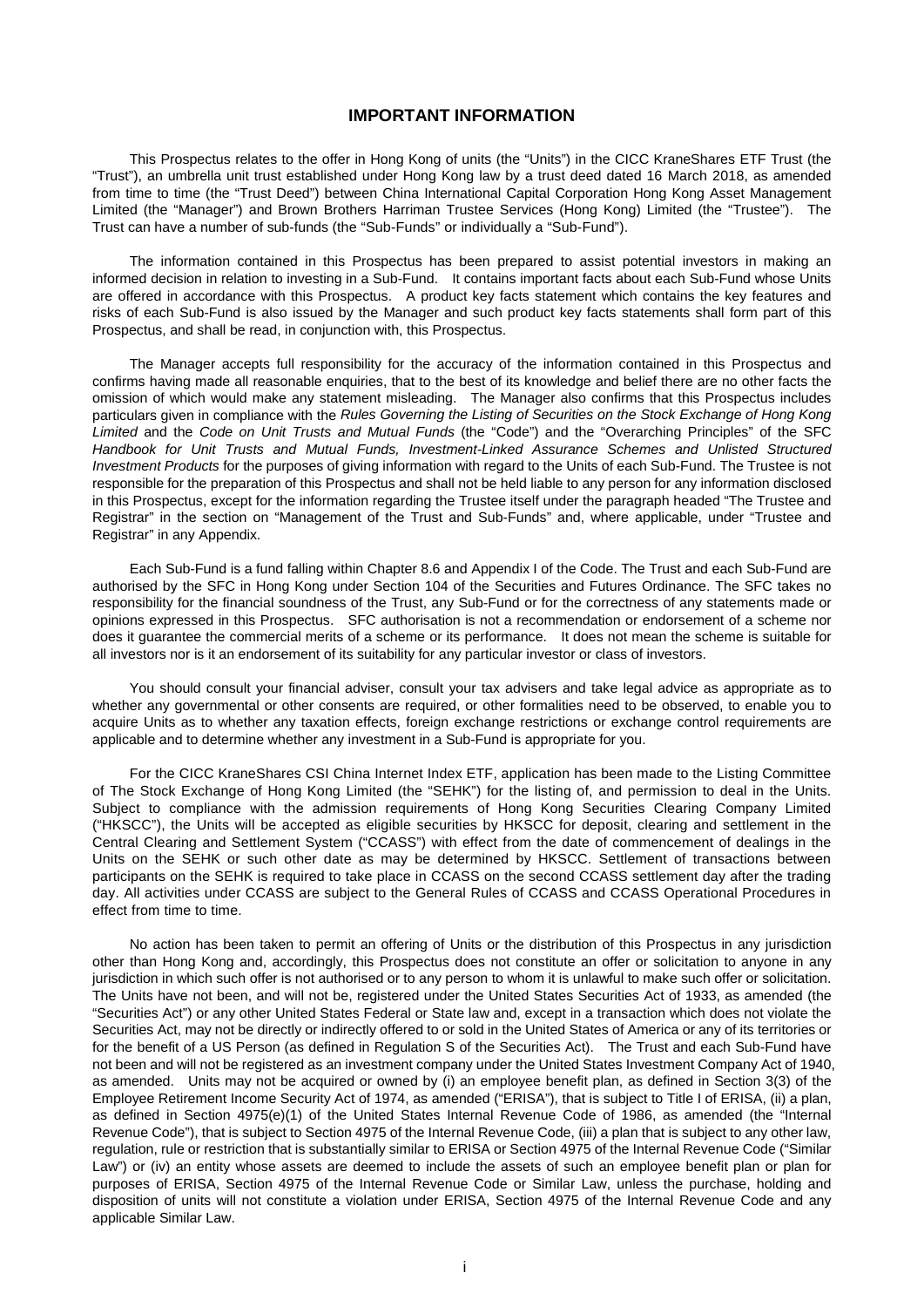The Units cannot be offered or sold, directly or indirectly, in the United States of America (including its territories and possessions), to or for the benefit of a "U.S. Person", as defined in the U.S. "Regulation S" adopted by the Securities and Exchange Commission (the "SEC").

The Manager may impose restrictions on the Unitholders by any "U.S. Person" and operate (i) compulsory redemption of Units or (ii) transfer of Units held by such "U.S. Person".

Such power covers any person (a) who appears to be directly or indirectly in breach of the laws or regulations of any country or governmental authority, or (b) in the opinion of the Manager, might result in the Sub-Fund suffering any disadvantage which the Sub-Fund might not otherwise have incurred or suffered.

"U.S. Person" means: (a) any natural person resident in the U.S.; (b) any partnership or corporation organised or incorporated under the laws of the U.S.; (c) any estate of which any executor or administrator is a U.S. Person; (d) any trust of which any trustee is a U.S. Person; (e) any agency or branch of a non-U.S. entity located in the U.S.; (f) any non-discretionary or similar account (other than an estate or trust) held by a dealer or other fiduciary for the benefit or account of a U.S. Person; (g) any discretionary account or similar account (other than an estate or trust) held by a dealer or other fiduciary organised, incorporated or (if an individual) resident in the U.S.; and (h) any partnership or corporation if (i) organised or incorporated under the laws of any non-U.S. jurisdiction and (ii) formed by a U.S. Person principally for the purpose of investing in securities not registered under the Securities Act unless it is organised or incorporated, and owned, by accredited investors (as defined under Rule 501(a) under the Securities Act) who are not natural persons, estates or trusts.

Furthermore, distribution of this Prospectus shall not be permitted unless it is accompanied by a copy of the latest annual financial statements of each Sub-Fund (where existing) and, if later, its most recent interim report.

You should note that any amendment or addendum to this Prospectus will only be posted on the Trust's website (www.cicc.com) the contents of which, and of any other websites referred to in this Prospectus, have not been reviewed by the SFC. This Prospectus may refer to information and materials included in websites. Such information and materials do not form part of this Prospectus and they have not been reviewed by the SFC or any regulatory body. Investors should note that the information provided in websites may be updated and changed periodically without any notice to any person.

#### **Questions and Complaints**

Investors may raise any questions on or make any complaints about the Trust (including any Sub-Fund) by contacting the Manager at its address as set out in the Directory of this Prospectus or calling the Manager on +852 2872-2000. during normal office hours.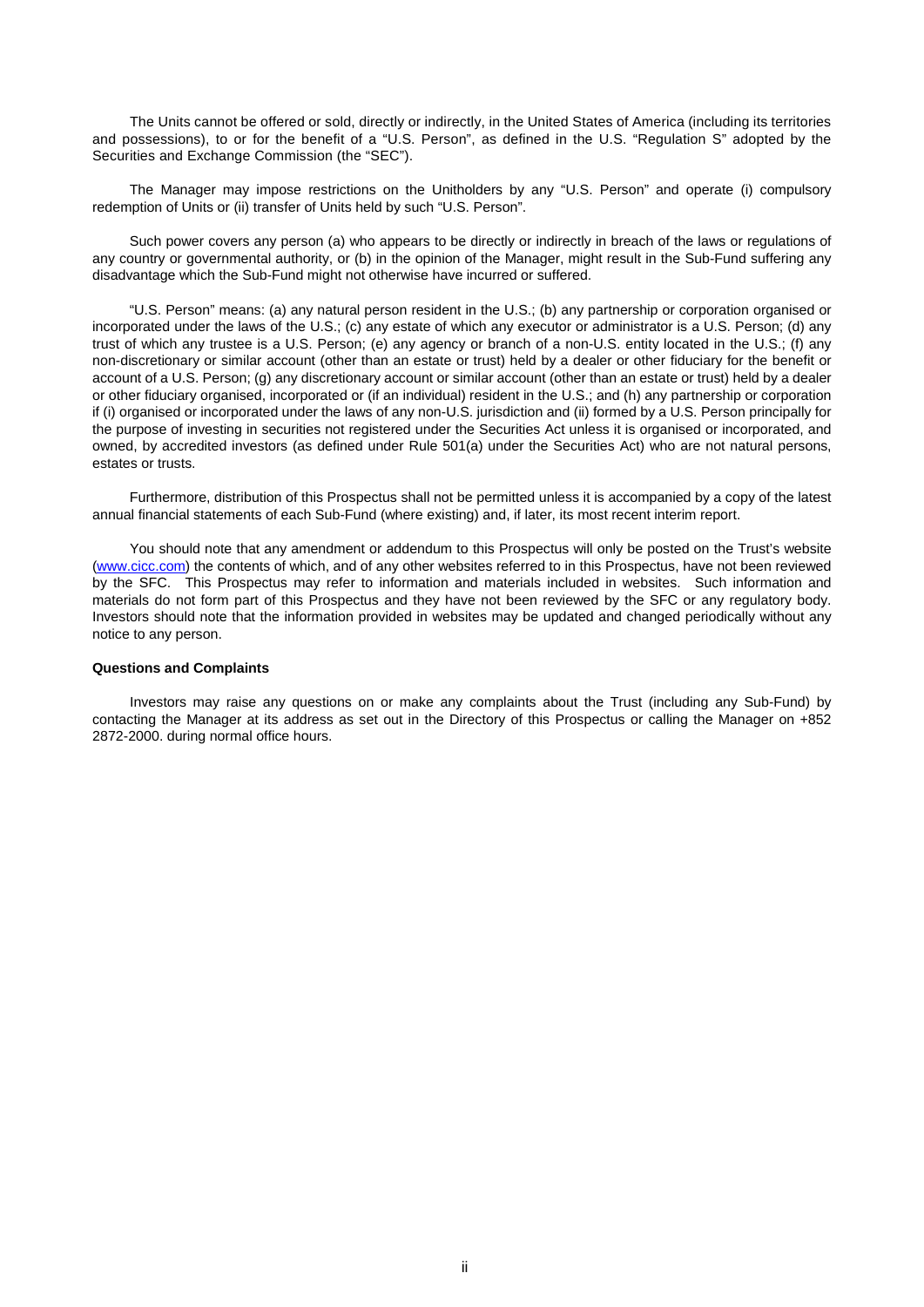#### **DIRECTORY**

*Manager*  **China International Capital Corporation Hong Kong Asset Management Limited** 29/F, One International Finance Centre 1 Harbour View Street **Central** Hong Kong

> *Sub-Manager* **Krane Funds Advisors, LLC** 1270 Ave of the Americas Suite 2217 New York NY 10020

*Trustee and Registrar* **Brown Brothers Harriman Trustee Services (Hong Kong) Limited** 13/F, Man Yee Building 68 Des Voeux Road Central **Central** Hong Kong

*Initial Participating Dealer(s) #* **China International Capital Corporation Hong Kong Securities Limited** 29/F, One International Finance Centre 1 Harbour View Street **Central** Hong Kong

*Initial Market Makers (USD, HKD and RMB counters)#* **Commerz Securities Hong Kong Limited** 15/F, Lee Garden One, 33 Hysan Avenue Causeway Bay Hong Kong

**Haitong International Securities Company Limited** 22/F Li Po Chun Chambers 189 Des Voeux Road Central Hong Kong

*Service Agent* **HK Conversion Agency Services Limited** 1/F, One & Two Exchange Square 8 Connaught Place **Central** Hong Kong

> *Legal Counsel to the Manager* **Simmons & Simmons** 13/F, One Pacific Place 88 Queensway Hong Kong

**Haitong International Securities Company Limited** 22/F Li Po Chun Chambers 189 Des Voeux Road Central Hong Kong

*Listing Agent* **China International Capital Corporation Hong Kong Securities Limited** 29/F, One International Finance Centre 1 Harbour View Street Central Hong Kong

> *Auditor* **KPMG** 8/F, Prince's Building 10 Chater Road **Central** Hong Kong

*# Please refer to the Manager's website for the latest lists of Market Makers and Participating Dealers*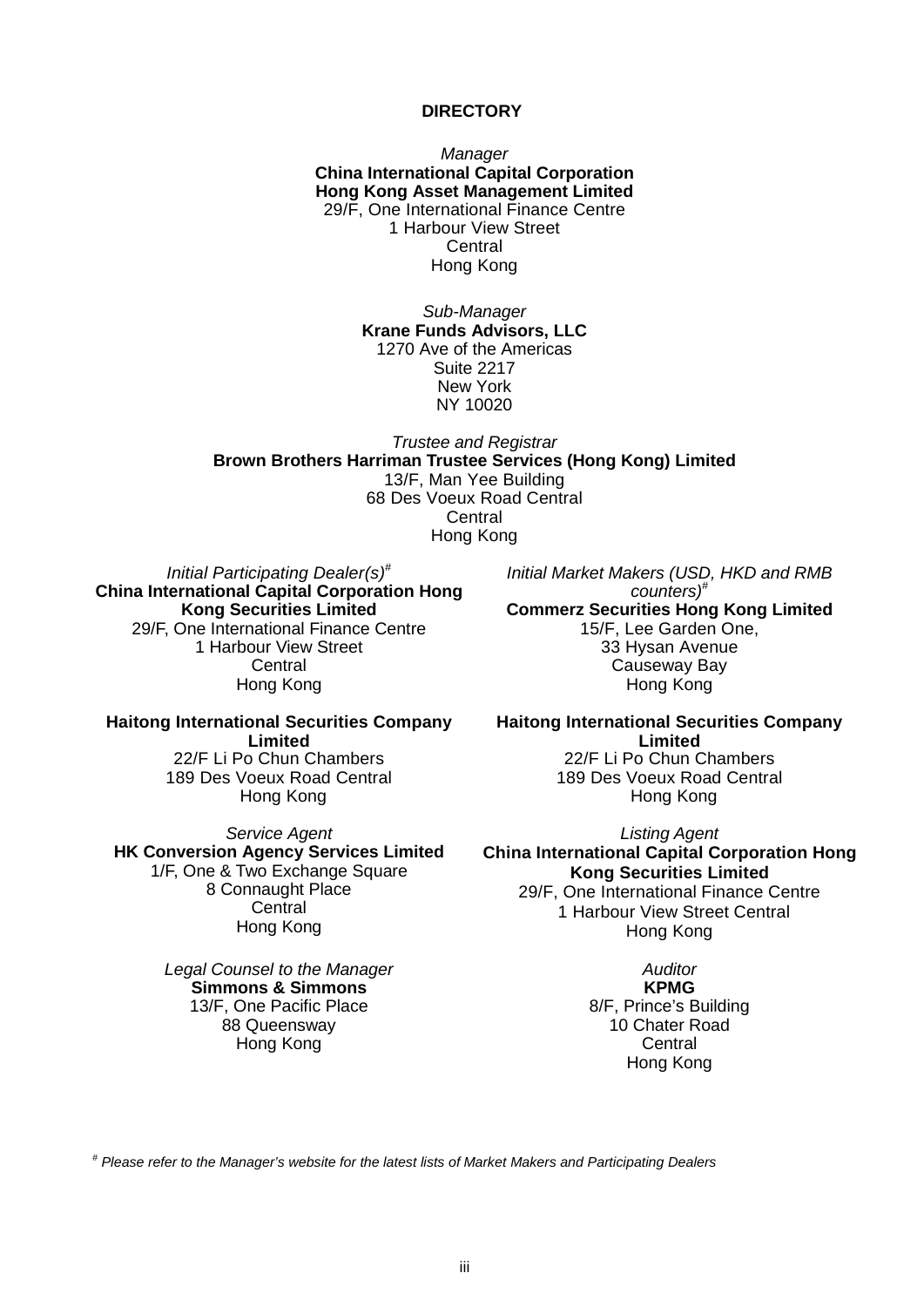## **CONTENTS**

| <b>DIRECTORY</b>                                                    | iii            |
|---------------------------------------------------------------------|----------------|
| <b>CONTENTS</b>                                                     | iv             |
| PART 1 - GENERAL INFORMATION RELATING TO THE TRUST AND SUB-FUNDS    | 1              |
| <b>DEFINITIONS</b>                                                  | $\overline{2}$ |
| <b>INTRODUCTION</b>                                                 | 9              |
| THE OFFERING PHASES                                                 | 10             |
| INVESTMENT OBJECTIVE, STRATEGY AND RESTRICTIONS, SECURITIES LENDING |                |
| AND BORROWING                                                       | 15             |
| THE OFFSHORE RMB MARKET                                             | 19             |
| CREATIONS AND REDEMPTIONS (PRIMARY MARKET)                          | 23             |
| EXCHANGE LISTING AND TRADING (SECONDARY MARKET)                     | 35             |
| DETERMINATION OF NET ASSET VALUE                                    | 37             |
| <b>FEES AND EXPENSES</b>                                            | 40             |
| <b>RISK FACTORS</b>                                                 | 43             |
| MANAGEMENT OF THE TRUST AND SUB-FUNDS                               | 59             |
| STATUTORY AND GENERAL INFORMATION                                   | 66             |
| <b>TAXATION</b>                                                     | 73             |
| PART 2 - SPECIFIC INFORMATION RELATING TO EACH SUB-FUND             | 75             |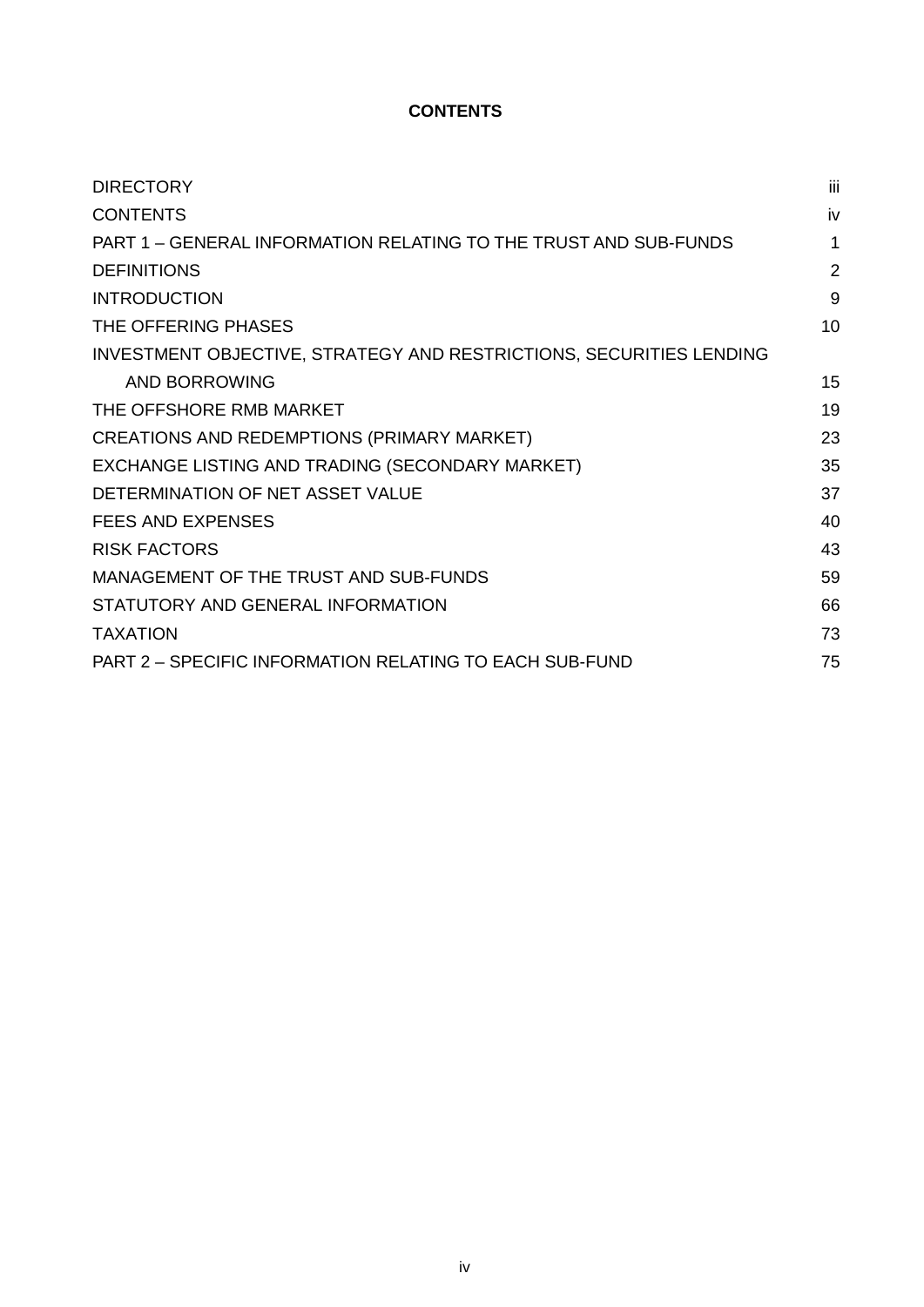#### **PART 1 – GENERAL INFORMATION RELATING TO THE TRUST AND SUB-FUNDS**

Part 1 of this Prospectus includes information relevant to the Trust and all Sub-Fund(s) established under the Trust and listed on the SEHK.

The information presented in this Part 1 should be read in conjunction with the information presented in the relevant Appendix in Part 2 of this Prospectus in respect of a particular Sub-Fund. Where the information in Part 2 of this Prospectus conflicts with the information presented in this Part 1, the information in the relevant Appendix in Part 2 prevails, however, it is applicable to the specific Sub-Fund of the relevant Appendix only. Please refer to Part 2 "Specific Information Relating to Each Sub-Fund" for further information.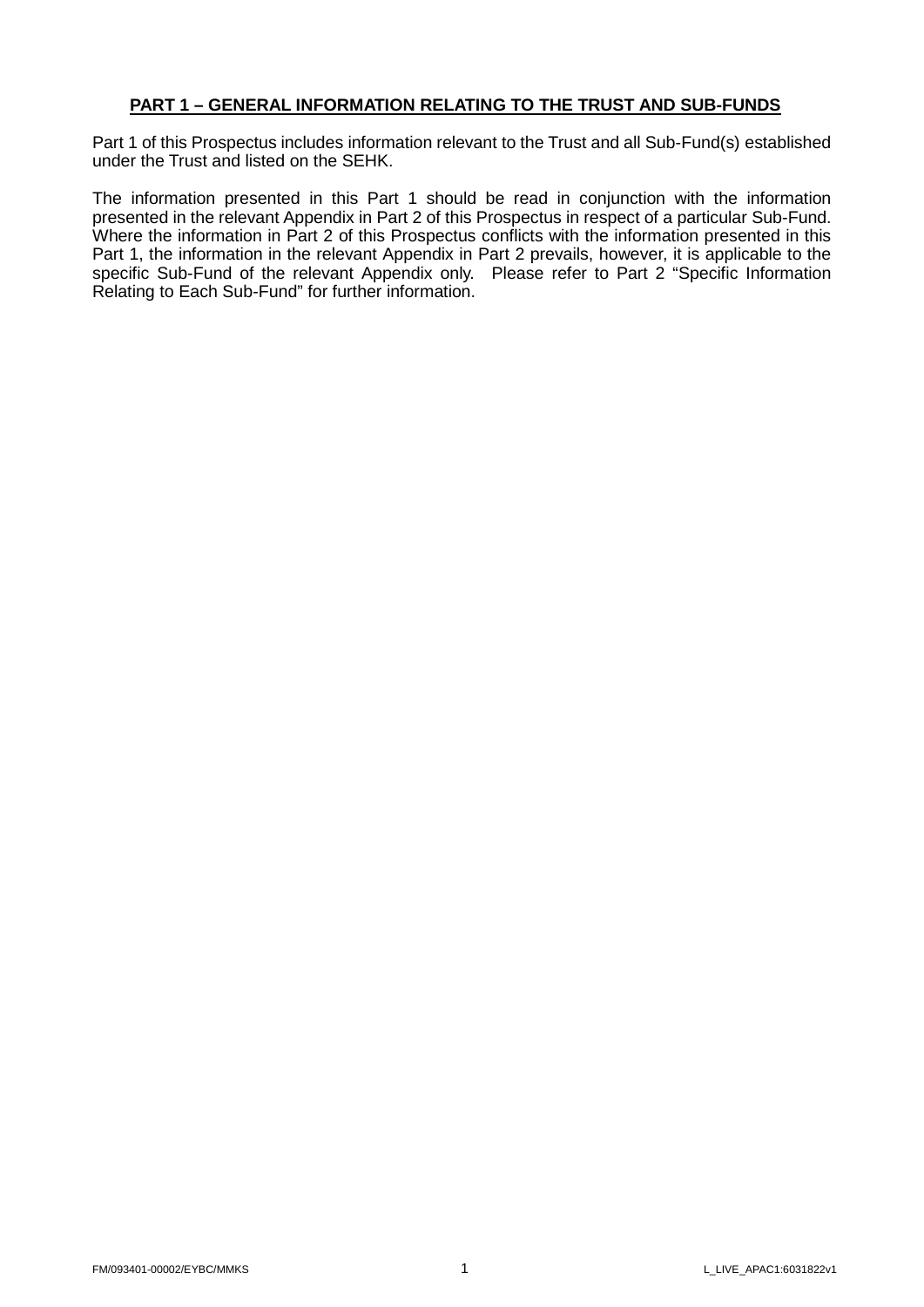#### **DEFINITIONS**

*In this Prospectus (including the relevant Appendix for any Sub-Fund), unless the context requires otherwise, the following expressions have the meanings set out below.*

"After Listing" means the period which commences on the Listing Date and continues until the relevant Sub-Fund is terminated.

"A-Shares" means shares issued by companies incorporated in the PRC and listed on the SSE or the SZSE, traded in RMB and available for investment by domestic investors and Hong Kong investors through, amongst other channels, Stock Connect.

"Appendix" means an appendix to this Prospectus that sets out specific information applicable to a Sub-Fund.

"Application" means an application by a Participating Dealer for the creation or redemption of Units in accordance with the procedures for creation and redemption of Units set out in the Operating Guidelines, the relevant Participating Dealer Agreement and the terms of the Trust Deed.

"Application Unit" means such number of Units or whole multiples thereof as specified in this Prospectus or such other number of Units determined by the Manager, approved by the Trustee and notified to the Participating Dealers.

"B-Shares" means shares issued by companies listed on the SSE or the SZSE, traded in foreign currencies and available for investment by domestic investors and foreign investors.

"Basket" means a portfolio of shares based on the stock weightings in the Index on the relevant Dealing Day for the purpose of an in-kind creation or an in-kind redemption of Units.

"Business Day" in respect of a Sub-Fund, means, unless the Manager and the Trustee otherwise agree, a day on which (a)(i) the SEHK is open for normal trading; and (ii) the relevant market on which Securities comprised in the Index are traded is open for normal trading or if there are more than one such market, the market(s) designated by the Manager is open for normal trading, and (b) the Index is compiled and published, or such other day or days as the Manager and the Trustee may agree from time to time provided that if on any such day, the period during which the relevant market is open for normal trading is reduced as a result of a Number 8 Typhoon Signal, Black Rainstorm warning or other similar event, such day shall not be a Business Day unless the Manager and the Trustee otherwise agree.

"Cancellation Compensation" means an amount payable by a Participating Dealer for the account of the Sub-Fund in respect of a Default, as set out in the Trust Deed, the Participating Dealer Agreement and/or the Operating Guidelines applicable at the time the relevant Creation Application or Redemption Application is made.

"CCASS" means the Central Clearing and Settlement System established and operated by HKSCC or any successor system operated by HKSCC or its successors.

"CCASS Settlement Day" means the term "Settlement Day" as defined in the General Rules of CCASS.

"China" or "PRC" means the People's Republic of China, excluding for the purposes of interpretation of this Prospectus only, Hong Kong, Macau and Taiwan.

"Code" means the Code on Unit Trusts and Mutual Funds issued by the SFC (as amended, or replaced, from time to time).

"Connected Person" has the meaning as set out in the Code which at the date of this Prospectus means in relation to a company: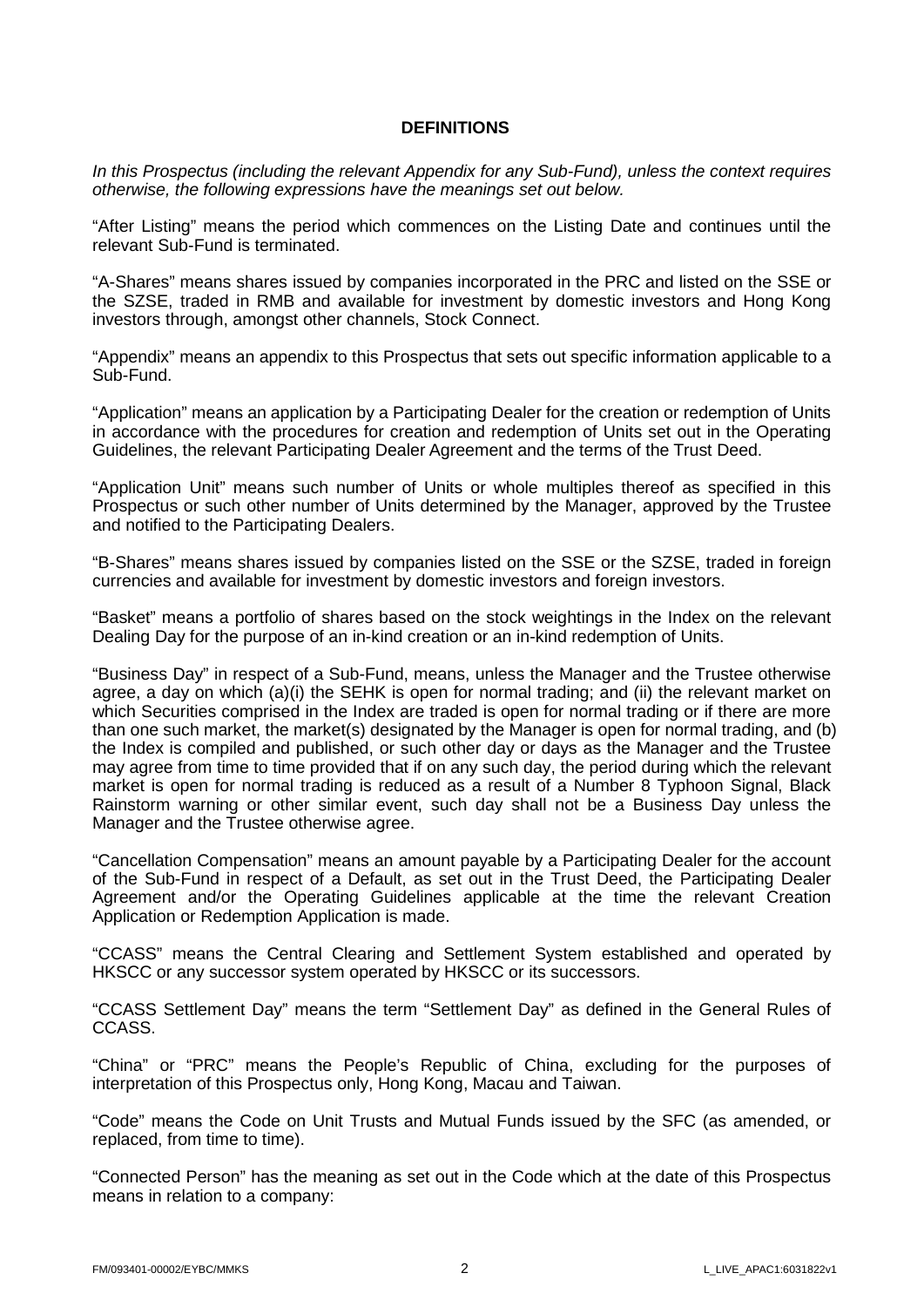- (a) any person or company beneficially owning, directly or indirectly, 20% or more of the ordinary share capital of that company or able to exercise directly or indirectly, 20% or more of the total votes in that company; or
- (b) any person or company controlled by a person who or which meets one or both of the descriptions given in (a); or
- (c) any member of the group of which that company forms part; or
- (d) any director or officer of that company or of any of its connected persons as defined in (a), (b) or (c).

"Creation Application" means an application by a Participating Dealer for the creation and issue of Units in an Application Unit size (or whole multiples thereof) in accordance with the Operating Guidelines and the Trust Deed.

"CSDCC" means the China Securities Depository and Clearing Co., Ltd.

"CSRC" means the China Securities Regulatory Commission.

"Dealing Day" means each Business Day during the continuance of a Sub-Fund, and/or such other day or days as the Manager may from time to time determine in consultation with the Trustee.

"Dealing Deadline" in relation to any particular place and any particular Dealing Day, means the time on or before each Dealing Day specified in the Appendix of a Sub-Fund or such other time or day as the Manager may from time to time determine in consultation with the Trustee.

"Default" means a failure by a Participating Dealer in respect of:

- (a) a Creation Application to deliver the requisite Securities and/or any relevant cash amount; or
- (b) a Redemption Application to deliver the Units the subject of the Redemption Application and/or relevant cash amount.

"Deposited Property" means, in respect of a Sub-Fund, all the assets (including Income Property), received or receivable by the Trustee, for the time being held or deemed to be held upon the trusts of and subject to the Trust Deed for the account of the Sub-Fund but excluding (i) Income Property standing to the credit of the distribution account (other than interest earned thereon), and (ii) any other amount for the time being standing to the credit of the distribution account.

"Duties and Charges" means, in relation to any particular transaction or dealing, all stamp and other duties, taxes, government charges, brokerage, bank charges, transfer fees, registration fees, transaction levies and other duties and charges whether in connection with the constitution of the Deposited Property or the increase or decrease of the Deposited Property or the creation, issue, transfer, cancellation or redemption of Units or the acquisition or disposal of Securities or otherwise which may have become or may be payable in respect of, and whether prior to, upon or after the occasion of, such transaction or dealing and including but not limited to, in relation to an issue of Units or redemption of Units, a charge (if any) of such amount or at such rate as is determined by the Manager or the Trustee to be made for the purpose of compensating or reimbursing the Trust for the difference between (a) the prices used when valuing the Securities in the Trust Fund for the purpose of such issue or redemption of Units and (b) (in the case of an issue of Units) the prices which would be used when acquiring the same Securities if they were acquired by the Trust with the amount of cash received by the Trust upon such issue of Units and (in the case of a redemption of Units) the prices which would be used when selling the same Securities if they were sold by the Trust in order to realise the amount of cash required to be paid out of the Trust Fund upon such redemption of Units. For the avoidance of doubt, when calculating subscription and redemption prices, duties and charges may include (if applicable) any provision for bid and ask spreads (to take into account the difference between the price at which assets were valued for the purpose of calculating the Net Asset Value and the estimated price at which such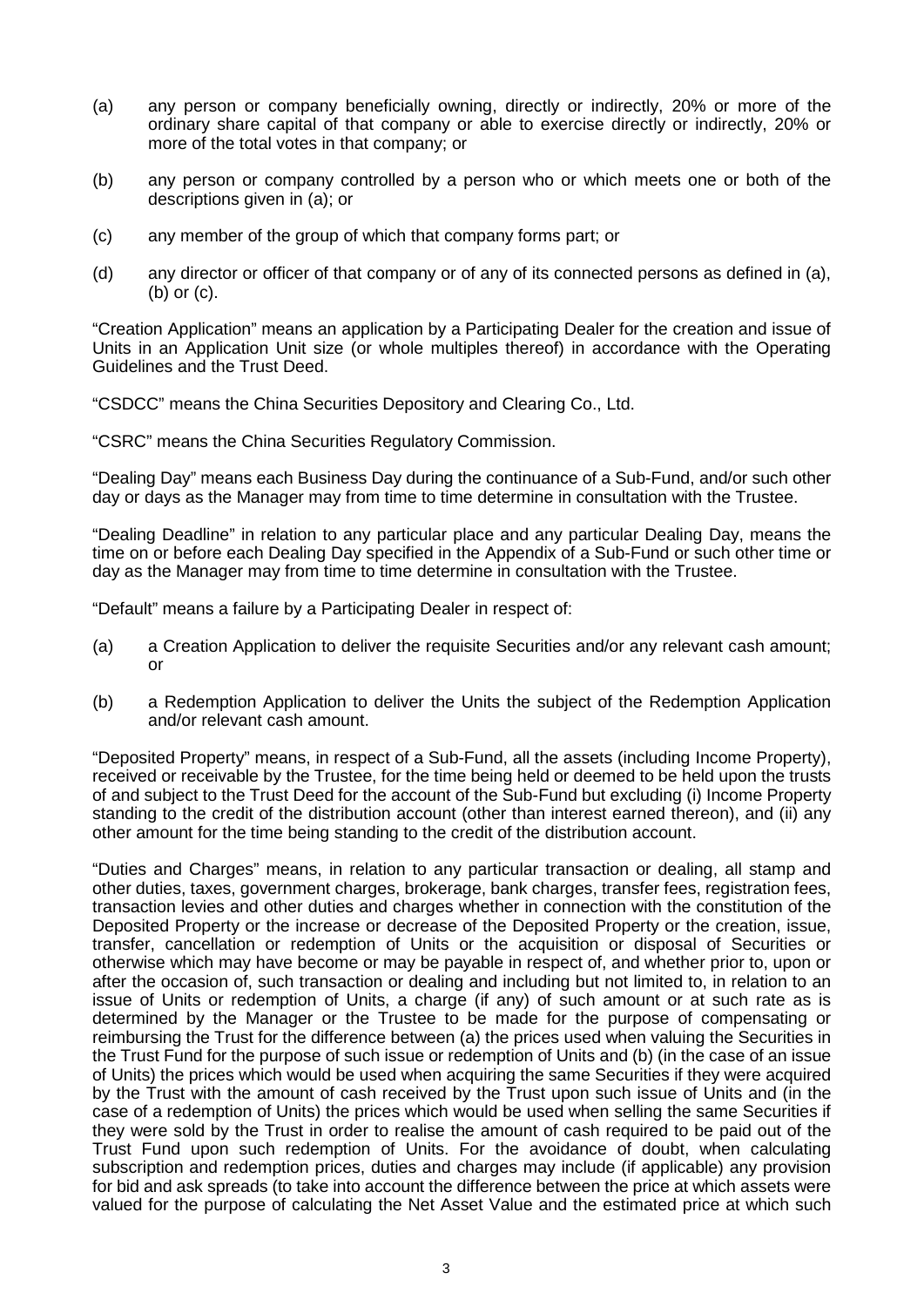assets shall be bought as a result of a subscription or sold as a result of a redemption), but may not include (if applicable) any commission payable to agents on sales and purchases of the Units or any commission, taxes, charges or costs which may have been taken into account in ascertaining the Net Asset Value of Units).

"Encumbrance" means any mortgage, charge, pledge, lien, third party right or interest, any other encumbrance or security interest of any kind or another type of preferential arrangement (including, without limitation, a title transfer or retention arrangement) having similar effect other than any such encumbrance or security interest imposed by the terms of the relevant clearing system/depositary or otherwise created by the terms of the Participating Dealer Agreement, the Trust Deed or any agreement between the Manager, the Trustee and the relevant Participating Dealer.

"Extension Fee" means the fee payable to the Trustee on each occasion the Manager, upon a Participating Dealer's request, grants the Participation Dealer an extended settlement in respect of a Creation Application or Redemption Application.

"H-Shares" means shares issued by companies incorporated in China and listed on the Hong Kong Stock Exchange and traded in Hong Kong Dollars.

"HKD" or "Hong Kong Dollars" means Hong Kong dollars, the lawful currency of Hong Kong.

"HKEX" means Hong Kong Exchanges and Clearing Limited or its successors.

"HKSCC" means the Hong Kong Securities Clearing Company Limited or its successors.

"Hong Kong" means the Hong Kong Special Administrative Region of the PRC.

"Government and other Public Securities" means any investment issued by, or the payment of principal and interest on which is guaranteed by, the government of any member state of the Organisation for Economic Co-operation and Development (each such member state being herein referred to as an "OECD country") or any fixed interest investment issued in any OECD country by a public or local authority or nationalised industry of any OECD country or issued anywhere in the world by any other body which is, in the opinion of the Trustee, of similar standing.

"IFRS" means International Financial Reporting Standards.

"Income Property" means, in respect of a Sub-Fund, (a) all interest, dividends and other sums deemed by the Manager, (after consulting the auditors either on a general or case by case basis), to be in the nature of income (including taxation repayments, if any) received or receivable by the Trustee in respect of the Deposited Property of the Sub-Fund (whether in cash or, without limitation, by warrant, cheque, money, credit or otherwise or the proceeds of sale or transfer of any Income Property received in a form other than cash); (b) all interest and other sums received or receivable by the Trustee in respect of (a), (c) or (d) of this definition; (c) all cash payments received or receivable by the Trustee for the account of the Sub-Fund in respect of an Application; (d) all Cancellation Compensation received by the Trustee for the account of the Sub-Fund; and (e) any payments to be received or are receivable by the Trustee under any contractual agreements in the nature of investments for the benefit of the relevant Sub-Fund but excluding (i) other Deposited Property; (ii) any amount for the time being standing to the credit of the distribution account for the account of the Sub-Fund or previously distributed to Unitholders; (iii) gains for the account of the Sub-Fund arising from the realisation of Securities; and (iv) any sums applied towards payment of the fees, costs and expenses payable by the Trust from the Income Property of the Sub-Fund.

"Index" means, in respect of a Sub-Fund, the index against which the relevant Sub-Fund is benchmarked as set out in the relevant Appendix.

"Index Provider" means, in respect of a Sub-Fund, the person responsible for compiling the Index against which the relevant Sub-Fund benchmarks its investments and who holds the right to licence the use of such Index to the relevant Sub-Fund as set out in the relevant Appendix.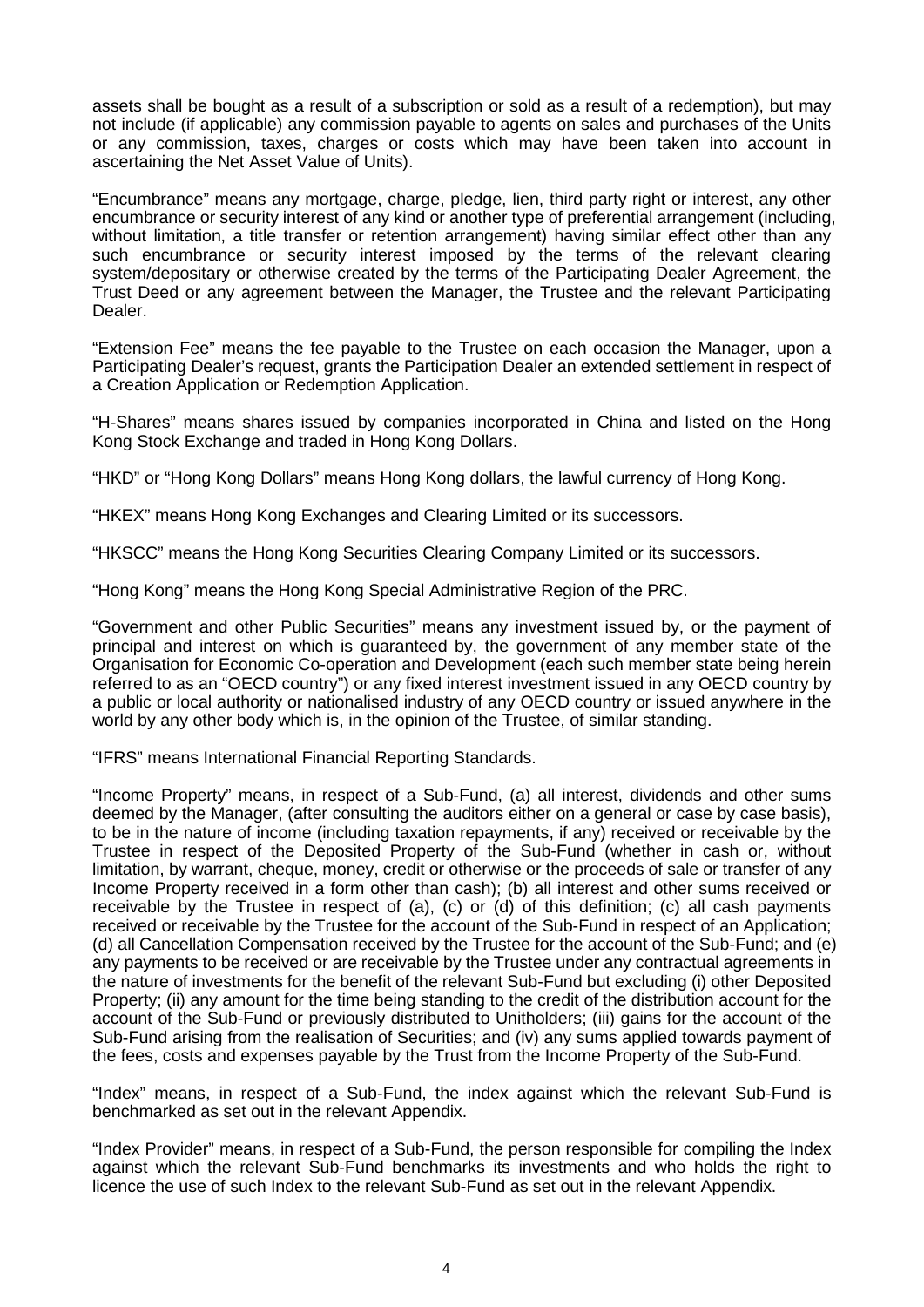"Initial Issue Date" means the date of the first issue of Units, which shall be the Business Day immediately before the Listing Date.

"Initial Offer Period" means, in respect of each Sub-Fund the period before the relevant Listing Date as set out in the relevant Appendix.

"Insolvency Event" occurs in relation to a person where (i) an order has been made or an effective resolution passed for the liquidation or bankruptcy of the person; (ii) a receiver or similar officer has been appointed in respect of the person or of any of the person's assets or the person becomes subject to an administration order; (iii) the person enters into an arrangement with one or more of its creditors or is deemed to be unable to pay its debts; (iv) the person ceases or threatens to cease to carry on its business or substantially the whole of its business or makes or threatens to make any material alteration to the nature of its business; or (v) the Manager in good faith believes that any of the above is likely to occur.

"Issue Price" means the price at which Units may be issued, determined in accordance with the Trust Deed.

"Listing Date" means the date on which the Units in respect of a Sub-Fund are first listed and from which dealings therein are permitted to take place on SEHK, the expected date of which is set out in the relevant Appendix for the Sub-Fund.

"Macau" means the Macao Special Administrative Region of the People's Republic of China.

"Manager" means China International Capital Corporation Hong Kong Asset Management Limited or such other person or persons for the time being duly appointed pursuant to the Trust Deed as manager of the Trust in succession thereto being approved by the SFC under the Code.

"Market" means in any part of the world:

- (a) in relation to any Security: the SEHK or such other stock exchange from time to time determined by the Manager; and
- (b) in relation to any futures contract: the Hong Kong Futures Exchange Limited or such other futures exchange from time to time determined by the Manager.

and any over-the-counter transaction conducted in any part of the world and in relation to any Security or futures contract shall be deemed to include any bilateral agreement with a responsible firm, corporation or association in any country in any part of the world dealing in the Security or futures contract which the Manager may from time to time elect.

"Market Maker" means a broker or dealer permitted by the SEHK to act as such by making a market for the Units in the secondary market on the SEHK.

"Multi-Counter" means the facility by which the Units of a Sub-Fund traded in USD, RMB and HKD are each assigned separate stock codes on the SEHK and are accepted for deposit, clearing and settlement in CCASS in more than one eligible currency (USD or RMB or HKD) as described in the relevant Appendix of this Prospectus.

"N-Shares" means shares of Chinese companies listed on a US stock exchange such as the NYSE or NASDAQ.

"NASDAQ" means The NASDAQ Stock Market LLC.

"Net Asset Value" means the net asset value of a Sub-Fund or, as the context may require, the net asset value of a Unit calculated under the Trust Deed.

"NYSE" means The New York Stock Exchange.

"Operating Guidelines" means the guidelines for the creation and redemption of Units of a class as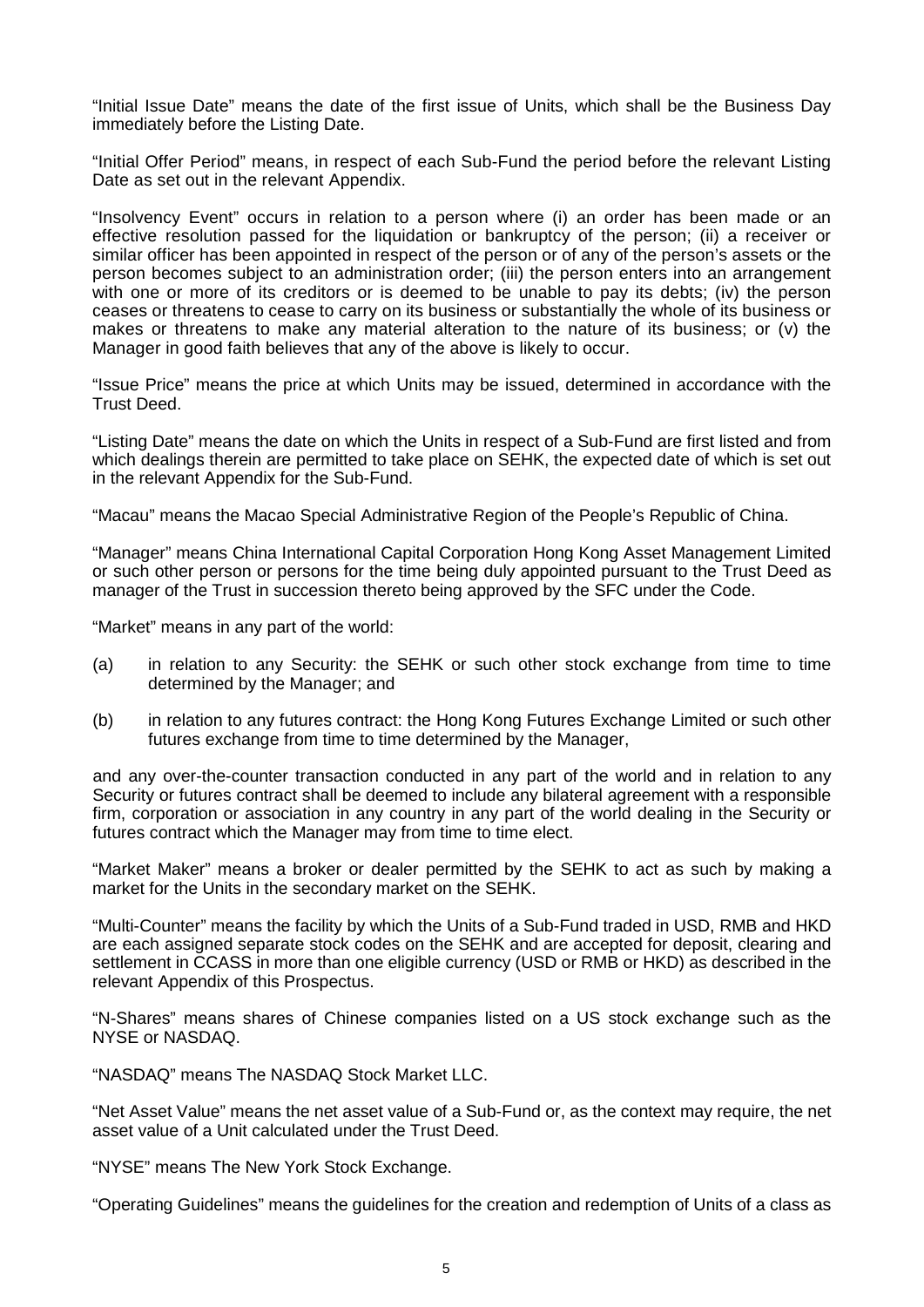set out in the schedule to each Participating Dealer Agreement as amended from time to time by the Manager with the approval of the Trustee, and where applicable, with the approval of HKSCC and the Conversion Agent, and following consultation, to the extent reasonably practicable, with the relevant Participating Dealers subject always, in respect of the relevant Operating Guidelines for a Participating Dealer, any amendment being notified in writing by the Manager in advance to the relevant Participating Dealer. Unless otherwise specified, references to the Operating Guidelines shall be to the Operating Guidelines for the class of Units applicable at the time of the relevant Application.

"P-chips" means Chinese companies listed on the SEHK and traded in HKD which are incorporated in the Cayman Islands, Bermuda and the British Virgin Islands with a majority of their business operations in China and controlled by private Chinese shareholders.

"Participating Dealer" means a licensed broker or dealer who is (or who has appointed an agent or delegate who is) a person admitted for the time being by HKSCC as a participant of CCASS and who has entered into a Participating Dealer Agreement in form and substance acceptable to the Manager and Trustee, and any reference in this Prospectus to "Participating Dealer" shall include a reference to any agent or delegate so appointed by the Participating Dealer.

"Participating Dealer Agreement" means an agreement entered into between, among others, the Trustee, the Manager and a Participating Dealer (and its agent, if applicable), and if determined necessary by the Manager (in its absolute discretion), where applicable, each of HKSCC and the Conversion Agent, setting out, (amongst other things), the arrangements in respect of the issue of Units and the redemption and cancellation of Units. References to the Participating Dealer Agreement shall, where appropriate, mean the Participating Dealer Agreement, read together with the Operating Guidelines.

"PBOC" means the People's Bank of China.

"PD Agent" means a person who is admitted by HKSCC as either a Direct Clearing Participant or a General Clearing Participant (as defined in the General Rules of CCASS) in CCASS and who has been appointed by a Participating Dealer as its agent for the creation and redemption of Units.

"Recognised Futures Exchange" means an international futures exchange which is recognised by the SFC or which is approved by the Manager.

"Recognised Stock Exchange" means an international stock exchange which is recognised by the SFC or which is approved by the Manager.

"Red Chips" means shares of companies incorporated outside of China with a majority of their business operations in China and, traded on the SEHK in Hong Kong Dollars.

"Redemption Application" means an application by a Participating Dealer for the redemption of Units in Application Unit size (or whole multiples thereof) in accordance with the Operating Guidelines and the Trust Deed.

"Redemption Value" means, in respect of a Unit, the price per Unit at which such Unit is redeemed, calculated in accordance with the Trust Deed.

"Registrar" means such person as may from time to time be appointed as registrar in respect of each Sub-Fund in accordance with the Trust Deed to keep the register of the Unitholders of the Sub-Fund.

"RMB" or "Renminbi" means Renminbi Yuan, the lawful currency of the PRC.

"SAFE" means the State Administration of Foreign Exchange of the PRC.

"SAT" means the State Administration of Taxation of the PRC.

"Securities" means any shares, stocks, debentures, loan stocks, bonds, securities, commercial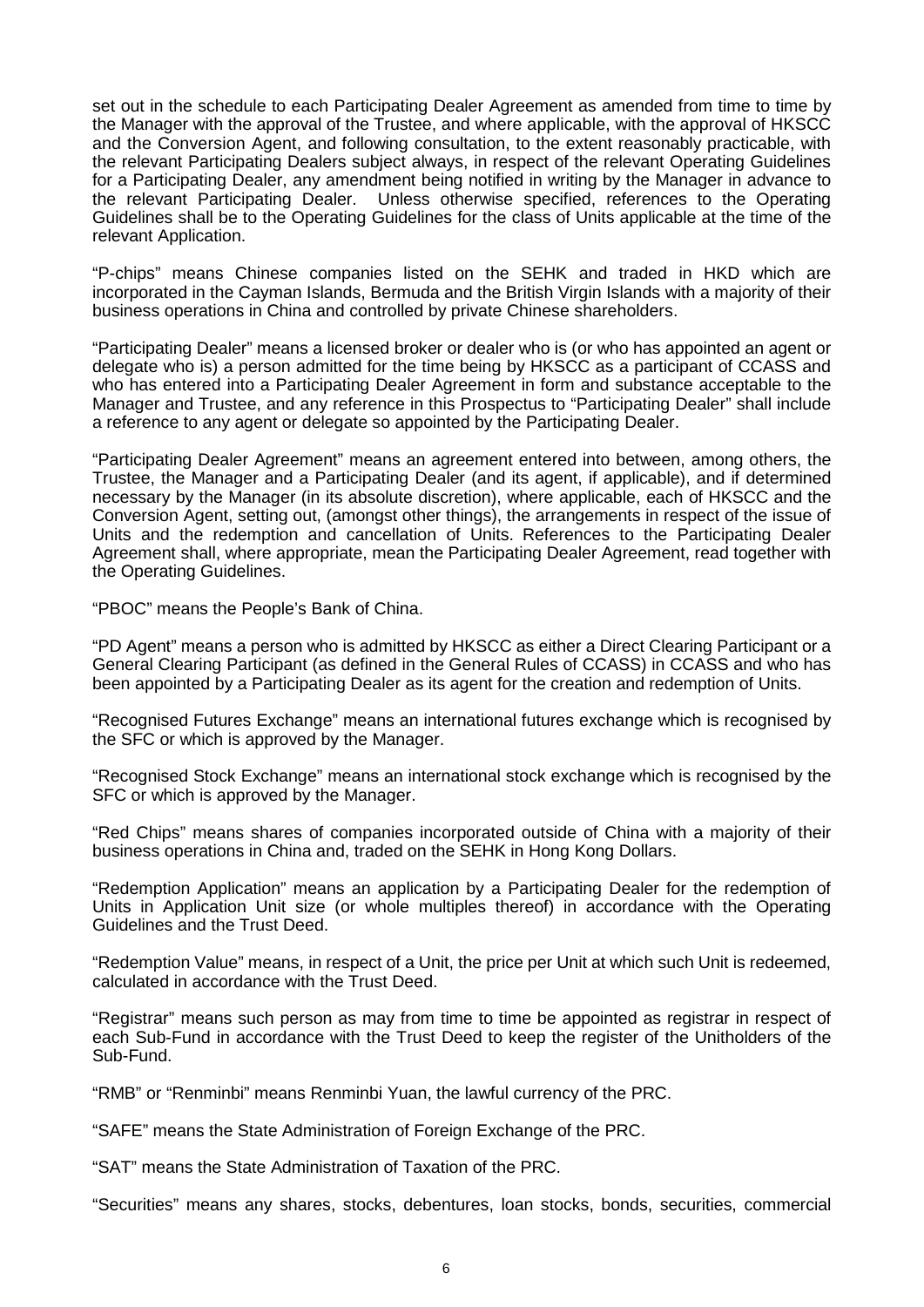paper, acceptances, trade bills, warrants, participation notes, certificates, structured products, treasury bills, instruments or notes of, or issued by or under the guarantee of, any body, whether incorporated or unincorporated, and whether listed or unlisted, or of any government or local government authority or supranational body, whether paying interest or dividends or not and whether fully-paid, partly paid or nil paid and includes (without prejudice to the generality of the foregoing):

- (a) any right, option or interest (howsoever described) in or in respect of any of the foregoing, including units in any unit trust (as defined in the Trust Deed);
- (b) any certificate of interest or participation in, or temporary or interim certificate for, receipt for or warrant to subscribe or purchase, any of the foregoing;
- (c) any instrument commonly known or recognised as a security;
- (d) any receipt or other certificate or document evidencing the deposit of a sum of money, or any rights or interests arising under any such receipt, certificate or document; and
- (e) any bill of exchange and any promissory note.

"SEHK" means The Stock Exchange of Hong Kong Limited or its successors.

"Service Agent" or "Conversion Agent" means HK Conversion Agency Services Limited or such other person as may from time to time be appointed to act as service agent or conversion agent (as the case may be) in relation to a Sub-Fund.

"Service Agent's Fee" means the fee which may be charged for the benefit of the Service Agent to each Participating Dealer or PD Agent (as the case may be) on each book-entry deposit or withdrawal transaction made by the relevant Participating Dealer or PD Agent (as the case may be), the maximum level of which shall be determined by the Service Agent and set out in this Prospectus.

"Service Agreement" means each agreement by which the Service Agent provides its services in respect of a Sub-Fund entered amongst the Trustee, the Manager, the Registrar, the Participating Dealer, the PD Agent (where applicable), the Service Agent and HKSCC.

"Settlement Day" means a Business Day in respect of the relevant Dealing Day pursuant to the Operating Guidelines or such other Business Days in respect of the relevant Dealing Day as determined by the Manager in consultation with the Trustee from time to time and notified to the relevant Participating Dealers, either generally or for a particular class or classes of Units.

"SFC" means the Securities and Futures Commission of Hong Kong or its successors.

"SFO" means the Securities and Futures Ordinance (Cap. 571) of Hong Kong.

"SSE" means the Shanghai Stock Exchange.

"Stock Connect" means the securities trading and clearing linked programme with an aim to achieve mutual stock market access between China and Hong Kong, comprising the Shanghai-Hong Kong Stock Connect and the Shenzhen-Hong Kong Stock Connect.

"SZSE" means the Shenzhen Stock Exchange.

"Sub-Fund" means a segregated pool of assets and liabilities into which the Trust Fund is divided, established under the Trust Deed and the relevant supplemental deed as a separate trust as described in the relevant Appendix.

"Sub-Manager" means Krane Funds Advisors, LLC or such other person or persons for the time being duly appointed sub-manager or sub-managers of one or more Sub-Funds in succession thereto.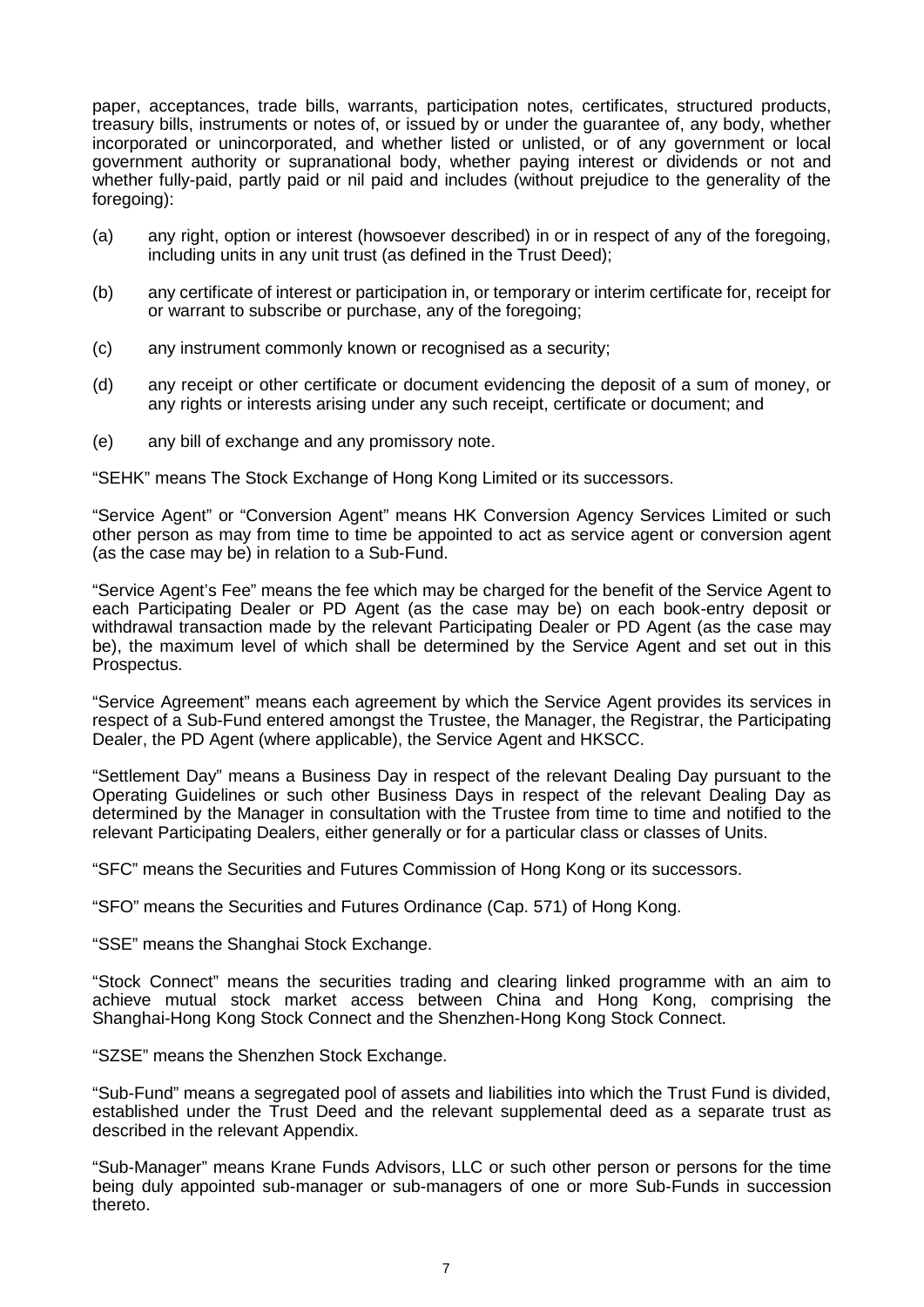"Transaction Fee" means the fee, in respect of a Sub-Fund, which may be charged for the benefit of the Service Agent, the Registrar and/or the Trustee to each Participating Dealer on each Dealing Day upon which an Application has been or Applications have been made by the relevant Participating Dealer.

"Trust" means the umbrella unit trust constituted by the Trust Deed and called CICC KraneShares ETF Trust or such other name as the Manager may from time to time determine, upon prior notice to the Trustee.

"Trust Deed" means the trust deed dated 16 March 2018 between the Manager and the Trustee constituting the Trust (as amended from time to time).

"Trust Fund" means all the property held or deemed to be held by the Trustee in respect of each Sub-Fund, including the Deposited Property and Income Property attributable to the relevant Sub-Fund, except for amounts to be distributed, in accordance with the Trust Deed.

"Trustee" means Brown Brothers Harriman Trustee Services (Hong Kong) Limited or such other person or persons for the time being duly appointed as trustee or trustees hereof in succession thereto in accordance with the Trust Deed.

"Unit" means a unit representing an undivided share in a Sub-Fund.

"Unit Cancellation Fee" means the fee charged by the Conversion Agent in respect of the cancellation of Units in connection with an accepted Redemption Application of a Sub-Fund.

"Unitholder" means a person for the time being entered on the register of holders as the holder of Units including, where the context so admits, persons jointly registered.

"USD" means United States dollars, the lawful currency of the United States of America.

"Valuation Point" means, in respect of a Sub-Fund, the official close of trading on the Market on which the Securities constituting the Index are listed on each Dealing Day or if more than one, the official close of trading on the last relevant Market to close or such other time or times as determined by the Manager in consultation with the Trustee from time to time provided that there shall always be a Valuation Point on each Dealing Day other than where there is a suspension of the creation and redemption of Units.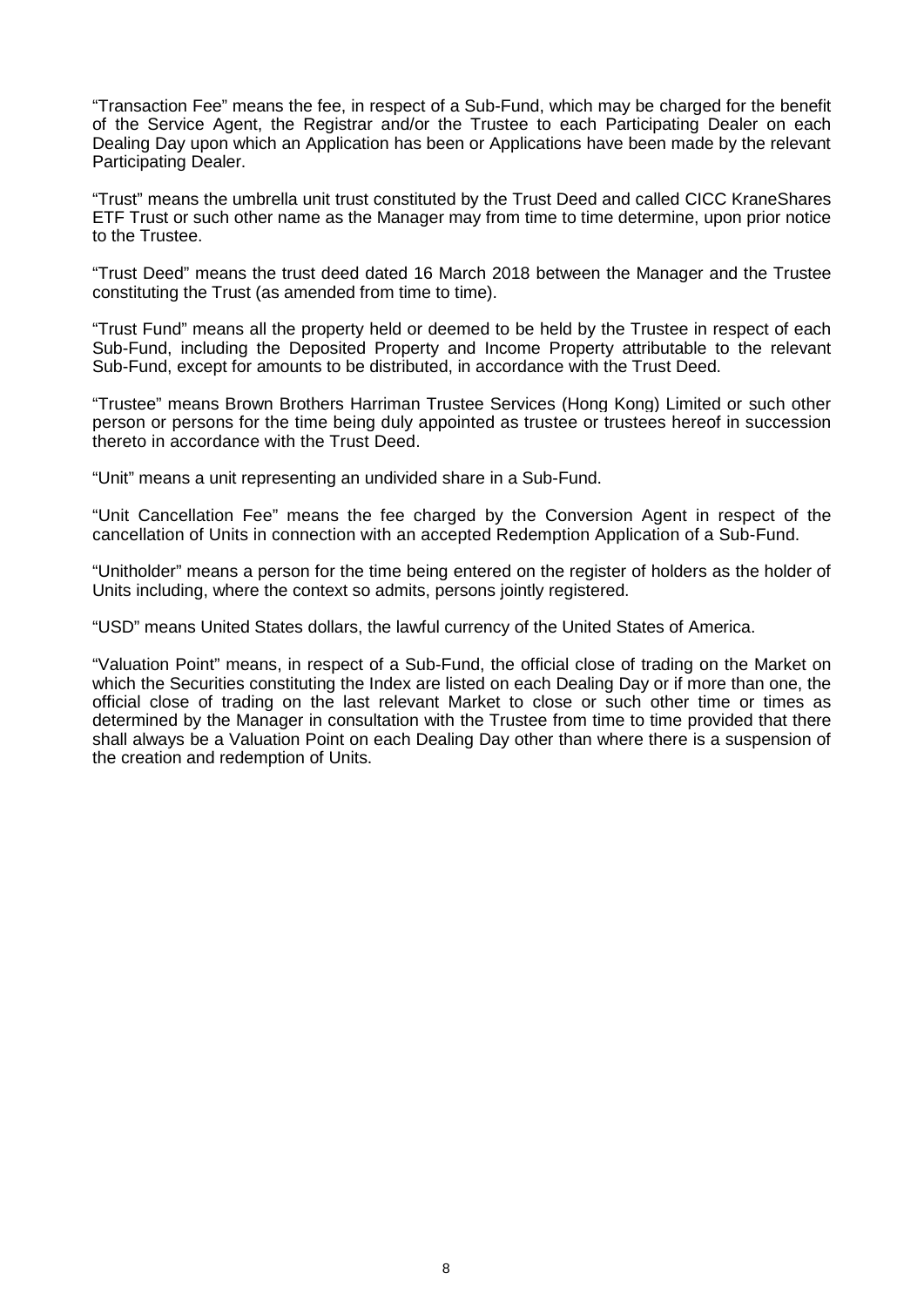#### **INTRODUCTION**

#### **The Trust**

The Trust is an umbrella unit trust created by the Trust Deed between the Manager and the Trustee made under Hong Kong law. The Trust and each Sub-Fund is authorised as a collective investment scheme by the SFC under Section 104 of the SFO and each Sub-Fund falls within Chapter 8.6 and Appendix I of the Code. SFC authorisation is not a recommendation or endorsement of a Sub-Fund nor does it guarantee the commercial merits of a Sub-Fund or its performance. It does not mean that a Sub-Fund is suitable for all investors nor is it an endorsement of its suitability for any particular investor or class of investors.

#### **The Sub-Funds**

The Trust may issue different classes of Units and the Trustee shall establish a separate pool of assets under the Trust Deed as separate trusts (each such separate pool of assets a "Sub-Fund") to which one or more class of Units shall be attributable. The assets of a Sub-Fund will be invested and administered separately from the other assets of the Trust. All Sub-Funds will be exchange traded funds listed on the SEHK.

The Manager and the Trustee reserve the right to establish other Sub-Funds and/or issue further classes of Units relating to a Sub-Fund or Sub-Funds in the future in accordance with the provisions of the Trust Deed. Where indicated in the relevant Appendix, Units in a Sub-Fund may be available for trading on the SEHK using a Multi-Counter. Each Sub-Fund will have its own Appendix.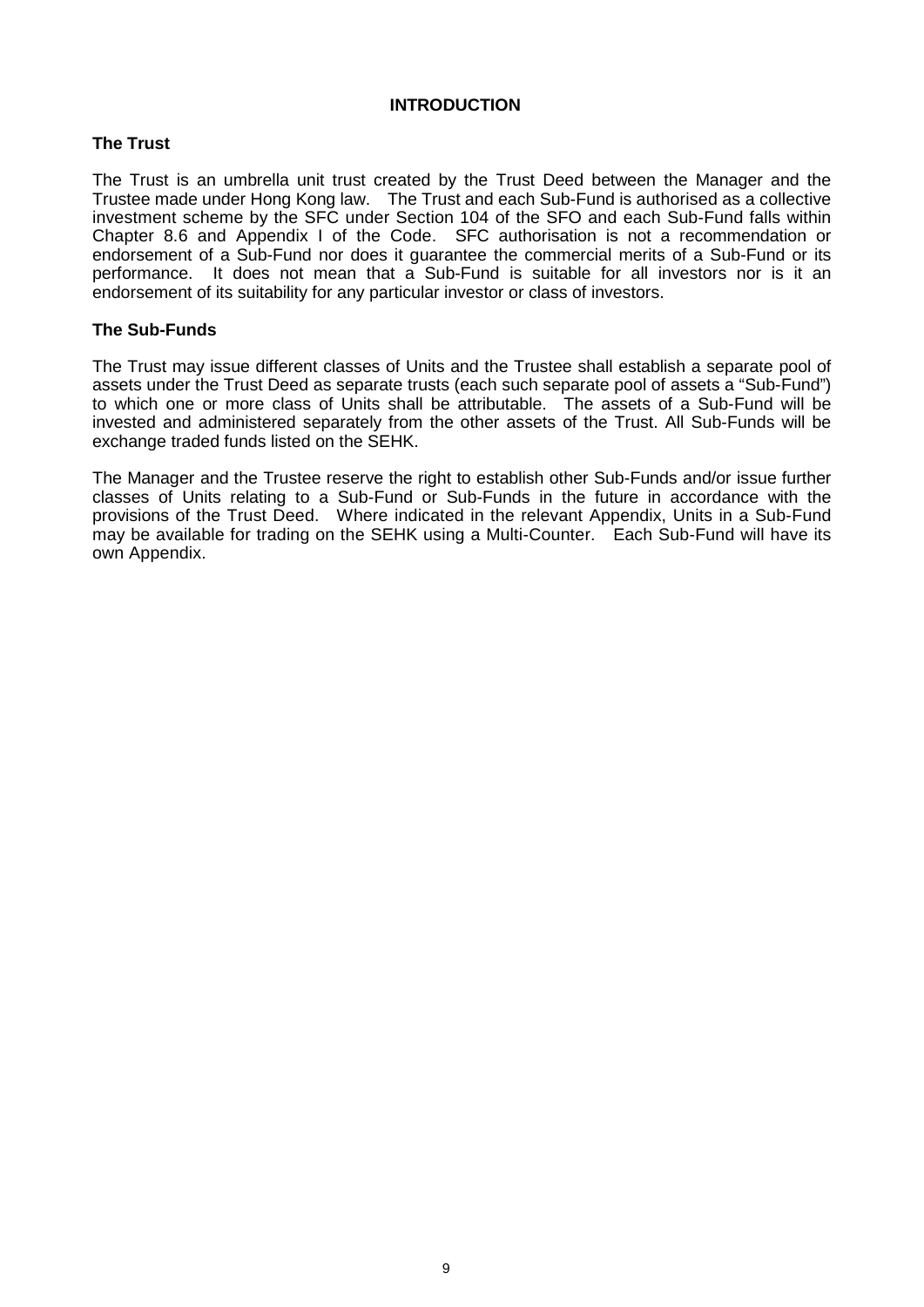#### **THE OFFERING PHASES**

#### **Initial Offer Period**

During the Initial Offer Period, Participating Dealers (acting for themselves or for their clients) may apply for Units (to be available for trading on the Listing Date) by means of Creation Applications on each Dealing Day for themselves and/or their clients in accordance with the Operating Guidelines.

To be dealt with during the Initial Offer Period, the relevant Participating Dealer must submit the Creation Applications to the Manager (with a copy to the Trustee and Registrar) on a Business Day no later than 2 Business Days prior to the Listing Date unless otherwise stated in the relevant Appendix.

If a Creation Application is received by the Manager and Trustee after the deadline as specified in the Appendix, that Creation Application shall be carried forward and deemed to be received at the opening of business on the Listing Date, which shall be the Dealing Day for the purposes of that Creation Application.

Creation Applications must be made in Application Unit size or whole multiples thereof, which is the number of Units specified in the relevant Appendix. Participating Dealers (acting for themselves or for their clients) can apply for Units on each Dealing Day at the Issue Price.

Please refer to the section on "Creations and Redemptions (Primary Market)" for the operational procedures in respect of Creation Applications.

#### **After Listing**

The After Listing phase commences on the Listing Date and continues until the relevant Sub-Fund is terminated.

You can acquire or dispose the Units in either of the following two ways:

- (a) buy and sell Units on the SEHK; or
- (b) apply for creation and redemption of Units through Participating Dealers.

#### *Buying and selling of Units on the SEHK*

After Listing, all investors can buy and sell Units in the secondary market in Trading Board Lot Size (as described in the section "Key Information" in the relevant Appendix) or whole multiples thereof like ordinary listed stocks through an intermediary such as a stockbroker or through any of the share dealing services offered by banks or other financial advisers at any time the SEHK is open.

However, please note that transactions in the secondary market on the SEHK will occur at market prices which may vary throughout the day and may differ from Net Asset Value per Unit due to market demand and supply, liquidity and scale of trading spread for the Units in the secondary market. As a result, the market price of the Units in the secondary market may be higher or lower than Net Asset Value per Unit.

Please refer to the section on "Exchange Listing and Trading (Secondary Market)" for further information in respect of buying and selling of Units on the SEHK.

#### *Creations and Redemptions of Units Through Participating Dealers*

Units will continue to be created and redeemed in the primary market at the Issue Price and Redemption Value respectively through Participating Dealers in Application Unit size or multiples thereof. Where stated in the relevant Appendix, in-kind creations or in-kind redemptions may be permitted by the Manager. The Application Unit size and currency for settlement are as set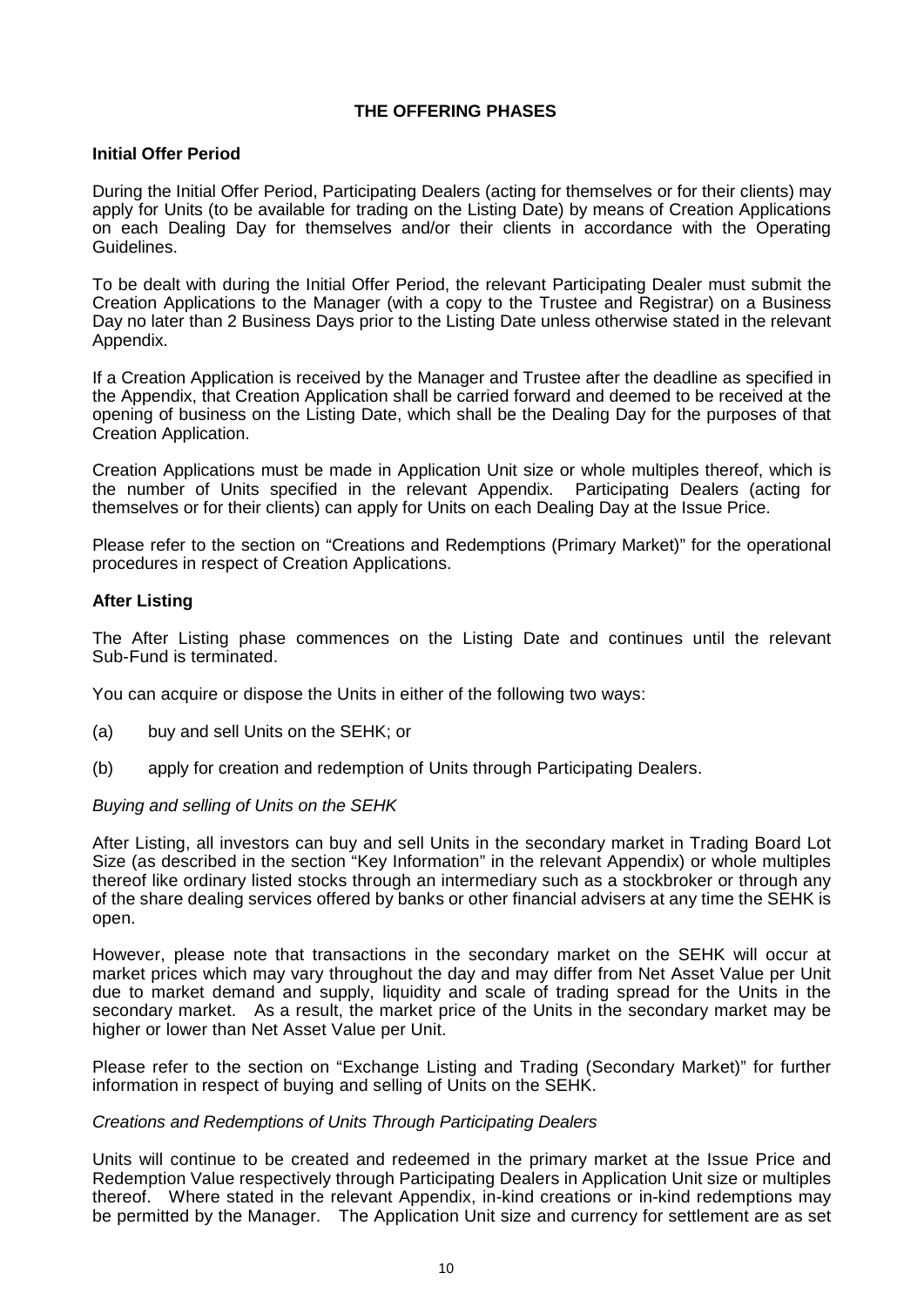out in the relevant Appendix.

To be dealt with on a Dealing Day, the relevant Participating Dealer must submit the Applications to the Manager (with a copy to the Trustee and Registrar) before the Dealing Deadline in respect of the relevant Dealing Day. If an Application is received on a day which is not a Dealing Day or is received after the relevant Dealing Deadline in respect of a Dealing Day, that Application shall be treated as having been received at the opening of business on the next following Dealing Day, which shall be the relevant Dealing Day for the purposes of that Application (or if the Dealing Deadline for a Sub-Fund is on the Business Day before a Dealing Day, the relevant Dealing Day for the purposes of that Application shall be the Dealing Day after the day the Application is treated as having been received). Participating Dealers are under no obligation to create or redeem generally or for their clients and may charge their clients such fee or fees as such Participating Dealers determine.

Settlement in cash for subscribing Units in cash is due by such time as agreed in the Operating Guidelines, unless the Manager agrees with the relevant Participating Dealer to accept later settlement generally or in any particular case.

Settlement of Units for redeeming Units is due 2 Business Days (unless as otherwise stated in the relevant Appendix) after the Dealing Day, unless the Manager agrees with the relevant Participating Dealer to accept later settlement generally or in any particular case.

Notwithstanding any Multi-Counter (if applicable) for Units, all settlement is in the base currency of the relevant Sub-Fund only.

After Listing, all Units will be registered in the name of HKSCC Nominees Limited on the register of the relevant Sub-Fund. The register of the relevant Sub-Fund is the evidence of ownership of Units. The beneficial interests in Units of any client of the Participating Dealers shall be established through such client's account with the relevant Participating Dealer or PD Agent (as the case may be) or with any other CCASS participants if the client is buying from the secondary market.

#### **Timetable**

#### *Initial Offer Period*

The Initial Offer Period and the Listing Date of a new Sub-Fund is set out in the Appendix of the new Sub-Fund.

The purpose of the Initial Offer Period is to enable Participating Dealers to subscribe for Units either on their own account or for their clients, in accordance with the Trust Deed and the Operating Guidelines. During this period, Participating Dealers (acting for themselves or for their clients) may apply for Units to be available for trading on the Listing Date by creation. No redemptions are permitted during the Initial Offer Period.

Upon receipt of a Creation Application from a Participating Dealer (acting for itself or its clients) during the Initial Offer Period, the Manager shall procure the creation of Units for settlement on the Initial Issue Date.

Participating Dealers may have their own application procedures for their respective clients and may set application and payment cut-off times for their respective clients which are earlier than those set out in this Prospectus and which may change from time to time. The Dealing Deadline in respect of Units in a Sub-Fund may also change due to market related events. Investors are therefore advised to consult with the relevant Participating Dealer on its requirements if they want a Participating Dealer to subscribe for Units on their behalf.

#### *After Listing*

"After Listing" commences on the Listing Date and continues until the Trust is terminated.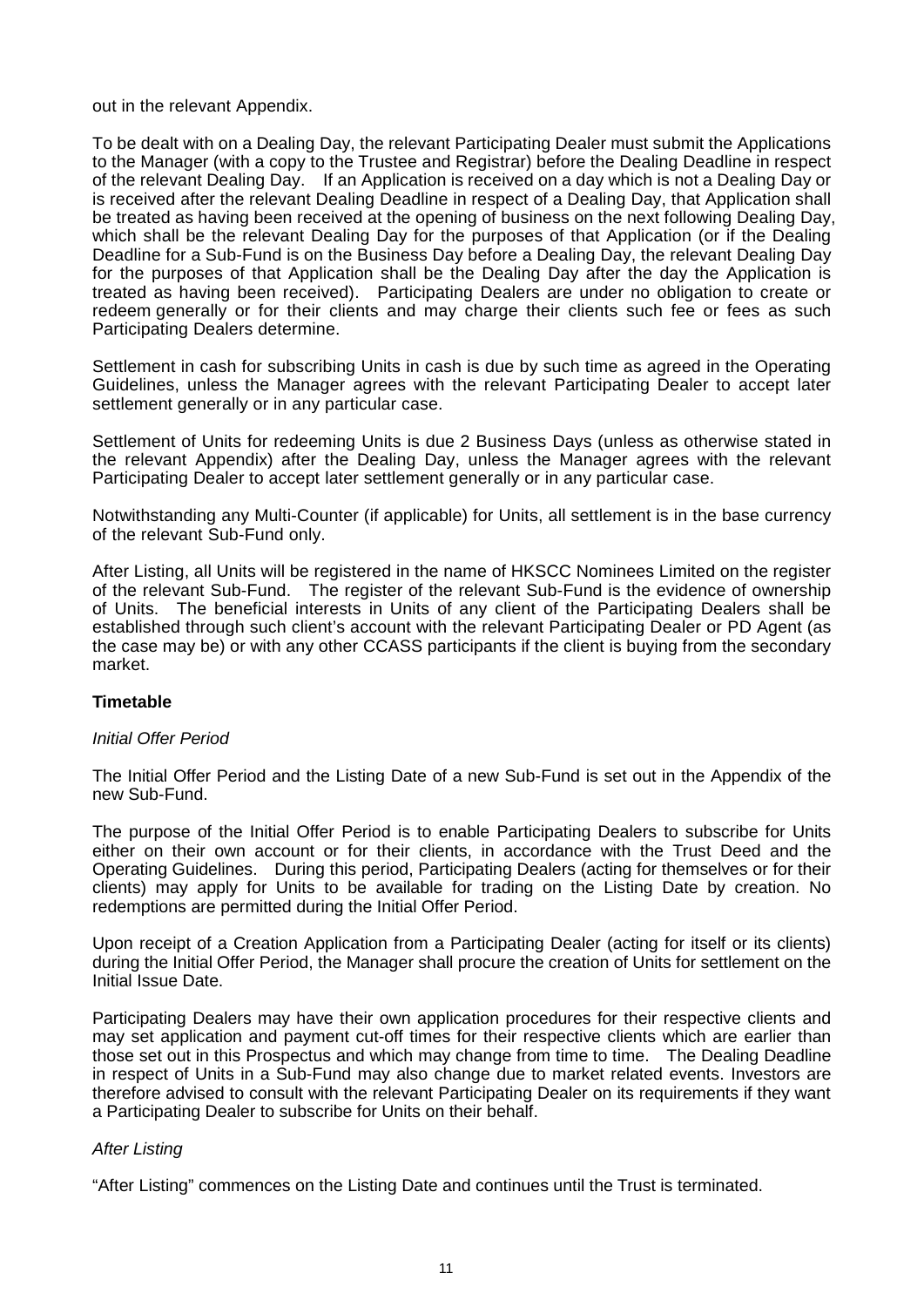All investors may buy and sell Units in the secondary market on the SEHK and Participating Dealers (for themselves or for their clients) may apply for creation and redemption of Units in the primary market.

#### **Diagrammatic Illustration of Investment in a Sub-Fund**

The diagrams below illustrate the issue or redemption and the buying or selling of Units:

(a) Issue and buying of Units in the primary market – Initial Offer Period and After Listing



*\* Clients of a Participating Dealer may agree with the Participating Dealer settlement in a different currency to the creation currency.*

(b) Redemption and sale of Units in the primary market – After Listing



*\* Clients of a Participating Dealer may agree with the Participating Dealer settlement in a different currency to the redemption currency.*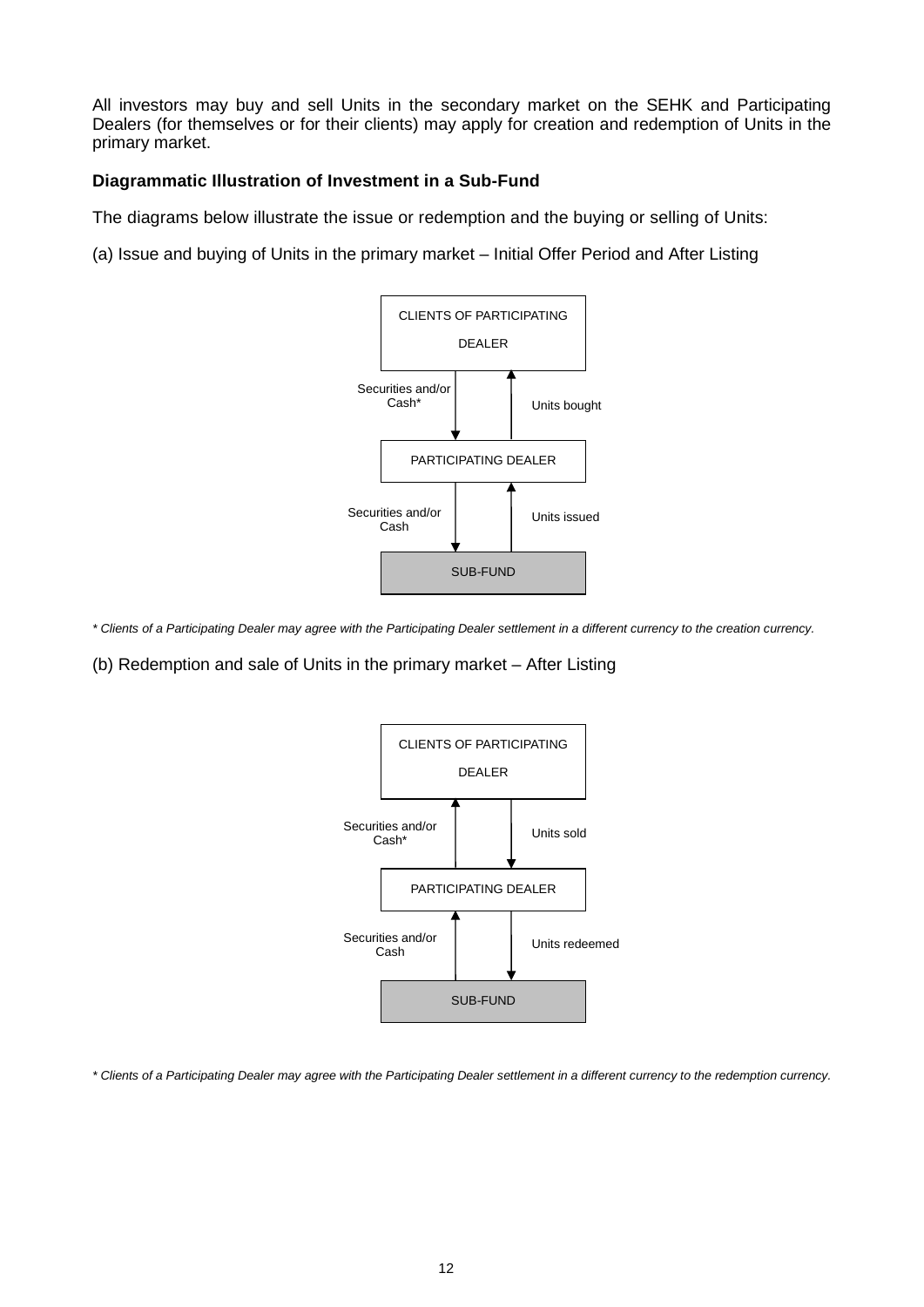(c) Buying or selling of Units in the secondary market on the SEHK – After Listing



#### **Summary of Offering Methods and Related Fees**

*Initial Offer Period*

| Method of<br>Offering* | <b>Minimum</b><br><b>Number of</b><br><b>Units (or</b><br>multiple<br>thereof) | <b>Channel</b>                             | <b>Available to</b>                                                         | <b>Consideration,<br/>Fees and Charges**</b>                                                                                                                                                                                                                                   |
|------------------------|--------------------------------------------------------------------------------|--------------------------------------------|-----------------------------------------------------------------------------|--------------------------------------------------------------------------------------------------------------------------------------------------------------------------------------------------------------------------------------------------------------------------------|
| Cash creation          | Application<br>Unit size (see<br>relevant<br>Appendix)                         | Through<br>Participating<br><b>Dealers</b> | Any person<br>acceptable to the<br>Participating<br>Dealer as its<br>client | Cash<br><b>Transaction Fee</b><br>Any fees and<br>charges imposed by<br>the Participating<br>Dealer (payable to<br>the Participating<br>Dealer in the<br>currency determined<br>by or agreed with it)<br>Duties and Charges                                                    |
| In-kind creation       | Application<br>Unit size (see<br>relevant<br>Appendix)                         | Through<br>Participating<br>Dealers        | Any person<br>acceptable to the<br>Participating<br>Dealer as its<br>client | <b>Portfolio of Securities</b><br>Cash component<br><b>Transaction Fee</b><br>Any fees and<br>charges imposed by<br>the Participating<br>Dealer (payable to<br>the Participating<br>Dealer in the<br>currency determined<br>by or agreed with it)<br><b>Duties and Charges</b> |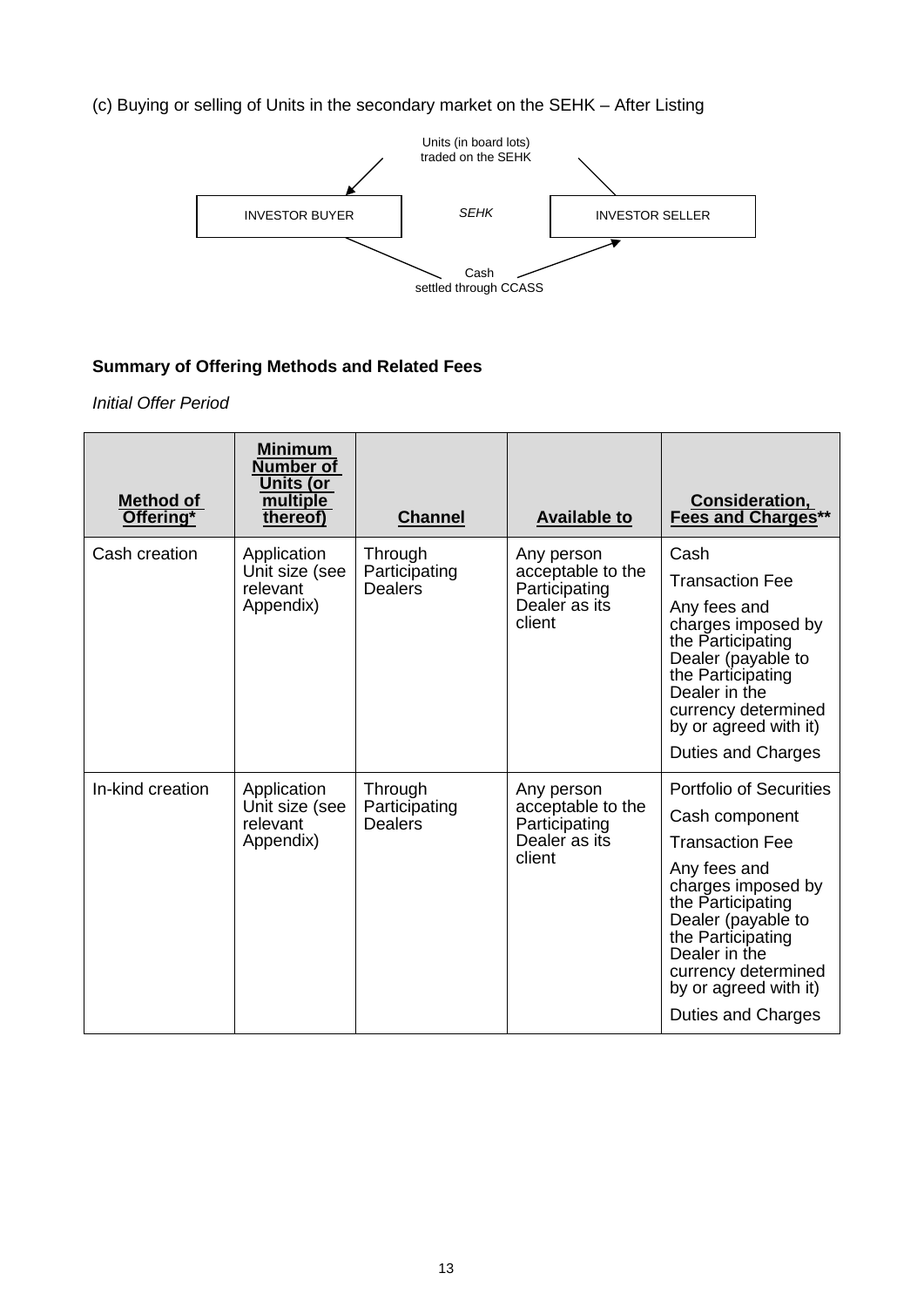*After Listing*

| Method of<br><b>Acquisition or</b><br><b>Disposal of</b><br>Units*                      | <b>Minimum</b><br><b>Number of</b><br><b>Units (or</b><br>multiple<br>thereof) | <b>Channel</b>                             | <b>Available to</b>                                                         | Consideration,<br><b>Fees and Charges**</b>                                                                                                                                                                                                                                    |
|-----------------------------------------------------------------------------------------|--------------------------------------------------------------------------------|--------------------------------------------|-----------------------------------------------------------------------------|--------------------------------------------------------------------------------------------------------------------------------------------------------------------------------------------------------------------------------------------------------------------------------|
| Purchase and<br>sale in cash<br>through brokers<br>on the SEHK<br>(secondary<br>market) | Trading<br>Board Lot<br>Size (see<br>relevant<br>Appendix)                     | On the SEHK                                | Any investor                                                                | Market price of Units<br>on SEHK<br>Brokerage fees and<br>Duties and Charges                                                                                                                                                                                                   |
| Cash creation<br>and redemption                                                         | Application<br>Unit size (see<br>relevant<br>Appendix)                         | Through<br>Participating<br><b>Dealers</b> | Any person<br>acceptable to the<br>Participating<br>Dealer as its<br>client | Cash<br><b>Transaction Fee</b><br>Any fees and<br>charges imposed by<br>the Participating<br>Dealer (payable to<br>the Participating<br>Dealer in the<br>currency determined<br>by or agreed with it)<br><b>Duties and Charges</b>                                             |
| In-kind creation<br>and redemption                                                      | Application<br>Unit size (see<br>relevant<br>Appendix)                         | Through<br>Participating<br><b>Dealers</b> | Any person<br>acceptable to the<br>Participating<br>Dealer as its<br>client | <b>Portfolio of Securities</b><br>Cash component<br><b>Transaction Fee</b><br>Any fees and<br>charges imposed by<br>the Participating<br>Dealer (payable to<br>the Participating<br>Dealer in the<br>currency determined<br>by or agreed with it)<br><b>Duties and Charges</b> |

*\* The methods of creation available to the Participating Dealers in respect of each Sub-Fund, whether in-kind or in cash, are specified in the relevant Appendix.*

*\*\* Please refer to "Fees and Expenses" for further details. The currency for payment of subscription monies is specified in the relevant Appendix.*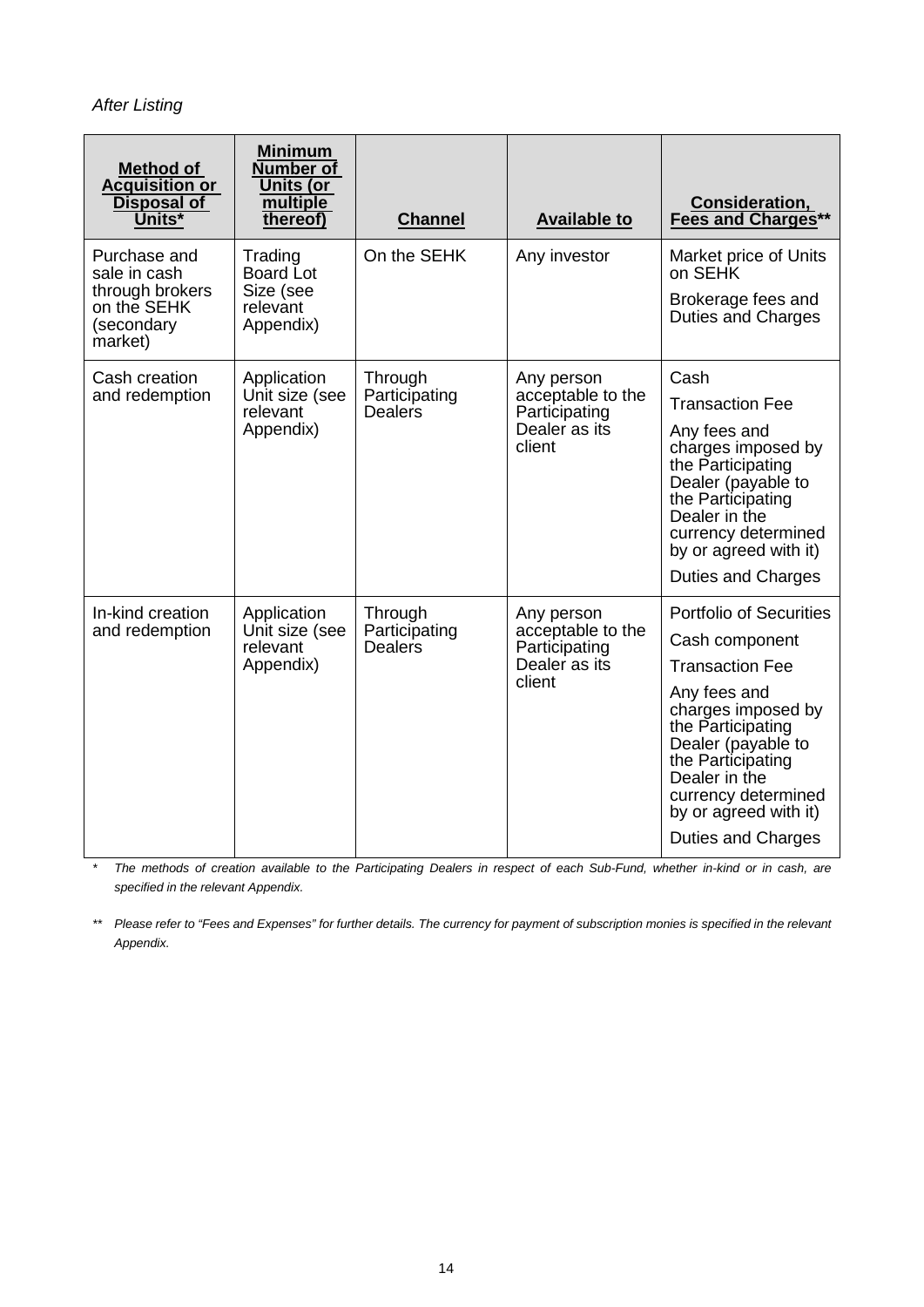## **INVESTMENT OBJECTIVE, STRATEGY AND RESTRICTIONS, SECURITIES LENDING AND BORROWING**

#### **Investment Objective**

The investment objective of each Sub-Fund is to provide investment results that, before fees and expenses, closely correspond to the performance of the relevant Index unless otherwise stated in the relevant Appendix.

#### **Investment Strategy**

Each Sub-Fund will adopt either a full replication or a representative sampling strategy. The investment strategy of each Sub-Fund is stated in the relevant Appendix.

#### *Replication Strategy*

Where a Sub-Fund adopts a replication strategy as its investment strategy, it will invest in substantially all the Securities constituting the Index in substantially the same weightings (i.e. proportions) as these Securities have in the Index. When a Security ceases to be a constituent of the Index, rebalancing occurs which involves, among other things, selling the outgoing Security and potentially using the proceeds to invest in the incoming Security.

#### *Representative Sampling Strategy*

Where a Sub-Fund adopts a representative sampling strategy as its investment strategy, it will invest, directly or indirectly, in a representative sample of the Securities in the relevant Index that collectively reflects the investment characteristics of such Index and aims to replicate its performance. A Sub-Fund adopting a representative sampling strategy may or may not hold all of the Securities that are included in the relevant Index, and may hold a portfolio of Securities which are not included in the Index, provided that these collectively feature a high correlation with the Index.

#### *Switching Between Strategies*

Whilst the replication strategy is likely to track the performance of the relevant Index more closely when compared to the representative sampling strategy, it may not be the most efficient way to do so. Also, it may not always be possible or it may be difficult to buy or hold certain Securities comprising the Index. The Sub-Manager may therefore, in the appropriate circumstances and under the Manager's ongoing supervision and regular monitoring, choose to use a representative sampling strategy, having regard to the number of Securities constituting the Index, the liquidity of such Securities, any restrictions on the ownership of such Securities, the transaction expenses and other trading costs, and tax and other regulatory restrictions.

Investors should note that the Sub-Manager may switch between the above investment strategies, without prior notice to investors, in its absolute discretion as it believes appropriate in order to achieve the investment objective of the relevant Sub-Fund by tracking the relevant Index as closely (or efficiently) as possible for the benefit of investors.

In addition to the investment strategies set out above, a Sub-Fund may be launched with synthetic or futures-based strategies as described in the relevant Appendix for each such Sub-Fund.

#### **Investment Restrictions**

Unless otherwise specifically provided for in the relevant Appendix, the investment restrictions applicable to each Sub-Fund (that are included in the Trust Deed) are summarised below:

(a) not more than 10% of the Net Asset Value of a Sub-Fund may be invested in Securities (other than Government and other Public Securities) issued by any single issuer (save as permitted by Chapter 8.6(h) and by Appendix I of the Code (see the Note below));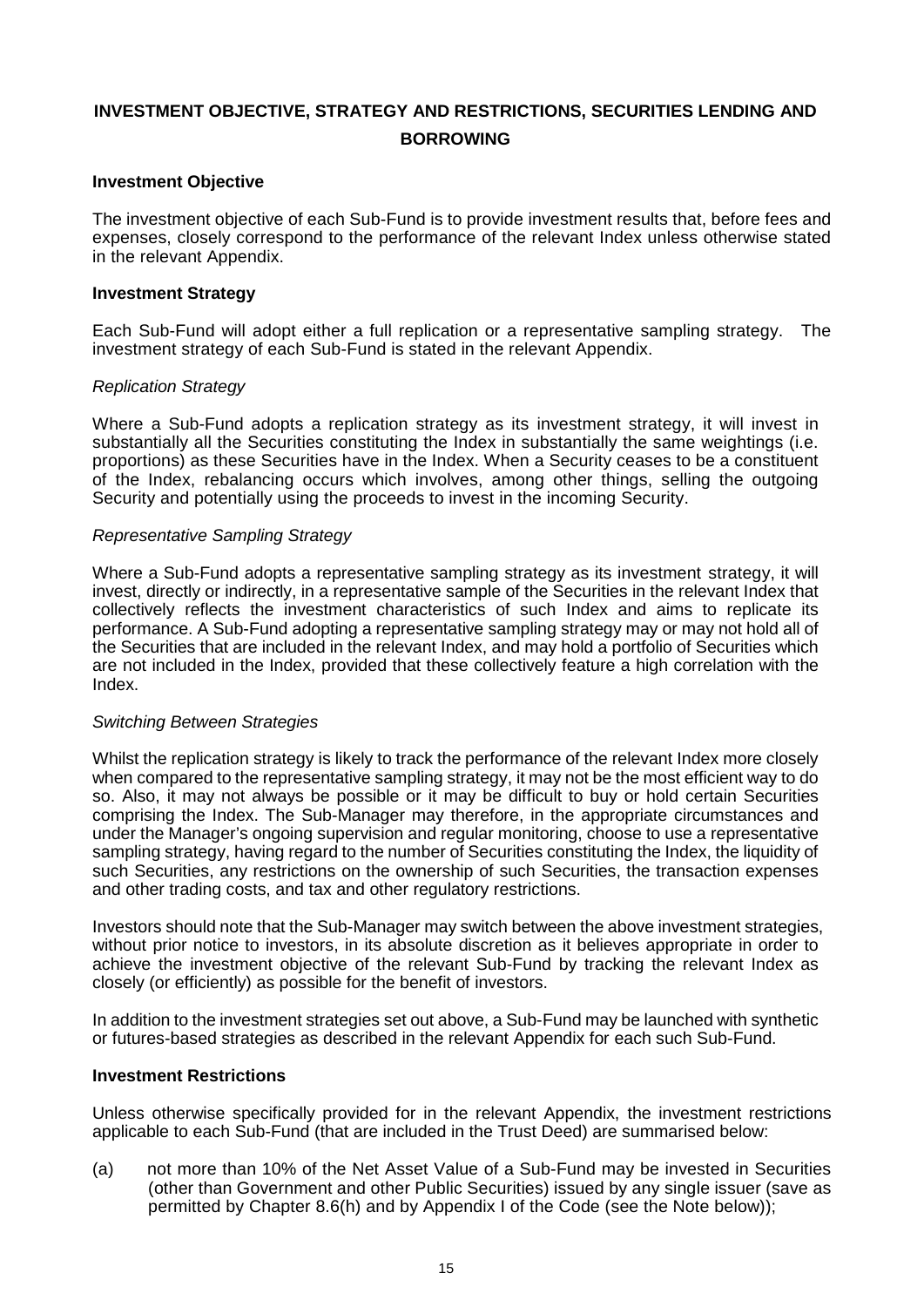- (b) ordinary shares of a single class (other than Government and other Public Securities) held for the account of a Sub-Fund, when aggregated with other holdings of the same class of ordinary shares held for the account of all other Sub-Funds under the Trust collectively may not exceed 10% of the nominal amount of the ordinary shares issued by a single issuer;
- (c) not more than 15% of the Net Asset Value of a Sub-Fund may be invested in Securities which are neither listed, quoted nor dealt in on a stock exchange, over-the-counter market or other organised securities market which is open to the international public and on which such Securities are regularly traded;
- (d) except as permitted by Chapter 8.6(i) of the Code, not more than 30% of the Net Asset Value of a Sub-Fund may be invested in Government and other Public Securities of the same issue;
- (e) subject to paragraph (d) above or except as permitted by Chapter 8.6(i) of the Code, all of the assets of a Sub-Fund may be invested in Government and other Public Securities in at least 6 different issues;
- (f) a Sub-Fund may enter into financial futures contracts for hedging purposes;
- (g) not more than 20% of the Net Asset Value of a Sub-Fund may be invested in (i) futures contracts on an unhedged basis (by reference to the net total aggregate value of contract prices, whether payable to or by the relevant Sub-Fund under all outstanding futures contracts) and (ii) physical commodities (including gold, silver, platinum or other bullion) and other commodity-based investments (excluding, for this purpose, Securities of companies engaged in producing, processing or trading in commodities);
- (h) the value of warrants and options held for the account of a Sub-Fund, in terms of the total amount of premium paid (other than for hedging purposes), may not exceed 15% of the Net Asset Value of the relevant Sub-Fund;
- (i) where a Sub-Fund invests in units or shares of other collective investment schemes ("underlying schemes"),
	- (i) the value of units or shares in underlying schemes which are neither recognised jurisdiction schemes (as determined by the SFC) nor authorised by the SFC, held for the account of the relevant Sub-Fund, may not in aggregate exceed 10% of the Net Asset Value of the relevant Sub-Fund; and
	- (ii) a Sub-Fund may invest in one or more underlying schemes which are either recognised jurisdiction schemes or schemes authorised by the SFC, but the value of the units or shares held for the account of the relevant Sub-Fund in each such underlying scheme may not exceed 30% of the Net Asset Value of the relevant Sub-Fund, unless the underlying scheme is authorised by the SFC and its name and key investment information are disclosed in the offering document of the relevant Sub-Fund,

provided that:

- (1) the objective of each underlying scheme may not be to invest primarily in any investment prohibited by Chapter 7 of the Code, and where that underlying scheme's objective is to invest primarily in investments restricted by Chapter 7 of the Code, such holdings may not be in contravention of the relevant limitation;
- (2) where an investment is made in any underlying scheme(s) managed by the Manager or the Sub-Manager or any of their Connected Persons, all initial charges(including subscription fees and redemption fees) on the underlying scheme(s) must be waived; and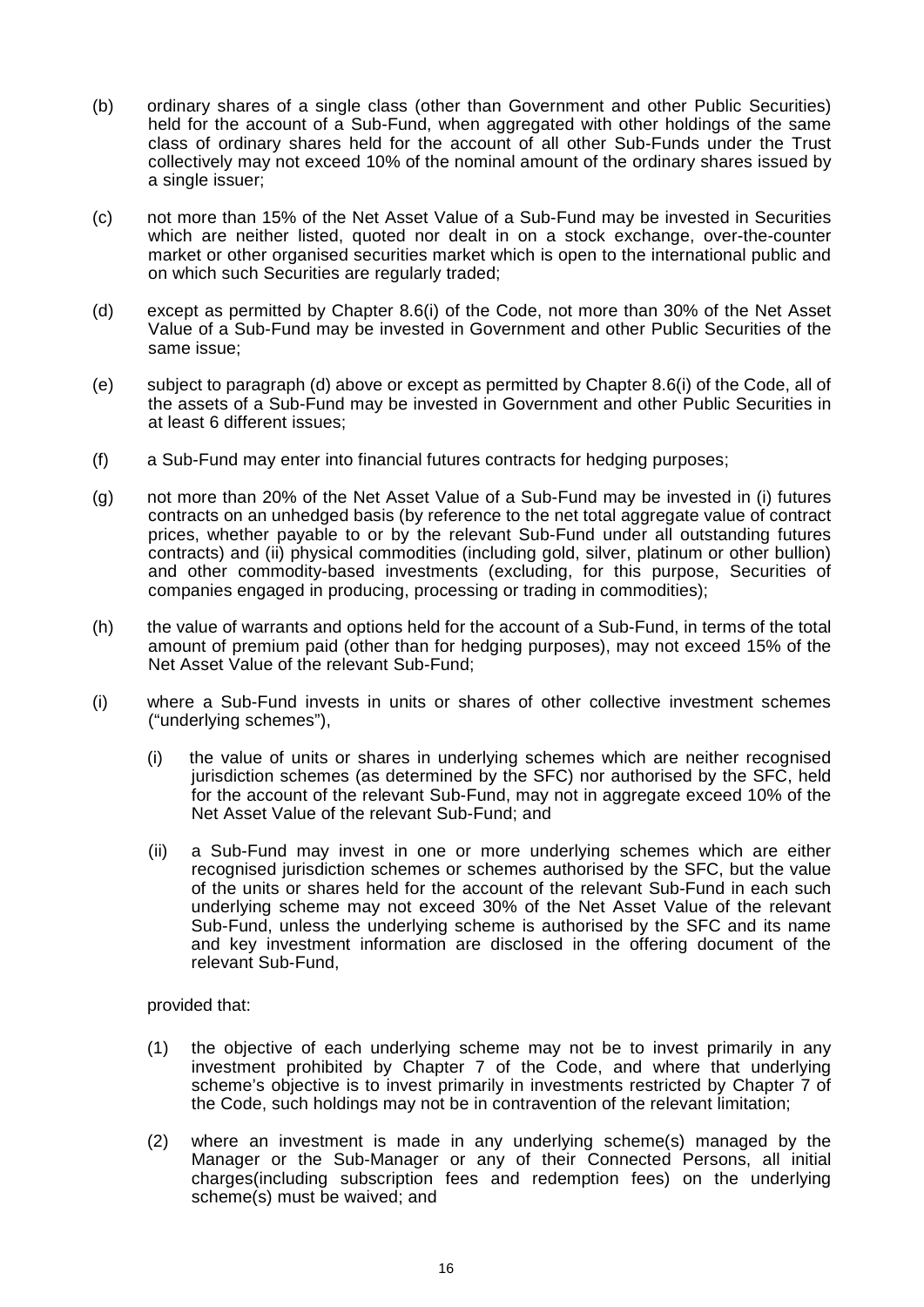(3) the Manager or the Sub-Manager may not obtain a rebate on any fees or charges levied by an underlying scheme or the management company of an underlying scheme,

save to the extent that any of the above holdings is permitted under the Code.

A Sub-Fund shall not:

- (a) invest in a security of any class in any company or body if any director or officer of the Manager or the Sub-Manager individually owns more than 0.5% of the total nominal amount of all the issued securities of that class or the directors and officers of the Manager or the Sub-Manager collectively own more than 5% of those securities;
- (b) invest in any type of real estate (including buildings) or interests in real estate (including options or rights but excluding shares in real estate companies and interests in real estate investment trusts (REITs));
- (c) make short sales if as a result the relevant Sub-Fund would be required to deliver Securities exceeding 10% of the Net Asset Value of the relevant Sub-Fund (and for this purpose Securities sold short must be actively traded on a market where short selling is permitted);
- (d) write uncovered options;
- (e) write a call option on portfolio investments of a Sub-Fund if the aggregate of the exercise prices of all such call options written in respect of the relevant Sub-Fund would exceed 25% of the Net Asset Value of the relevant Sub-Fund;
- (f) lend or make a loan out of the assets of a Sub-Fund without the prior written consent of the Trustee except to the extent that the acquisition of bonds or the making of a deposit (within the applicable investment restrictions) might constitute a loan;
- (g) assume, guarantee, endorse or otherwise become directly or contingently liable for or in connection with any obligation or indebtedness of any person without the prior written consent of the Trustee;
- (h) enter into any obligation in respect of a Sub-Fund or acquire any asset for the account of a Sub-Fund which involves the assumption of any liability which is unlimited; or
- (i) apply any part of a Sub-Fund in the acquisition of any investments which are for the time being nil paid or partly paid in respect of which a call is due to be made for any sum unpaid on such investments unless such call could be met in full out of cash or near cash forming part of a Sub-Fund which has not been appropriated and set aside for any other purposes (including in respect of any writing of call options).

*Note:* The investment restrictions set out above apply to each Sub-Fund, subject to the following: A collective investment scheme authorised by the SFC under the Code is usually restricted from making investments which would result in the value of that collective investment scheme's holdings of the Securities of any single issuer exceeding 10% of the collective investment scheme's total net asset value. Given the investment objective of each Sub-Fund and nature of the relevant Index, a Sub-Fund is allowed under Chapter 8.6(h) of the Code to hold investments in Securities of any single issuer exceeding 10% of the relevant Sub-Fund's latest available Net Asset Value if such constituent Securities account for more than 10% of the weighting of the Index and the relevant Sub-Fund's holding of any such constituent Securities does not exceed their respective weightings in the Index, except where the weightings are exceeded as a result of changes in the composition of the Index and the excess is only transitional and temporary in nature. Subject to Chapter 8.6(g) and (h) of the Code, more than 30% of the latest available Net Asset Value of the relevant Sub-Fund may also be invested in Government and other Public Securities in any number of different issues. However, the Sub-Manager may, under the Manager's ongoing supervision and regular monitoring, cause a Sub-Fund to deviate from the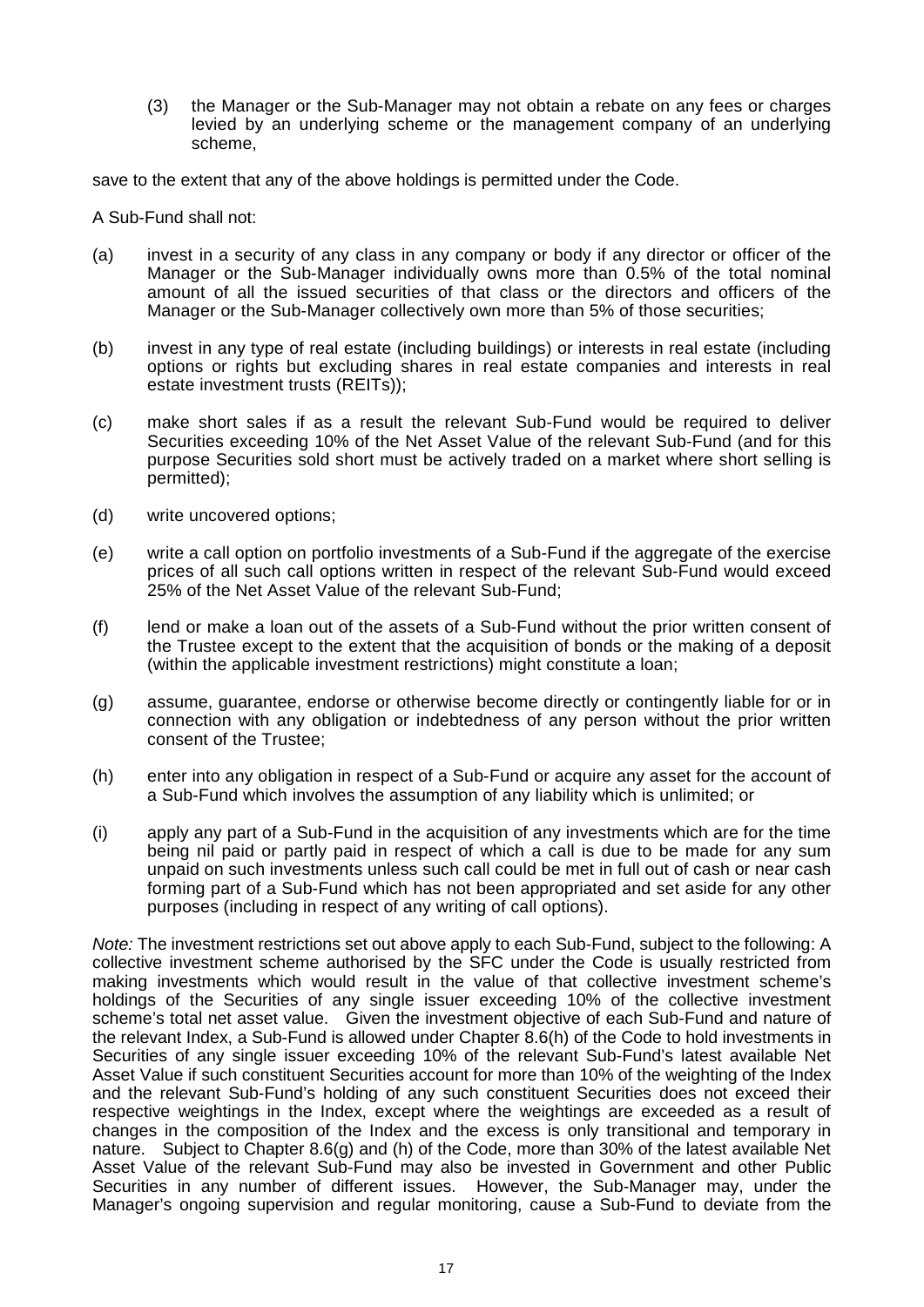Index weighting (in pursuing a representative sampling strategy) under Appendix I of the Code (the "ETF Guidelines") on condition that the maximum deviation from the index weighting of any constituent will not exceed the percentage as determined by the Manager and the Sub-Manager (as applicable) after consultation with the SFC. Under the ETF Guidelines, the Manager and the Sub-Manager shall report to the SFC on a timely basis if there is any non-compliance with this limit. The annual and interim financial statements of the relevant Sub-Fund shall also disclose whether or not such limit has been complied with during such period and account for any non-compliance in those reports.

Unless stated in the Appendix of a Sub-Fund, the Manager will not invest any Sub-Fund in any financial derivative instruments (including structured products or instruments) for non-hedging (i.e. investment) purposes. Where the Manager wishes to start to use financial derivative instruments for investment purposes (where not already permitted in the Appendix) on behalf of a Sub-Fund, the Manager will seek the prior approval of the SFC and provide not less than one month's prior notice to the Unitholders of that Sub-Fund before making such investments.

If any of the restrictions or limitations set out above is breached in respect of a Sub-Fund, the Sub-Manager will, under the Manager's ongoing supervision and regular monitoring, make it a priority objective to take all necessary steps within a reasonable period to remedy such breach, taking into account the interests of the Unitholders of that Sub-Fund.

The Trustee will take reasonable care to ensure compliance with the investment and borrowing limitations set out in the constitutive documents and the conditions under which a Sub-Fund was authorised.

#### **Securities Lending**

There is no current intention for any Sub-Fund to engage in securities lending, repurchase or reverse repurchase transactions or other similar over-the-counter transactions, but this may change in light of market circumstances and where a Sub-Fund does engage in these types of transactions, prior approval shall be obtained from the SFC and no less than one month's prior notice will be given to the Unitholders.

#### **Borrowing**

Borrowing is allowed up to a maximum of 25% of the latest available Net Asset Value of each Sub-Fund. Where the Manager and the Sub-Manager so determine, a Sub-Fund's permitted borrowing level may be a lower percentage as set out in the relevant Appendix. The Trustee may at the request of the Manager and the Sub-Manager borrow for the account of a Sub-Fund any currency, and charge or pledge assets of a Sub-Fund, for the following purposes:

- (a) facilitating the creation or redemption of Units or defraying operating expenses;
- (b) enabling the Manager and the Sub-Manager to acquire Securities for the account of each Sub-Fund; or
- (c) for any other proper purpose as may be agreed by the Manager, the Sub-Manager and the Trustee.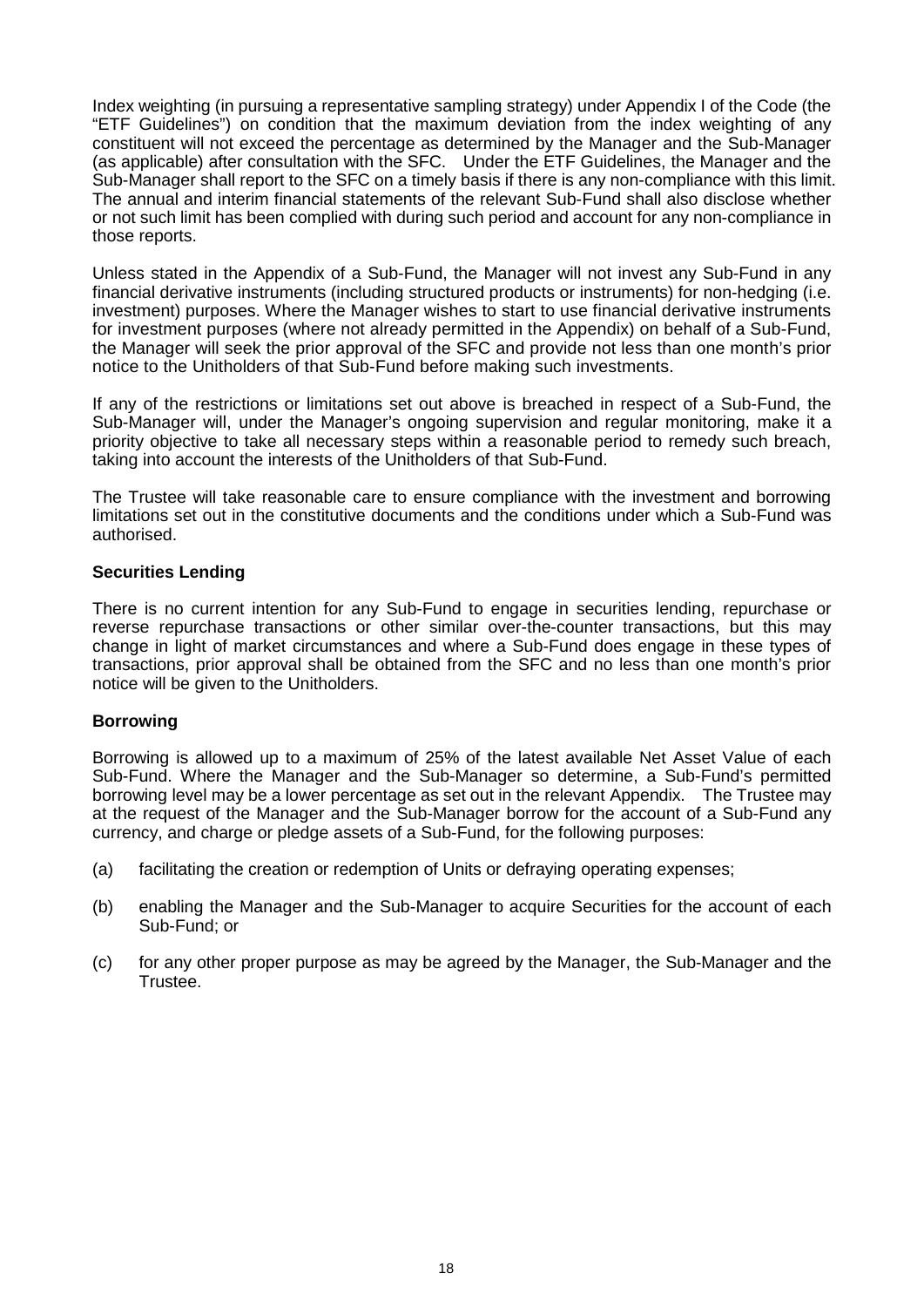#### **THE OFFSHORE RMB MARKET**

#### **What led to RMB internationalisation?**

RMB is the lawful currency of the PRC. RMB is not a freely convertible currency and it is subject to foreign exchange control policies of and repatriation restrictions imposed by the PRC government. Since July 2005, the PRC government began to implement a controlled floating exchange rate system based on the supply and demand in the market and adjusted with reference to a portfolio of currencies. The exchange rate of RMB is no longer pegged to USD, resulting in a more flexible RMB exchange rate system.

Over the past two decades, the PRC's economy grew rapidly at an average annual rate of 9.2% in real terms. This enables it to overtake Japan to become the second largest economy and trading country in the world. As the PRC's economy becomes increasingly integrated with the rest of the world, it is a natural trend for its currency – the RMB, to become more widely used in the trade and investment activities.

#### **Accelerating the pace of the RMB internationalisation**

The PRC has been taking gradual steps to increase the use of RMB outside its borders by setting up various pilot programmes in Hong Kong and neighbouring areas in recent years. For instance, banks in Hong Kong were the first permitted to provide RMB deposits, exchange, remittance and credit card services to personal customers in 2004. Further relaxation occurred in 2007 when the authorities allowed PRC financial institutions to issue RMB bonds in Hong Kong. As of the end of June 2017, there are 140 authorised institutions in Hong Kong engaging in RMB business, with RMB deposits amounting to about RMB526 billion, as compared to just RMB63 billion in 2009. As at the end of December 2016, the total size of RMB bond issuances outstanding (including Certificates of Deposit) amounted to about RMB587.4 million.

The pace of RMB internationalisation has accelerated since 2009 when the PRC authorities permitted cross-border trade between Hong Kong / Macau and Shanghai/four Guangdong cities, and between ASEAN and Yunnan/Guangxi, to be settled in RMB. In June 2010, the arrangement was expanded to 20 provinces / municipalities on the PRC and to all countries / regions overseas. In 2016, about RMB4,542 billion worth of cross-border trade was settled in Hong Kong using RMB.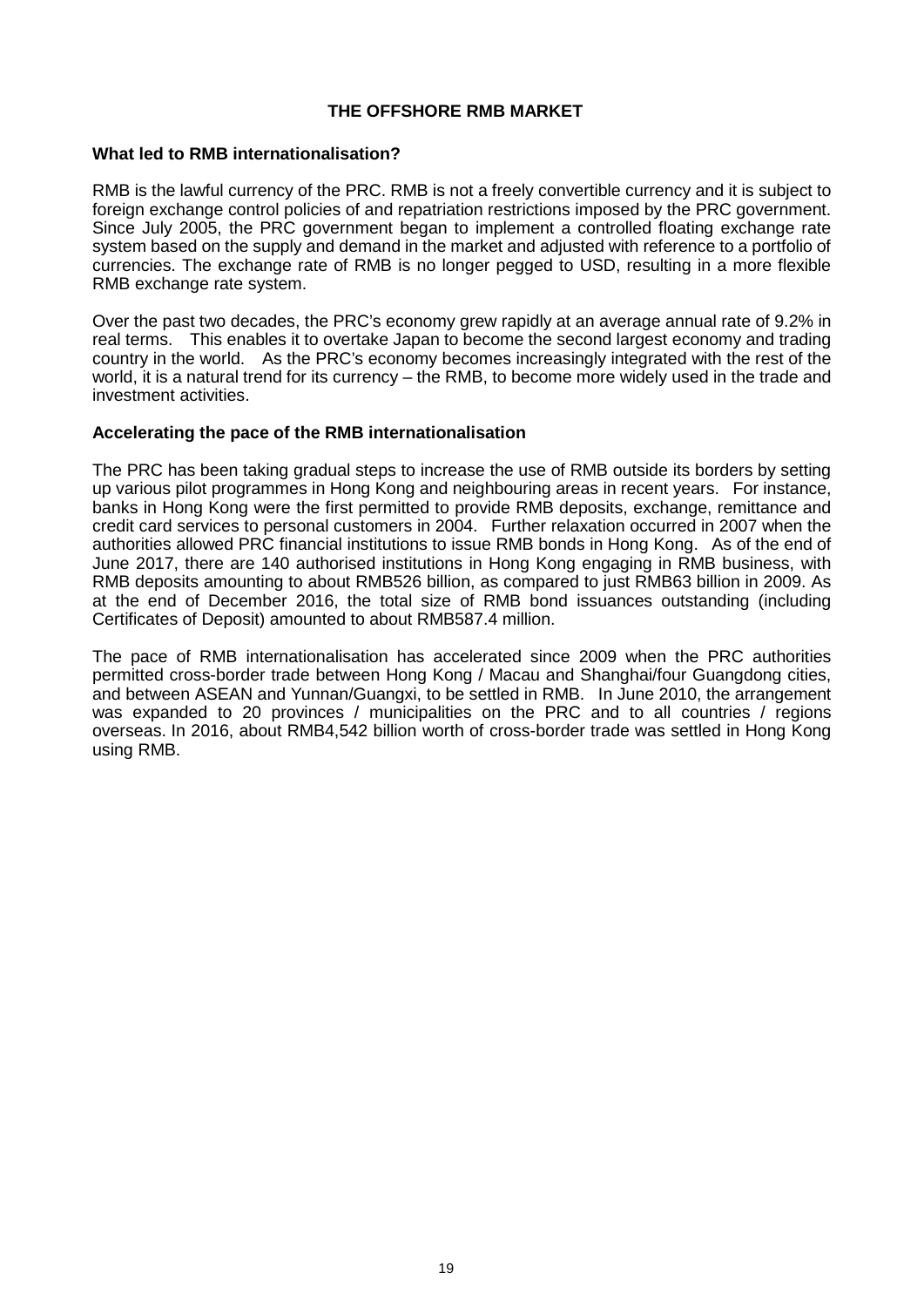#### RMB deposits in Hong Kong



*Data source: Bloomberg, as of end June 2017*



#### Remittances for RMB cross-border trade settlement

*Data source: Bloomberg, as of end June 2017*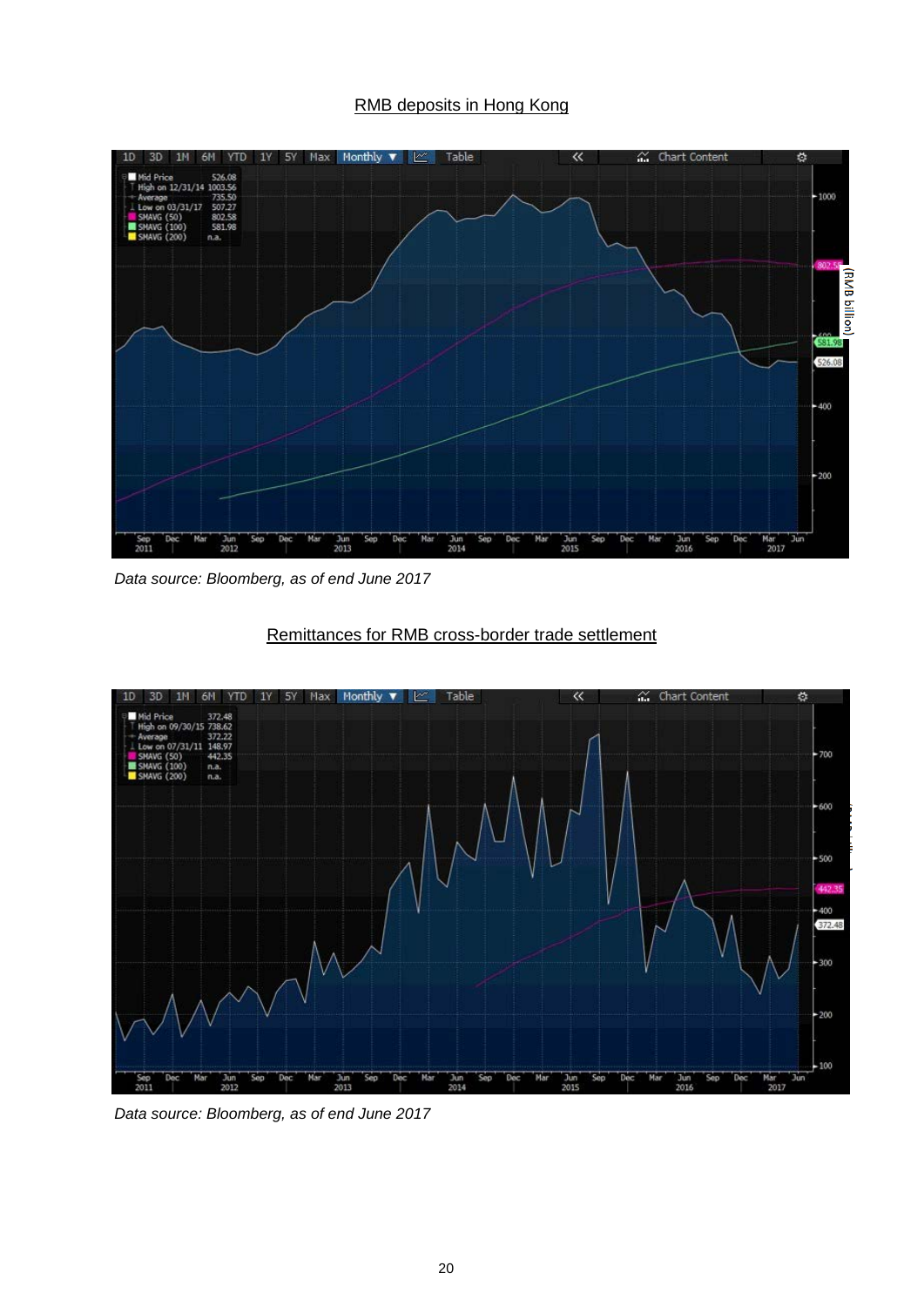#### **Onshore versus offshore RMB market**

Following a series of policies introduced by the PRC authorities, an RMB market outside the PRC has gradually developed and started to expand rapidly since 2009. RMB traded outside the PRC is often referred as "offshore RMB" with the denotation "CNH", which distinguishes it from the "onshore RMB" or "CNY".

Both onshore and offshore RMB are the same currency but are traded in different markets. Since the two RMB markets operate independently where the flow between them is highly restricted, onshore and offshore RMB are traded at different rates and their movement may not be in the same direction. Due to the strong demand for offshore RMB, CNH used to be traded at a premium to onshore RMB, although occasional discount may also be observed. The relative strength of onshore and offshore RMB may change significantly, and such change may occur within a very short period of time.

Notwithstanding that the offshore RMB market showed a meaningful growth during recent years, it is still at an early stage of the development and is relatively sensitive to negative factors or market uncertainties. For instance, the value of offshore RMB had once dropped by 2% against USD in the last week of September 2011 amidst the heavy selloff of the equities market. In general, the offshore RMB market is more volatile than the onshore one due to its relatively thin liquidity.

There have been talks on the potential convergence of the two RMB markets but that is believed to be driven by political decisions rather than just economics. It is widely expected that the onshore and offshore RMB markets would remain two segregated, but highly related, markets for the next few years.

#### **Recent measures**

On 19 July 2010, restrictions on interbank transfer of RMB funds were lifted, and permission was granted for companies in Hong Kong to exchange foreign currencies for RMB without limit. One month later, the PRC authorities announced the partial opening up of PRC's interbank bond market for foreign central banks, RMB clearing banks in Hong Kong and Macau and other foreign banks participating in the RMB offshore settlement programme.

The National Twelfth Five-Year Plan adopted in March 2011 explicitly supports the development of Hong Kong as an offshore RMB business centre. Also the PRC Government has given approval for the first non-financial PRC firm to issue RMB-denominated bonds in Hong Kong.

The Shanghai-Hong Kong Stock Connect was launched in November 2014. It is a mutual market access programme that allows investment in eligible Shanghai-listed shares through the SEHK and eligible Hong Kong-listed shares through the SSE. The Shenzhen-Hong Kong Stock Connect (which was launched in December 2016) is also a mutual market access programme that allows investment in eligible Shenzhen-listed shares through the SEHK and eligible Hong Kong-listed shares through the SZSE.

#### **RMB internationalisation is a long-term goal**

Given the PRC's economic size and growing influence, RMB has the potential to become an international currency in the same rank as USD and Euro. But the PRC has to first accelerate the development of its financial markets and gradually make RMB fully convertible on the capital account. Although the internationalisation of RMB will bring benefits such as increasing political influence and reduced exchange rate risks, it also entails risks including rising volatility of RMB exchange rate.

The process of RMB internationalisation is a long and gradual one. It took USD many decades to replace the British pound sterling to become a dominant reserve currency. It will also take time for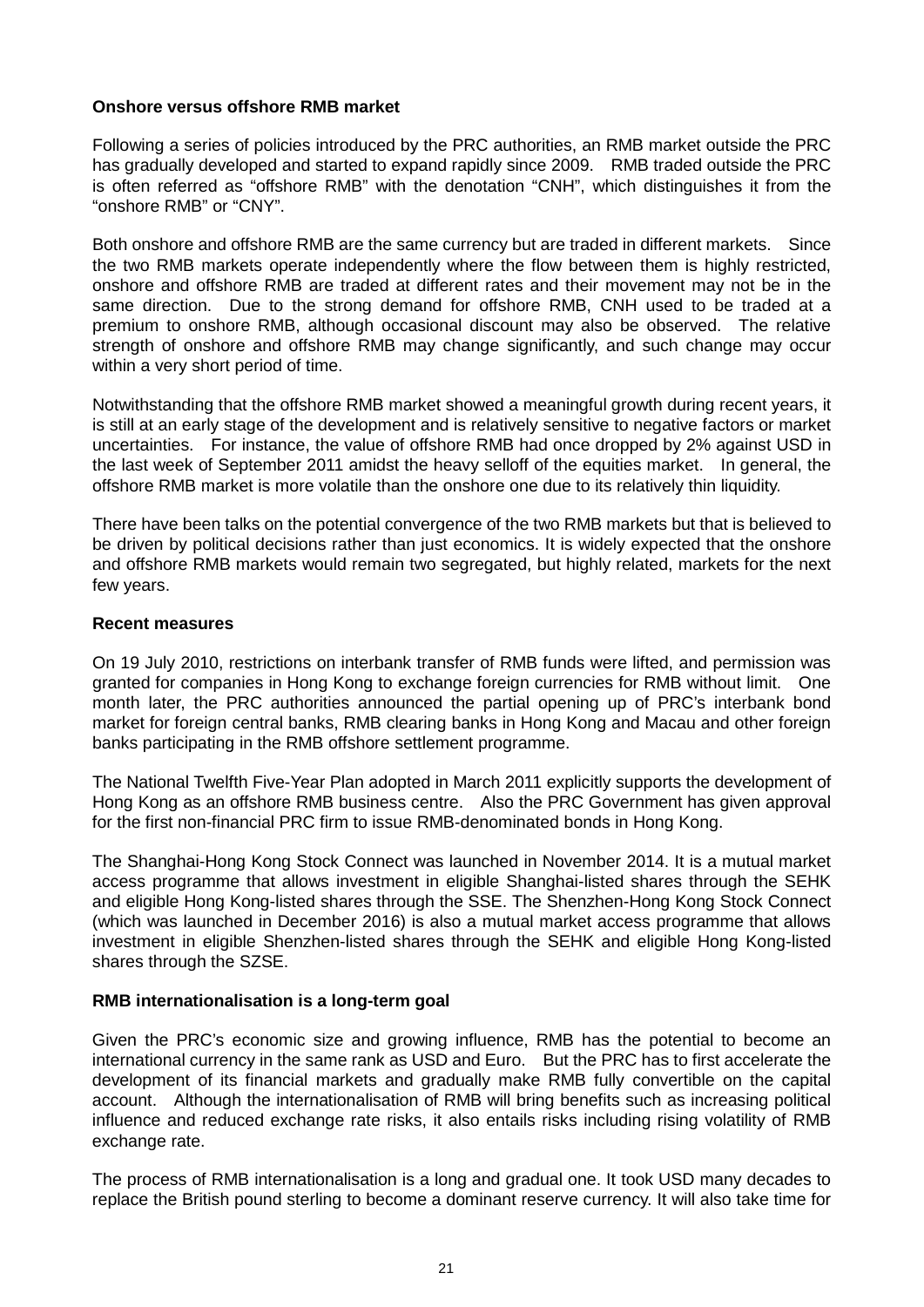RMB to gain importance in coming years. RMB will not be in a position to challenge the USD's main reserve currency status for some time to come.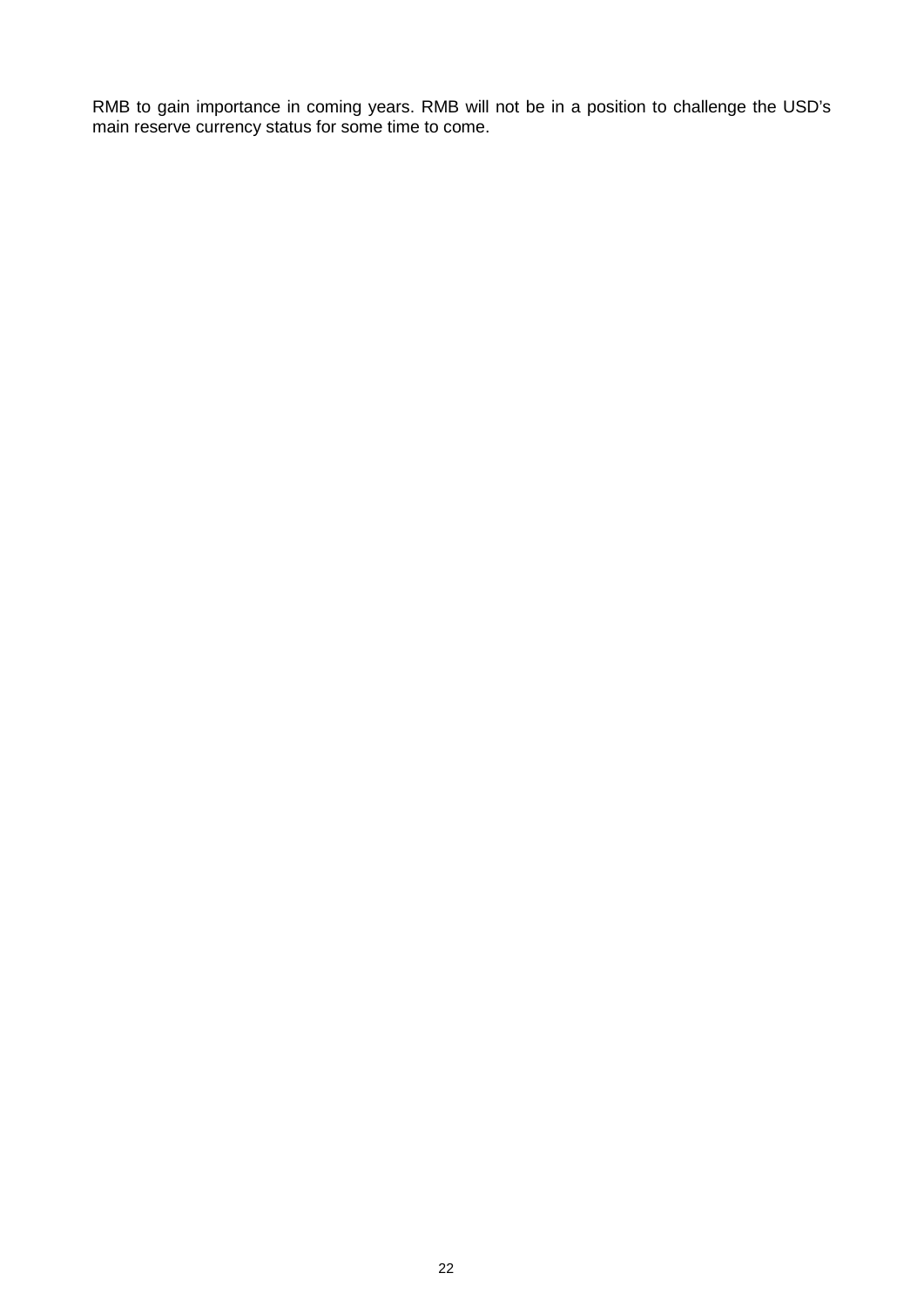#### **CREATIONS AND REDEMPTIONS (PRIMARY MARKET)**

#### **Investment in a Sub-Fund**

There are 2 methods of making an investment in a Sub-Fund and of disposing of Units to realise an investment in a Sub-Fund.

The first method is to create Units at the Issue Price or redeem Units at the Redemption Value directly with the Sub-Fund in the primary market through a Participating Dealer, being a licensed dealer that has entered into a Participating Dealer Agreement in respect of the relevant Sub-Fund. Where a Sub-Fund has a Multi-Counter, although a Participating Dealer may, subject to arrangement with the Manager, elect to CCASS to have Units which it creates deposited in, or Units which it redeems withdrawn from, USD counter, RMB counter or HKD counter, all creation and redemption for all Units must be in the base currency of that Sub-Fund. Because of the size of the capital investment (i.e. Application Unit size) required either to create or redeem Units through the Participating Dealer in the primary market, this method of investment is more suitable<br>for institutional investors and market professionals. Participating Dealers are under no for institutional investors and market professionals. obligations to create or redeem Units for their clients and may impose terms, including charges, for handling creation or redemption orders as they determine appropriate, as described in more detail in this section.

The second method is to buy or to sell Units in the secondary market on the SEHK which is more suitable for retail investors. The secondary market price of Units may trade at a premium or discount to the Net Asset Value of the relevant Sub-Fund.

This section of this Prospectus describes the first method of investment and should be read in conjunction with the Participating Dealer Agreement and the Trust Deed. The section on "Exchange Listing and Trading (Secondary Market)" relates to the second method of investment.

#### **Creation of Units Through Participating Dealers**

Any application for the creation of Units of a Sub-Fund must only be made through a Participating Dealer in respect of an Application Unit size or whole multiple thereof as set out in the "Key Information" section. Investors cannot acquire Units directly from a Sub-Fund. Only Participating Dealers may submit Creation Applications to the Manager (with a copy to the Trustee and the Registrar).

Units in each Sub-Fund are continuously offered through a Participating Dealer, who may apply for them on any Dealing Day for its own account or for your account as their client(s), in accordance with the Operating Guidelines, by submitting a Creation Application to the Manager (with a copy to the Trustee and the Registrar).

In addition, a Participating Dealer reserves the right to reject, acting in good faith, any creation request received from a client under exceptional circumstances, including without limitation the following circumstances:

- (a) any period during which (i) the creation or issue of Units of the relevant Sub-Fund, (ii) the redemption of Units of the relevant Sub-Fund, and/or (iii) the determination of Net Asset Value of the relevant Sub-Fund is suspended;
- (b) where there is in existence any trading restriction or limitation such as the occurrence of a market disruption event, suspected market misconduct or the suspension of dealing in relation to any of the Securities in the relevant Index;
- (c) where acceptance of the creation request or any Security in connection with such creation request would render the Participating Dealer in breach of any regulatory restriction or requirement, internal compliance or internal control restriction or requirement of the Participating Dealer necessary for compliance with applicable legal and regulatory requirements; or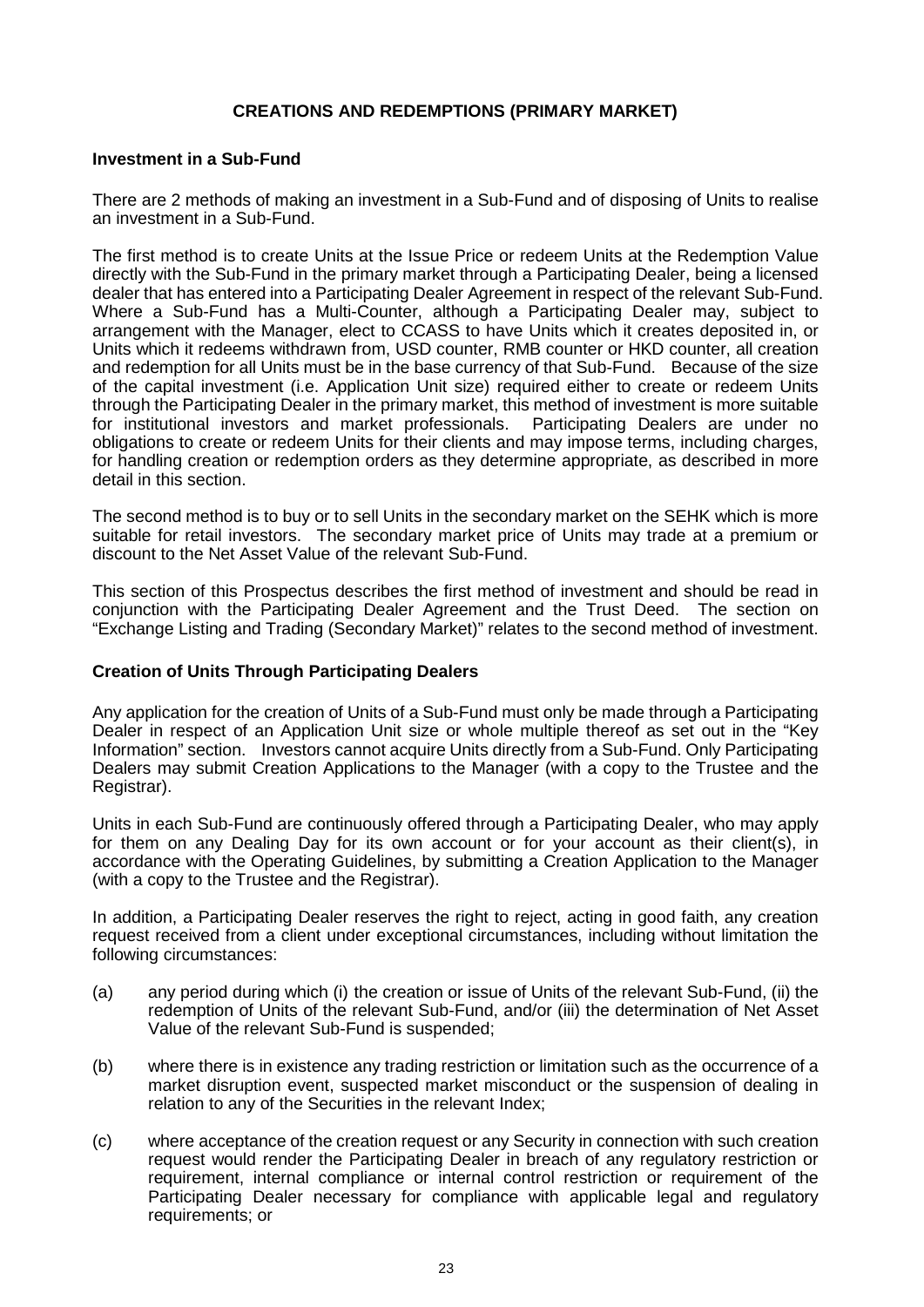(d) circumstances outside the control of the Participating Dealer make it for all practicable purposes impossible to process the creation request.

#### *Requirements Relating to Creation Requests by Potential Investors*

The methods and currency of creation available to the Participating Dealers in respect of each Sub-Fund, whether in-kind (i.e. the creation of Units in exchange for a transfer of Securities) or in cash or both in-kind and in cash, are specified in the relevant Appendix. A Participating Dealer may in its absolute discretion require a creation request received from its client be effected in a particular method. The Manager nonetheless reserves its right to require a Creation Application be effected in a particular method. Specifically, the Manager has the right to (a) accept cash equal to or in excess of the market value at the Valuation Point for the relevant Dealing Day of such Security in lieu of accepting such Security as constituting part of the Creation Application; or (b) accept cash collateral on such terms as it determines if (i) such Security is likely to be unavailable for delivery or available in insufficient quantity for delivery to the Trustee in connection with the Creation Application; or (ii) the Participating Dealer is restricted by regulation or otherwise from investing or engaging in a transaction in that Security.

A Participating Dealer may impose fees and charges in handling any creation request which would increase the cost of investment. Investors are advised to check with the Participating Dealer as to relevant fees and charges. Although the Manager has a duty to monitor the operations of each Sub-Fund closely, neither the Manager nor the Trustee is empowered to compel a Participating Dealer to disclose its fees agreed with specific clients or other proprietary or confidential information to the Manager or the Trustee or to accept any such creation requests received from clients.

A Participating Dealer may also impose timing deadlines for the submission by its clients of any creation request and require any such clients to complete the relevant client acceptance procedures and requirements (including, where necessary, providing such documentation and certifications as required by the Participating Dealer) in order to ensure that an effective Creation Application in respect of a Sub-Fund can be submitted by it to the Manager (with a copy to the Trustee and the Registrar). Investors are advised to check with the Participating Dealer as to the relevant timing deadlines and the client acceptance procedures and requirements.

The Application Unit size for a Sub-Fund is the number of Units specified in the relevant Appendix. Creation Applications submitted in respect of Units other than in Application Unit size or whole multiples thereof will not be accepted. The minimum subscription for each Sub-Fund is one Application Unit.

#### *Creation Process*

A Participating Dealer may from time to time submit Creation Applications in respect of a Sub-Fund to the Manager (with a copy to the Trustee and the Registrar), following receipt of creation requests from clients or where it wishes to create Units of the relevant Sub-Fund for its own account.

If a Creation Application is received on a day which is not a Dealing Day or is received after the relevant Dealing Deadline in respect of a Dealing Day, that Creation Application shall be treated as having been received at the opening of business on the next Dealing Day, which shall be the relevant Dealing Day for the purposes of that Creation Application (or if the Dealing Deadline for a Sub-Fund is on the Business Day before a Dealing Day, the relevant Dealing Day for the purposes of that Creation Application shall be the Dealing Day after the day the Creation Application is treated as having been received). The current Dealing Deadline After Listing in respect of the relevant Dealing Day is specified in the relevant Appendix, or such other time as the Manager (with the approval of Trustee) may determine on any day when the trading hours of the SEHK, the Recognised Futures Exchange or the Recognised Stock Exchange are reduced. To be effective, a Creation Application must: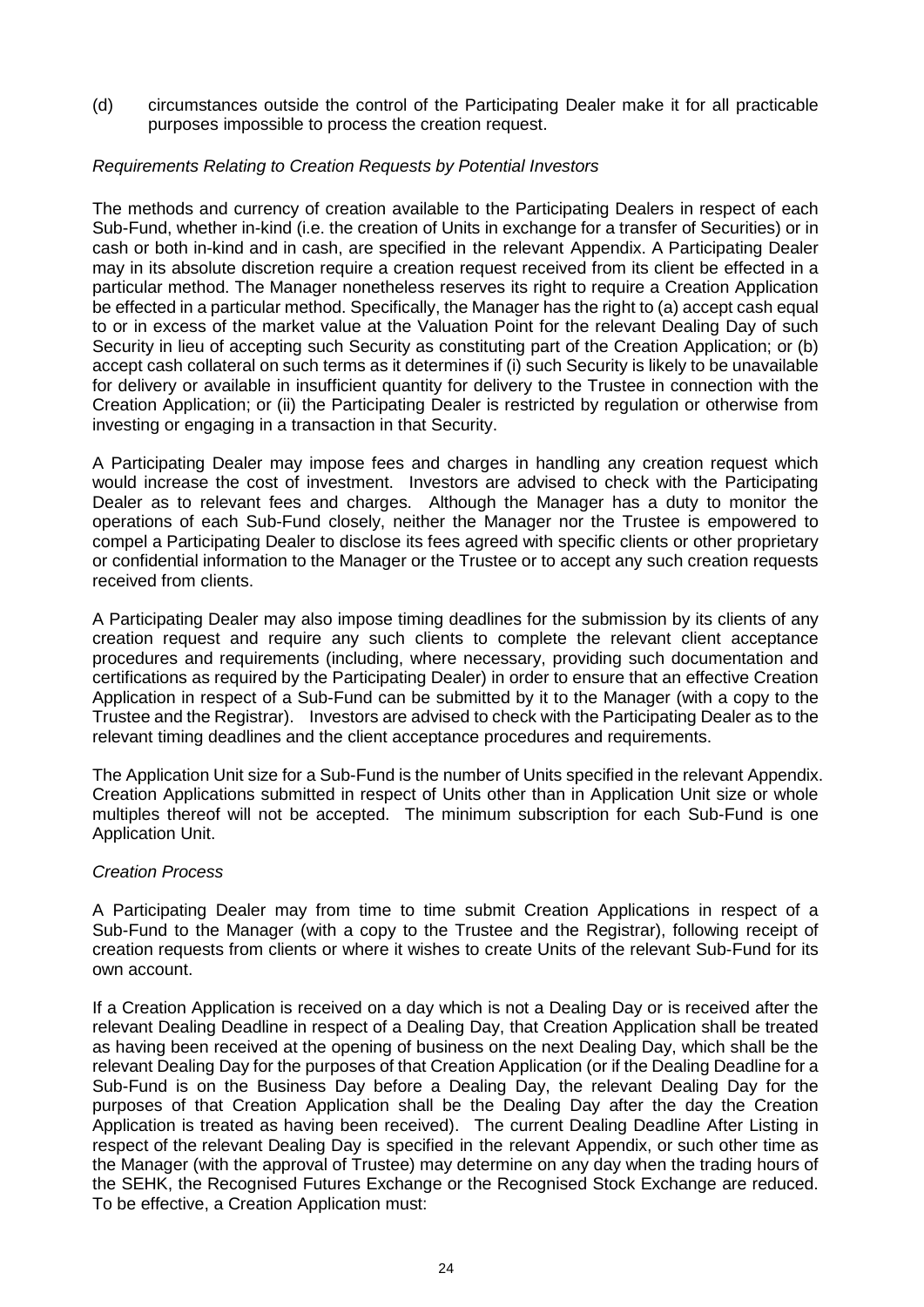- (a) be given by a Participating Dealer in accordance with the Trust Deed, the relevant Participating Dealer Agreement and the relevant Operating Guidelines;
- (b) specify the number of Units and the class of Units (where applicable) which is the subject of the Creation Application; and
- (c) include the certifications required in the Operating Guidelines (if any) in respect of creations of Units, together with such certifications and opinions of counsel (if any) as each of the Trustee and the Manager may separately consider necessary to ensure compliance with applicable securities and other laws in relation to the creation of Units which are the subject of the Creation Application.

The Manager shall have the right to reject, acting in good faith, any Creation Application under exceptional circumstances, including without limitation the following circumstances:

- (a) any period during which (i) the creation or issue of Units of the relevant Sub-Fund, (ii) the redemption of Units of the relevant Sub-Fund, and/or (iii) the determination of Net Asset Value of the relevant Sub-Fund is suspended;
- (b) where in the opinion of the Manager, acceptance of the Creation Application would have an adverse effect on the relevant Sub-Fund;
- (c) where, if relevant to a Sub-Fund, in the opinion of the Manager, acceptance of the Creation Application would have a material impact on the relevant market on which a security (that is a constituent of the Index of the relevant Sub-Fund) has its primary listing;
- (d) where there is in existence any trading restriction or limitation such as the occurrence of a market disruption event, suspected market misconduct or the suspension of dealing in relation to any of the Securities in the relevant Index;
- (e) where acceptance of the Creation Application would render the Manager in breach of any regulatory restriction or requirement, internal compliance or internal control restriction or requirement of the Manager necessary for compliance with applicable legal and regulatory requirements;
- (f) circumstances outside the control of the Manager make it for all practicable purposes impossible to process the Creation Application;
- (g) during any period when the business operations of the Manager, the Trustee or any delegate of the Trustee or the Manager, in relation to the creation of Units in the relevant Sub-Fund are substantially interrupted or closed as a result of or arising from pestilence, acts of war, terrorism, insurrection, revolution, civil unrest, riots, strikes or acts of God; or
- (h) an Insolvency Event occurs in respect of the relevant Participating Dealer.

In the event of such rejection, the Manager shall notify the relevant Participating Dealer and the Trustee of its decision to reject such Creation Application in accordance with the Operating Guidelines. Where for any reason there is a limit to the number of Units which can be created, priority will be given to Participating Dealers and the relevant Creation Applications as set out in the Operating Guidelines.

The Manager's right to reject a Creation Application is separate and in addition to a Participating Dealer's right to reject, acting in good faith, any creation request received from a client of the Participating Dealer under exceptional circumstances. Notwithstanding a Participating Dealer has accepted creation requests from its clients and in that connection submitted an effective Creation Application, the Manager may exercise its rights to reject such Creation Application in the circumstances described herein.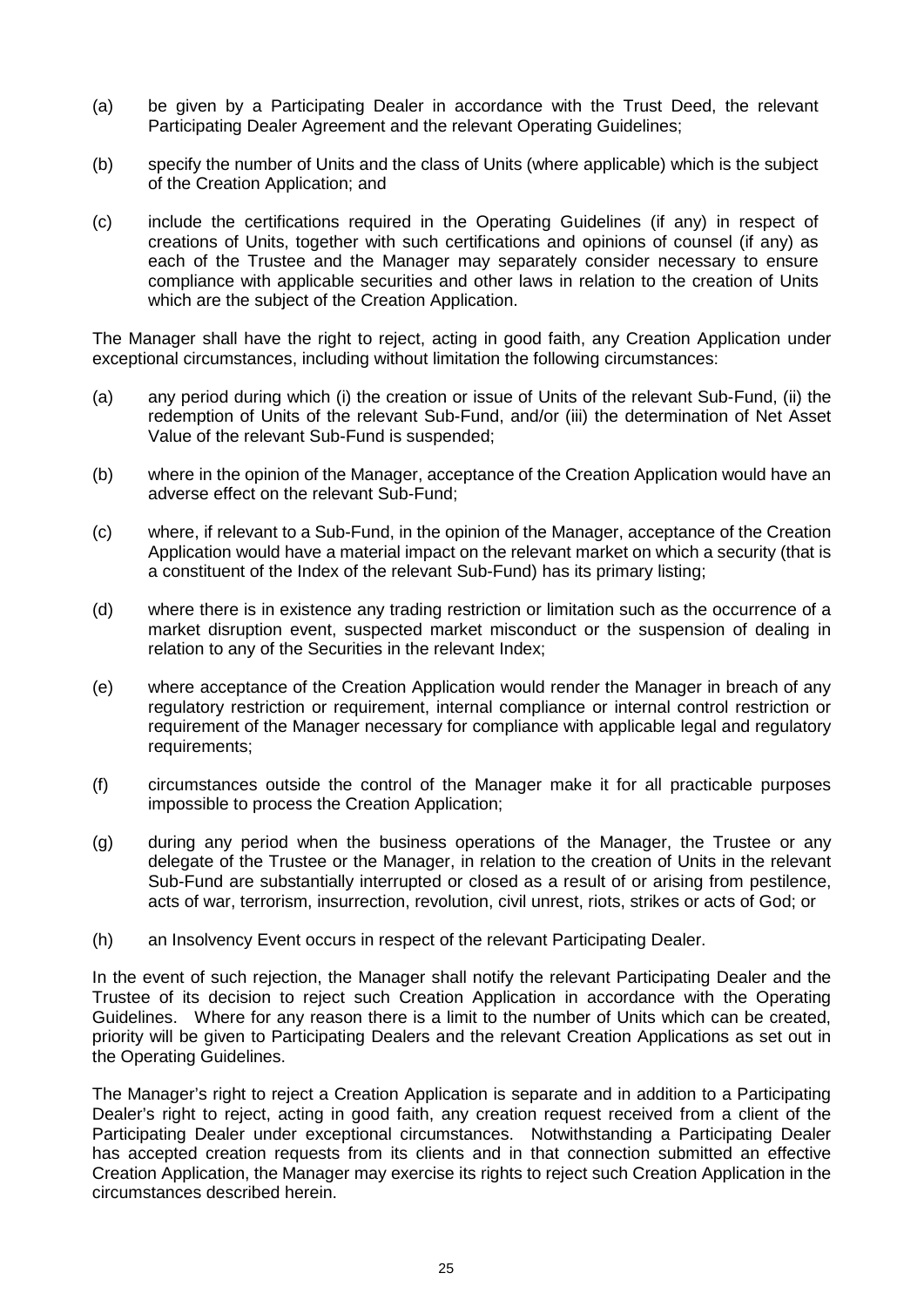Where the Manager accepts a Creation Application from a Participating Dealer, it shall instruct the Registrar to effect (i) for the account of the Sub-Fund, the creation of Units in Application Unit size in exchange for a transfer of cash and/or Securities (at the discretion of the Participating Dealer but subject to the Manager's agreement); and (ii) the issue of Units to the Participating Dealer, both in accordance with the Operating Guidelines and the Trust Deed.

#### *Issue of Units*

Units will be issued at the Issue Price prevailing on the relevant Dealing Day, provided that the Manager may add to such Issue Price such sum (if any) as represents an appropriate provision for Duties and Charges. Please refer to the section on "Issue Price and Redemption Value" for the calculation of the Issue Price.

On receipt of a Creation Application by a Participating Dealer for Units in a Sub-Fund during the relevant Initial Offer Period, the Manager shall procure the creation and issue of Units in that Sub-Fund on the relevant Initial Issue Date.

Units are denominated in the base currency of the relevant Sub-Fund (unless otherwise determined by the Manager) as set out in the relevant Appendix and no fractions of a Unit shall be created or issued by the Trustee.

The creation and issue of Units pursuant to a Creation Application shall be effected on the Dealing Day for which the Creation Application is received (or deemed received) and accepted in accordance with the Operating Guidelines but, for valuation purposes only, Units shall be deemed created and issued after the Valuation Point on the Dealing Day on which the relevant Creation Application was received or deemed received and the register will be updated on the relevant Settlement Day or the Dealing Day immediately following the Settlement Day if the settlement period is extended. If a Creation Application is received on a day which is not a Dealing Day or is received after the relevant Dealing Deadline on a Dealing Day, that Creation Application shall be treated as having been received at the opening of business on the next Dealing Day, which shall be the relevant Dealing Day for the purposes of that Creation Application (or if the Dealing Deadline for a Sub-Fund is on the Business Day before a Dealing Day, the relevant Dealing Day for the purposes of that Creation Application shall be the Dealing Day after the day the Creation Application is treated as having been received).

After consultation with the Manager, the Trustee shall be entitled to refuse to enter (or allow to be entered) Units in the register if at any time the Trustee is of the opinion that the provisions as set out in the Trust Deed, the relevant Operating Guidelines or the relevant Participating Dealer Agreement, in regard to the issue of Units, are being infringed.

#### *Fees Relating to Creation Applications*

The Service Agent, the Registrar and/or the Trustee may charge a Transaction Fee in respect of Creation Applications and may on any day vary the rate of the Transaction Fee they charge (but not as between different Participating Dealers in respect of the same Sub-Fund). The Transaction Fee shall be paid by or on behalf of the Participating Dealer applying for such Units. See the section on "Fees and Expenses" for further details.

In relation to cash creation of Units, the Manager reserves the right to require the Participating Dealer to pay or cause to be paid an additional sum as the Manager in its discretion considers appropriate for the Duties and Charges. The Participating Dealer may pass on to the relevant investor such additional sum.

Any commission, remuneration or other sum payable by the Manager to any agent or other person in respect of the issue or sale of any Unit shall not be added to the Issue Price of such Unit and shall not be paid from the assets of any Sub-Fund.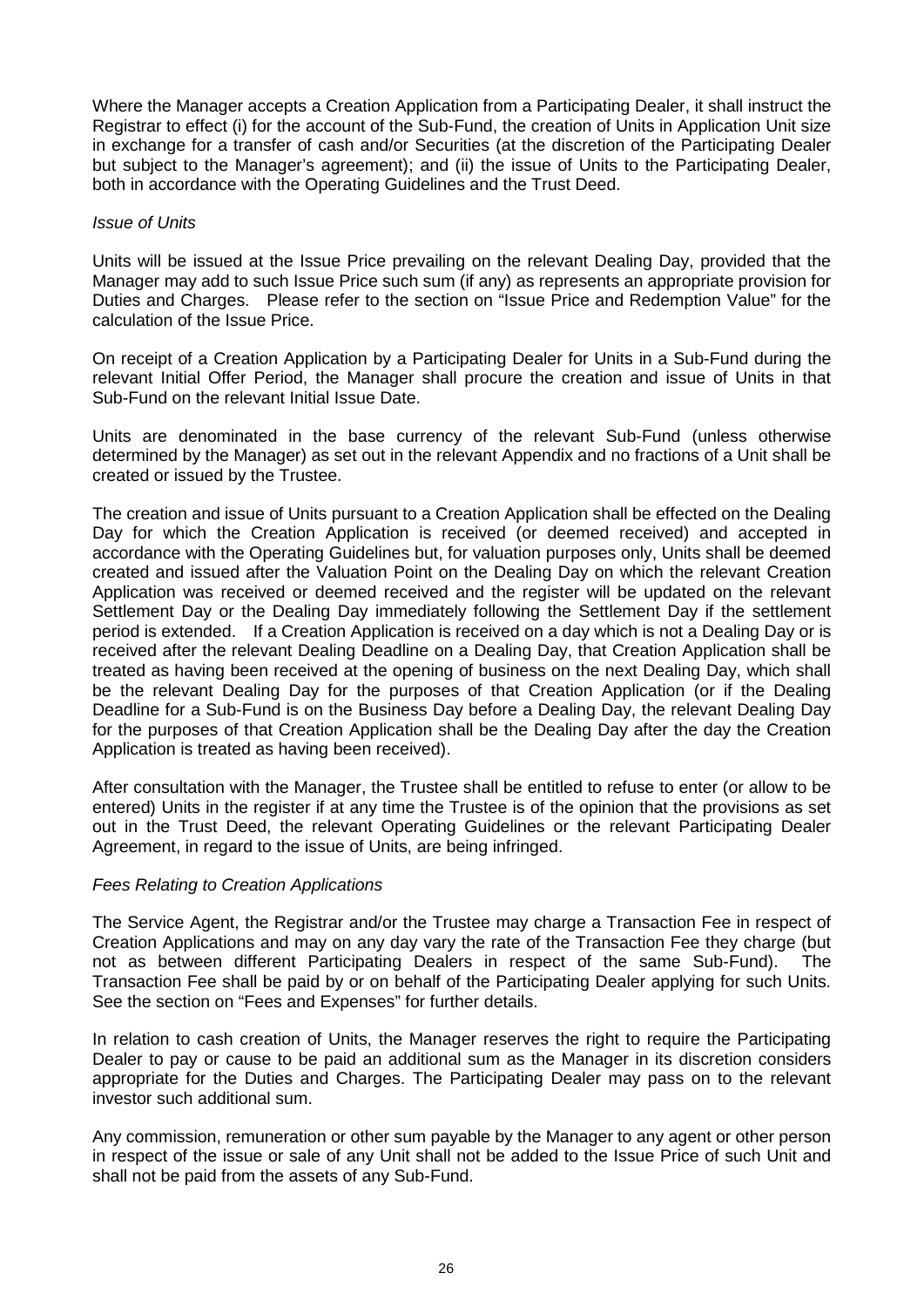#### **Cancellation of Creation Applications**

A Creation Application once submitted cannot be revoked or withdrawn without the consent of the Manager.

The Trustee, after consultation with the Manager may cancel a creation order in respect of any Units deemed created pursuant to a Creation Application if it has not received good title to all Securities and/or cash (including Transaction Fees, Duties and Charges) relating to the Creation Application by the Settlement Day, provided that the Manager may at its discretion, with the approval of the Trustee (a) extend the settlement period (either for the Creation Application as a whole or for a particular Security) such extension to be on such terms and conditions (including as to the payment of an Extension Fee to the Manager or the Trustee or their Connected Persons or otherwise) as the Manager may determine and in accordance with the provisions of the Operating Guidelines; or (b) partially settle the Creation Application to the extent to which Securities and/or cash has been vested in the Trustee, on such terms and conditions the Manager may determine including terms as to any extension of the settlement period for the outstanding Securities or cash.

In addition to the preceding circumstances, the Manager may also cancel any creation order of any Units if it determines by such time as it specifies in the Operating Guidelines that it is unable to invest the cash proceeds of any Creation Application.

Upon the cancellation of any creation order of any Units deemed created pursuant to a Creation Application as provided for above or if a Participating Dealer otherwise withdraws subject to the Manager's consent a Creation Application (other than in certain circumstances contemplated in the Trust Deed such as when the Manager declares a suspension of creations of Units), any Securities or any cash received by or on behalf of the Trustee in connection with a Creation Application shall be redelivered to the Participating Dealer (without interest) as soon as practicable and the relevant Units shall be deemed for all purposes never to have been created and the Participating Dealer shall have no right or claim against the Manager, the Trustee and/or the Service Agent in respect of such cancellation provided that:

- (a) the Trustee may charge the relevant Participating Dealer an application cancellation fee (see the section on "Fees and Expenses" for further details);
- (b) the Manager may at its discretion require the Participating Dealer to pay to the Trustee, for the account of the Sub-Fund, in respect of each Unit so cancelled Cancellation Compensation, being the amount (if any) by which the Issue Price of each such Unit exceeds the Redemption Value which would have applied in relation to each such Unit if the Participating Dealer had, on the date on which such Units are cancelled, made a Redemption Application, together with charges, expenses and losses incurred by the Sub-Fund as a result of such cancellation;
- (c) the Transaction Fee in respect of such Creation Application shall remain due and payable (notwithstanding that the Creation Application shall be deemed to never have been made) and once paid shall be retained by and for the benefit of the Trustee, the Registrar and/or the Service Agent (see the section on "Fees and Expenses" for further details); and
- (d) no previous valuations of the Trust Fund shall be re-opened or invalidated as a result of the cancellation of such Units.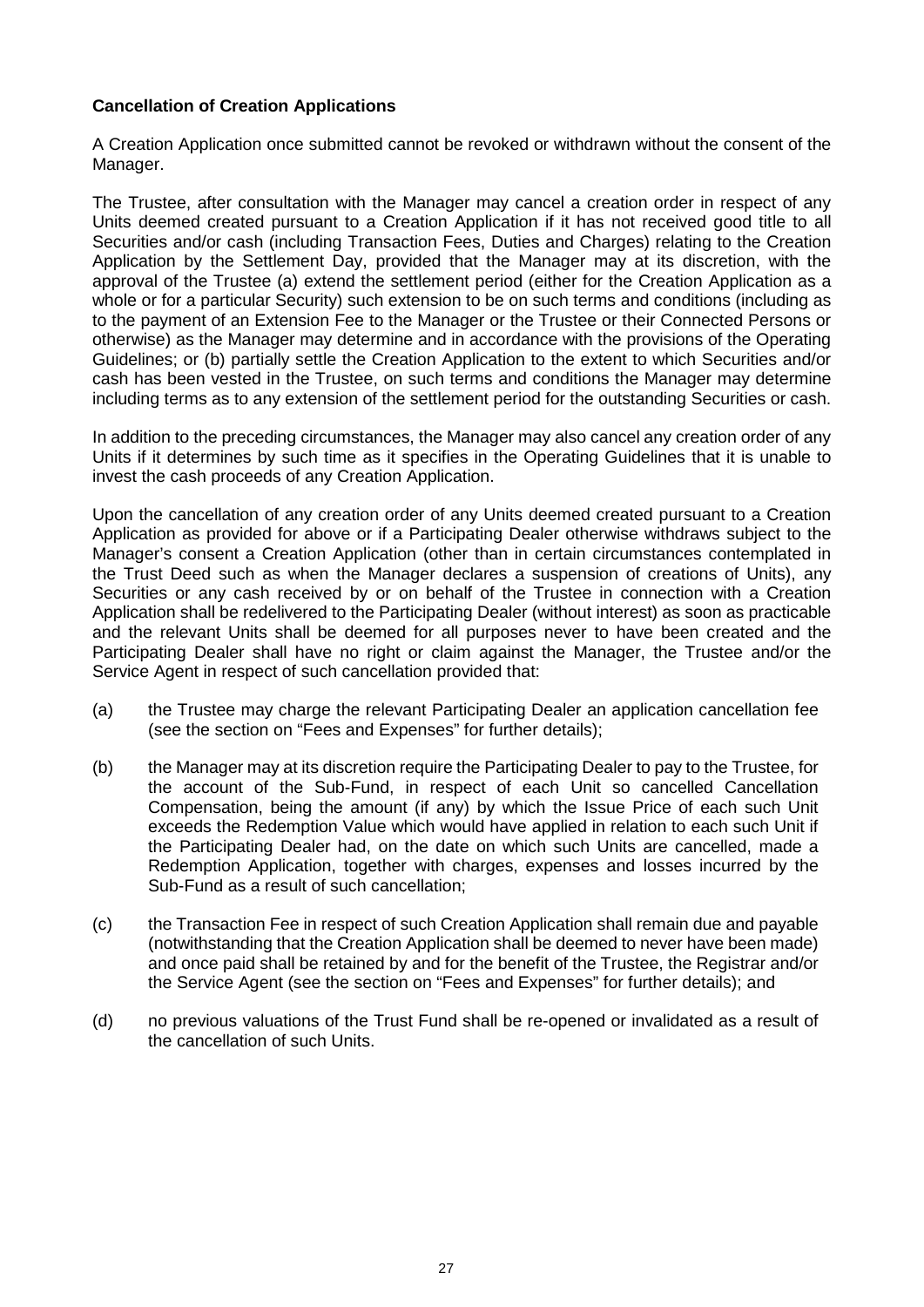#### **Redemption of Units Through Participating Dealers**

Any application for the redemption of Units of a Sub-Fund must only be made through a Participating Dealer in respect of an Application Unit size or whole multiples thereof. Investors cannot redeem Units directly from the relevant Sub-Fund. Only Participating Dealers may submit Redemption Applications to the Manager (with a copy to the Trustee and the Registrar).

A Participating Dealer may redeem Units on any Dealing Day for its own account or for the account of its clients in accordance with the Operating Guidelines, by submitting a Redemption Application to the Manager (with a copy to the Trustee and the Registrar).

In addition, a Participating Dealer reserves the right to reject, acting in good faith, any redemption request received from a client under exceptional circumstances, including without limitation the following circumstances:

- (a) any period during which (i) the creation or issue of Units of the relevant Sub-Fund, (ii) the redemption of Units of the relevant Sub-Fund, and/or (iii) the determination of Net Asset Value of the relevant Sub-Fund is suspended;
- (b) where there is in existence any trading restriction or limitation such as the occurrence of a market disruption event, suspected market misconduct or the suspension of dealing in relation to any of the Securities in the Index;
- (c) where acceptance of the redemption request would render the Participating Dealer in breach of any regulatory restriction or requirement, internal compliance or internal control restriction or requirement of the Participating Dealer necessary for compliance with applicable legal and regulatory requirements; or
- (d) circumstances outside the control of the Participating Dealer make it for all practicable purposes impossible to process the redemption request.

#### *Requirements Relating to Redemption Requests by Potential Investors*

The methods and currency of redemption available to the Participating Dealers in respect of each Sub-Fund, whether in-kind (i.e. the redemption of Units in exchange for a transfer of Securities plus any cash amount) or in cash only, are as set out in the relevant Appendix. A Participating Dealer may in its absolute discretion require a redemption request received from its client be effected in a particular method. The Manager nonetheless reserves its right to require a Redemption Application be effected in a particular method. Specifically, the Manager has the right to instruct the Trustee to deliver cash equivalent of any Security in connection with the Redemption Application to the Participating Dealer if (a) such Security is likely to be unavailable for delivery or available in insufficient quantity for delivery in connection with the Redemption Application; or (b) the Participating Dealer is restricted by regulation or otherwise from investing or engaging in a transaction in that Security.

A Participating Dealer may impose fees and charges in handling any redemption request which would increase the cost of investment and/or reduce the redemption proceeds. You are advised to check with the Participating Dealer as to relevant fees and charges. Although the Manager has a duty to monitor the operations of each Sub-Fund closely, neither the Manager nor the Trustee is empowered to compel a Participating Dealer to disclose its fees agreed with specific clients or other proprietary or confidential information to the Manager or the Trustee or to accept any such redemption requests received from clients. In addition, neither the Trustee nor the Manager can ensure effective arbitrage by a Participating Dealer.

A Participating Dealer may also impose timing deadlines for the submission by its clients of any redemption request and require any such clients to complete the relevant client acceptance procedures and requirements (including, where necessary, providing such documentation and certifications as required by the Participating Dealer) in order to ensure that an effective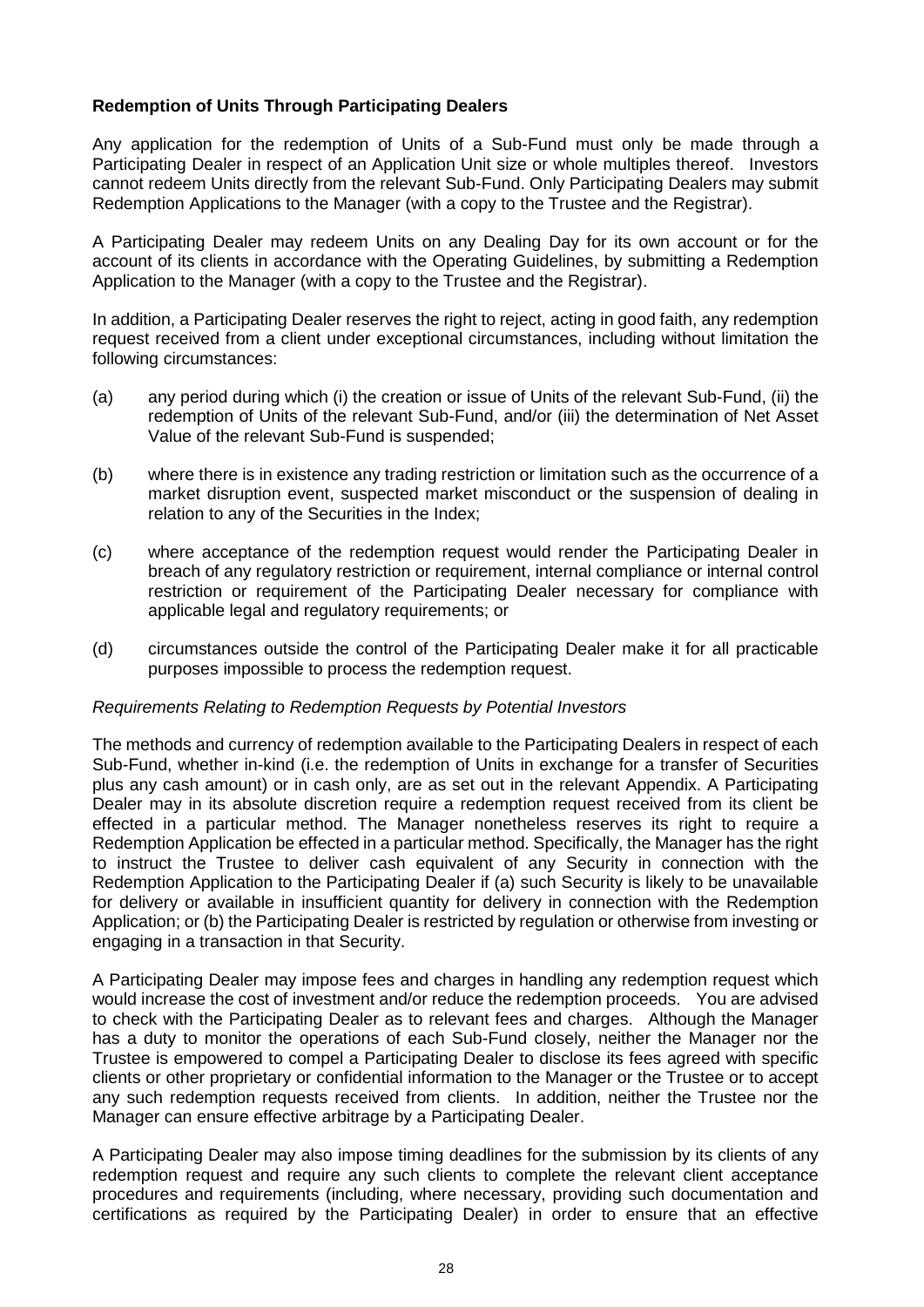Redemption Application in respect of a Sub-Fund can be submitted by it to the Manager (with a copy to the Trustee and the Registrar). You are advised to check with the Participating Dealer as to the relevant timing deadlines and the client acceptance procedures and requirements.

#### *Redemption Process*

A Participating Dealer may from time to time submit Redemption Applications in respect of a Sub-Fund to the Manager (with a copy to the Trustee and the Registrar), following receipt of redemption requests from clients or where it wishes to redeem Units of the relevant Sub-Fund for its own account.

If a Redemption Application is received on a day which is not a Dealing Day or is received after the relevant Dealing Deadline on a Dealing Day, that Redemption Application shall be treated as having been received at the opening of business on the next following Dealing Day, which shall be the relevant Dealing Day for the purposes of that Redemption Application (or if the Dealing Deadline for a Sub-Fund is on the Business Day before a Dealing Day, the relevant Dealing Day for the purposes of that Redemption Application shall be the Dealing Day after the day the Redemption Application is treated as having been received). The current Dealing Deadline After Listing on the relevant Dealing Day is specified in the relevant Appendix, or such other time as the Manager (with the approval of Trustee) may determine on any day when the trading hours of the SEHK are reduced.

To be effective, a Redemption Application must:

- (a) be given by a Participating Dealer in accordance with the Trust Deed, the relevant Participating Dealer Agreement and the relevant Operating Guidelines:
- (b) specify the number of Units and the class of Units (where applicable) which is the subject of the Redemption Application; and
- (c) include the certifications required in the Participating Dealer Agreement and Operating Guidelines (if any) in respect of redemptions of Units, together with such certifications and opinions of counsel (if any) as each of the Trustee and the Manager may separately consider necessary to ensure compliance with applicable securities and other laws in relation to the redemption of Units which are the subject of the Redemption Application.

The Manager shall have the right to reject, acting in good faith, any Redemption Application under exceptional circumstances, including without limitation the following circumstances:

- (a) any period during which (i) the creation or issue of Units of the relevant Sub-Fund, (ii) the redemption of Units of the relevant Sub-Fund, and/or (iii) the determination of Net Asset Value of the relevant Sub-Fund is suspended;
- (b) where in the opinion of the Manager, acceptance of the Redemption Application would have an adverse effect on either the relevant Sub-Fund or on a market on which a security (that is a constituent of the Index of the relevant Sub-Fund) has its primary listing;
- (c) where there is in existence any trading restriction or limitation such as the occurrence of a market disruption event, suspected market misconduct or the suspension of dealing in relation to any of the Securities in the relevant Index;
- (d) where acceptance of the Redemption Application would render the Manager in breach of any regulatory restriction or requirement, internal compliance or internal control restriction or requirement of the Manager necessary for compliance with applicable legal and regulatory requirements;
- (e) circumstances outside the control of the Manager make it for all practicable purposes impossible to process the Redemption Application; or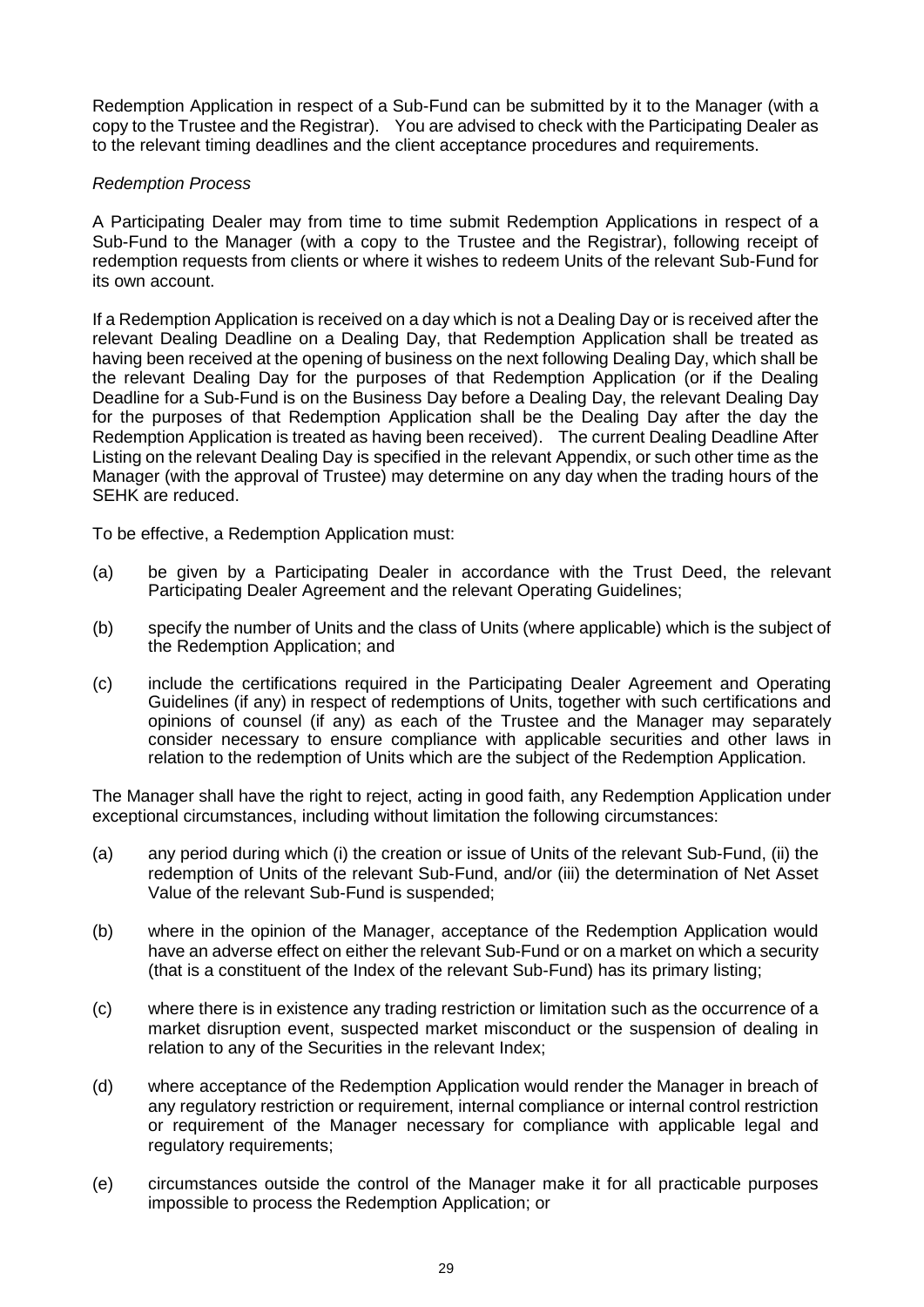(f) during any period when the business operations of the Manager, the Trustee or any delegate of the Trustee or the Manager in relation to the redemption of Units in the relevant Sub-Fund are substantially interrupted or closed as a result of or arising from pestilence, acts of war, terrorism, insurrection, revolution, civil unrest, riots, strikes or acts of God.

In the event of such rejection, the Manager shall notify the relevant Participating Dealer and the Trustee of its decision to reject such Redemption Application in accordance with the Operating Guidelines. Where for any reason there is a limit to the number of Units that can be redeemed, priority will be given to Participating Dealers and the relevant Redemption Applications as set out in the Operating Guidelines.

The Manager's right to reject a Redemption Application is separate and in addition to a Participating Dealer's right to reject, acting in good faith, any redemption request received from a client under exceptional circumstances. Notwithstanding a Participating Dealer has accepted redemption requests from clients and in that connection submitted an effective Redemption Application, the Manager may exercise its rights to reject such Redemption Application in the circumstances described herein.

Where the Manager accepts a Redemption Application from a Participating Dealer, it shall (i) effect the redemption and cancellation of the relevant Units; and (ii) require the Trustee to transfer to the Participating Dealer Securities and/or cash in accordance with the Operating Guidelines and the Trust Deed.

The Participating Dealer will then transfer the Securities and/or cash to the relevant client if the Redemption Application was submitted by the Participating Dealer for the account of its client.

#### *Redemption of Units*

Any accepted Redemption Application will be effected on the Settlement Day provided that a Redemption Application duly signed by a Participating Dealer (to the satisfaction of the Manager and the Trustee) has been received and provided further that the Trustee shall have received (unless otherwise provided in the Operating Guidelines) the full amount of any amount payable by the Participating Dealer including the Transaction Fee and any other Duties and Charges have been either deducted or otherwise paid in full.

For valuation purposes only, Units shall be deemed to have been redeemed and cancelled after the Valuation Point on the Dealing Day on which the Redemption Application was received or deemed received. The name of the Unitholder of such Units shall be removed from the Register in respect of those Units redeemed and cancelled on the relevant Settlement Day.

The Redemption Value of Units tendered for redemption and cancellation shall be the Net Asset Value per Unit of a Sub-Fund on the relevant Dealing Day rounded to the nearest 4 decimal places (0.00005 or above being rounded up, and less than 0.00005 being rounded down). The benefit of any rounding adjustments will be retained by the Sub-Fund. For the purpose of valuation, the relevant Valuation Point shall be the Valuation Point for the Dealing Day on which the Redemption Application is treated as having been received.

The interval between the receipt of a properly documented Redemption Application and payment of redemption proceeds may not exceed one calendar month provided that there is no delay in submitting all duly completed redemption documentation and the determination of the Net Asset Value or dealing in Units is not suspended.

The Manager may at its discretion extend the settlement period upon receipt of the extended settlement request by a Participating Dealer in respect of the Redemption Application on such terms and conditions (including as to the payment of any fees to the Manager or Extension Fee to the Trustee or their respective Connected Persons or otherwise) as the Manager may in its discretion determine, in accordance with the Operating Guidelines.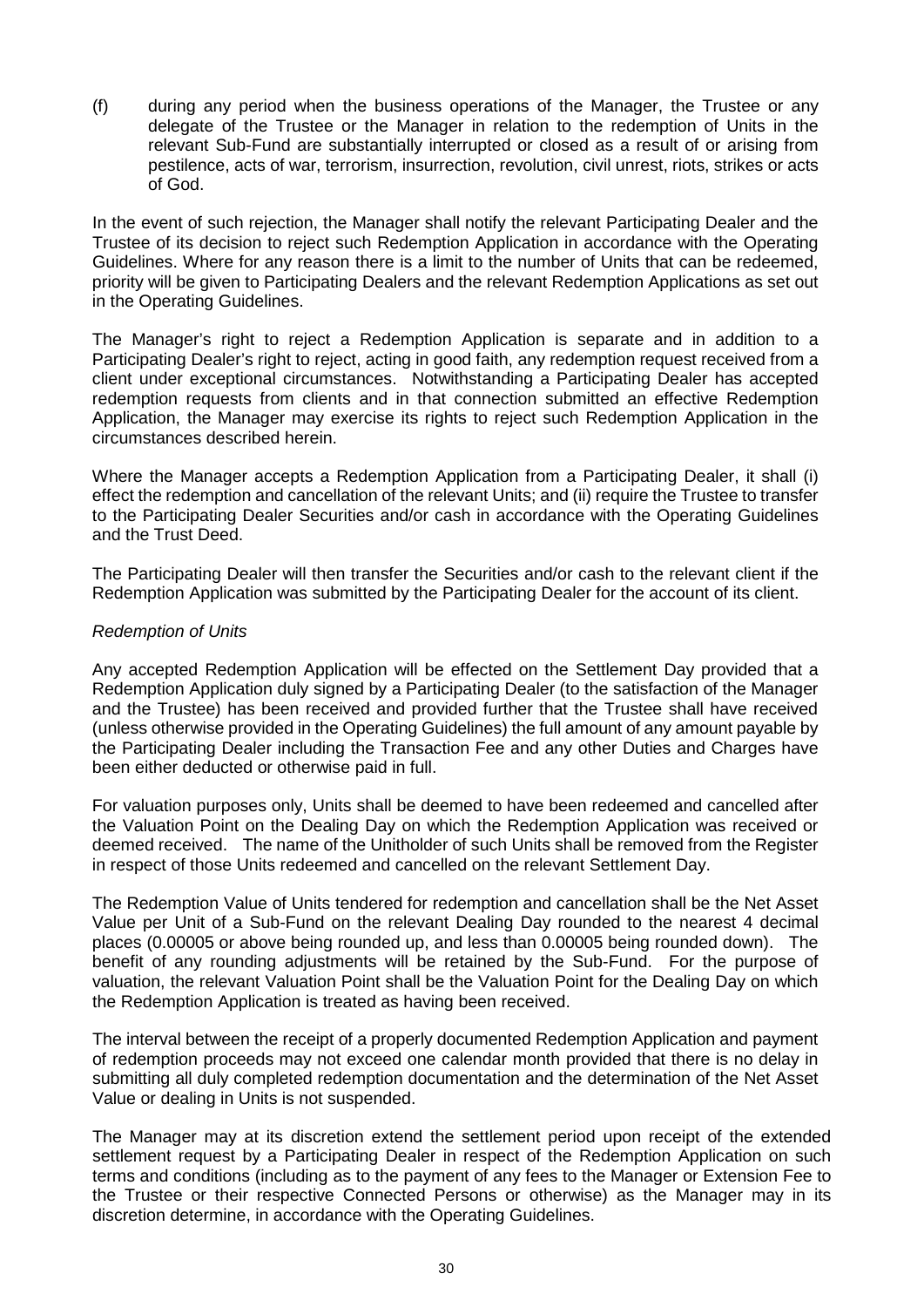#### *Fees Relating to Redemption Applications*

The Service Agent, the Registrar and/or the Trustee may charge a Transaction Fee in respect of Redemption Applications and may on any day vary the rate of the Transaction Fee they charge (but not as between different Participating Dealers in respect of the same Sub-Fund). The Transaction Fee shall be paid by or on behalf of the Participating Dealer submitting the Redemption Application(s) (and may be set off and deducted against any amount due to the Participating Dealer in respect of such Redemption Application(s)) for the benefit of the Trustee, the Registrar and/or the Service Agent. See the section on "Fees and Expenses" for further details.

In relation to cash redemption of Units, notwithstanding the aforesaid regarding the redemption and cancellation of units based on Net Asset Value, the Manager may require the Participating Dealer to pay an additional sum as the Manager in its discretion considers appropriate for the Duties and Charges. The Participating Dealer may pass on to the relevant investor such additional sum.

The Trustee may deduct from the redemption proceeds such sum (if any) as the Manager may consider represents an appropriate provision for the Transaction Fee and/or other Duties and Charges.

#### **Cancellation of Redemption Applications**

A Redemption Application once given cannot be revoked or withdrawn without the consent of the Manager.

No Security shall be transferred and/or no cash amount shall be paid in respect of any Redemption Application unless Units, which are the subject of the Redemption Application, have been delivered to the Trustee free and clear of any Encumbrance for redemption by such time on the Settlement Day or other dealing set forth in the Trust Deed and/or Operational Guidelines as the Trustee and the Manager shall for the time being prescribe for Redemption Applications generally.

In the event that Units, which are the subject of a Redemption Application, are not delivered to the Trustee for redemption in accordance with the foregoing or are not free and clear of any Encumbrance (other than in certain circumstances contemplated in the Trust Deed such as when the Manager declares a suspension of redemptions of Units):

- (a) the Trustee may charge the relevant Participating Dealer an application cancellation fee (see the section on "Fees and Expenses" for further details);
- (b) the Manager may at its discretion require the Participating Dealer to pay to the Trustee, for the account of the relevant Sub-Fund, in respect of each Unit so cancelled Cancellation Compensation, being the amount (if any) by which the Redemption Value of each such Unit is less than the Issue Price which would have applied in relation to each such Unit if the Participating Dealer had, on the actual date when the Manager is able to repurchase any replacement Securities made a Creation Application in accordance with the provisions of the Trust Deed plus such other amount as the Manager reasonably determines as representing any charges, expenses and losses incurred by the Sub-Fund as a result of such cancellation;
- (c) the Transaction Fee in respect of such Redemption Application shall remain due and payable (notwithstanding that the Redemption Application shall be deemed to never have been made) and once paid, shall be retained by and for the benefit of the Trustee, the Registrar and/or the Service Agent (see the section on "Fees and Expenses" for further details); and
- (d) no previous valuations of the Trust Fund shall be re-opened or invalidated as a result of an unsuccessful Redemption Application.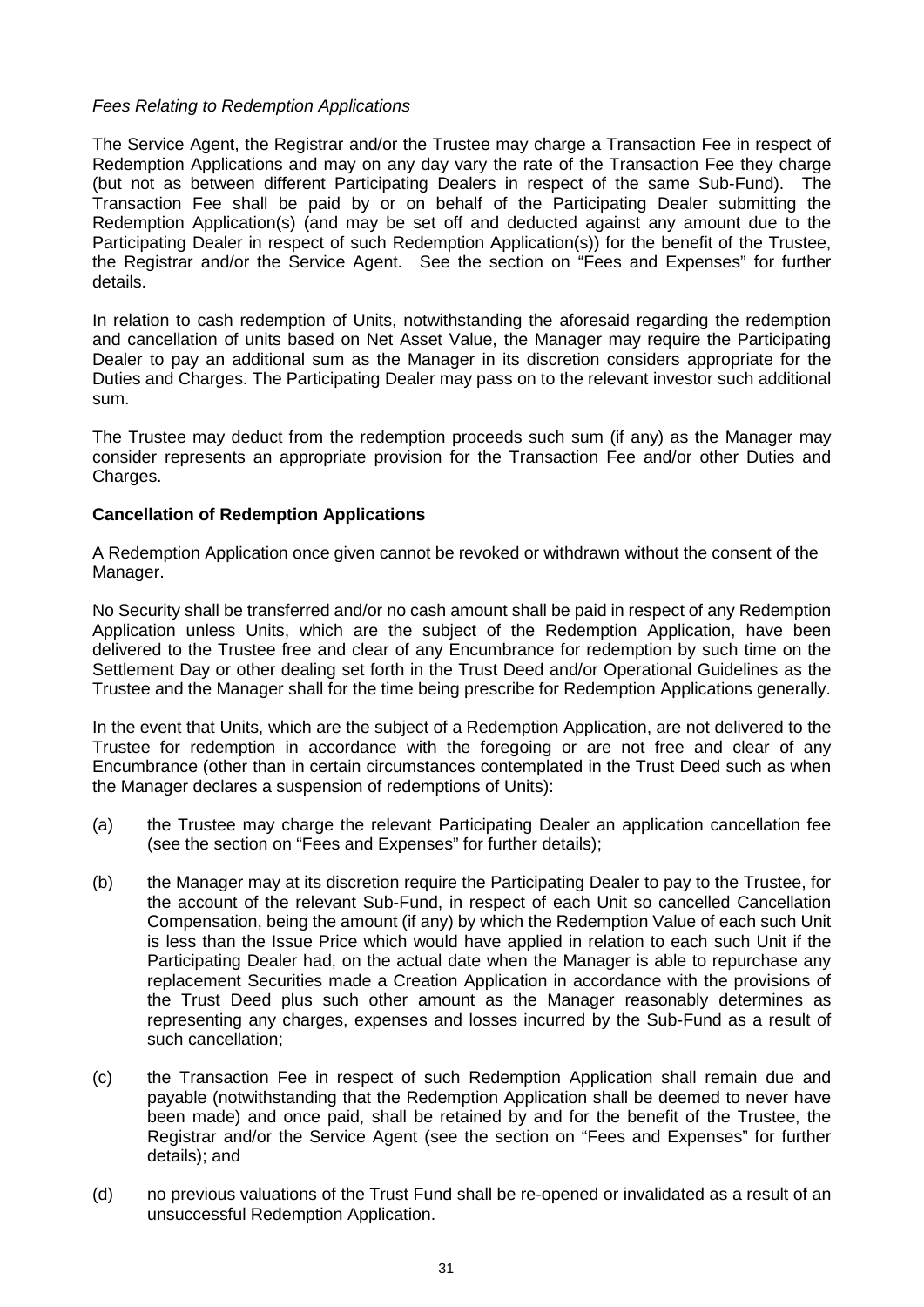# **Deferred Redemption**

In the event that redemption requests are received for the redemption of Units representing in aggregate more than 10% (or such higher percentage as the Manager may determine in respect of the Sub-Fund) of the total number of Units in a Sub-Fund then in issue, the Manager may direct the Trustee to reduce the requests rateably and pro rata amongst all Unitholders seeking to redeem Units on the relevant Dealing Day and carry out only sufficient redemptions which, in aggregate, amount to 10% (or such higher percentage as the Manager may determine in respect of a Sub-Fund) of the Units in the relevant Sub-Fund then in issue. Units which are not redeemed but which would otherwise have been redeemed will be redeemed on the next Dealing Day (subject to further deferral if the deferred requests in respect of the relevant Sub-Fund themselves exceed 10% (or such higher percentage as the Manager may determine in respect of that Sub-Fund) of the Units in the relevant Sub-Fund then in issue) in priority to any other Units in the relevant Sub-Fund for which redemption requests have been received. Units will be redeemed at the Redemption Value prevailing on the Dealing Day on which they are redeemed.

### **Suspension of Creations and Redemptions**

The Manager may at its discretion (after giving notice to the Trustee and, in respect of redemptions, where practicable following consultation with the relevant Participating Dealers), suspend the creation or issue of Units of any Sub-Fund, suspend the redemption of Units of any Sub-Fund and/or (subject to all applicable legal or regulatory requirements where payment of redemption proceeds exceeds one calendar month) delay the payment of any monies and transfer of any Securities in respect of any Creation Application and/or Redemption Application in the following circumstances:

- (a) during any period when trading on the SEHK or any other Recognised Stock Exchange or Recognised Futures Exchange is restricted or suspended;
- (b) during any period when a market on which a Security (that is a constituent of the Index of the relevant Sub-Fund) has its primary listing, or the official clearing and settlement depositary (if any) of such market, is closed;
- (c) during any period when dealing on a market on which a Security (that is a constituent of the Index of the relevant Sub-Fund) has its primary listing is restricted or suspended;
- (d) during any period when, in the opinion of the Manager, settlement or clearing of Securities in the official clearing and settlement depositary (if any) of such market is disrupted;
- (e) during the existence of any state of affairs as a result of which delivery or purchase of Securities, as appropriate or disposal of investments for the time being comprised in the relevant Sub-Fund cannot, in the opinion of the Manager, be effected normally or without prejudicing the interests of Unitholders of the relevant Sub-Fund;
- (f) during any period when the relevant Index is not compiled or published;
- (g) during any breakdown in any of the means normally employed in determining the Net Asset Value of the relevant Sub-Fund or the Net Asset Value per Unit of the relevant class or when for any other reason the value of any Securities or other property for the time being comprised in the relevant Sub-Fund cannot, in the opinion of the Manager, reasonably, promptly and fairly be ascertained;
- (h) during any period when the determination of the Net Asset Value of the relevant Sub-Fund is suspended or if any circumstance specified in the section on "Suspension of Determination of Net Asset Value" below arises; or
- (i) during any period when the business operations of the Manager, the Trustee or any delegate of the Trustee or the Manager in respect of the creation or redemption of Units in the relevant Sub-Fund are substantially interrupted or closed as a result of or arising from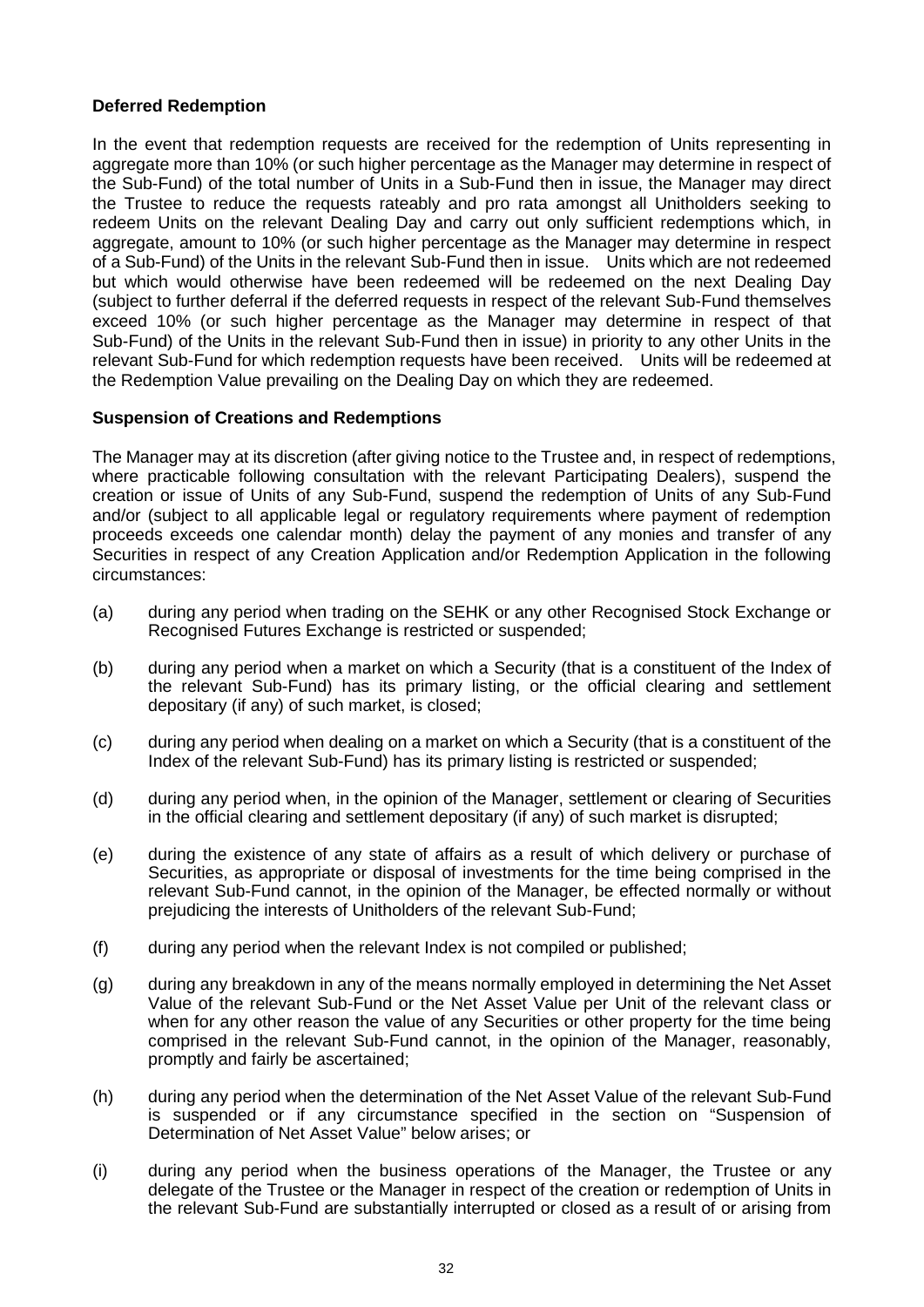pestilence, acts of war, terrorism, insurrection, revolution, civil unrest, riots, strikes or acts of God.

The Manager will, after giving notice to the Trustee, suspend the right to subscribe for Units of the relevant Sub-Fund if, or if as a result of the investment of the proceeds of issue of such Units in accordance with its investment objective, the Trust collectively holds or would hold in aggregate more than 10% of the ordinary shares issued by any single issuer or such other percentage permitted in the section "Investment Objective, Strategy and Restrictions, Securities Lending and Borrowing". In addition, where all the Sub-Funds under the Trust hold in aggregate more than the limit of 10% of the ordinary shares issued by any single issuer, the Manager will make it a priority objective to take all other necessary steps within a reasonable period to remedy such breach, taking into account the interests of the Unitholders and unitholders of other Sub-Funds concerned.

The Manager shall notify the SFC and publish a notice of suspension following the suspension, and at least once a month during the suspension, on the Trust's website at www.cicc.com (the contents of which and of other websites referred to in this Prospectus have not been reviewed by the SFC) or in such other publications as it decides.

The Manager shall consider any Redemption Application or any Creation Application received during the period of suspension (that has not been otherwise withdrawn) as having been received immediately following the termination of the suspension. The period for settlement of any redemption will be extended by a period equal to the length of the period of suspension.

A Participating Dealer may, at any time after a suspension has been declared and before termination of such suspension, withdraw any Creation Application or Redemption Application by notice in writing to the Manager and the Manager shall promptly notify and request the Trustee to return to the Participating Dealer any Securities and/or cash received by it in respect of the Creation Application (without interest) as soon as practicable.

A suspension shall remain in force until the earlier of (a) the Manager declaring the suspension is at an end; and (b) the first Dealing Day on which (i) the condition giving rise to the suspension shall have ceased to exist; and (ii) no other condition under which suspension is authorised exists.

# **Evidence of Unitholding**

Units will be deposited, cleared and settled by the CCASS. Units are held in registered entry form only, which means that no Unit certificates are issued. HKSCC Nominees Limited is the registered owner (i.e. the sole holder of record) of all outstanding Units deposited with the CCASS and is holding such Units for the participants in accordance with the General Rules of CCASS. Furthermore, the Trustee and the Manager acknowledge that pursuant to the General Rules of CCASS neither HKSCC Nominees Limited nor HKSCC has any proprietary interest in the Units. Investors owning Units in CCASS are beneficial owners as shown on the records of the participating brokers or the relevant Participating Dealer(s) or PD Agent(s) (as the case may be) who are participants of CCASS.

### **Restrictions on Unitholders**

The Manager has power to impose such restrictions as it may think necessary for the purpose of ensuring that no Units are acquired or held which would result in such holding being:

- (a) a breach of the law or requirements of any country or governmental authority or any stock exchange on which the Units are listed in circumstances which, in the Manager's opinion, might result in the Trust or the Sub-Fund suffering any adverse effect which the Trust or the Sub-Fund might not otherwise have suffered; or
- (b) in the circumstances which, in the Manager's opinion, may result in the Trust or the Sub-Fund incurring any tax liability or suffering any other pecuniary disadvantage which the Trust or the Sub-Fund might not otherwise have incurred or suffered.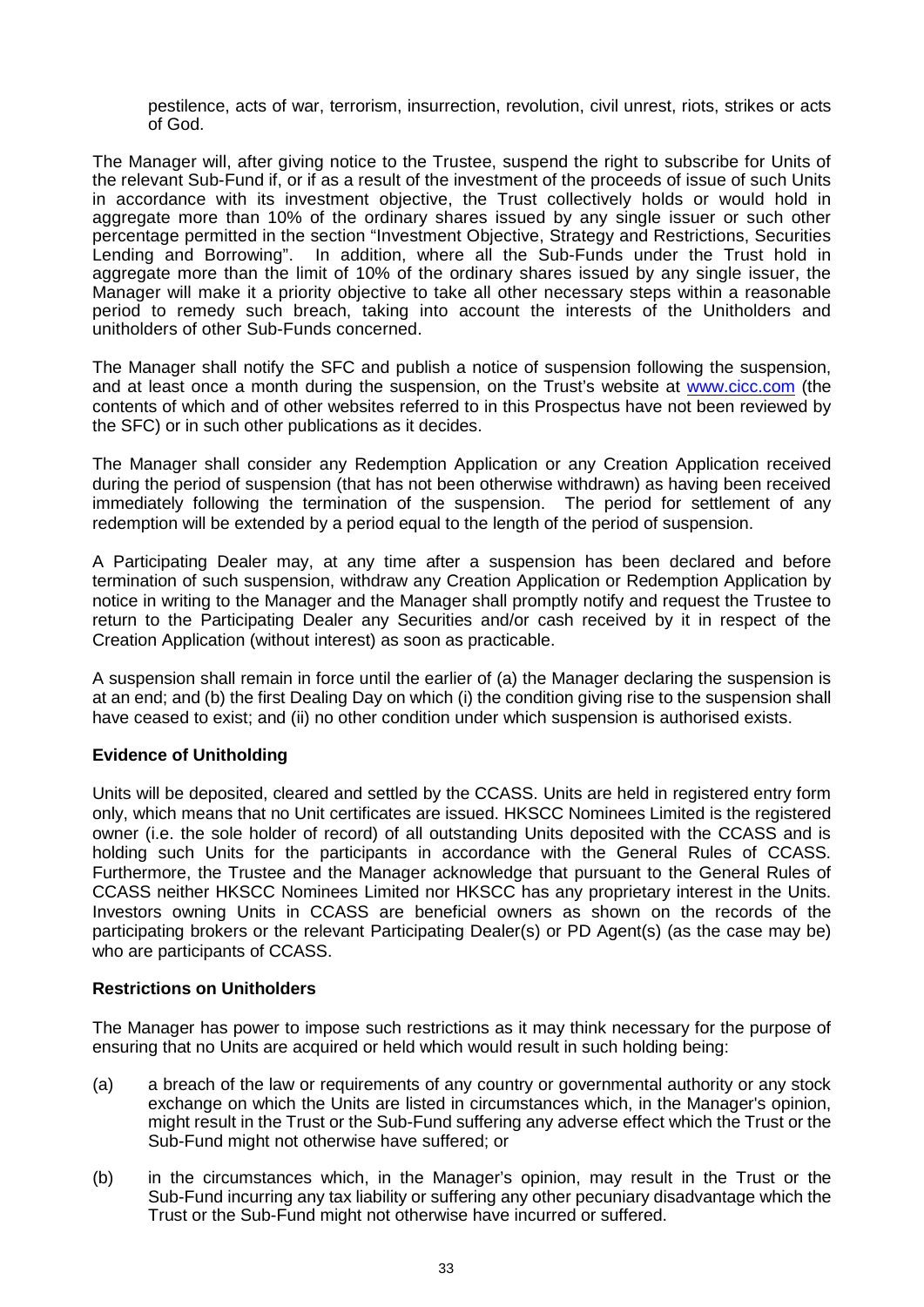Upon notice that any Units are so held, the Manager may require such Unitholders to redeem or transfer such Units in accordance with the provisions of the Trust Deed. A person who becomes aware that he is holding or owning Units in breach of any of the above restrictions is required either to redeem his Units in accordance with the Trust Deed or to transfer his Units to a person whose holding would be permissible under this Prospectus and the Trust Deed in a manner that would result in such Unitholder no longer being in breach of the restrictions above.

# **Transfer of Units**

The Trust Deed provides that a Unitholder may transfer Units with the consent of the Manager subject to the provisions of the Trust Deed. As all Units will be held in CCASS, an investor is entitled to transfer Units held by him by using the standard transfer form issued by SEHK or by an instrument in writing in such other form (and if the transferor or the transferee is a clearing house or its nominee(s), by hand or by machine imprinted signature or by such other manner of execution) as the Trustee may from time to time approve. A transferor will be deemed to remain the Unitholder of the Units transferred until the name of the transferee is entered in the register of Unitholders in respect of the Units being transferred. Each instrument of transfer must relate to a single Sub-Fund only. If and to the extent that all Units are deposited, cleared and settled in CCASS, HKSCC Nominees Limited will be the sole Unitholder, holding such Units for the persons admitted by HKSCC as a participant of CCASS and to whose account any Units are for the time being allocated in accordance with the General Rules of CCASS.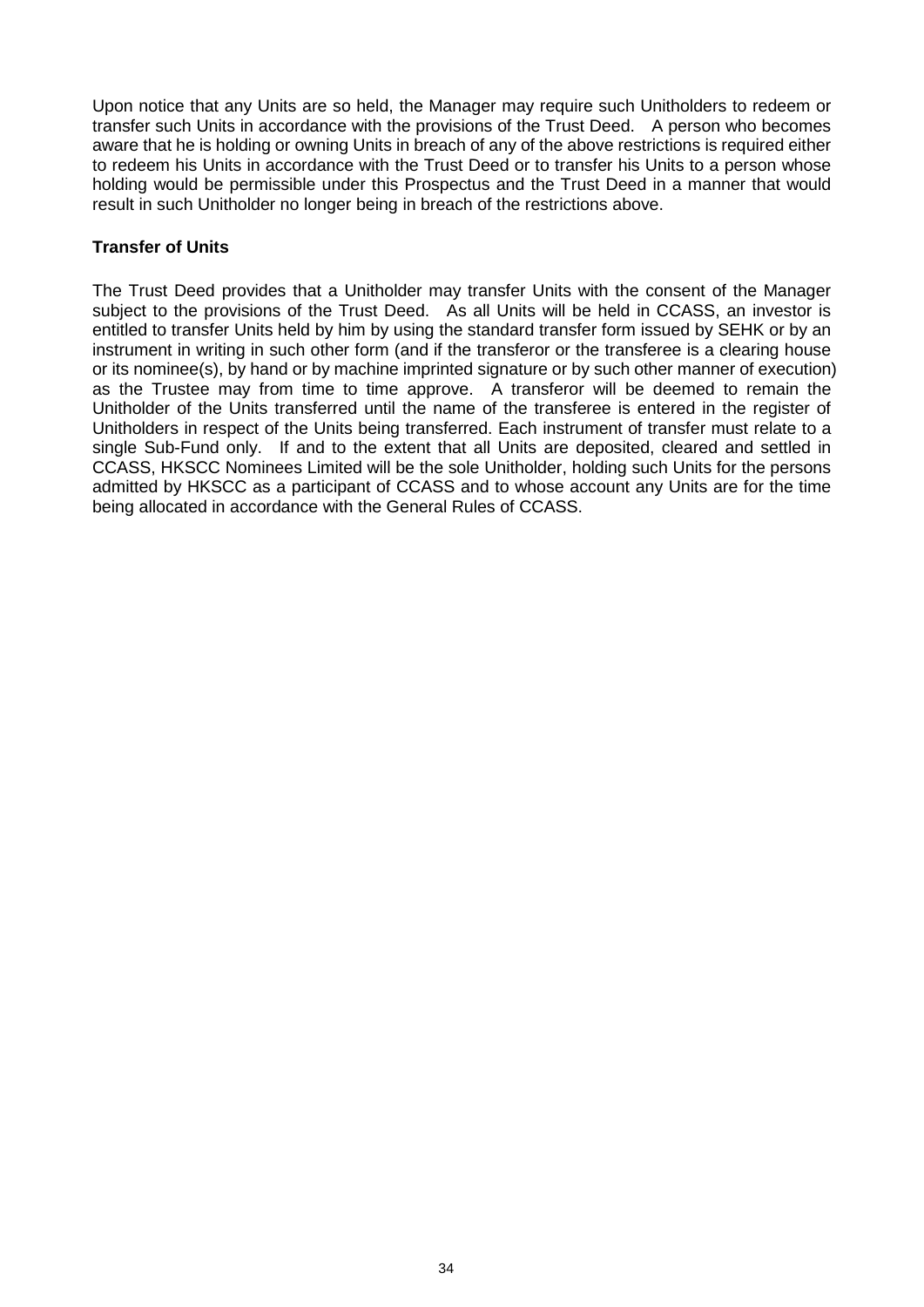### **EXCHANGE LISTING AND TRADING (SECONDARY MARKET)**

### *General*

The purpose of the listing of the Units on the SEHK is to enable investors to buy and sell Units on the secondary market, normally via a broker or dealer in smaller quantities than would be possible if they were to subscribe and/or redeem Units in the primary market.

The market price of a Unit listed or traded on the SEHK may not reflect the Net Asset Value per Unit. Any transactions in the Units on the SEHK will be subject to the customary brokerage commissions and/or transfer taxes associated with the trading and settlement through the SEHK. There can be no guarantee that once the Units are listed on the SEHK they will remain listed.

The Manager will ensure that at least one Market Maker will maintain a market for the Units of each Sub-Fund. Where a Multi-Counter has been adopted in respect of a Sub-Fund the Manager will ensure that there is at least one USD Counter Market Maker for the USD counter, one HKD Counter Market Maker for the HKD counter and one RMB Counter Market Maker for<br>the RMB counter although these Market Makers may be the same entity. Broadly, the the RMB counter although these Market Makers may be the same entity. obligations of a Market Maker will include quoting bid and offer prices on the SEHK with the intention of providing liquidity. Given the nature of the Market Maker's role, the Manager may make available to a Market Maker, the portfolio composition information made available to a Participating Dealer.

Units may be purchased from and sold through the Market Makers. However, there is no guarantee or assurance as to the price at which a market will be made. In maintaining a market for Units, the Market Makers may make or lose money based on the differences between the prices at which they buy and sell Units, which is to a certain extent dependent on the difference between the purchase and sale prices of the underlying Securities comprised within the Index. Market Makers may retain any profits made by them for their own benefit and they are not liable to account to the relevant Sub-Fund in respect of their profits.

If you wish to buy or sell Units on the secondary market, you should contact your brokers.

Application has been made to the Listing Committee of the SEHK for the listing of, and permission to deal in, the Units in the CICC KraneShares CSI China Internet Index ETF.

Subject to compliance with the stock admission requirements of HKSCC, the Units in the CICC KraneShares CSI China Internet Index ETF will be accepted as eligible securities by HKSCC for deposit, clearance and settlement in CCASS with effect from the date of commencement of dealings in the Units in that Sub-Fund on the SEHK or on any other date HKSCC chooses. Settlement of transactions between participants of the SEHK is required to take place in CCASS on the second CCASS Settlement Day after any trading day. All activities under CCASS are subject to the General Rules of CCASS and CCASS Operational Procedures in effect from time to time.

If trading of the Units on the SEHK is suspended or trading generally on the SEHK is suspended, then there will be no secondary market dealing for the Units.

Units are neither listed nor dealt on any other stock exchange and no application for such listing or permission to deal is being sought as at the date of this Prospectus. Application may be made in the future for a listing of Units of any Sub-Fund on one or more other stock exchanges.

Participating Dealers should note that they will not be able to sell or otherwise deal in the Units on the SEHK until dealings begin on the SEHK.

### *Renminbi Equity Trading Support Facility*

The Renminbi Equity Trading Support Facility (the "TSF") was launched on 24 October 2011 by HKEX to provide a facility to enable investors who wish to buy RMB-traded shares (RMB shares) in the secondary market with Hong Kong dollars if they do not have sufficient RMB or have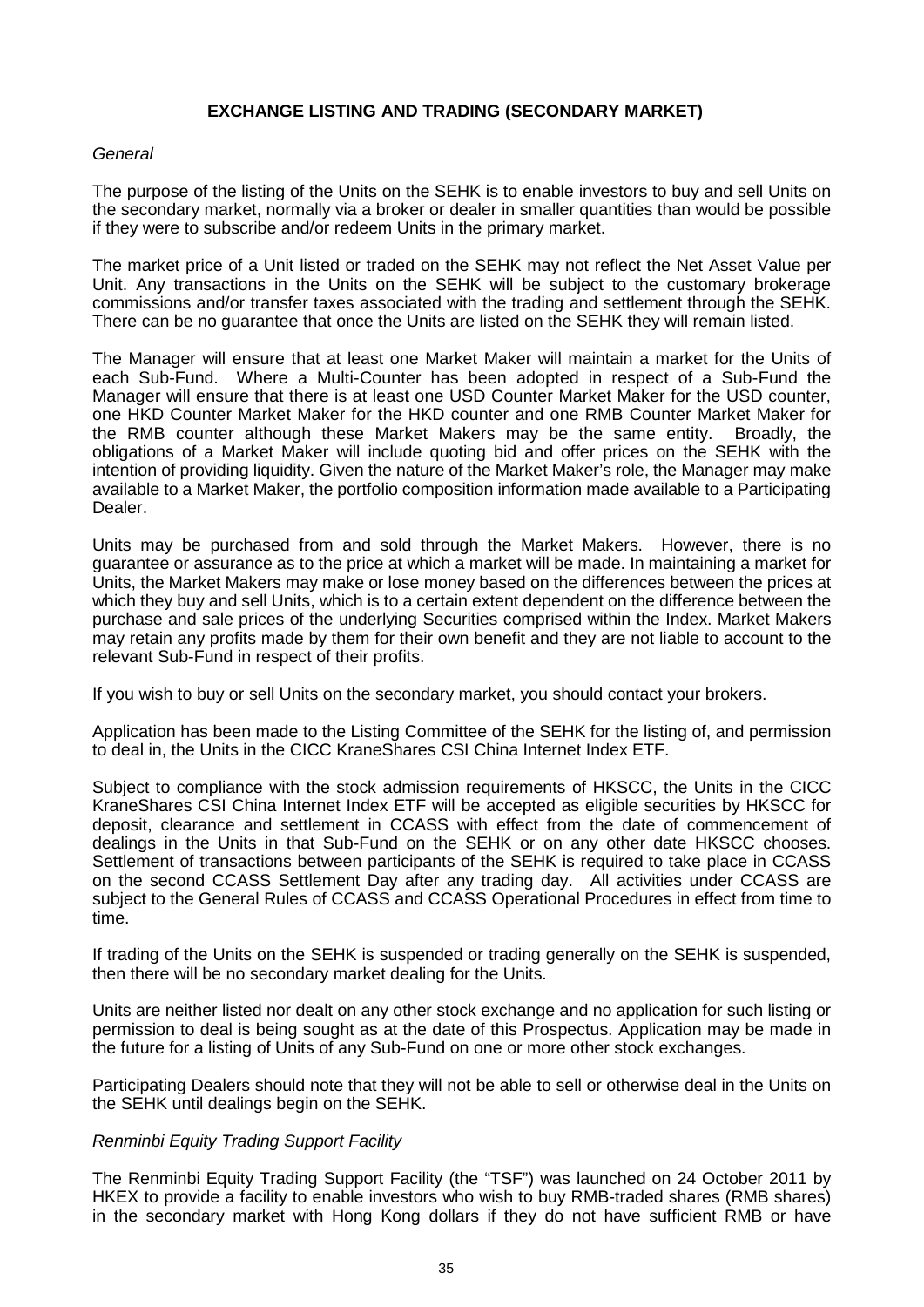difficulty in obtaining RMB from other channels. With effect from 6 August 2012, the coverage of TSF was extended and each Sub-Fund is eligible for the TSF. As such the TSF is currently available to investors who wish to invest in a Sub-Fund by purchasing Units trading in RMB on the SEHK.

Investors should consult their financial advisers if they have any questions concerning the TSF.<br>More information with regard to the TSF is available on HKEX's More information with regard to the TSF is available on HKEX's website http://www.hkex.com.hk/eng/market/sec\_tradinfo/tsffx/tsffx.asp.

Please also refer to the sub-sections on "General" and "Multi-Counter" in the relevant Appendix of the Sub-Fund for additional disclosures on secondary market trading.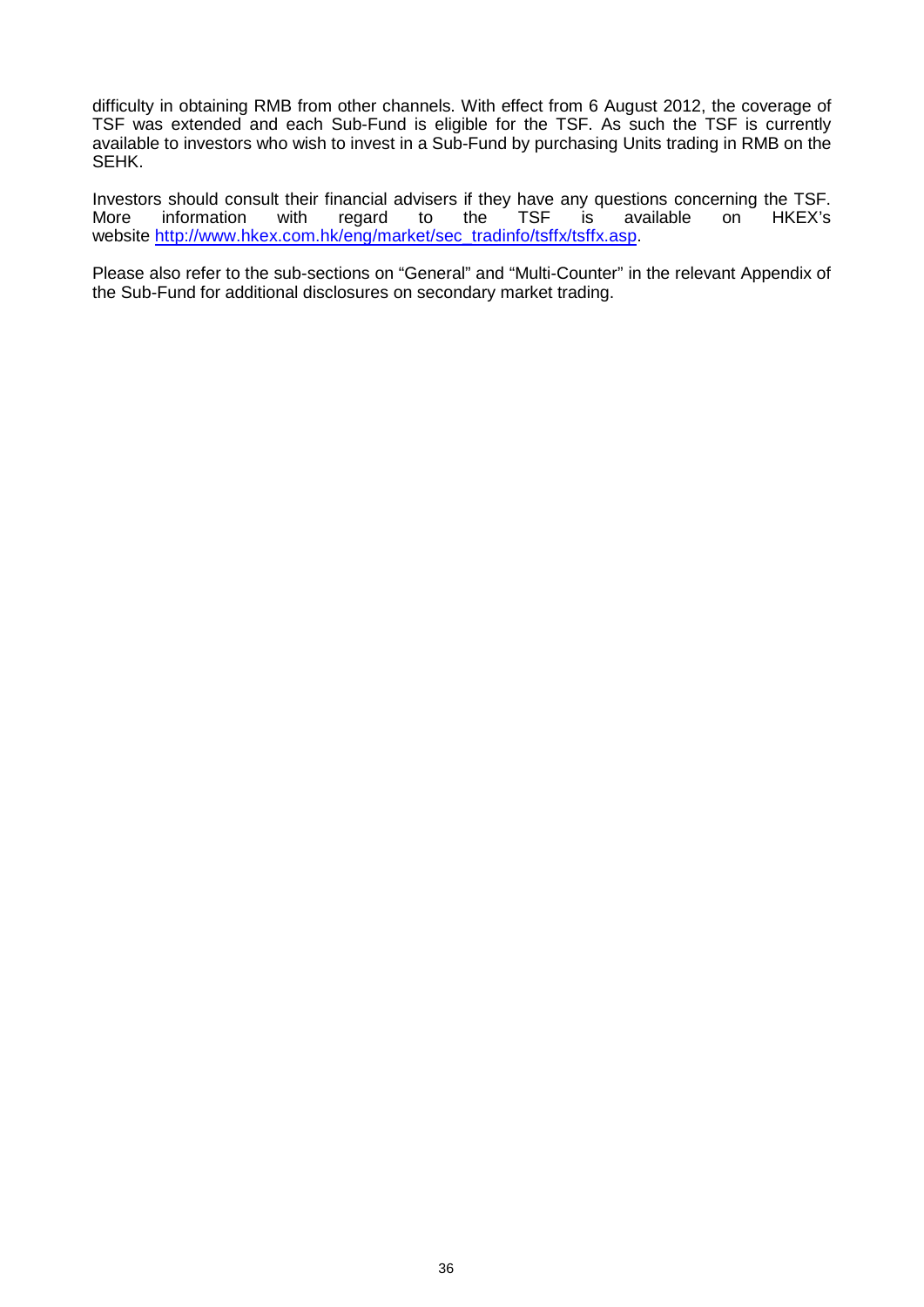### **DETERMINATION OF NET ASSET VALUE**

### **Calculation of Net Asset Value**

The Net Asset Value of each Sub-Fund will be calculated by the Trustee in the base currency of the relevant Sub-Fund as at each Valuation Point applicable to the relevant Sub-Fund by valuing the assets of the relevant Sub-Fund and deducting the liabilities of the relevant Sub-Fund, in accordance with the terms of the Trust Deed.

Set out below is a summary of how various Securities held by the relevant Sub-Fund are valued:

- (a) Securities that are quoted, listed, traded or dealt in on any Market shall unless the Manager (in consultation with the Trustee) determines that some other method is more appropriate, be valued by reference to the official closing price or, if unavailable, the last traded price on the Market as the Manager may consider in the circumstances to provide fair criterion, provided that (i) if a Security is quoted or listed on more than one Market, the Manager shall adopt the price quoted on the Market which in its opinion provides the principal market for such Security; (ii) if prices on that Market are not available at the relevant time, the value of the Securities shall be certified by such firm or institution making a market in such investment as may be appointed for such purpose by the Manager after consultation with the Trustee; (iii) interest accrued on any interest-bearing Securities shall be taken into account, unless such interest is included in the quoted or listed price; and (iv) the Manager and the Trustee shall be entitled to use and rely on electronic price feeds from such source or sources as they may from time to time determine, notwithstanding that the prices so used are not the last traded prices as the case may be;
- (b) the value of each interest in any unlisted mutual fund corporation or unit trust shall be the latest available net asset value per share or unit in such mutual fund corporation or unit trust or if not available or appropriate, the latest available bid or offer price for such unit, share or other interest;
- (c) futures contracts will be valued based on the formulae set out in the Trust Deed;
- (d) except as provided for in paragraph (b), the value of any investment which is not listed, quoted or ordinarily dealt in on a Market shall be the initial value thereof equal to the amount expended on behalf of the relevant Sub-Fund in the acquisition of such investment (including, in each case the amount of stamp duties, commissions and other acquisition expenses) provided that the Manager may at the request of the Trustee cause a revaluation to be made on a regular basis by a professional person approved by the Trustee as qualified to value such investments (which may, if the Trustee agrees, be the Manager);
- (e) cash, deposits and similar investments shall be valued at their face value (together with accrued interest) unless, in the opinion of the Manager after consultation with the Trustee, any adjustment should be made to reflect the value thereof; and
- (f) notwithstanding the foregoing, the Manager may in consultation with the Trustee adjust the value of any investment if, having regard to relevant circumstances, the Manager considers that such adjustment is required to fairly reflect the value of the investment.

Currency conversion will be performed at such rates as determined by the Manager (after consultation with the Trustee where the Manager considers appropriate) from time to time.

The above is a summary of the key provisions of the Trust Deed with regard to how the various assets of the relevant Sub-Fund are valued.

### **Suspension of Determination of Net Asset Value**

The Manager may, after giving notice to the Trustee, declare a suspension of the determination of the Net Asset Value of the relevant Sub-Fund for the whole or any part of any period during which: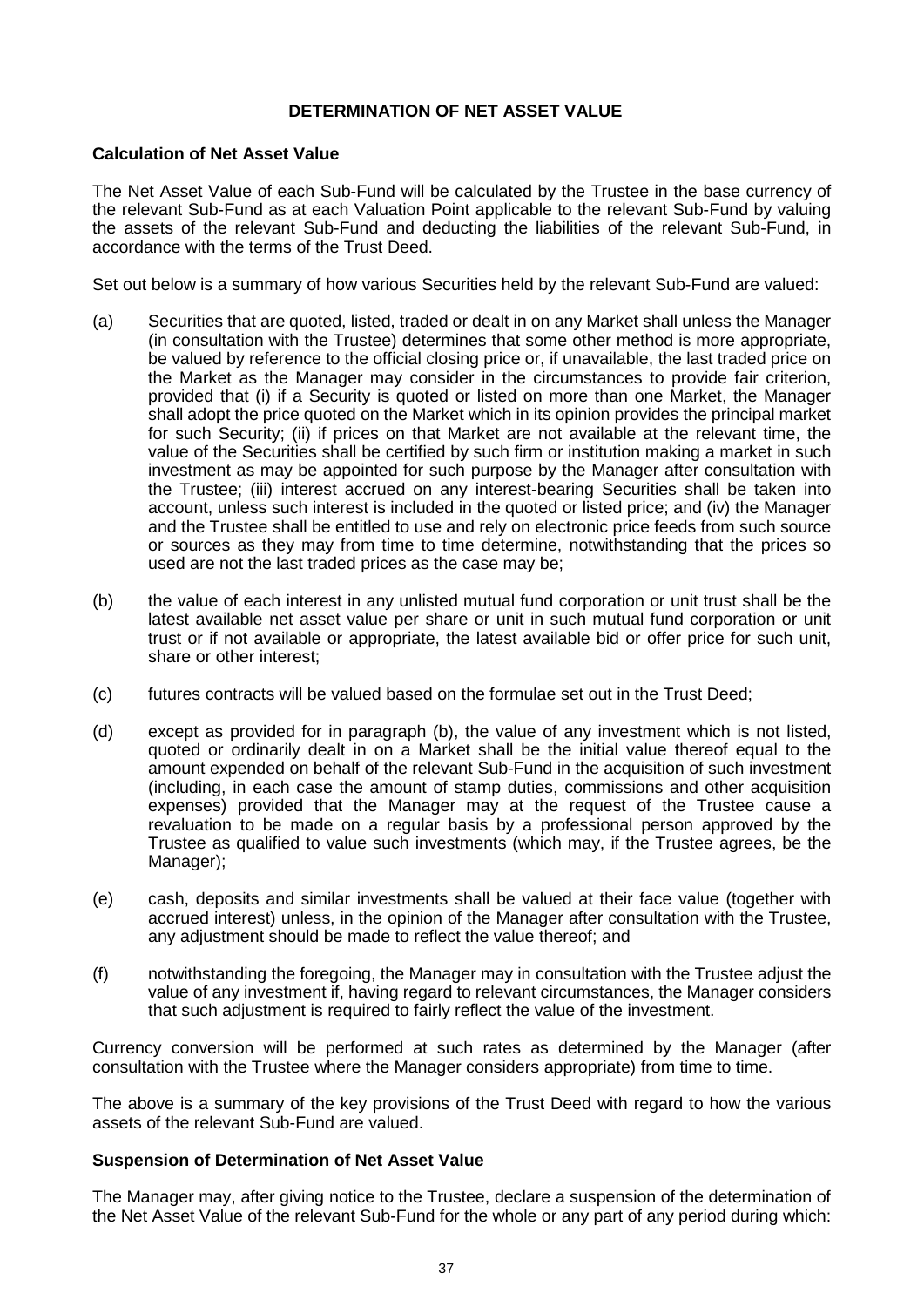- (a) there exists any state of affairs prohibiting the normal disposal and/or purchase of the investments of the relevant Sub-Fund; *C11*
- (b) circumstances exist as a result of which, in the opinion of the Manager, it is not reasonably practicable to realise a substantial part of any Securities held or contracted for the account of the Sub-Fund or it is not possible to do so without seriously prejudicing the interest of Unitholders of the relevant Sub-Fund;
- (c) for any other reason the prices of investments of the relevant Sub-Fund cannot, in the opinion of the Manager, reasonably, promptly and fairly be ascertained;
- (d) there is any breakdown in any of the means normally employed in determining the Net Asset Value of the relevant Sub-Fund or the Net Asset Value per Unit of the relevant class or when for any other reason the value of any Securities or other property for the time being comprised in the relevant Sub-Fund cannot, in the opinion of the Manager, reasonably, promptly and fairly be ascertained;
- (e) the remittance or repatriation of funds which will or may be involved in the realisation of, or in the payment for, a substantial part of the Securities or other property of the relevant Sub-Fund or the subscription or redemption of Units of the relevant class is delayed or cannot, in the opinion of the Manager, be carried out promptly or at normal rates of exchange; or
- (f) the business operations of the Manager, the Trustee or any delegate of the Trustee or the Manager in relation to the determination of the Net Asset Value of the relevant Sub-Fund are substantially interrupted or closed as a result of or arising from pestilence, acts of war, terrorism, insurrection, revolution, civil unrest, riots, strikes or acts of God.

Any suspension shall take effect upon its declaration and thereafter there shall be no determination of the Net Asset Value of the relevant Sub-Fund and the Manager shall be under no obligation to rebalance the relevant Sub-Fund until the suspension is terminated on the earlier of (i) the Manager declaring the suspension is at an end; and (ii) the first Dealing Day on which (1) the condition giving rise to the suspension shall have ceased to exist; and (2) no other condition under which suspension is authorised exists.

The Manager shall notify the SFC and publish a notice of suspension following the suspension, and at least once a month during the suspension, on the Trust's website at www.cicc.com (the contents of which and of other websites referred to in this Prospectus have not been reviewed by the SFC) or in such other publications as the Manager decides.

No Units of a Sub-Fund will be issued or redeemed during any period of suspension of the determination of the Net Asset Value of the relevant Sub-Fund.

# **Issue Price and Redemption Value**

The Issue Price which is the subject of a Creation Application during the Initial Offer Period of a Sub-Fund will be a fixed amount per Unit, or a percentage of the closing level of the relevant Index (expressed in the base currency of the relevant Sub-Fund) as at the last day of the Initial Offer Period, rounded to the nearest 4 decimal places (0.00005 or above being rounded up, and less than 0.00005 being rounded down), or such other amount from time to time determined by the Manager and approved by the Trustee. The Issue Price during the Initial Offer Period of each Sub-Fund will be set out in the relevant Appendix.

After the expiry of the Initial Offer Period, the Issue Price of Units created and issued by a Creation Application, will be the prevailing Net Asset Value of the relevant Sub-Fund as at the relevant Valuation Point divided by the total number of Units in issue rounded to the nearest 4 decimal places (0.00005 or above being rounded up, and less than 0.00005 being rounded down).

The Redemption Value on a Dealing Day shall be the prevailing Net Asset Value of the relevant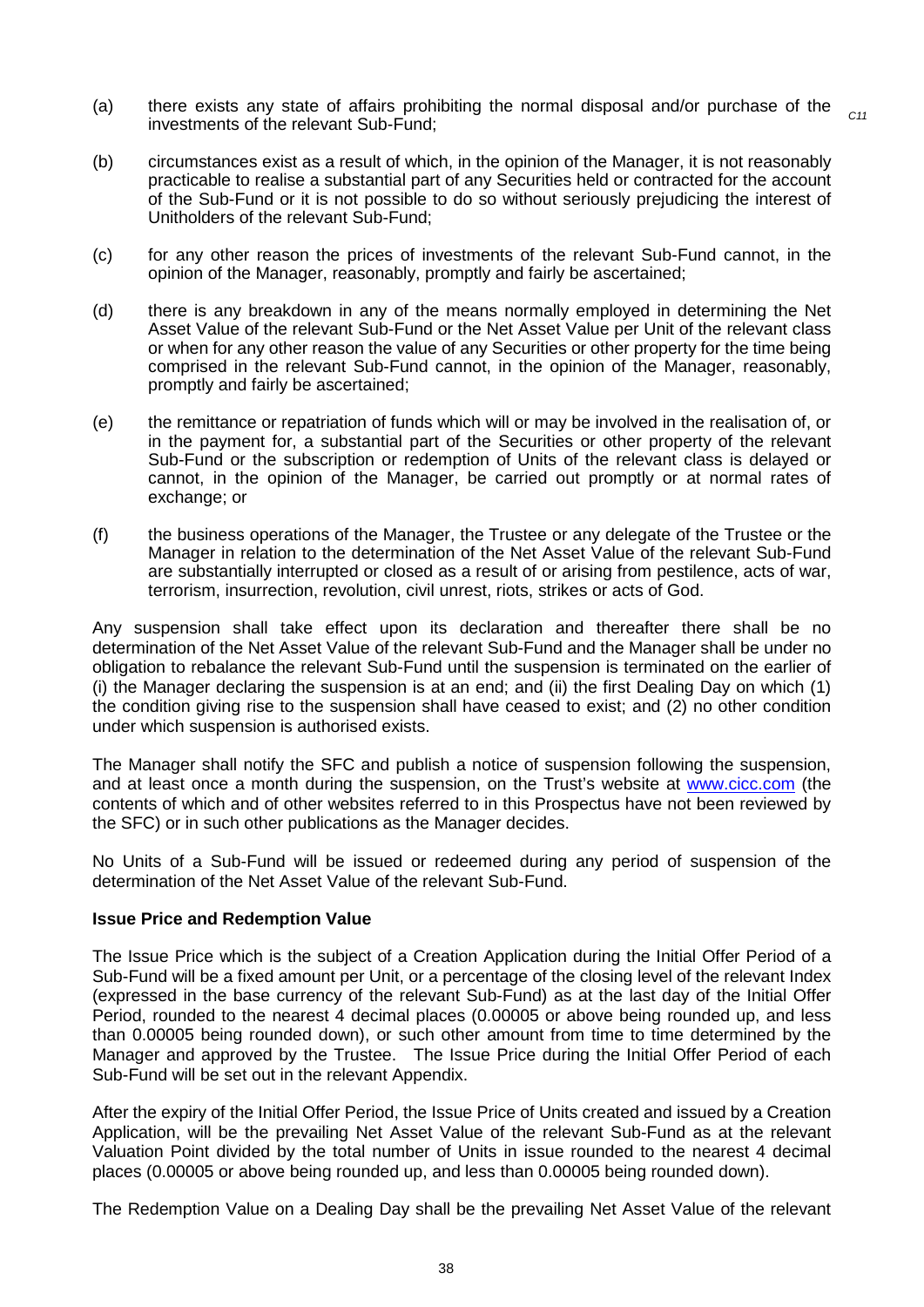Sub-Fund as at the relevant Valuation Point divided by the total number of Units in issue rounded to the nearest 4 decimal places (0.00005 or above being rounded up, and less than 0.00005 being rounded down).

The benefit of any rounding adjustments will be retained by the relevant Sub-Fund.

The latest Net Asset Value of the Units will be available on the Trust's website at www.cicc.com (the contents of which and of other websites referred to in this Prospectus have not been reviewed by the SFC) or published in such other publications as the Manager decides.

Neither the Issue Price nor the Redemption Value takes into account Duties and Charges, Transaction Fees or fees payable by a Participating Dealer.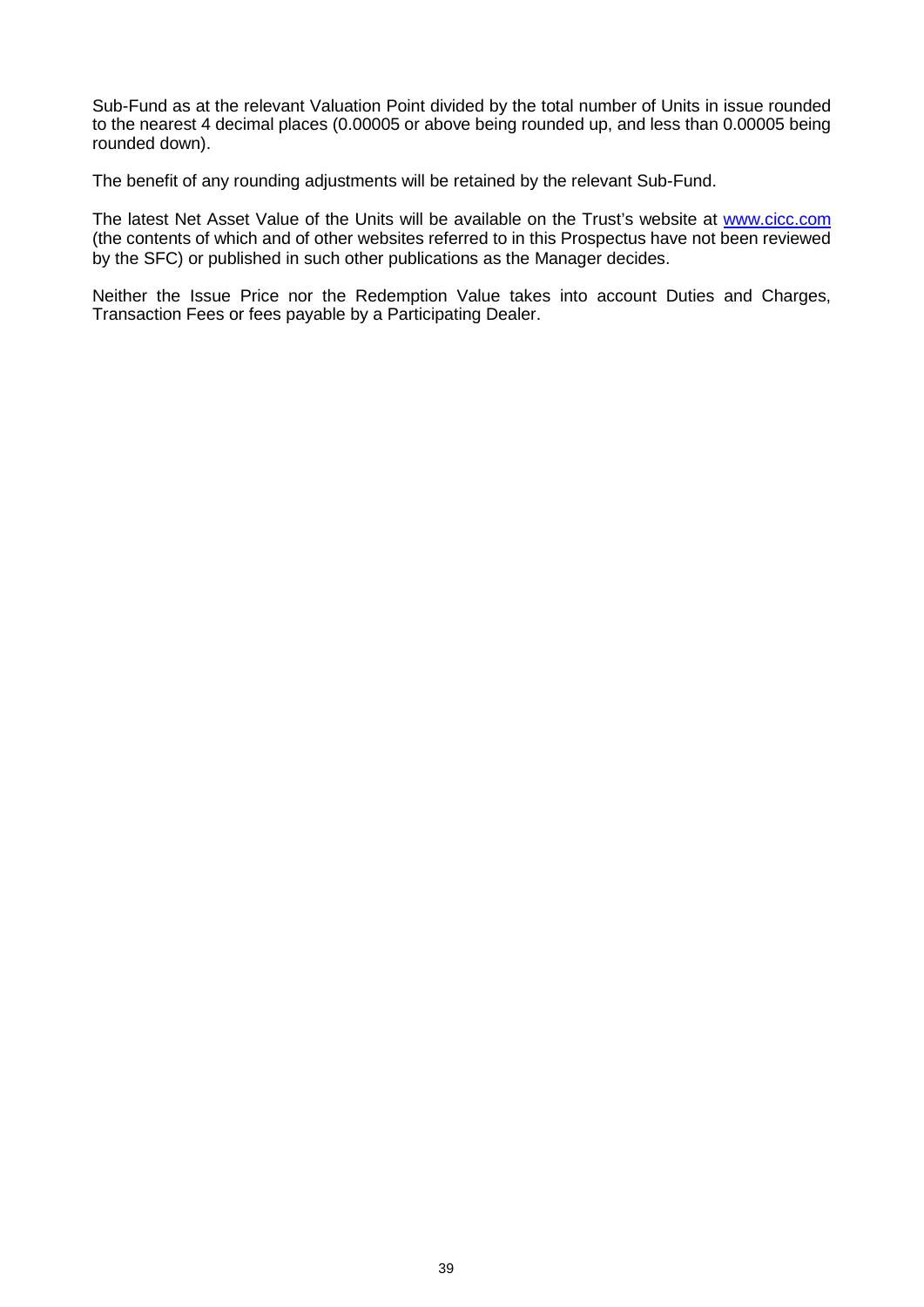## **FEES AND EXPENSES**

*There are different levels of fees and expenses applicable to investing in a Sub-Fund as set out below, current as at this date of this Prospectus.* 

| Fees and expenses payable by Participating Dealers<br>on creations and redemptions (as applicable) of Units<br>(applicable both during the Initial Offer Period and<br><b>After Listing)</b> | <b>CICC KraneShares</b><br><b>CSI China Internet Index ETF</b>                                                        |
|----------------------------------------------------------------------------------------------------------------------------------------------------------------------------------------------|-----------------------------------------------------------------------------------------------------------------------|
| Transaction Fee and Service Agent's Fee                                                                                                                                                      | USD270 <sup>1</sup> per Application and<br>HKD1,000 <sup>1</sup> per book-entry deposit<br>and withdrawal transaction |
| Registrar fee                                                                                                                                                                                | $USD20$ per transaction <sup>1</sup>                                                                                  |
| Application cancellation fee                                                                                                                                                                 | $USD1,2852$ per Application                                                                                           |
| <b>Extension Fee</b>                                                                                                                                                                         | $USD1,285^3$ per Application                                                                                          |
| Stamp duty                                                                                                                                                                                   | Nil                                                                                                                   |
| All other Duties and Charges incurred by the Trustee or<br>the Manager in connection with the creation or<br>redemption                                                                      | As applicable                                                                                                         |

| Fees and expenses payable by investors                                                                                                                                                                                         | <b>Amount (for all Sub-Funds)</b>                                  |  |
|--------------------------------------------------------------------------------------------------------------------------------------------------------------------------------------------------------------------------------|--------------------------------------------------------------------|--|
| (i) Fees payable by clients of the Participating Dealers in respect of creations and<br>redemptions (as applicable) via the Participating Dealer (applicable both during the Initial<br><b>Offer Period and After Listing)</b> |                                                                    |  |
| Fees and charges imposed by the Participating Dealer <sup>4</sup>                                                                                                                                                              | Such amounts as determined by the<br>relevant Participating Dealer |  |
| (ii) Fees payable by all investors in respect of dealings in the Units on SEHK (applicable<br><b>After Listing)</b>                                                                                                            |                                                                    |  |
| Inter-counter transfer                                                                                                                                                                                                         | HKD5.00 <sup>5</sup>                                               |  |
| <b>Brokerage</b>                                                                                                                                                                                                               | Market rates                                                       |  |
| <b>Transaction levy</b>                                                                                                                                                                                                        | $0.0027\%$ <sup>6</sup> of the trading price                       |  |

<sup>&</sup>lt;sup>1</sup> The Transaction Fee of USD270 is payable by a Participating Dealer to the Trustee for the benefit of the Trustee and/or Registrar. *The Service Agent's fee of HKD1,000 is payable by a Participating Dealer to the Service Agent for each book-entry deposit or book-entry withdrawal transaction. The Registrar will charge a fee of USD20 for each Creation Application and Redemption Application. A Participating Dealer may pass on to the relevant investor such Transaction Fee.* 

 $\overline{a}$ 

Application: A Funicipality Dealer may pass on to the relevant livestor sach mansaction Fee.<br>An application cancellation fee is payable to the Trustee for the account of the Registrar in respect of either a withdrawn or fa

*Creation Application or Redemption Application.* <sup>3</sup> *An Extension Fee is payable to the Trustee on each occasion the Manager, upon a Participating Dealer's request, grants the* 

Fanicipation Dealer an extended settlement in respect or a Creation Application or Redemption Application.<br>The Participating Dealer may increase or waive the level of its fees in its discretion. Information regarding these

*is available upon request to the relevant Participating Dealer.* <sup>5</sup> *HKSCC will charge each CCASS participant a fee of HKD5 per instruction for effecting an inter-counter transfer from one counter to* 

Transaction levy of 0.0027% of the trading price of the Units, payable by each of the buyer and the seller.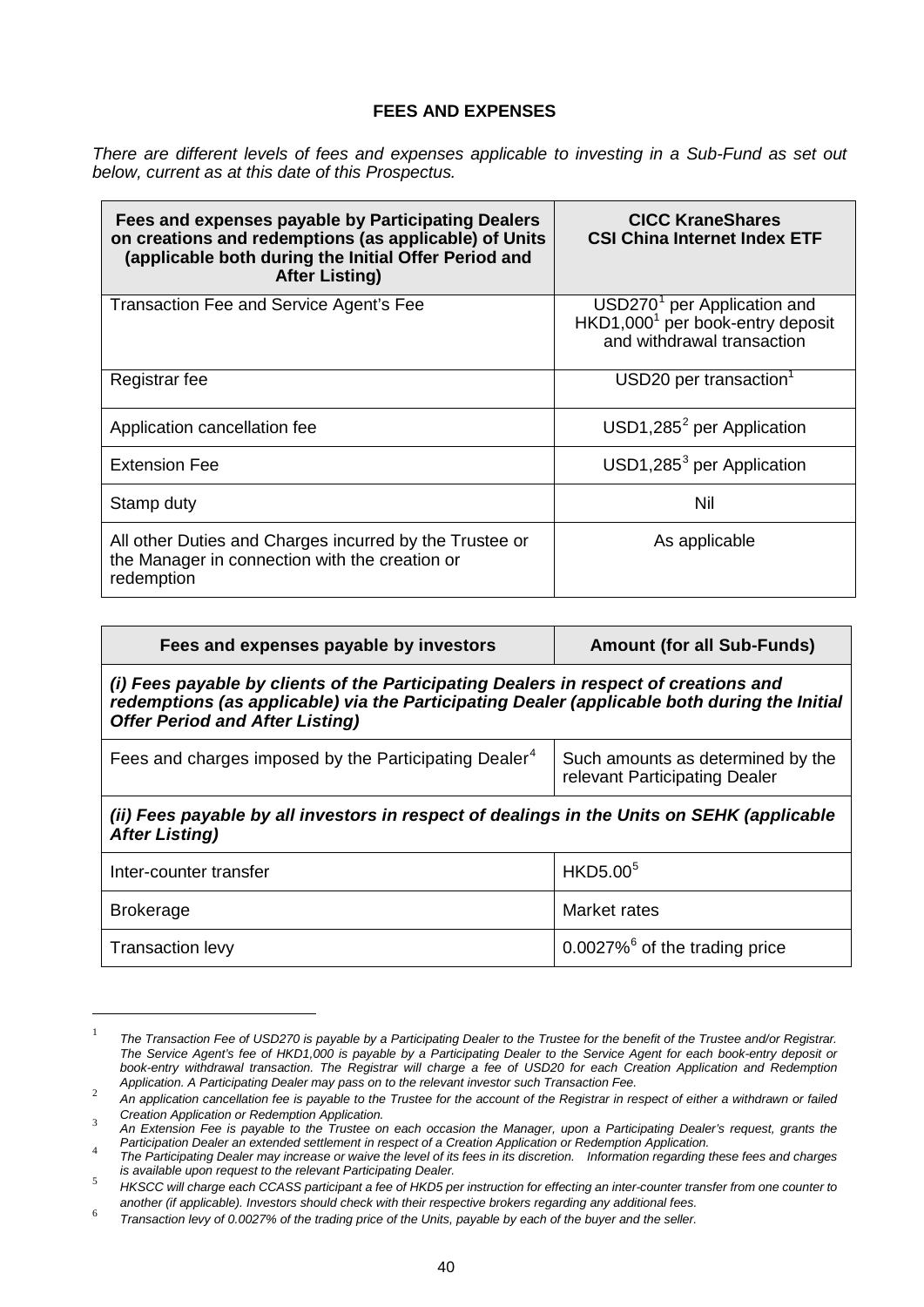| SEHK trading fee | 0.005% <sup>7</sup> of the trading price |
|------------------|------------------------------------------|
| Stamp duty       | Nil                                      |

| Fees and expenses payable by a Sub-Fund | See Appendix |
|-----------------------------------------|--------------|
|-----------------------------------------|--------------|

No money should be paid to any intermediary in Hong Kong which is not licensed or registered to carry on Type 1 regulated activity under Part V of the SFO.

## **Fees and Expenses Payable by a Sub-Fund**

### *Management Fee*

The Manager is entitled to receive a management fee of up to 3% per year of the Net Asset Value of a Sub-Fund. The current management fee percentage in respect of each Sub-Fund is set out in the relevant Appendix and is accrued daily and calculated as at each Dealing Day and payable monthly in arrears. This fee is payable out of the Trust Fund. The Manager is responsible for the remuneration of the Sub-Manager.

A Sub-Fund may employ a single management fee structure, and details will be set out in the relevant Appendix of the Sub-Fund. For a Sub-Fund which does not employ a single management fee structures, the following fees and expenses may be payable out of and borne by the relevant Sub-Fund: The Trustee's fee, Registrar's fees, custodian's fees, fees of Service Agents, fees and expenses of the auditors, ordinary out-of-pocket expenses incurred by the Manager or the Trustee and costs and expenses of licensing the Index used in connection with the Sub-Fund.

The Manager may pay a distribution fee to any distributor or sub-distributors of a Sub-Fund out of the management fees it receives from the relevant Sub-Fund. A distributor may re-allocate an amount of the distribution fee to the sub-distributors.

### *Trustee's fee*

The Trustee is entitled to receive out of the assets of each Sub-Fund a monthly trustee fee, payable in arrears, accrued daily and calculated as at each Dealing Day, of up to 1% per year of the Net Asset Value of a Sub-Fund. For a Sub-Fund which does not employ a single management fee structure, the applicable trustee fee percentage is set out in the Appendix of the relevant Sub-Fund. The Trustee is also entitled to various transaction, processing fees and safekeeping fees (including custodian's fees) and to be reimbursed out of the assets of the relevant Sub-Fund all out-of-pocket expenses incurred (including sub-custody fees and expenses). The Trustee is also entitled to receive a fee in its capacity as the Registrar.

The trustee fee will be included in the Management Fee if a Sub-Fund employs a single management fee structure.

The trustee fee may be increased by agreement with the Manager up to the maximum on giving one month's notice to the Unitholders.

# *Estimated Ongoing Charges*

 $\overline{a}$ 

The estimated ongoing charges of any newly established Sub-Fund are the sum of anticipated ongoing expenses of the relevant Sub-Fund expressed as a percentage of its estimated average Net Asset Value, and the actual ongoing charges of any existing Sub-Fund are the sum of actual ongoing expenses of the relevant Sub-Fund expressed as a percentage of its actual average Net Asset Value.

<sup>7</sup> *Trading fee of 0.005% of the trading price of the Units, payable by each of the buyer and the seller.*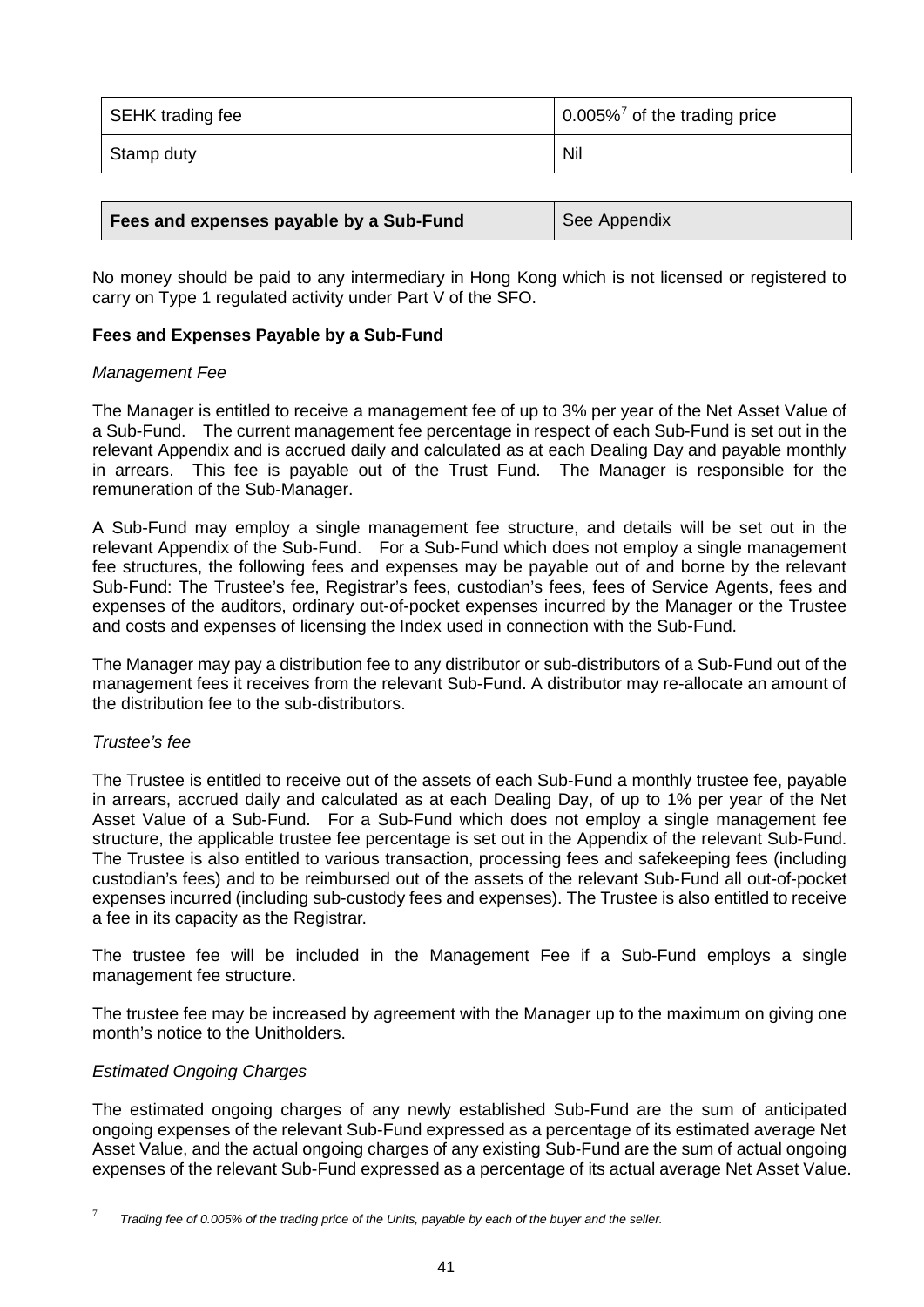The ongoing charges figure is disclosed in the product key facts statement of each Sub-Fund. Where a Sub-Fund is newly established the Manager will make a best estimate of the ongoing charges and keep such estimate under review. The establishment costs of a Sub-Fund may also be included in the ongoing charges calculation payable by a Sub-Fund and in those cases will be clearly disclosed. Ongoing expenses may be deducted from the assets of a Sub-Fund where these are permitted by the Trust Deed, the Code and the law. These include all types of cost borne by a Sub-Fund, whether incurred in its operation or the remuneration of any party. The estimated or actual ongoing charges do not represent the estimated or actual tracking error.

### *Promotional Expenses*

A Sub-Fund will not be responsible for any promotional expenses including those incurred by any marketing agents and any fees imposed by such marketing agents on their customers investing in any Sub-Fund will not be paid (either in whole or in part) out of the Trust Fund.

### **Establishment Costs**

Part of the cost of establishing the Trust, and the cost of establishing the initial Sub-Fund (CICC KraneShares CSI China Internet Index ETF) including the preparation of this Prospectus, inception fees, the costs of seeking and obtaining the listing and authorisation by the SFC and all initial legal and printing costs will be borne by the initial Sub-Fund (unless otherwise determined by the Manager) and will be amortised over the first 5 financial years of the initial Sub-Fund or such other period as determined by the Manager after consulting the Auditor. Such establishment costs are estimated to be HKD1,100,000. The attention of investors is drawn to the risk factor entitled "Valuation and accounting risk".

### **Increase in Fees**

The current fees in respect of each Sub-Fund payable to the Manager as described in the relevant Appendix may be increased on not less than one month's notice to Unitholders, subject to the maximum rates set out in the Trust Deed.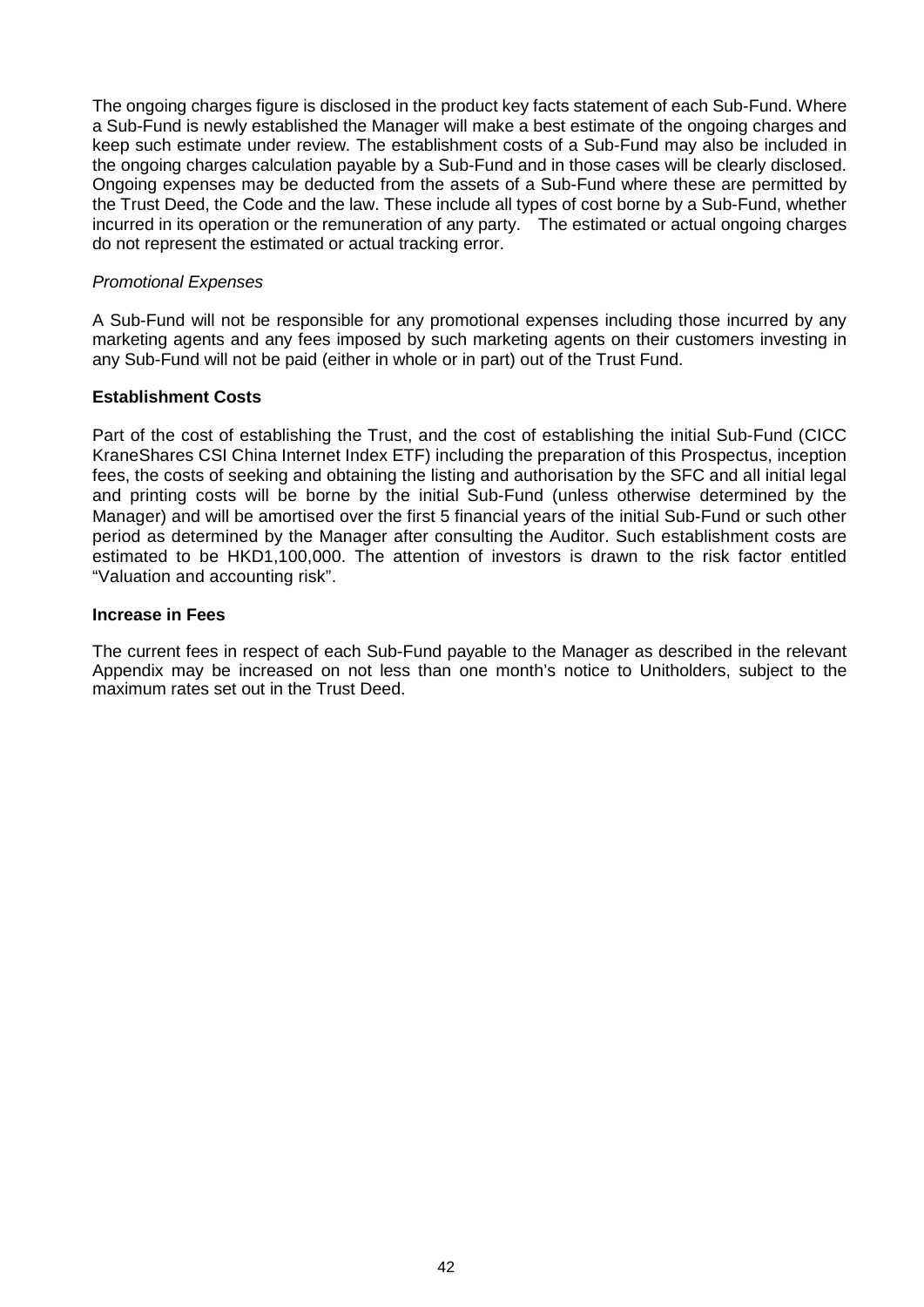### **RISK FACTORS**

*An investment in any Sub-Fund carries various risks. Each of these may affect the Net Asset Value, yield, total return and trading price of the Units. There can be no assurance that the investment objective of a Sub-Fund will be achieved. Investors should carefully evaluate the merits and risks of an investment in the relevant Sub-Fund in the context of your overall financial circumstances, knowledge and experience as an investor. The risk factors set forth below are the risks which are believed by the Manager, the Sub-Manager and its directors to be relevant and presently applicable to each Sub-Fund. You should refer to additional risk factors, specific to each Sub-Fund, as set out in the relevant Appendix.* 

#### **Risks Associated with Investment in Any Sub-Fund**

#### *Investment Objective Risk*

There is no assurance that the investment objective of a Sub-Fund will be achieved. Whilst it is the intention of the Manager and the Sub-Manager to implement strategies which are designed to minimise tracking error, there can be no assurance that these strategies will be successful. In addition, trading errors are an intrinsic factor in any investment process, and will occur, notwithstanding the execution of due care and special procedures designed to prevent such errors. It is possible that you as an investor may lose a substantial proportion or all of its investment in a Sub-Fund where the relevant Index value declines. As a result, each investor should carefully consider whether you can afford to bear the risks of investing in the relevant Sub-Fund.

#### *Market Risk*

The Net Asset Value of each Sub-Fund will change with changes in the market value of the Securities it holds. The price of Units and the income from them may go down as well as up. There can be no assurance that an investor will achieve profits or avoid losses, significant or otherwise. The capital return and income of each Sub-Fund are based on the capital appreciation and income on the Securities it holds, less expenses incurred. A Sub-Fund's return may fluctuate in response to changes in such capital appreciation or income. Furthermore, each Sub-Fund may experience volatility and decline in a manner that broadly corresponds with the relevant Index. Investors in each Sub-Fund are exposed to the same risks that investors who invest directly in the underlying Securities would face. These risks include, for example, interest rate risks (risks of falling portfolio values in a rising interest rate market); income risks (risks of falling incomes from a portfolio in a falling interest rate market); and credit risk (risk of a default by the underlying issuer of a Security that forms part of the Index).

### *Asset Class Risk*

Although the Sub-Manager is, under the Manager's ongoing supervision and regular monitoring, responsible for the continuous supervision of the investment portfolio of each Sub-Fund, the returns from the types of Securities in which the Sub-Fund invests may underperform or outperform returns from other Securities markets or from investment in other assets. Different types of securities tend to go through cycles of out-performance and underperformance when compared with other general Securities markets.

#### *Passive Investment Risk*

The Sub-Funds are not actively managed. Accordingly, a Sub-Fund may be affected by a decline in the market segments relating to the relevant Index or Indices. The Sub-Manager will not take defensive positions in declining markets. Investors may lose a significant part of their respective investments if the Index falls. Each Sub-Fund invests in the Securities included in or representative of the relevant Index regardless of their investment merit, except to the extent of any representative sampling strategy. The Sub-Manager does not attempt to select securities individually or to take defensive positions in declining markets. Investors should note that the lack of discretion on the part of the Sub-Manager, under the Manager's ongoing supervision and regular monitoring, to adapt to market changes due to the inherent investment nature of the Sub-Fund will mean a decline in the Index or Indices are expected to result in corresponding falls in the Net Asset Values of the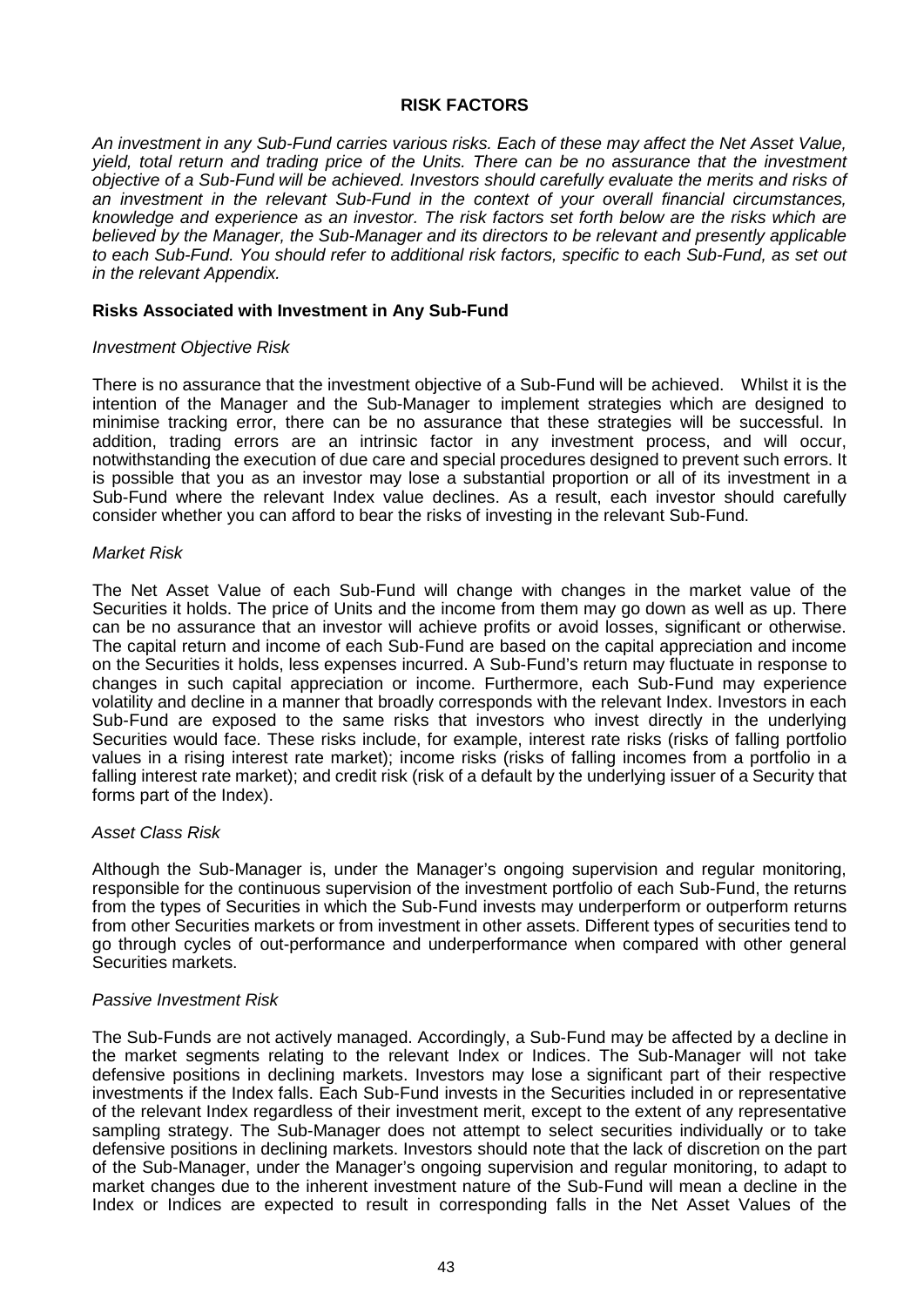Sub-Fund, and investors may lose substantially all of their investment.

### *Representative Sampling Risk*

With a representative sampling strategy, a Sub-Fund does not hold all of the Securities in its Index and may invest in Securities not included in its Index, provided that the sample closely reflects the overall characteristics of the Index which the Sub-Manager believes will help the Sub-Fund achieve its investment objective. The Securities held by a Sub-Fund may also be over or underweight relative to the Securities in its Index. It is therefore possible that a Sub-Fund may be subject to larger tracking error.

### *Possible Business Failure Risk*

Global markets may experience very high levels of volatility and an increased risk of corporate failures. The insolvency or other corporate failures of any one or more of the constituents of the Index may have an adverse effect on the Index's and therefore the relevant Sub-Fund's performance. You may lose money by investing in any Sub-Fund.

### *Management Risk*

Because there can be no guarantee that each Sub-Fund will fully replicate the relevant Index, it is subject to management risk. This is the risk that the Sub-Manager's strategy, the implementation of which is subject to a number of constraints, may not produce the intended results. In addition, the Sub-Manager, under the Manager's ongoing supervision and regular monitoring, has absolute discretion to exercise Unitholders' rights with respect to Securities comprising a Sub-Fund. There can be no guarantee that the exercise of such discretion will result in the investment objective of a Sub-Fund being achieved.

### *Single Country / Concentration Risk*

A Sub-Fund may be subject to concentration risk as a result of tracking the performance of a single geographical region or country (such as the PRC) or industry sector, and the Index may be comprised of a limited number of securities. A Sub-Fund may therefore likely be more volatile than a broad-based fund, such as a global equity fund, as it is more susceptible to fluctuations in value of the Index resulting from adverse conditions in the particular geographical region, country or industry sector. Where a Sub-Fund's Index tracks a particular region or country or industry sector or where the Index has a small number of constituents, risk factors specific to the relevant Sub-Fund are set out in its Appendix. Please refer to each Sub-Fund's Appendix for details.

### *Securities Risk*

The investments of each Sub-Fund are subject to risks inherent in all Securities (including settlement and counterparty risks). The value of holdings may fall as well as rise. The global markets may experience very high levels of volatility and instability, resulting in higher levels of risk than is customary (including settlement and counterparty risks).

### *Counterparty Risk*

Counterparty risk involves the risk that a counterparty or third party will not fulfil its obligations to a Sub-Fund and settle a transaction in accordance with market practice. A Sub-Fund may be exposed to the risk of a counterparty through investments.

### *Equity Risk*

Investment in equity Securities by a Sub-Fund (where permitted) may offer a higher rate of return than a fund investing in short term and longer term debt securities. However, the risks associated with investments in equity Securities may also be higher, because the investment performance of equity Securities depends upon factors which are difficult to predict. Such factors include the possibility of sudden or prolonged market declines and risks associated with individual companies. The fundamental risk associated with any equity portfolio is the risk that the value of the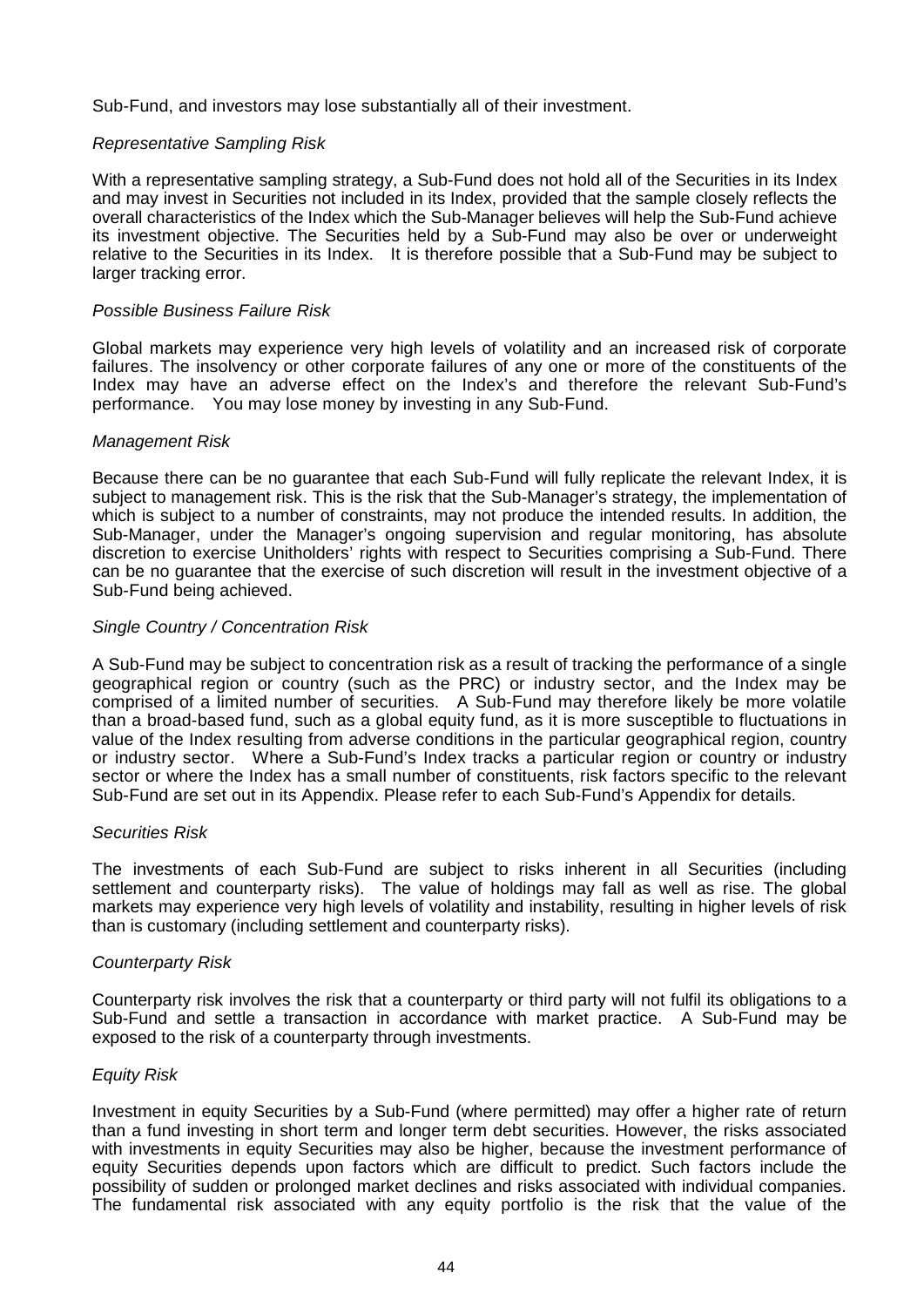investments it holds might suddenly and substantially decrease in value.

## *Tracking Error Risk*

A Sub-Fund's returns may deviate from the Index due to a number of factors. For example, the fees and expenses of a Sub-Fund, any adoption of a representative sampling strategy, liquidity of the market, imperfect correlation of returns between a Sub-Fund's assets and the Securities constituting its Index, rounding of share prices, foreign exchange costs, changes to an Index and regulatory policies may affect the Sub-Manager's ability to achieve close correlation with the Index of each Sub-Fund. Further, a Sub-Fund may receive income (such as interests and dividends) from its assets while the Index does not have such sources of income. There can be no guarantee or assurance of exact or identical replication at any time of the performance of the Index or that a Sub-Fund will achieve its investment objective at any time of corresponding to the performance of the relevant Index. In addition there is no guarantee or assurance that the use of representative sampling strategy would help avoid the tracking error and each Sub-Fund's returns may therefore deviate from its Index.

Although the Sub-Manager regularly monitors the tracking error of each Sub-Fund, there can be no guarantee or assurance that any Sub-Fund will achieve any particular level of tracking error relative to the performance of its Index.

### *Trading Risk*

While the creation/redemption feature of each Sub-Fund is designed to make it likely that Units will trade close to their Net Asset Value, disruptions to creations and redemptions (for example, as a result of imposition of capital controls by a foreign government) may result in trading prices that differ significantly from the Net Asset Value. The secondary market prices of Units will fluctuate in accordance with changes in the Net Asset Value and supply and demand on any exchange on which Units are listed. In addition, when buying or selling Units on the SEHK additional charges (such as brokerage fees) mean that an investor may pay more than the Net Asset Value per Unit when buying Units on the SEHK and may receive less than the Net Asset Value per Unit when selling Units on the SEHK. The Sub-Manager cannot predict whether Units will trade below, at, or above their Net Asset Value. Since, however, Units must be created and redeemed in Application Unit size (unlike shares of many closed-end funds, which frequently trade at appreciable discounts from, and sometimes at premiums to, their Net Asset Value) the Sub-Manager believes that ordinarily large discounts or premiums to the Net Asset Value of Units should not be sustained. If the Manager suspends creations and/or redemptions of Units, the Manager anticipates that there may be larger discounts or premiums as between the secondary market price of Units and the Net Asset Value.

### *Trading Error Risk*

Trading errors are an intrinsic factor in any investment process, and may occur, notwithstanding the execution of due care and special procedures designed to prevent such errors.

### *No Trading Market in the Units Risk*

Although the Units are listed on the SEHK and one or more Market Makers have been appointed, there may be no liquid trading market for the Units or that such Market Maker(s) may cease to fulfil that role. Further, there can be no assurance that Units will experience trading or pricing patterns similar to those of exchange traded funds which are issued by investment companies in other jurisdictions or those traded on the SEHK which are based upon indices other than the Index.

### *Indemnity Risk*

Under the Trust Deed, the Trustee and the Manager have the right to be indemnified against any liability for performing their respective duties except as a result of their own negligence, fraud, breach of trust for which they may be liable in relation to their duties. Any reliance by the Trustee or the Manager on the right of indemnity in respect of a Sub-Fund would reduce the assets of the relevant Sub-Fund and the value of its Units.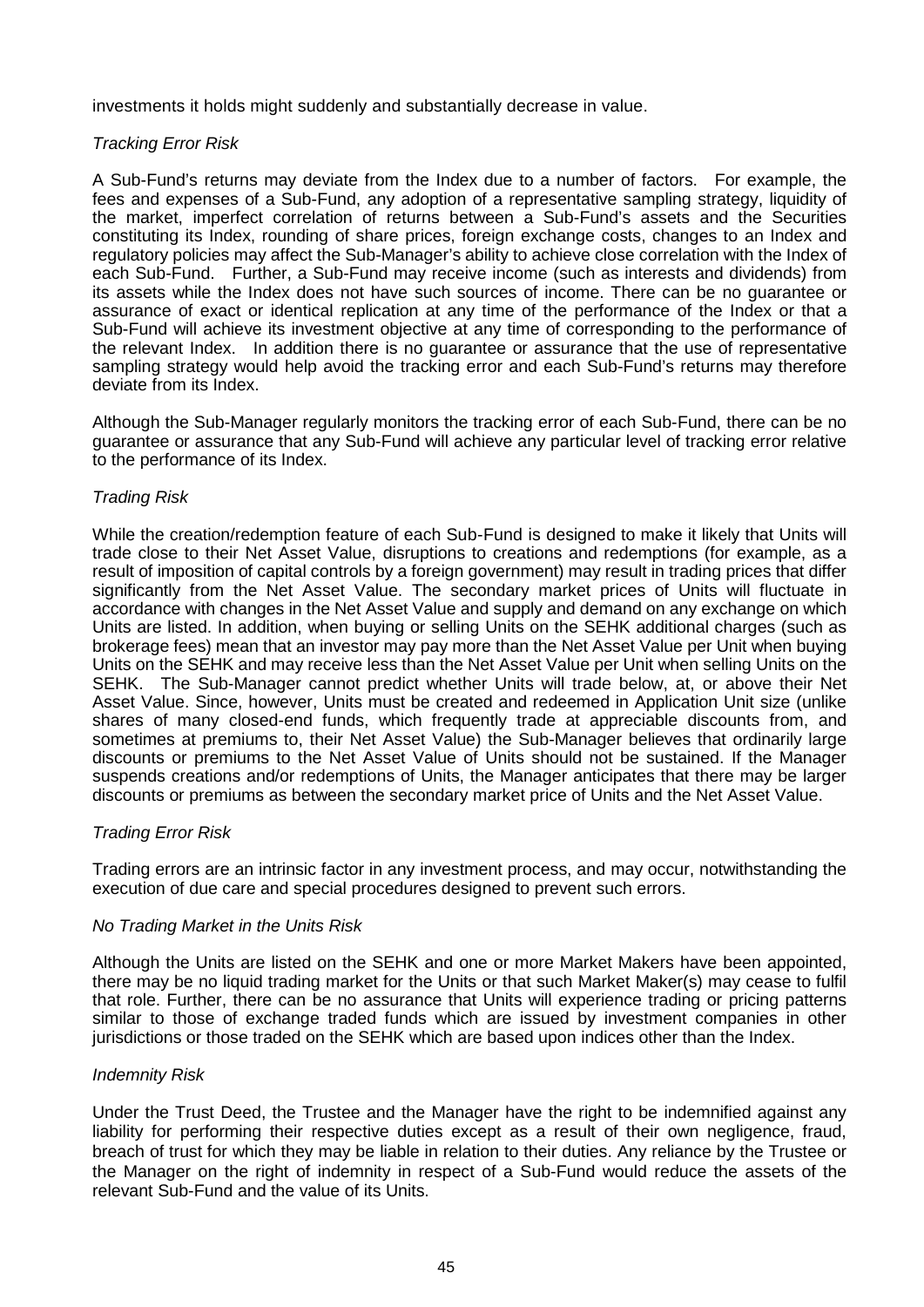# *Dividends May Not be Paid Risk*

Whether a Sub-Fund will pay distributions on its Units is subject to the Manager's and the Sub-Manager's distribution policy (as described in the relevant Appendix) and also mainly depends on dividends declared and paid in respect of the Securities comprising the Index. In addition, dividends received by a Sub-Fund may be applied towards meeting the costs and expenses of that Sub-Fund. Dividend payment rates in respect of such Securities will depend on factors beyond the control of the Manager, the Sub-Manager or Trustee including, general economic conditions, and the financial position and dividend policies of the relevant underlying entities. There can be no assurance that such entities will declare or pay dividends or distributions.

# *Early Termination Risk*

A Sub-Fund may be terminated early under certain circumstances, including but not limited to (i) the aggregate Net Asset Value of all the Units is less than USD10 million; or (ii) any law is passed or amended or regulatory directive or order is imposed which renders it illegal or in the opinion of the Manager, impracticable or inadvisable to continue the relevant Sub-Fund; or (iii) within a reasonable time and using commercially reasonable endeavours, the Manager is unable to find a person acceptable to act as the new trustee after deciding to remove the Trustee in accordance with the Trust Deed; or (iv) the relevant Index is no longer available for benchmarking or if the Units are no longer listed on the SEHK or any other Recognised Stock Exchange; or (v) at any time, the relevant Sub-Fund ceases to have any Participating Dealer. Upon a Sub-Fund being terminated, the Trustee will distribute the net cash proceeds (if any) derived from the realisation of the investments comprised in the relevant Sub-Fund to the Unitholders in accordance with the Trust Deed. Investors may suffer a loss where a Sub-Fund is terminated because any such amount distributed may be more or less than the capital invested by the Unitholder.

### *Foreign Exchange Risk*

If a substantial portion of the revenue and income of a Sub-Fund is received in a currency other than USD, any fluctuation in the exchange rate of the USD relative to the relevant foreign currency will affect the Net Asset Value of a Sub-Fund denominated in the USD regardless of the performance of its underlying portfolio. If the relevant Sub-Fund's Net Asset Value is determined on the basis of the USD, an investor may lose money if it invests in any Sub-Fund if the local currency of a foreign market depreciates against the USD, even if the local currency value of an investment fund's holdings goes up.

# **Risk Associated with the PRC**

### *Economic, Political and Social Risks of the PRC*

The economy of the PRC, which has been in a state of transition from a planned economy to a more market oriented economy, differs from the economies of most developed countries in many respects, including the level of government involvement, its state of development, its growth rate, control of foreign exchange, and allocation of resources.

Although the majority of productive assets in the PRC are still owned by the PRC government at various levels, in recent years, the PRC government has implemented economic reform measures emphasising utilisation of market forces in the development of the economy of the PRC and a high level of management autonomy. The economy of the PRC has experienced significant growth in the past 25 years, but growth has been uneven both geographically and among various sectors of the economy. Economic growth has also been accompanied by periods of high inflation. The PRC government has implemented various measures from time to time to control inflation and restrain the rate of economic growth.

For more than 25 years, the PRC government has carried out economic reforms to achieve decentralisation and utilisation of market forces to develop the economy of the PRC. These reforms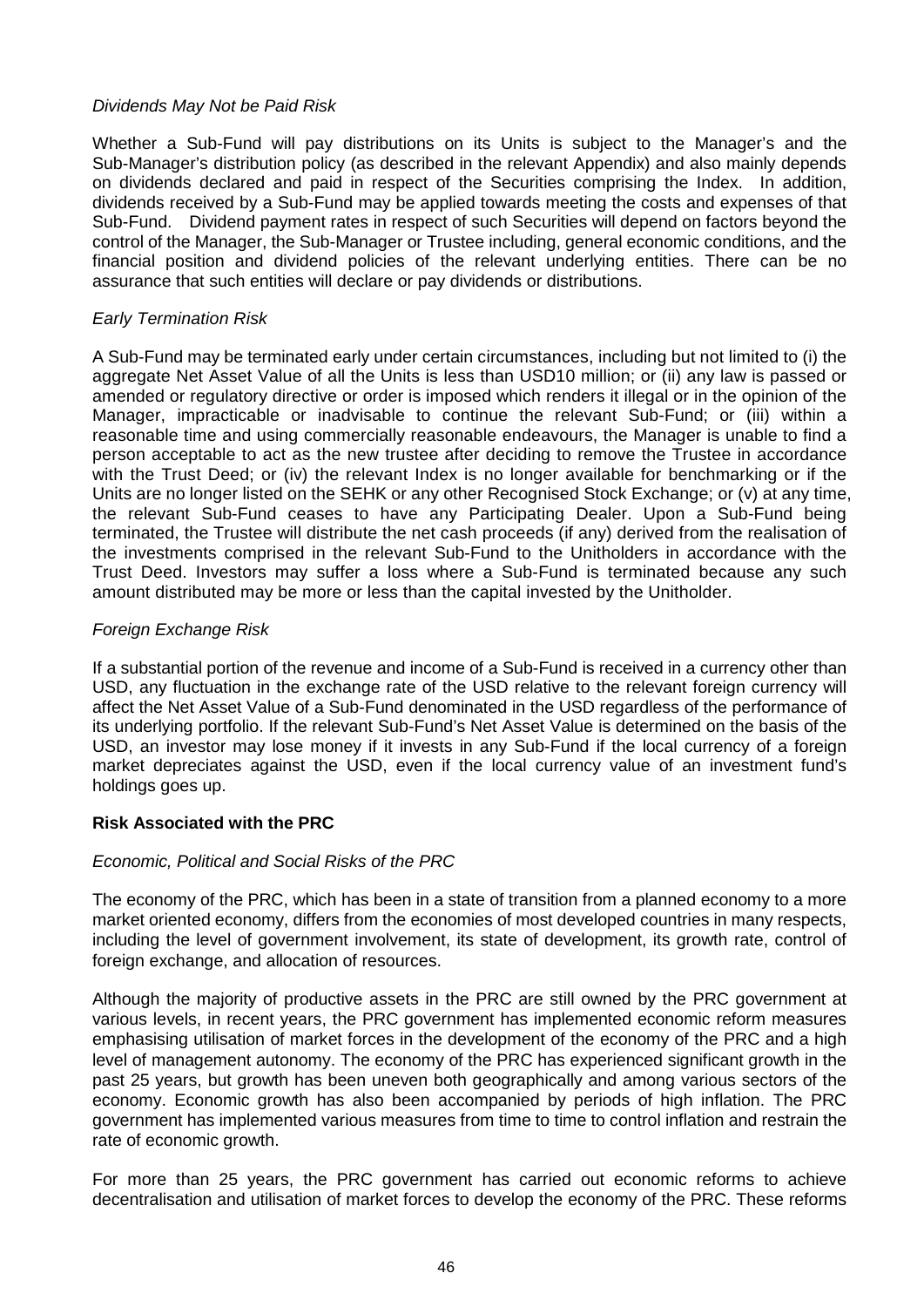have resulted in significant economic growth and social progress. There can, however, be no assurance that the PRC government will continue to pursue such economic policies or, if it does, that those policies will continue to be successful. Any such adjustment and modification of those economic policies may have an adverse impact on the securities market in the PRC as well as the underlying Securities of a Sub-Fund. Further, the PRC government may from time to time adopt corrective measures to control the growth of the PRC economy which may also have an adverse impact on the capital growth and performance of a Sub-Fund.

Political changes, social instability and adverse diplomatic developments in the PRC could result in the imposition of additional government restrictions including expropriation of assets, confiscatory taxes or nationalisation of some or all of the property held by the underlying issuers of the Securities in a Sub-Fund's portfolio.

# *PRC Laws and Regulations Risk*

The regulatory and legal framework for capital markets and joint stock companies in the PRC may not be as well developed as those of developed countries. PRC laws and regulations affecting securities markets are relatively new and evolving, and because of the limited volume of published cases and judicial interpretation and their non-binding nature, interpretation and enforcement of these regulations involve significant uncertainties. In addition, as the PRC legal system develops, no assurance can be given that changes in such laws and regulations, their interpretation or their enforcement will not have a material adverse effect on their business operations.

### *Restricted Markets Risk*

A Sub-Fund may invest in Securities in respect of which the PRC imposes limitations or restrictions on foreign ownership or holdings. Such legal and regulatory restrictions or limitations may have adverse effects on the liquidity and performance of such Sub-Fund holdings as compared to the performance of the Index. This may increase the risk of tracking error and, at the worst, a Sub-Fund may not be able to achieve its investment objective.

### *Accounting and Reporting Standards Risk*

Accounting, auditing and financial reporting standards and practices applicable to PRC companies may be different to those standards and practices applicable to countries that have more developed financial markets. For example, there are differences in the valuation methods of properties and assets and in the requirements for disclosure of information to investors.

# *Changes in PRC Taxation risk*

The PRC Government has implemented a number of tax reform policies in recent years. The current tax laws and regulations may be revised or amended in the future. Any revision or amendment in tax laws and regulations may affect the after-taxation profit of PRC companies and foreign investors in such companies. Please also refer to the section below entitled "PRC Taxation".

### **Risks associated with N-Shares**

N-Shares are securities of companies with business operations in China and listed on a US stock exchange, such as NYSE, NASDAQ or the American Stock Exchange. Because companies issuing N-Shares often have business operations in China, they are subject to certain political and economic risks in China. The American stock market may behave very differently from the mainland Chinese stock market, and there may be little to no correlation between the performance of the two.

### **Risks associated with P-Chip Companies**

P-Chip companies are often run by the private sector and have a majority of their business operations in China. P-Chip shares are traded in Hong Kong Dollars on the SEHK, and may also be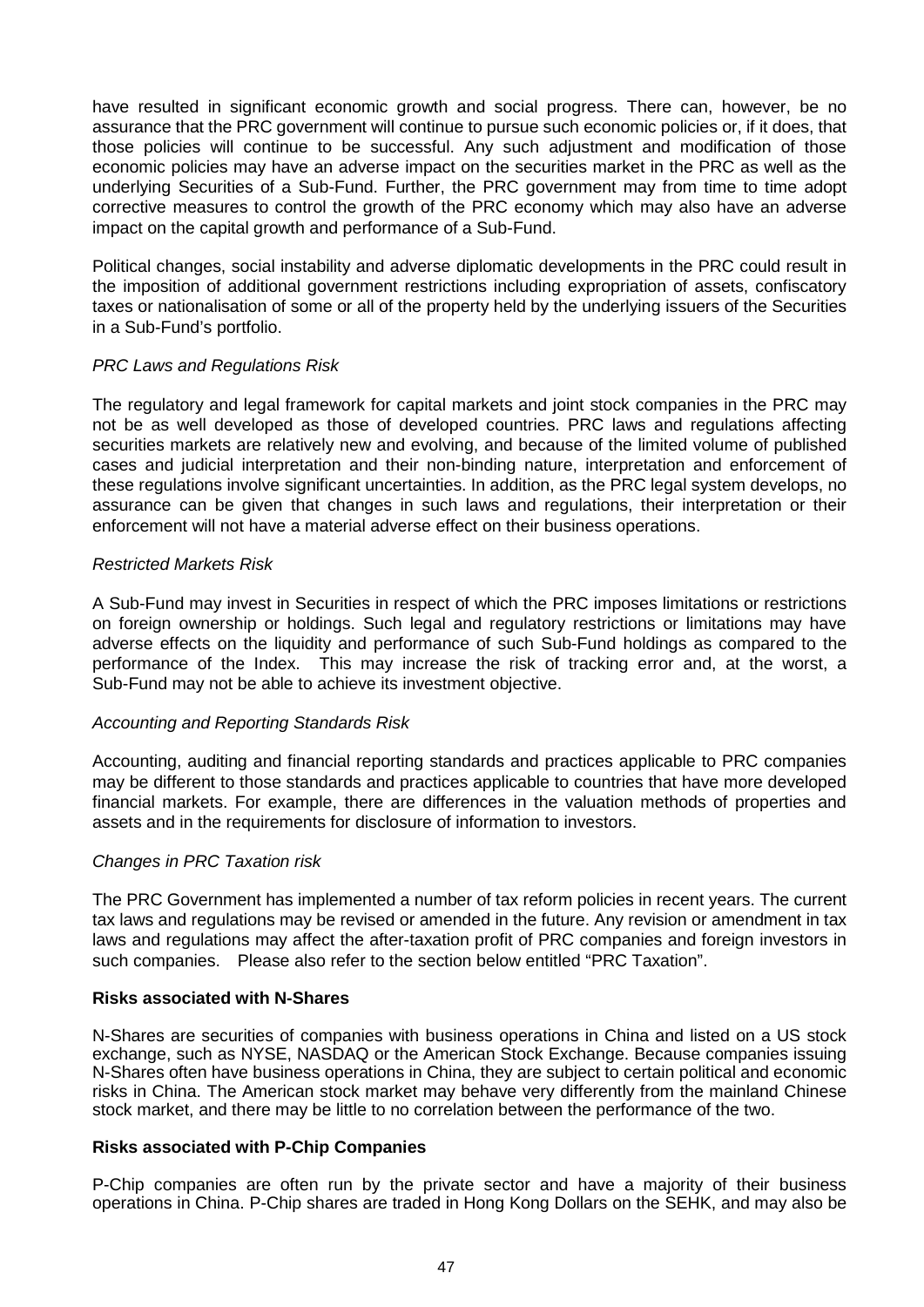traded by foreigners. Because they are traded on the SEHK, P-Chips are also subject to risks similar to those associated with investments in H-Shares. They are also subject to risks affecting their jurisdiction of incorporation, including any legal or tax changes.

## **Risks associated with Red Chip Companies**

Red Chip companies are controlled, either directly or indirectly, by the central, provincial or municipal governments of the PRC. Red Chip shares are traded in Hong Kong Dollars on the SEHK and may also be traded by foreigners. Because Red Chip companies are controlled by various PRC governmental authorities, investing in Red Chips involves risks that political changes, social instability, regulatory uncertainty, adverse diplomatic developments, asset expropriation or nationalisation, or confiscatory taxation could adversely affect the performance of Red Chip companies. Red Chip companies may be less efficiently run and less profitable than other companies.

### **Risks associated with the RMB currency**

## *RMB is not Freely Convertible and subject to Exchange Controls and Restrictions Risk*

It should be noted that the RMB is currently not a freely convertible currency as it is subject to foreign exchange control policies and repatriation restrictions imposed by the PRC government. Since 1994, the conversion of RMB into USD has been based on rates set by the PBOC, which are set daily based on the previous day's PRC interbank foreign exchange market rate. On 21 July 2005, the PRC government introduced a managed floating exchange rate system to allow the value of RMB to fluctuate within a regulated band based on market supply and demand and by reference to a basket of currencies. In addition, a market maker system was introduced to the interbank spot foreign exchange market. In July 2008, the PRC announced that its exchange rate regime was further transformed into a managed floating mechanism based on market supply and demand. Given the domestic and overseas economic developments, the PBOC decided to further improve the RMB exchange rate regime in June 2010 to enhance the flexibility of the RMB exchange rate. In April 2012, the PBOC decided to take a further step to increase the flexibility of the RMB exchange rate by expanding the daily trading band from +/-0.5% to +/-1%. Effective 11 August 2015 the RMB central parity is fixed against the USD by reference to the closing rate of the inter-bank foreign exchange market on the previous day (rather than the previous morning's official setting).

However it should be noted that the PRC government's policies on exchange control and repatriation restrictions are subject to change, and any such change may adversely impact a Sub-Fund. There can be no assurance that the RMB exchange rate will not fluctuate widely against the USD or any other foreign currency in the future.

Foreign exchange transactions under the capital account, including principal payments in respect of foreign currency-denominated obligations, currently continue to be subject to significant foreign exchange controls and require the approval of the SAFE. On the other hand, the existing PRC foreign exchange regulations have significantly reduced government foreign exchange controls for transactions under the current account, including trade and service related foreign exchange transactions and payment of dividends. Nevertheless, the Manager and the Sub-Manager cannot predict whether the PRC government will continue its existing foreign exchange policy or when the PRC government will allow free conversion of the RMB to foreign currency.

# *RMB Trading and Settlement of Units Risk*

The trading and settlement of RMB-denominated securities are recent developments in Hong Kong and there is no assurance that there will not be problem with the systems or that other logistical problems will not arise. Although end-to-end simulation trading and clearing of listed RMB products testing sessions and payment pilot runs for participants of the SEHK were held by the SEHK in March, September and October 2011, some brokers may not have participated in such testing sessions and pilot runs and for those who have, not all of them may be able to successfully complete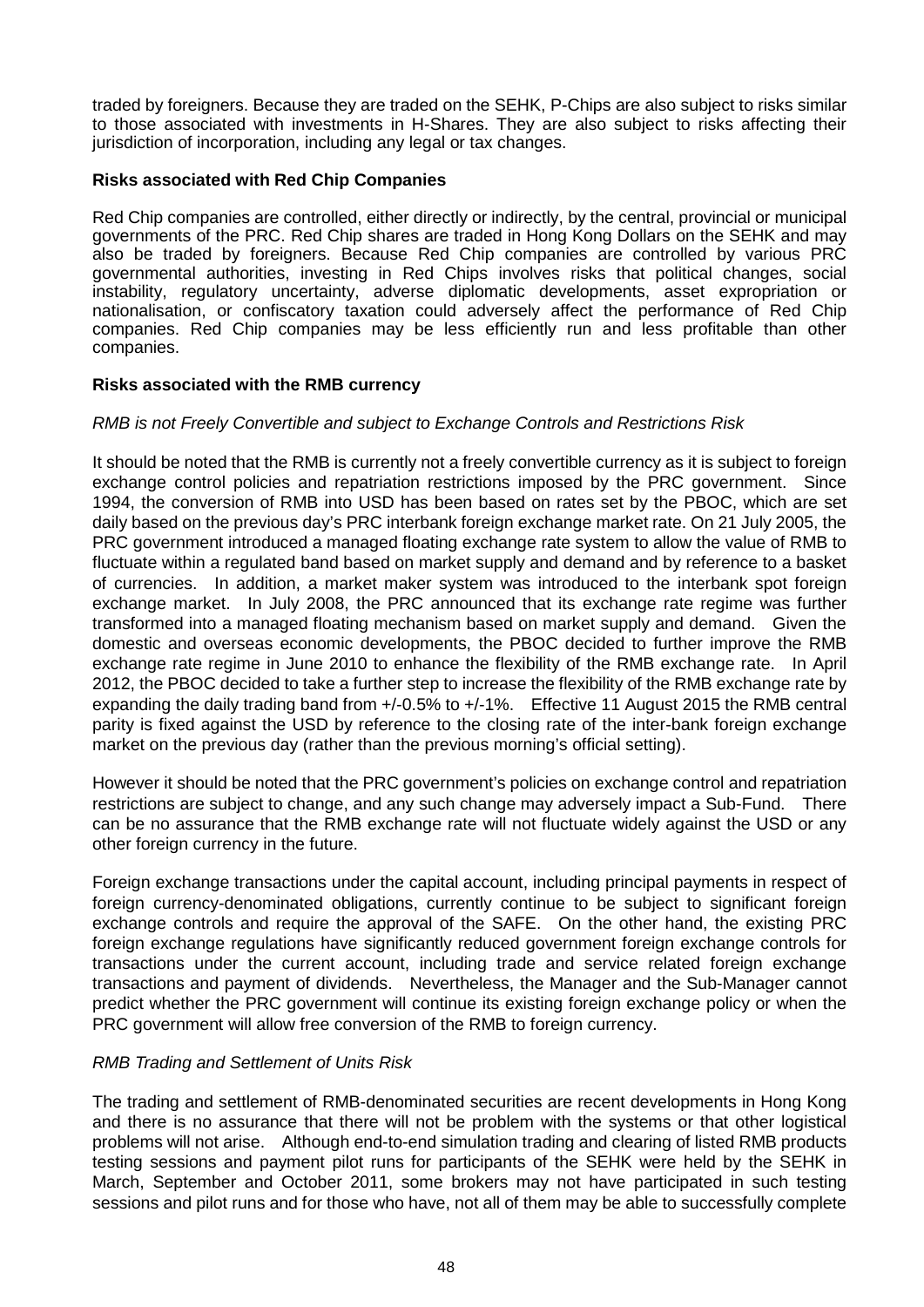such testing sessions and pilot runs, and there is no assurance of their readiness for dealing in RMB denominated securities. Investors should note that not all brokers may be ready and able to carry out trading and settlement of RMB traded Units and thus they may not be able to deal in the RMB traded Units through some brokers. Investors should check with their brokers in advance if they intend to engage Multi-Counter trading or in inter-counter transfers and should fully understand the services which the relevant broker is able to provide (as well as any associated fees). Some exchange participants may not provide inter-counter transfer or Multi-Counter trading services.

### *Non-RMB or Late Settlement Redemption or Distributions Risk*

Where, in extraordinary circumstances, the remittance or payment of RMB funds on the redemption of Units or for distributions in RMB cannot, in the opinion of the Sub-Manager in consultation with the Trustee, be carried out normally due to legal or regulatory circumstances beyond the control of the Trustee, the Manager and the Sub-Manager, redemption proceeds or distribution payments in RMB may be delayed or, if necessary in exceptional circumstances, redemption proceeds may be paid in USD or HKD instead of in RMB (at an exchange rate determined by the Sub-Manager after consultation with the Trustee). As such, there is a risk that investors may not be able to receive, through Participating Dealers, settlement upon a redemption of Units in RMB (and may receive USD or HKD) or may receive redemption proceeds or distribution payments in RMB on a delayed basis.

### *Exchange Rates Movement Between the RMB and Other Currencies Risk*

Investors in RMB traded Units whose assets and liabilities are predominantly in HKD or in currencies other than RMB should take into account the potential risk of loss arising from fluctuations in value between such currencies and RMB. There is no guarantee that RMB will appreciate or depreciate in value against HKD or any other currency. If RMB appreciates in value, an investor may enjoy a gain in RMB terms but suffer a loss when converting funds from RMB back into HKD (or any other currency), and vice versa if RMB depreciates.

# *Future Movements in RMB Exchange Rates Risk*

The exchange rate of RMB ceased to be pegged to US dollar on 21 July 2005, resulting in a more flexible RMB exchange rate system. China Foreign Exchange Trading System, authorised by the PBOC, promulgates the central parity rate of RMB against US dollar, Euro, Yen, British Pound and Hong Kong dollar at 9:15 a.m. on each business day, which will be the daily central parity rate for transactions on the Inter-bank Spot Foreign Exchange Market and OTC transactions of banks. The exchange rate of RMB against the above-mentioned currencies fluctuates within a range above or below such central parity rate. As the exchange rates are based primarily on market forces, the exchange rates for RMB against other currencies, including US dollar and Hong Kong dollar, are susceptible to movements based on external factors.

There can be no assurance that such exchange rates will not fluctuate widely against US dollar, Hong Kong dollar or any other foreign currency in the future. From 1994 to July 2005, the exchange rate for RMB against US dollar and the Hong Kong dollar was relatively stable. From 1994 to July 2005, the exchange rate for RMB against US dollar and the HK dollar was relatively stable. Since July 2005, the RMB has begun to appreciate until August 2015 when the PBOC introduced a one-off devaluation of RMB. There can be no assurance that RMB will not be subject to further devaluation. The future movements in RMB exchange rates are uncertain and the fluctuations may have a positive or negative impact on investors' investment in a Sub-Fund.

# *Offshore RMB ("CNH") Market Risk*

The onshore RMB ("CNY") is the only official currency of the PRC and is used in all financial transactions between individuals, state and corporations in the PRC. Hong Kong is the first jurisdiction to allow accumulation of RMB deposits outside the PRC. Since June 2010, the offshore RMB ("CNH") is traded officially, regulated jointly by the Hong Kong Monetary Authority and the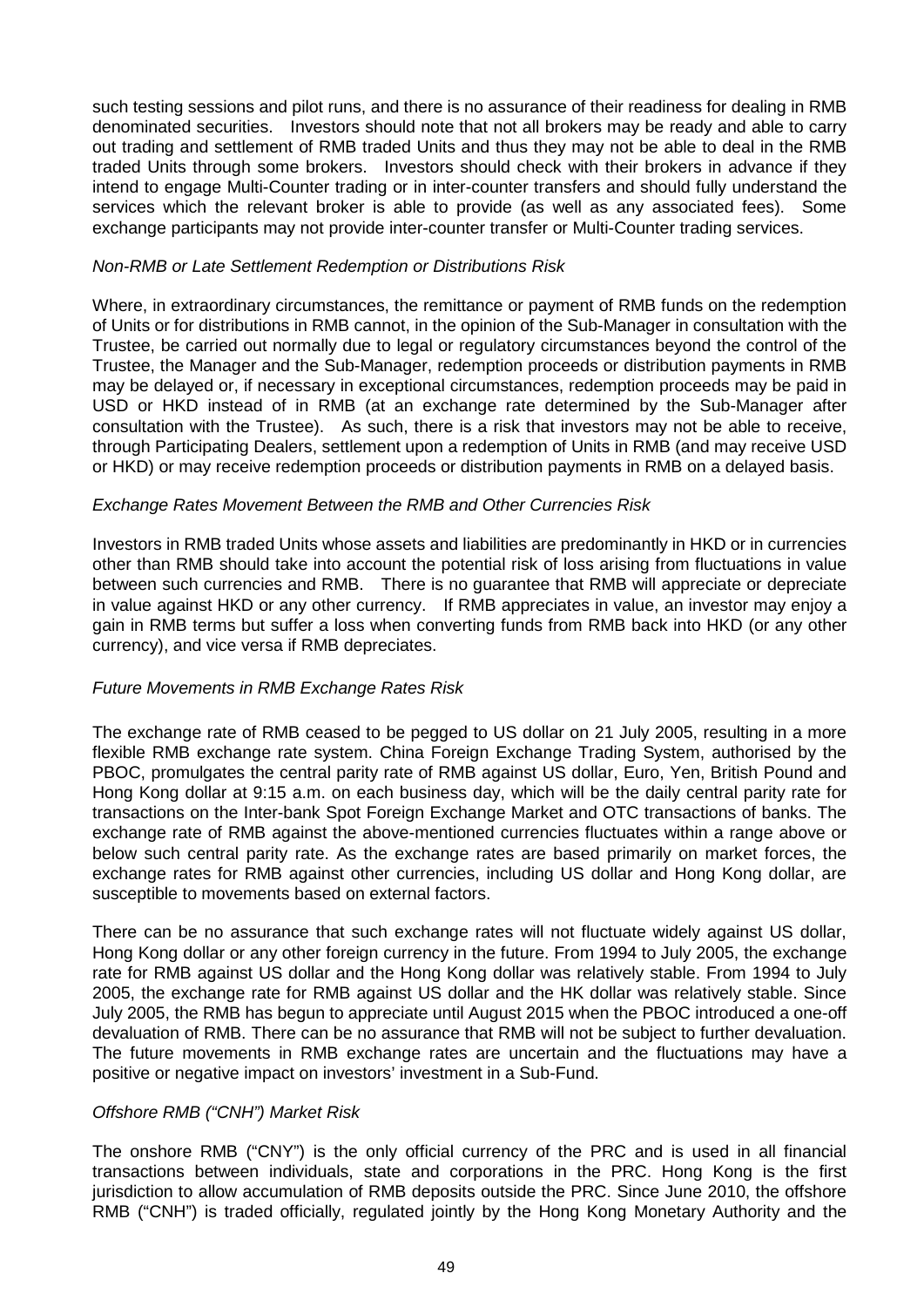PBOC. While both CNY and CNH represent RMB, they are traded in different and separated markets. The two RMB markets operate independently where the flow between them is highly restricted. Though the CNH is a proxy's of the CNY, they do not necessarily have the same exchange rate and their movement may not be in the same direction. This is because these currencies act in separate jurisdictions, which leads to separate supply and demand conditions for each, and therefore separate but related currency markets.

However, the current size of RMB-denominated financial assets outside the PRC is limited. As at 30 June 2016, the total amount of RMB (CNH) deposits held by institutions authorised to engage in RMB banking business in Hong Kong amounted to approximately RMB712 billion. In addition, participating authorised institutions are also required by the Hong Kong Monetary Authority to maintain a total amount of RMB (in the form of cash and its settlement account balance with the Renminbi Clearing Bank) of no less than 25% of their RMB deposits, which further limits the availability of RMB that participating authorised institutions can utilise for conversion services for their customers. RMB business participating banks do not have direct RMB liquidity support from PBOC. The Renminbi Clearing Bank only has access to onshore liquidity support from PBOC (subject to annual and quarterly quotas imposed by PBOC) to square open positions of participating banks for limited types of transactions, including open positions resulting from conversion services for corporations relating to cross-border trade settlement and for individual customers. The Renminbi Clearing Bank is not obliged to square for participating banks any open positions resulting from other foreign exchange transactions or conversion services and the participating banks will need to source RMB from the offshore market to square such open positions. Although it is expected that the offshore RMB market will continue to grow in depth and size, its growth is subject to many constraints as a result of PRC laws and regulations on foreign exchange. There is no assurance that new PRC regulations will not be promulgated or the relevant settlement agreement between Hong Kong banks and the PBOC will not be terminated or amended in the future which will have the effect of restricting availability of RMB offshore. The limited availability of RMB outside the PRC may affect the ability of investors to acquire Units or to sell Units of a Sub-Fund affecting the liquidity and therefore the trading price of the Units on the SEHK. To the extent the Sub-Manager is required to source RMB in the offshore market, there is no assurance that it will be able to source such RMB on satisfactory terms, if at all.

# **Emerging market risk**

Some overseas markets in which a Sub-Fund may invest are considered emerging market countries. The economies of many emerging markets are still in the early stages of modern development and subject to abrupt and unexpected change. In many cases, governments retain a high degree of direct control over the economy and may take actions that have a sudden and widespread effect. Also, many less developed market and emerging market economies have a high degree of dependence on a small group of markets or even a single market that can render such economies more susceptible to the adverse impact of internal and external shocks.

Emerging market regions are also subject to special risks including, but not limited to: generally less liquid and less efficient securities markets; generally greater price volatility; exchange rate fluctuations and exchange control; higher volatility of the value of debt (particularly as impacted by interest rates); imposition of restrictions on the expatriation of funds or other assets; less publicly available information about issuers; the imposition of taxes; higher transaction and custody costs; settlement delays and risk of loss; difficulties in enforcing contracts; less liquidity and smaller market capitalisations; less well-regulated markets resulting in more volatile stock prices; different accounting and disclosure standards; governmental interference; higher inflation; social, economic and political uncertainties; custodial and/or settlement systems may not be fully developed which may expose a Sub-Fund to sub-custodial risk in circumstances whereby the Trustee will have no liability as provided under the provisions of the Trust Deed; the risk of expropriation of assets and the risk of war.

### **Risks associated with depositary receipts**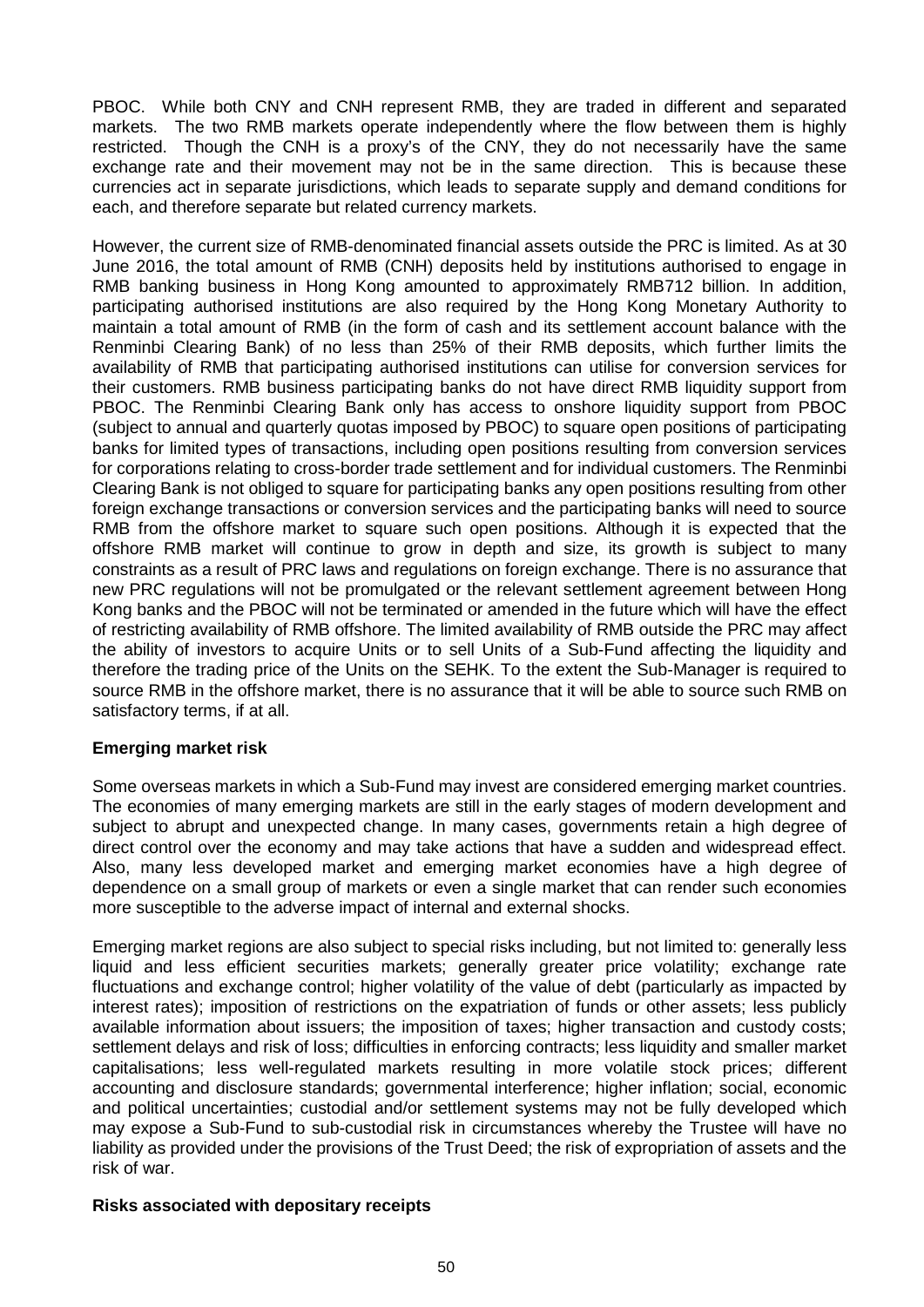Exposure to depositary receipts including American Depository Receipts (ADRs) may generate additional risks compared to a direct exposure to the corresponding underlying stocks, in particular, the risk of non-segregation under applicable law of the depositary bank who hold the underlying stock as collateral and its own assets. In case of bankruptcy of the depositary bank, there could be a risk that the underlying shares would not be attributed to holders of depositary receipts, although segregation is an integral part of the depositary agreement regulating the issuance of the ADRs. In such case, the most likely scenario would be the trading suspension and thereafter a freeze of the price of the depositary receipts impacted by such bankruptcy event. Bankruptcy events in respect of the depositary banks issuing the depositary receipts may negatively affect the performance and/or the liquidity of the relevant Sub-Fund. There are fees related to depositary receipts, for example fees charged by banks for the custody of underlying assets of depositary receipts, which may impact the performance of the depositary receipts. Also, holders of depositary receipts are not direct shareholders of the underlying company and generally do not have voting and other shareholder rights as shareholders do. A Sub-Fund may also be subject to liquidity risk as depositary receipts are often less liquid than the corresponding underlying stocks.

### **Risk of investing in other collective investment schemes**

A Sub-Fund may invest in other collective investment schemes, including exchange traded funds, which may or may not be authorised by the SFC or in a recognised jurisdiction. The Manager and the Sub-Manager do not have control of the investments of such collective investment schemes and there is no assurance that the investment objective and strategy of such collective investment schemes will be successfully achieved which may have a negative impact to the Net Asset Value of the relevant Sub-Fund.

The value of the shares or units of the collective investment schemes will take into account their fees and expenses, including fees charged by their investment managers. Some collective investment schemes may also impose fees or levies which may be payable by the relevant Sub-Fund when it subscribes to or redeems out of such collective investment schemes. Whilst the Sub-Manager will take the level of any such fees into account when deciding whether or not to invest, investors should nevertheless be aware that investing into other collective investment schemes may involve another layer of fees, in addition to the fees charged by the relevant Sub-Fund.

There is no guarantee that the other collective investment schemes which a Sub-Fund invests in will have sufficient liquidity to meet the relevant Sub-Fund's redemption requests. The Sub-Fund may therefore be subject to liquidity risk by investing in these collective investment schemes.

If a Sub-Fund invests in collective investment schemes managed by the Manager, the Sub-Manager or their respective Connected Person, all initial charges on these collective investment schemes must be waived, and the Manager and the Sub-Manager must not obtain rebate of any fees or charges levied by these collective investment schemes. In case any conflict of interest may still arise out of such investments, the Manager and the Sub-Manager will use their best endeavours to resolve it fairly. Please refer to the section headed "Conflicts of interest and soft dollars" for details under the circumstances

### **Risks associated with Multi-Counter**

The Multi-Counter arrangement for exchange traded funds listed on the SEHK is relatively new. The novelty may bring additional risks for investment in such ETF for example where for some reason there is a settlement failure on an inter-counter transfer if the Units of one counter are delivered to CCASS at the last batch settlement run on a trading day, leaving not enough time to transfer the Units to the other counter for settlement on the same day.

In addition, where there is a suspension of the inter-counter transfer of Units between different counters for any reasons, for example, operational or systems interruption, Unitholders will only be able to trade their Units in the currency of the relevant counter. Accordingly it should be noted that inter-counter transfers may not always be available. There is a risk that the market price on the SEHK of Units traded in one counter may deviate significantly from the market price on the SEHK of Units traded in another counter due to different factors such as market liquidity, supply or demand in each counter and exchange rate fluctuations. The trading price of Units in each counter is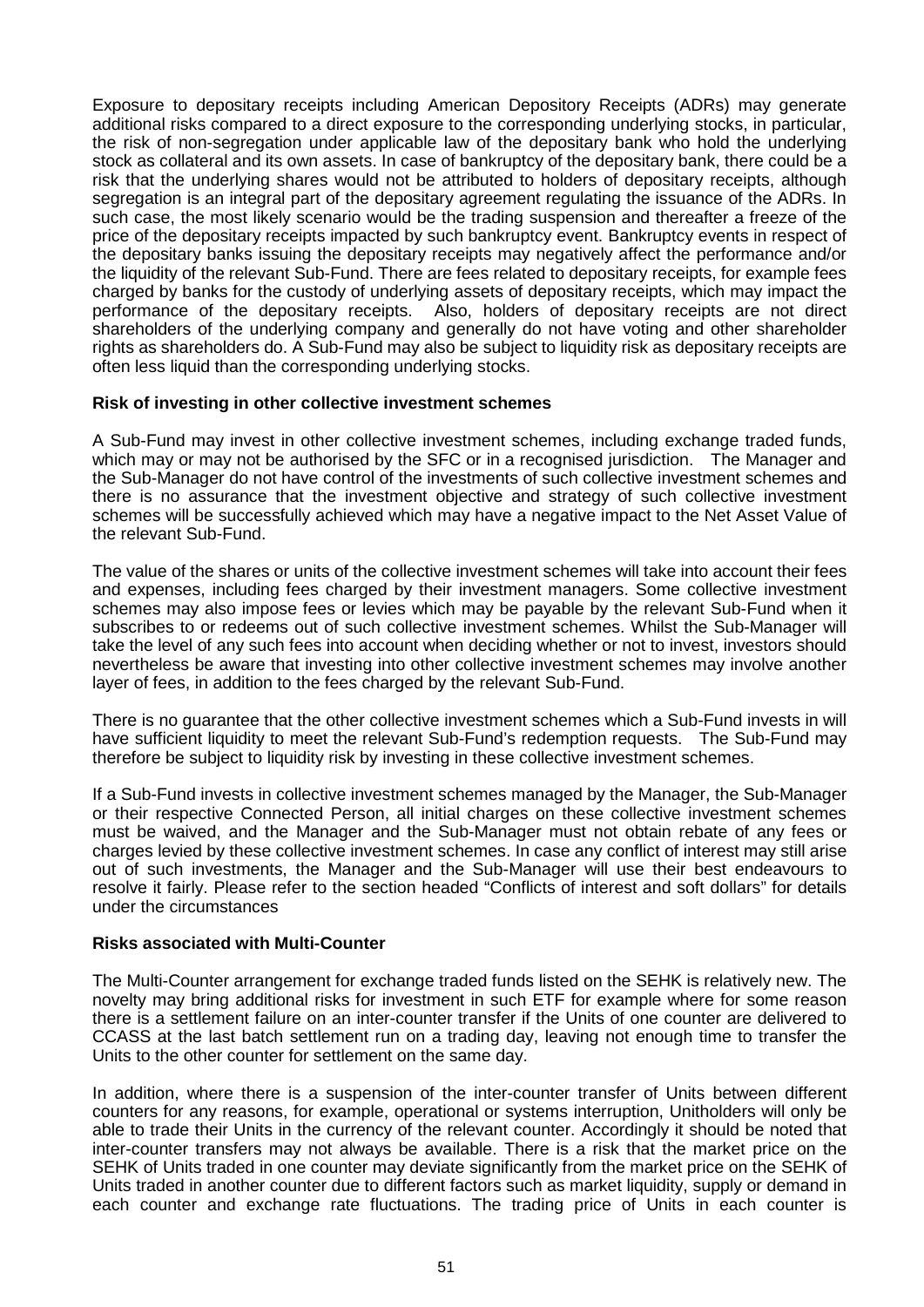determined by market forces and so will not be the same as the trading price of Units multiplied by the prevailing rate of foreign exchange. Accordingly when selling Units or buying Units traded in one counter, an investor may receive less or pay more than the equivalent amount in the currency of another counter if the trade of the relevant Units took place on another counter. There can be no assurance that the price of Units in each counter will be equivalent. Investors without RMB or USD accounts may not be able to buy or sell RMB or USD traded Units.

It is possible that some brokers and CCASS participants may not be familiar with and may not be able to (i) buy Units in one counter and to sell Units in the other, (ii) carry out inter-counter transfers of Units, or (iii) trade Units in different counters at the same time. In such a case another broker or CCASS participant may need to be used. Accordingly investors may only be able to trade their Units in one currency, investors are recommended to check the readiness of their brokers in respect of the Multi-Counter trading and inter-counter transfer and should fully understand the services which the relevant broker is able to provide (as well as any associated fees).

### **Risks associated with Market Trading**

### *Absence of Active Market and Liquidity Risks*

Although Units of each Sub-Fund are listed for trading on the SEHK, there can be no assurance that an active trading market for such Units will develop or be maintained. In addition, if the underlying Securities which comprise each Sub-Fund themselves have limited trading markets, or if the spreads are wide, this may adversely affect the price of the Units and the ability of an investor to dispose of its Units at the desired price. If an investor needs to sell his, her or its Units at a time when no active market for them exists, the price received for the Units – assuming an investor is able to sell them – is likely to be lower than the price received if an active market did exist.

### *Suspension of Trading Risk*

Investors and potential investors will not be able to buy, nor will investors be able to sell, Units on the SEHK during any period in which trading of the Units is suspended. The SEHK may suspend the trading of Units whenever the SEHK determines that it is appropriate and in the interest of a fair and orderly market to protect investors. The subscription and redemption of Units may also be suspended if the trading of Units is suspended.

### *Effect of Redemptions Risk*

If significant redemptions of Units are requested by the Participating Dealers, it may not be possible to liquidate the relevant Sub-Fund's investments at the time such redemptions are requested or the Manager may be able to do so only at prices which the Manager believes does not reflect the true value of such investments, resulting in an adverse effect on the return to investors. Where significant redemptions of Units are requested by the Participating Dealers, the right of Participating Dealers to require redemptions in excess of 10% of the total number of Units in a Sub-Fund then in issue (or such higher percentage as the Manager may determine) may be deferred, or the period for the payment of redemption proceeds may be extended.

In addition, the Manager may also in certain circumstances suspend the determination of the Net Asset Value of a Sub-Fund for the whole or any part of any period. Please see the section on "Determination of Net Asset Value" for further details.

### *Units May Trade at Prices Other than Net Asset Value Risk*

Units may trade on the SEHK at prices above or below the most recent Net Asset Value. The Net Asset Value per Unit of each Sub-Fund is calculated at the end of each Dealing Day and fluctuates with changes in the market value of the relevant Sub-Fund's holdings. The trading prices of the Units fluctuate continuously throughout the trading hours based on market supply and demand rather than Net Asset Value. The trading price of the Units may deviate significantly from Net Asset Value particularly during periods of market volatility. Any of these factors may lead to the Units of the relevant Sub-Fund trading at a premium or discount to the Net Asset Value. On the basis that Units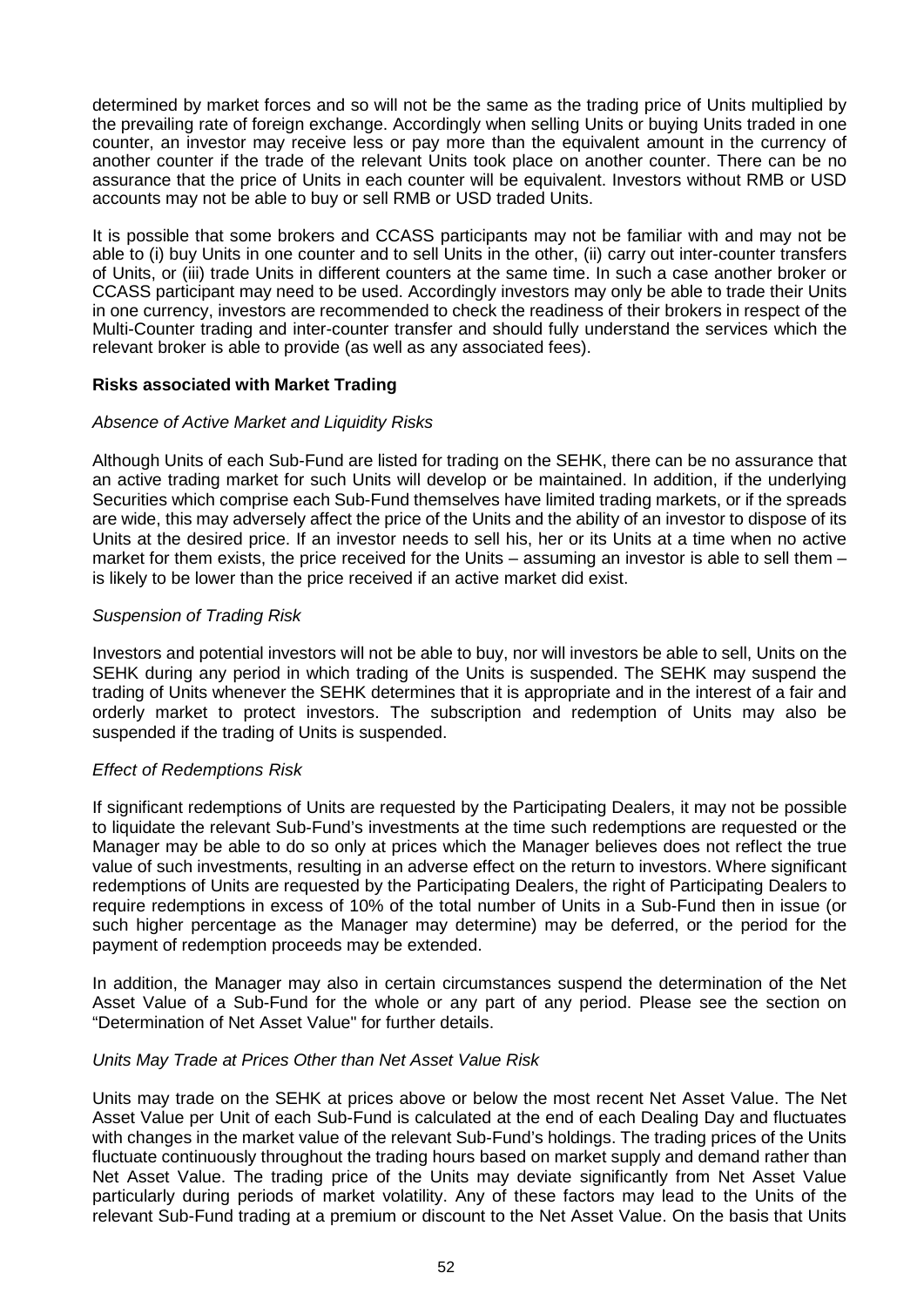can be created and redeemed in Application Units at Net Asset Value, the Manager believes that large discounts or premiums to Net Asset Value are not likely to be sustained over the long-term. While the creation/redemption feature is designed to make it likely that the Units will normally trade at prices close to the relevant Sub-Fund's next calculated Net Asset Value, trading prices are not expected to correlate exactly with the relevant Sub-Fund's Net Asset Value due to reasons relating to timing as well as market supply and demand factors. In addition, disruptions to creations and redemptions or the existence of extreme market volatility may result in trading prices that differ significantly from Net Asset Value. In particular, if an investor purchases Units at a time when the market price is at a premium to Net Asset Value or sells when the market price is at a discount to Net Asset Value, then the investor may sustain losses.

### *Restrictions on Creation and Redemption of Units Risk*

Investors should note that a Sub-Fund is not like a typical retail investment fund offered to the public in Hong Kong (for which units can generally be purchased and redeemed directly from the manager). Units of a Sub-Fund may only be created and redeemed in Application Unit sizes directly by a Participating Dealer (either on its own account or on behalf of an investor through a stockbroker which has opened an account with the Participating Dealer). Other investors may only make a request (and if such investor is a retail investor, through a stockbroker which has opened an account with a Participating Dealer) to create or redeem Units in Application Unit sizes through a Participating Dealer which reserves the right to refuse to accept a request from an investor to create or redeem Units under certain circumstances. Alternatively, investors may realize the value of their Units by selling their Units through an intermediary such as a stockbroker on the SEHK, although there is a risk that dealings on the SEHK may be suspended. Please refer to the section headed "Creations and Redemptions (Primary Market)" for details in relation to the circumstances under which creation and redemption applications can be rejected.

# *Borrowing Risks*

The Trustee, at the request of the Manager or the Sub-Manager, may borrow for the account of a Sub-Fund (up to 25% of the Net Asset Value of each Sub-Fund unless otherwise specified in the Appendix) for various reasons, such as facilitating redemptions or to acquire investments for the account of the Sub-Fund. Borrowing involves an increased degree of financial risk and may increase the exposure of a Sub-Fund to factors such as rising interest rates, downturns in the economy or deterioration in the conditions of the assets underlying its investments. There can be no assurance that a Sub-Fund will be able to borrow on favourable terms, or that the relevant Sub-Fund's indebtedness will be accessible or be able to be refinanced by the relevant Sub-Fund at any time.

### *Cost of Trading Units Risk*

As investors will pay certain charges (e.g. trading fees and brokerage fees) to buy or sell Units on the SEHK, investors may pay more than the Net Asset Value per Unit when buying Units on the SEHK, and may receive less than the Net Asset Value per Unit when selling Units on the SEHK. In addition, investors on the secondary market will also incur the cost of the trading spread, being the difference between what investors are willing to pay for the Units (bid price) and the price at which they are willing to sell Units (ask price). Frequent trading may detract significantly from investment results and an investment in Units may not be advisable particularly for investors who anticipate making small investments regularly.

# *No Right to Control the Sub-Fund's Operation Risk*

Investors will have no right to control the daily operations, including investment and redemption decisions, of any Sub-Fund.

# *Secondary Market Trading Risk*

Units in a Sub-Fund may trade on the SEHK when the relevant Sub-Fund does not accept orders to subscribe or redeem Units. On such days, Units may trade in the secondary market with more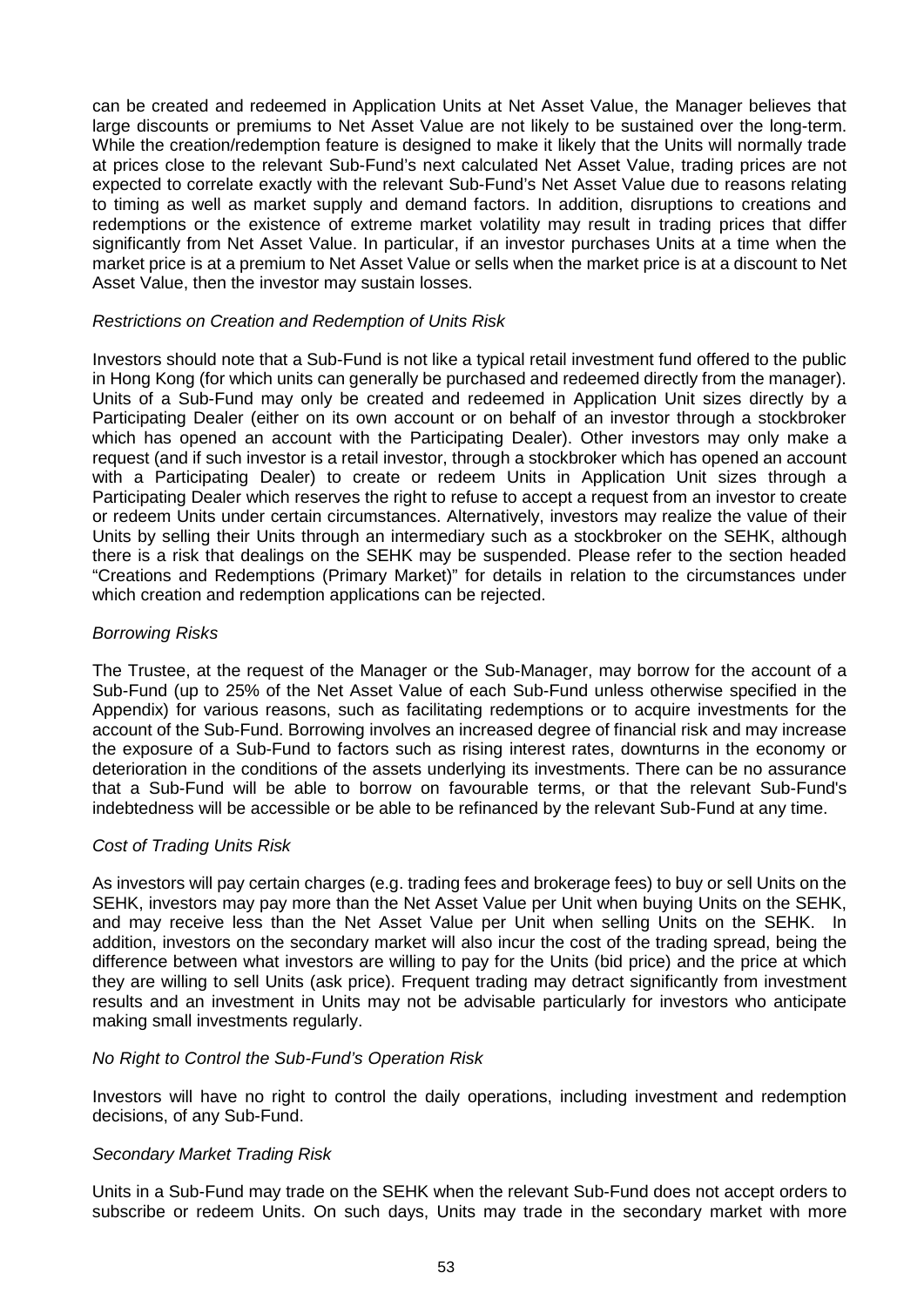significant premiums or discounts than might be experienced on days when the Sub-Fund accept subscription and redemption orders.

# *New Manager Risk*

Although certain senior staff members of the Manager have managed a number of exchange traded funds listed in Hong Kong in their previous employments, each Sub-Fund is amongst the first exchange traded funds to be managed by the Manager. As such the Manager will substantially make use of and rely upon the risk management tools to support the investments of a Sub-Fund. In the event of a breakdown or disruption in such tools, the operations of the Sub-Fund may be adversely affected.

### *Reliance on the Sub-Manager Risk*

Although the Manager has experience of managing SFC authorised funds, the Manager has limited experience of managing exchange traded funds. It has delegated the investment discretion of each Sub-Fund to the Sub-Manager and will rely on the Sub-Manager's expertise and systems for each Sub-Fund's investments. Any disruption in the communication with or assistance from the Sub-Manager or a loss of service of the Sub-Manager or any of its key personnel may adversely affect the operations of each Sub-Fund.

### *Reliance on Market Makers Risk*

The Manager will ensure that at least one Market Maker will maintain a market for the Units of each Sub-Fund. Where a Multi-Counter has been adopted in respect of a Sub-Fund the Manager will ensure that there is at least one USD Counter Market Maker for the USD counter, one HKD Counter Market Maker for the HKD counter and one RMB Counter Market Maker for the RMB counter. Nevertheless, it should be noted that liquidity in the market for the Units may be adversely affected if there is no Market Maker for the USD traded Units, HKD traded Units or RMB traded Units. The Manager will seek to mitigate this risk by ensuring at least one Market Maker for the Units for each counter gives not less than 3 months' notice prior to terminating market making arrangement under the relevant market making agreements. There may be less interest by potential market makers in making a market in RMB denominated or traded Units. Furthermore, any disruption to the availability of RMB may adversely affect the capability of Market Makers in providing liquidity for such RMB traded Units. It is possible that there is only one SEHK Market Maker to a counter (RMB or HKD) or to the Sub-Fund or the Manager may not be able to engage a substitute Market Maker within the termination notice period of a Market Maker, and there is also no guarantee that any market making activity will be effective.

# *Reliance on Participating Dealers Risk*

The creation and redemption of Units may only be effected through Participating Dealers. A Participating Dealer may charge a fee for providing this service. Participating Dealers will not be able to create or redeem Units during any period when, amongst other things, dealings on the SEHK are restricted or suspended, settlement or clearing of Securities through the CCASS is disrupted or the Index is not compiled or published. In addition, Participating Dealers will not be able to issue or redeem Units if some other event occurs that impedes the calculation of the Net Asset Value of the relevant Sub-Fund or disposal of the relevant Sub-Fund's Securities cannot be effected. Since the number of Participating Dealers at any given time will be limited, and there may even be only one Participating Dealer at any given time, there is a risk that investors may not always be able to create or redeem Units freely.

### **Risks associated with the Indices**

# *Fluctuations Risk*

The performance of the Units should, before fees and expenses, correspond closely with the performance of the relevant Index. If the relevant Index experiences volatility or declines, the price of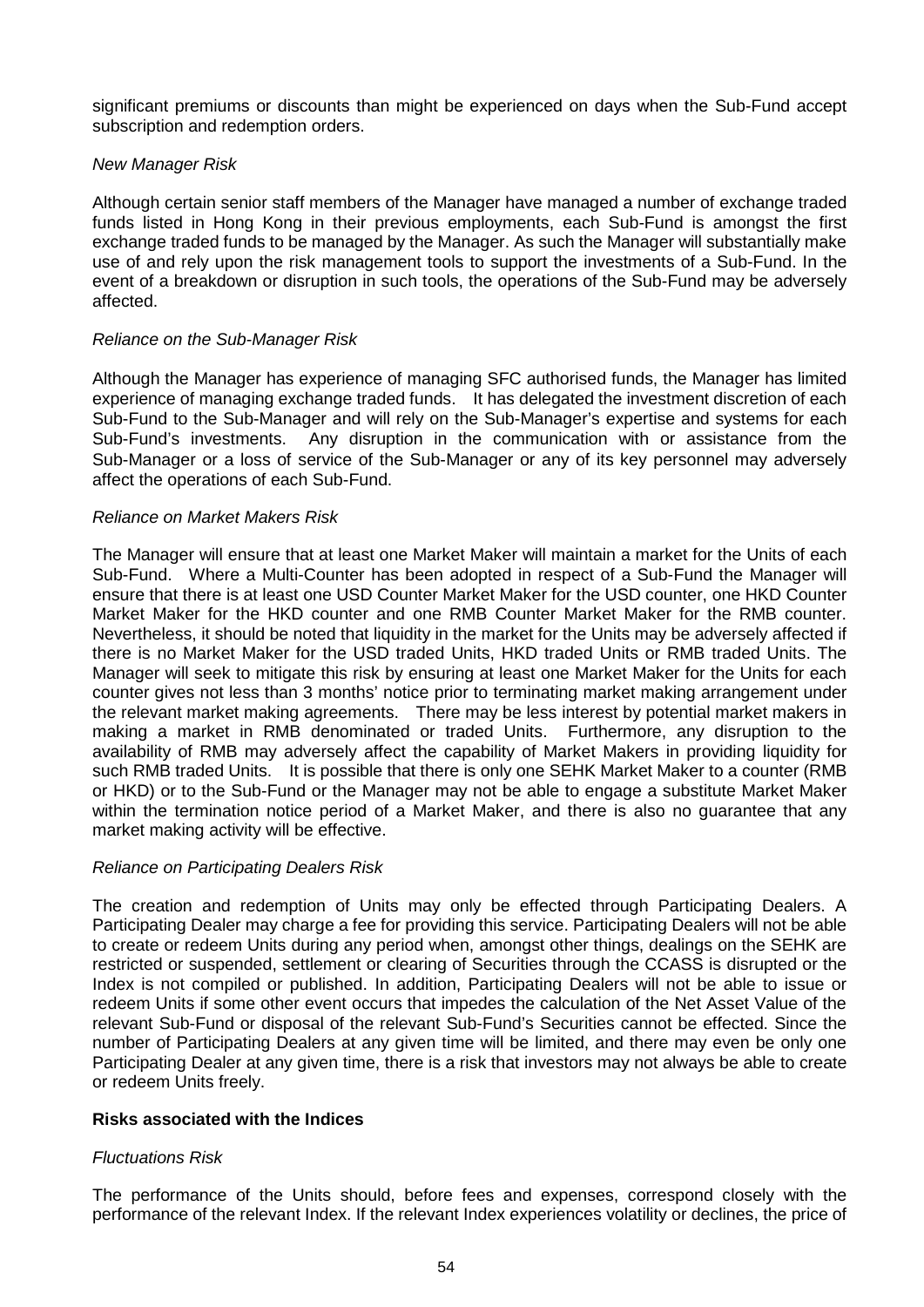the Units of the Sub-Fund which tracks that Index will vary or decline accordingly.

## *Licence to Use Index may be Terminated Risk*

The Manager is granted a licence by the Index Provider to use each Index to create the relevant Sub-Fund based on the Index and to use certain trade-marks and any copyright in the Index. A Sub-Fund may not be able to fulfil its objective and may be terminated if the licence agreement is terminated. The initial term of the licence agreement may be limited in period and thereafter renewable for only short periods. There can be no guarantee that the relevant licence agreement will be perpetually renewed. For further information on the grounds for terminating the licence agreement, please refer to the section on "Index Licence Agreement" in each Sub-Fund's Appendix. Although the Manager will seek to find a replacement Index, a Sub-Fund may also be terminated if the relevant Index ceases to be compiled or published and there is no replacement Index using the same or substantially similar formula for the method of calculation as used in calculating the Index.

### *Compilation of Index Risk*

The Securities of each Index are determined and composed by the relevant Index Provider without regard to the performance of the relevant Sub-Fund. Each Sub-Fund is not sponsored, endorsed, sold or promoted by the relevant Index Provider. Each Index Provider makes no representation or warranty, express or implied, to investors in the relevant Sub-Fund or other persons regarding the advisability of investing in Securities generally or in the relevant Sub-Fund particularly. Each Index Provider has no obligation to take the needs of the Manager, the Sub-Manager or investors in the relevant Sub-Fund into consideration in determining, composing or calculating the relevant Index. There is no assurance that an Index Provider will compile the relevant Index accurately, or that the Index will be determined, composed or calculated accurately. In addition, the process and the basis of computing and compiling the Index and any of its related formulae, constituent companies and factors may at any time be changed or altered by the Index Provider without notice. Consequently there can be no guarantee that the actions of an Index Provider will not prejudice the interests of the relevant Sub-Fund, the Manager, the Sub-Manager or investors.

# *Composition of an Index May Change Risk*

The Securities constituting an Index will change as the Securities of the Index are delisted, or as the Securities mature or are redeemed or as new Securities are included in the Index or where the methodology of the Index is changed by the Index Provider. When this happens the weightings or composition of the Securities owned by the relevant Sub-Fund will change as considered appropriate by the Sub-Manager to achieve the investment objective. Thus, an investment in Units will generally reflect the Index as its constituents change and not necessarily the way it is comprised at the time of an investment in Units. However, there can be no guarantee that a Sub-Fund will, at any given time accurately reflect the composition of the relevant Index (please refer to the section on "Tracking Error Risk").

# *Difficulties in Valuation of Investments Risk*

Securities acquired on behalf of a Sub-Fund may subsequently become illiquid due to events relating to the issuer of the securities, market and economic conditions and regulatory sanctions. In cases where no clear indication of the value of a Sub-Fund's portfolio securities is available (for example, when the secondary markets on which a security is traded have become illiquid) the Manager may in consultation with the Trustee apply valuation methods to ascertain the fair value of such securities, pursuant to the Trust Deed.

# **Risks associated with Regulation**

# *Withdrawal of SFC Authorisation Risk*

The Trust and each Sub-Fund have been authorised as a collective investment scheme under the Code by the SFC under Section 104 of the SFO. SFC authorisation is not a recommendation or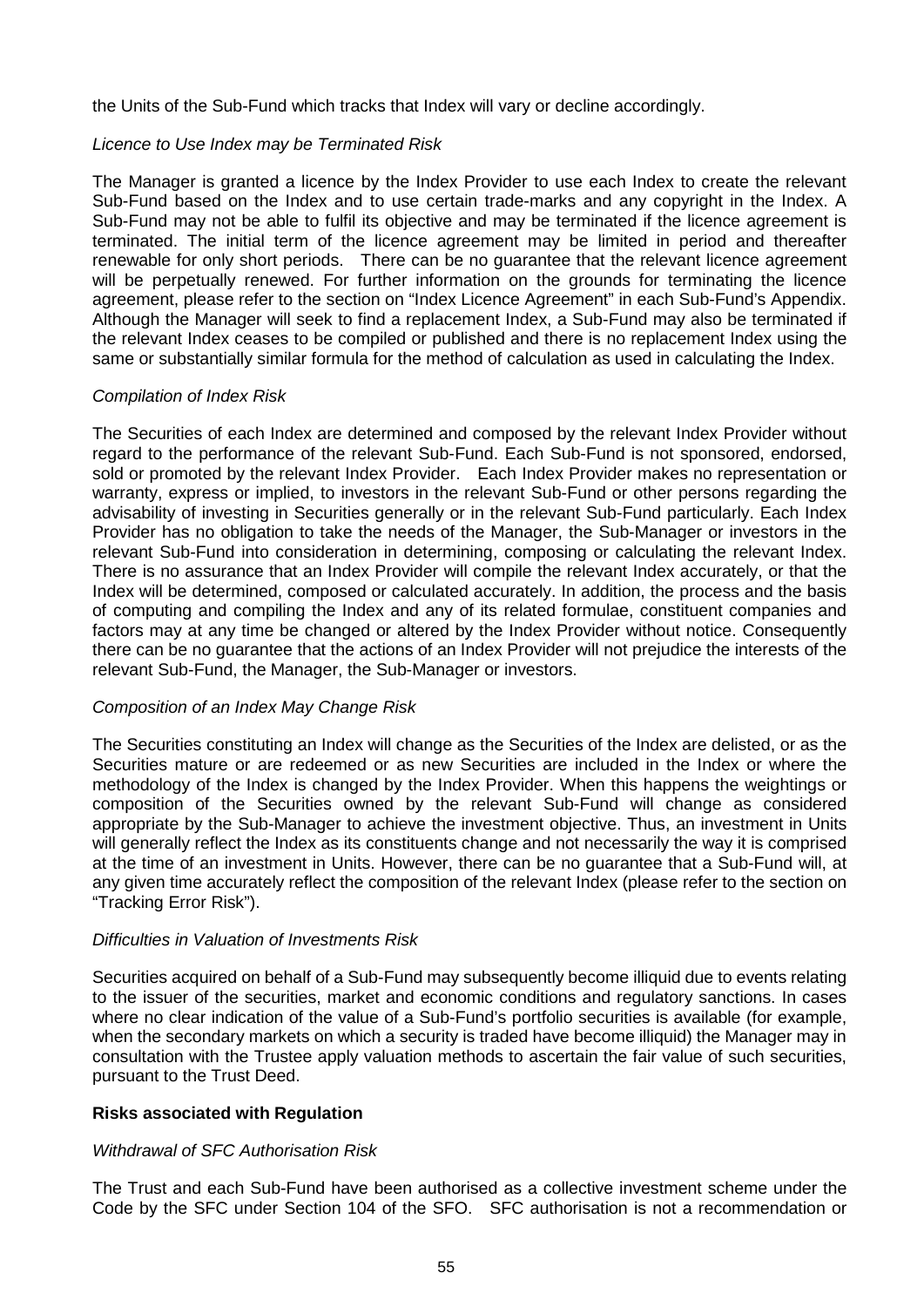endorsement of a scheme nor does it guarantee the commercial merits of a scheme or its performance. This does not mean the scheme is suitable for all investors nor is it an endorsement of its suitability for any particular investor or class of investors. The SFC reserves the right to withdraw the authorisation of the Trust or a Sub-Fund if the relevant Index is no longer considered acceptable or impose such conditions as it considers appropriate. If the Manager does not wish the Trust or a Sub-Fund to continue to be authorised by the SFC, the Manager will give Unitholders at least three months' notice of the intention to seek SFC's withdrawal of such authorisation. In addition, any authorisation granted by the SFC may be subject to certain conditions which may be withdrawn or varied by the SFC. If, as a result of such withdrawal or variation of conditions, it becomes illegal, impractical or inadvisable to continue the Trust or a Sub-Fund, the Trust or the Sub-Fund (as applicable) will be terminated.

### *General Legal and Regulatory Risk*

A Sub-Fund must comply with regulatory constraints or changes in the laws affecting it or its investment restrictions which might require a change in the investment policy and objectives followed by the Sub-Fund. Furthermore, such change in the laws may have an impact on the market sentiment which may in turn affect the performance of an Index and as a result, the performance of the relevant Sub-Fund. It is impossible to predict whether such an impact caused by any change of law will be positive or negative for the Sub-Fund. In the worst case scenario, a Unitholder may lose a material part of its investments in a Sub-Fund.

### *Units may be Delisted from the SEHK Risk*

The SEHK imposes certain requirements for the continued listing of Securities, including the Units, on the SEHK. Investors cannot be assured that any Sub-Fund will continue to meet the requirements necessary to maintain the listing of Units on the SEHK or that the SEHK will not change the listing requirements. If the Units of a Sub-Fund are delisted from the SEHK, Unitholders will have the option to redeem their Units by reference to the Net Asset Value of the Sub-Fund. Where the relevant Sub-Fund remains authorised by the SFC, such procedures required by the Code will be observed by the Manager including as to notices to Unitholders, withdrawal of authorisation and termination, as may be applicable. Should the SFC withdraw authorisation of a Sub-Fund for any reason it is likely that Units may also have to be delisted.

### *Taxation Risk*

Investing in a Sub-Fund may have tax implications for a Unitholder depending on the particular circumstances of each Unitholder. Prospective investors are strongly urged to consult their own tax advisers and counsel with respect to the possible tax consequences to them of an investment in the Units. Such tax consequences may differ in respect of different investors.

# *Foreign Account Tax Compliance Act Related Risks*

Sections 1471 to 1474 (referred to as "FATCA") of the US Internal Revenue Code of 1986, as amended (the "IRS Code") imposes rules with respect to United States and certain non-United States persons, such as the Trust and/or each Sub-Fund. Payments of interest and dividends from securities of US issuers and gross proceeds from the sale of such securities may be subject to withholding at a 30% rate, unless the recipient of the payment satisfies certain requirements intended to enable the US Internal Revenue Service (the "IRS") to identify United States persons (within the meaning of the IRS Code) with interests in such payments. To avoid such withholding on payments made to it, a foreign financial institution (an "FFI"), such as the Trust and/or each Sub-Fund (and, generally, other investment funds organised outside the US), generally will be required to be subject to the terms of an agreement (an "FFI Agreement") with the US IRS under which it will agree to, among other things, identify its direct or indirect owners who are United States persons and report certain information concerning such United States person owners to the US IRS.

In general, an FFI which does not sign an FFI Agreement or agree to be subject to the terms of an FFI Agreement and is not otherwise exempt will face a 30% withholding tax on all "withholdable payments", including U.S.-sourced dividends, interest and certain other payments. In addition,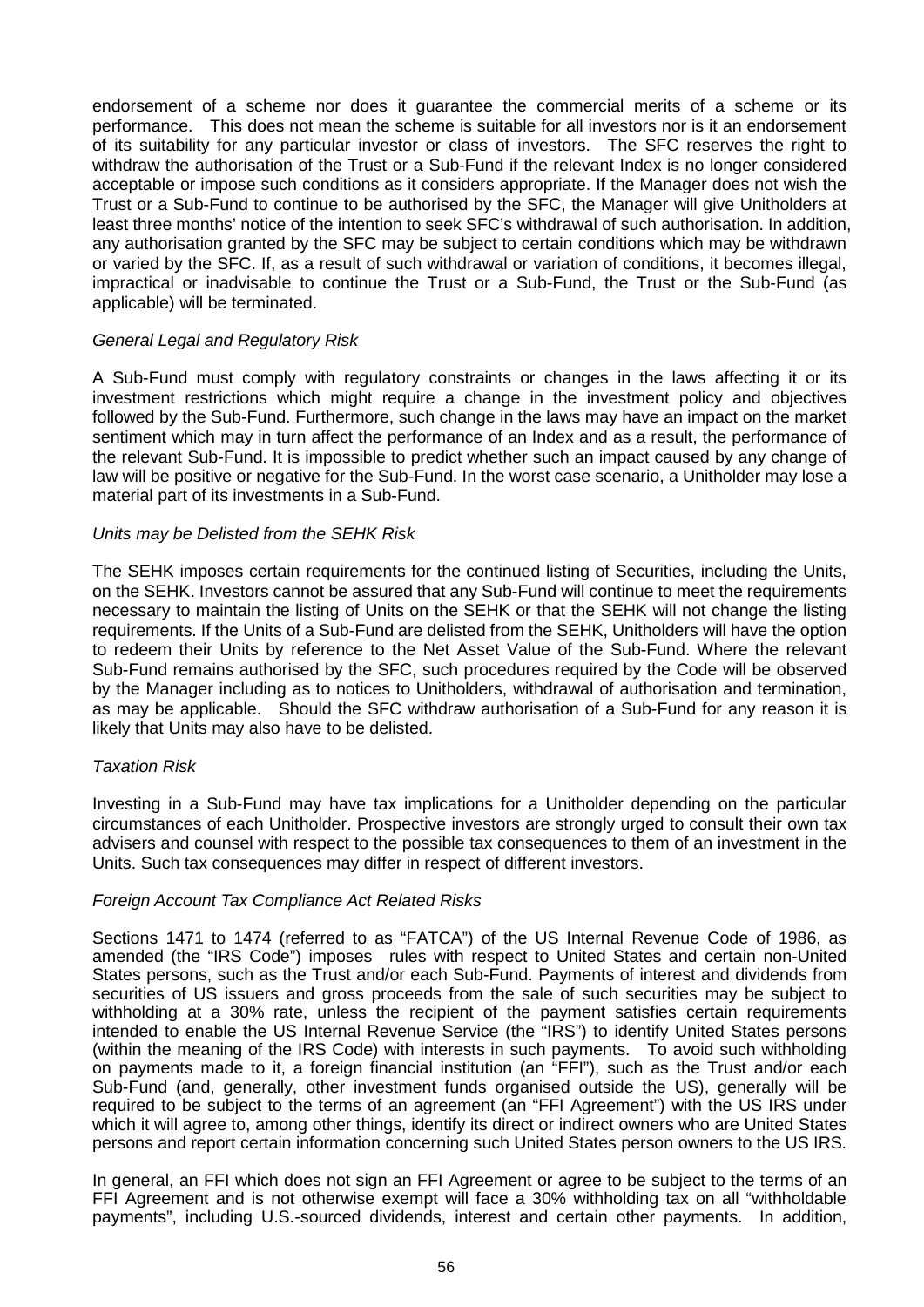starting from 1 January 2019, gross proceeds such as sales proceeds and returns of principal derived from stocks and debt obligations generating US source dividends or interest will be treated as "withholdable payments." It is possible that certain non-US source payments attributable to amounts that would be subject to FATCA withholding (referred to as "passthru payments") may also be subject to FATCA withholding starting 1 January 2019, though the definition of "passthru payment" in US Treasury Regulations is currently pending.

The Hong Kong Government has entered into an intergovernmental agreement ("IGA") for the implementation of FATCA, adopting "Model 2" IGA arrangements. Under these "Model 2" IGA arrangements, FFIs in Hong Kong (such as the Trust and/or each Sub-Fund) would be required to be subject to the terms of the FFI Agreement with the US IRS and register with the US IRS. Otherwise they may be subject to a 30% withholding tax on withholdable payments to them.

Under the IGA, FFIs in Hong Kong (such as the Trust and/or each Sub-Fund) complying with the FFI Agreement (i) will generally not be subject to the above described 30% withholding tax; and (ii) will not be required to withhold tax on withholdable payments made to non-consenting accounts (including accounts which the holders are U.S. persons and do not provide their U.S. taxpayer identification number or consent to the FFI to report their information to the U.S. IRS).

The Trust and/or each Sub-Fund intend to satisfy the requirements imposed under FATCA and the terms of the FFI Agreement to avoid any withholding tax. In the event the Trust and/or a Sub-Fund is not able to comply with the requirements imposed by FATCA or the terms of the FFI Agreement, the Trust and/or the relevant Sub-Fund may be subject to US withholding tax on withholdable payments. The Net Asset Value of the Trust or the relevant Sub-Fund may be adversely affected and the Trust or the relevant Sub-Fund may suffer significant loss as a result.

In the event a Unitholder does not provide the requested information and/or documentation, whether or not that actually leads to compliance failures by the Trust or a Sub-Fund, or a risk of the Trust or a Sub-Fund being subject to withholding tax under FATCA, the Manager or the Sub-Manager on behalf of the Trust and the relevant Sub-Fund reserves the right to take any action and/or pursue all remedies at its disposal including, without limitation and to the extent permitted by applicable laws and regulations, (i) reporting the relevant information of such Unitholder to the US IRS; and/or (ii) withholding, deducting from such Unitholder's account, or otherwise collecting any such tax liability from such Unitholder to the extent permitted by applicable laws and regulations. The Manager or the Sub-Manager in taking any such action or pursuing any such remedy shall act in good faith and on reasonable grounds and in compliance with all applicable laws and regulations.

Each Sub-Fund has been registered with the IRS as at the date of this Prospectus. The Global Intermediary Identification Number is 5ZSSDU.00002.SF.344 for the CICC KraneShares CSI China Internet Index ETF.

Each Unitholder and prospective investor should consult with his own tax advisor as to the potential impact of FATCA in its own tax situation.

### *Valuation and Accounting Risk*

The Manager intends to adopt IFRS in drawing up the annual financial accounts of each Sub-Fund. However, the calculation of the Net Asset Value in the manner described under the section on "Determination of Net Asset Value" will not necessarily be in compliance with generally accepted accounting principles, that is, IFRS. To the extent that the basis adopted by a Sub-Fund for subscription and redemption purposes deviates from IFRS, the Manager may make necessary adjustments in the annual financial accounts for the financial accounts to be in compliance with IFRS. Any such adjustments will be disclosed in the annual financial accounts, including a reconciliation.

### *Contagion Risk*

The Trust Deed allows the Trustee and the Manager to issue Units in separate Sub-Funds. The Trust Deed provides for the manner in which the liabilities are to be attributed across the various Sub-Funds under the Trust (liabilities are to be attributed to the specific Sub-Fund in respect of which the liability was incurred). A person to whom such a liability is owed has no direct recourse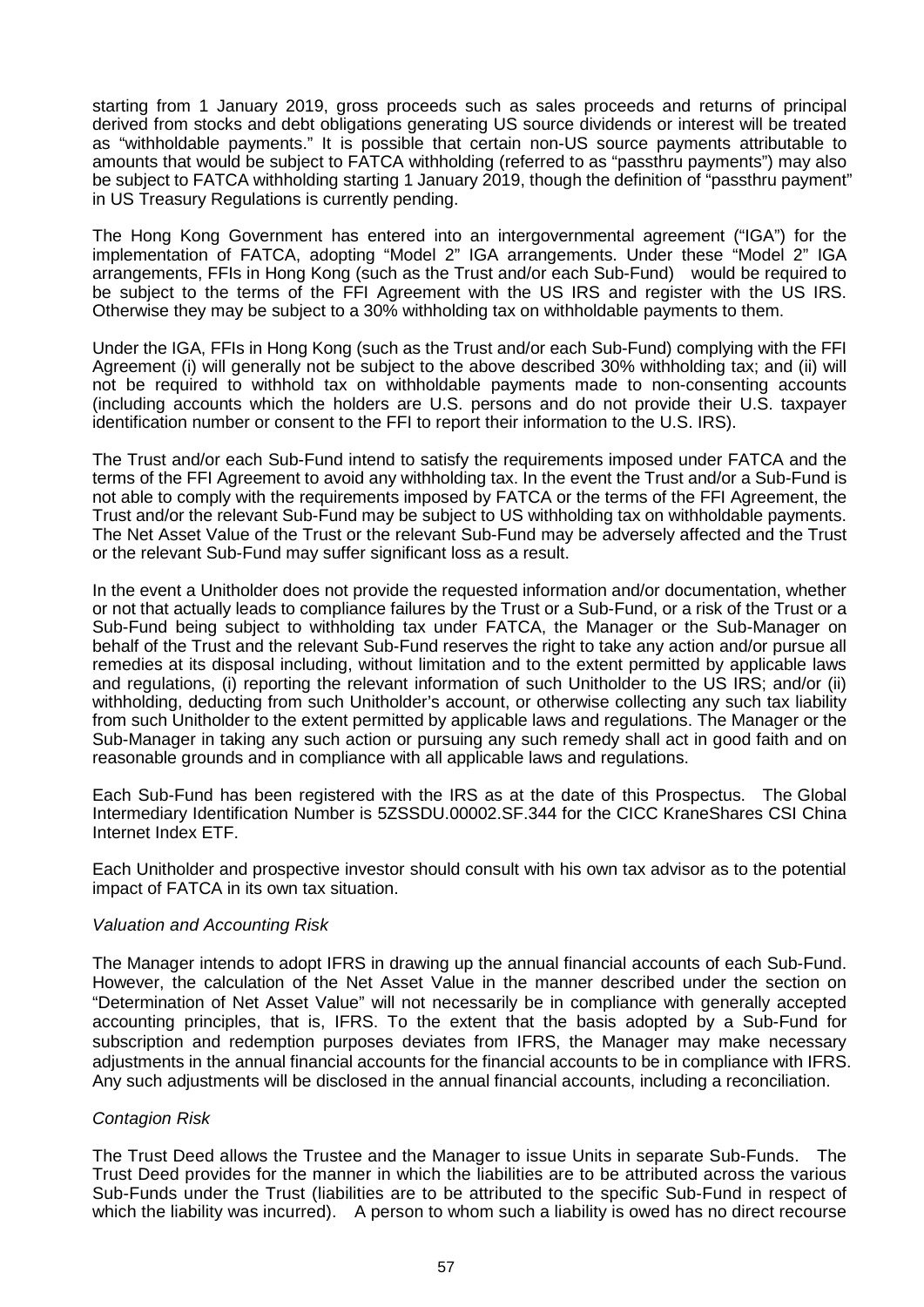against the assets of the relevant Sub-Fund (in the absence of the Trustee granting that person a security interest). However, the Trustee will have a right of reimbursement and indemnity out of the assets of the Trust as a whole or any part thereof, against any action, costs, claims, damages, expenses or demands relating to the Trust as a whole, which may result in Unitholders of one sub-fund being compelled to bear the liabilities incurred in respect of other Sub-Funds in which such Unitholders do not themselves own Units, if there are insufficient assets in that other Sub-Fund to satisfy the amount due to the Trustee. Accordingly, there is a risk that liabilities of one Sub-Fund may not be limited to that particular Sub-Fund and may be required to be paid out of one or more other Sub-Funds.

#### *Cross Liability Risk*

The assets and liabilities of each Sub-Fund under the Trust will be tracked, for book keeping purposes, separately from the assets and liabilities of any other Sub-Funds, and the Trust Deed provides that the assets of each Sub-Fund should be segregated from each other. There is no guarantee that the courts of any jurisdiction will respect the limitations on liability and that the assets of any particular Sub-Fund will not be used to satisfy the liabilities of any other Sub-Fund.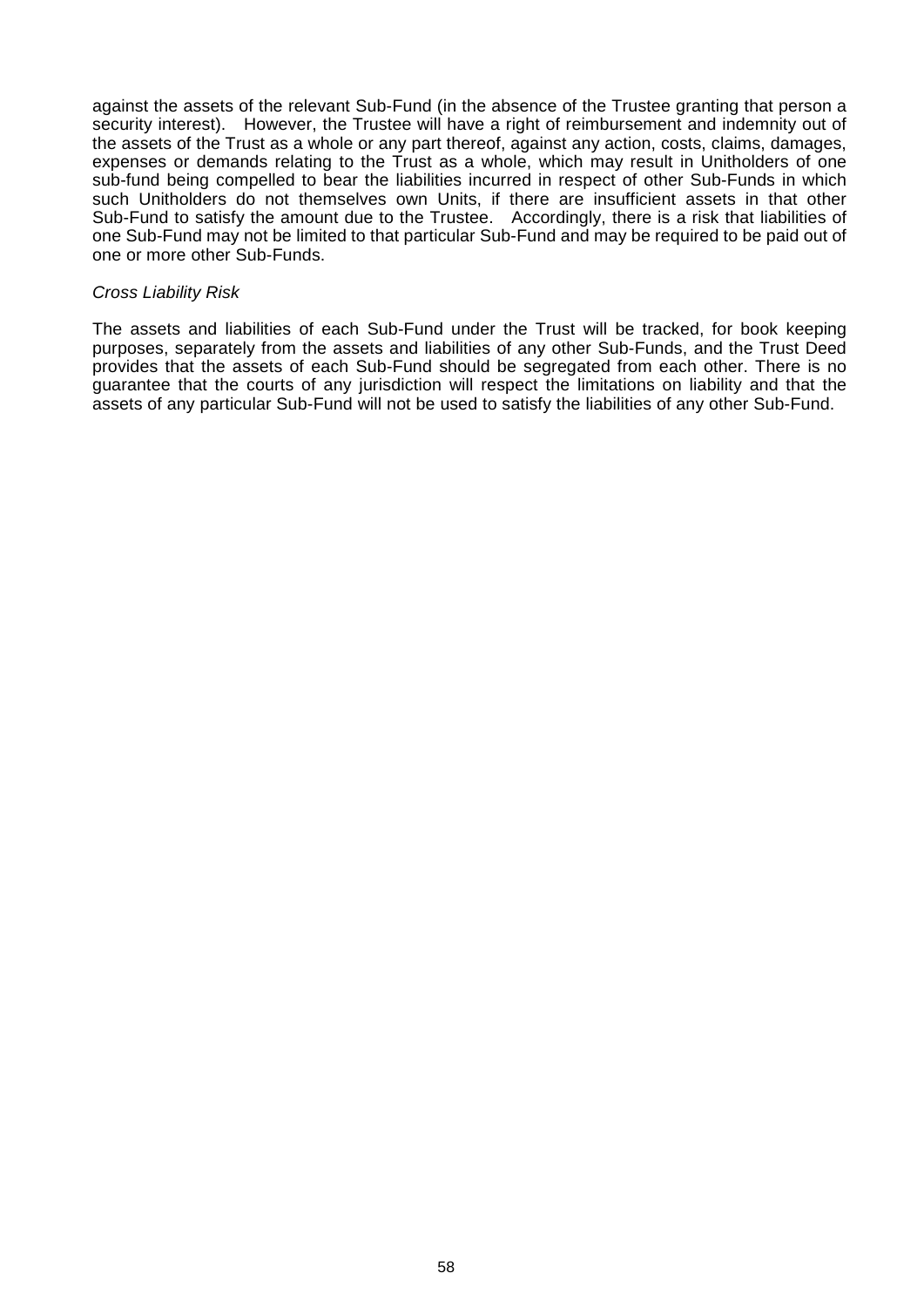## **MANAGEMENT OF THE TRUST AND SUB-FUNDS**

### **The Manager**

The Manager of the Trust and each Sub-Fund is China International Capital Corporation Hong Kong Asset Management Limited.

China International Capital Corporation Hong Kong Asset Management Limited (the "Manager") is an indirect wholly owned subsidiary of the China International Capital Corporation Limited ("CICC"). The Manager was incorporated in Hong Kong with limited liability on 17 December 2005 and is licensed by the SFC in Hong Kong to carry on Types 4 and 9 regulated activities under the Securities and Futures Ordinance. The parent company of the Manager, CICC, was established in 1995 as a strategic partnership among prestigious Chinese and international financial institutions and corporations. It was the first joint venture investment bank in China and had a registered capital of USD125 million with business interests in investment banking, brokerage and asset management. The major shareholder of CICC is Central Huijin Investment Limited.

In 2010, the Manager launched its first SFC authorised collective investment scheme in Hong Kong, CICC-SZSE 100 Index Tracker, which is a synthetic exchange traded fund. Investors should note that this fund is delisted and no longer authorised by the SFC and is not available to Hong Kong investors.

The Manager has delegated to the Sub-Managers the discretionary power in the management of each Sub-Fund. The Manager will conduct on-going supervision and regular monitoring of the competence of the Sub-Manager to ensure that the Manager's accountability to investors is not diminished, and although the investment management role of the Manager is sub-contracted to the Sub-Manager, the responsibilities and obligations of the Manager may not be delegated. The remuneration of the Sub-Manager (if any) will be borne by the Manager.

Details of the directors of the Manager are as follows:–

# **Mr. Wong King Fung**

Mr. Wong King Fung is the Chief Financial Officer and a member of the Management Committee of the China International Capital Corporation Limited ("CICC") since February 2017. He joined the CICC Group in May 2016 and served as a Managing Director in the Firm Management Department. Mr. Wong has 25 years of working experience in Mainland China, Hong Kong, Japan and the UK, with international commercial bank, international investment bank, domestic securities firm and in public accounting firm. Before joining the CICC Group, Mr. Wong worked in Goldman Sachs and Beijing Gao Hua Securities Company Limited from March 2000 to May 2016; during which he held a number of positions in the asset management division of Goldman Sachs (Asia) from June 2008 to May 2016, including Asia Pacific COO, Asia Pacific ex Japan COO, Head of Product Development and Managing Director. From December 2006 to June 2008, he was responsible for coordinating the middle and back offices as well as risk management functions at Beijing Gao Hua Securities Company Limited. From March 2000 to June 2008, he served in a number of roles, including Head of FICC Product Financial Control, Head of Equities Product Financial Control, Head of Japan Product Financial Control, the Hong Kong Financial Controller and Executive Director at Goldman Sachs (Asia) and Goldman Sachs Japan. From July 1997 to February 2000, Mr. Wong worked at HSBC HK as Financial Manager of Capital Markets and Financial Manager of Money Foreign Exchange Markets. From September 1991 to May 1997, Mr. Wong worked in the audit department as an auditing and accounting trainee, Assistant Manager and Manager at KPMG (UK and HK). Mr. Wong has been a member of the HKICPA and ICAEW for over 20 years. Mr. Wong obtained a Bachelor's Degree in Mechanical Engineering from University of Bristol in June 1990.

### **Ms. Ma Kui**

Ms. Ma Kui has been appointed as the Financial Controller, Head of Entity and Process Department and Head of Operation Support Department of CICC since May 2015, September 2011 and April 2015, respectively. She joined the CICC Group in April 1998 and held several positions, including Head of Finance Department, Head of Market Risk Department, Head of Planning and Analysis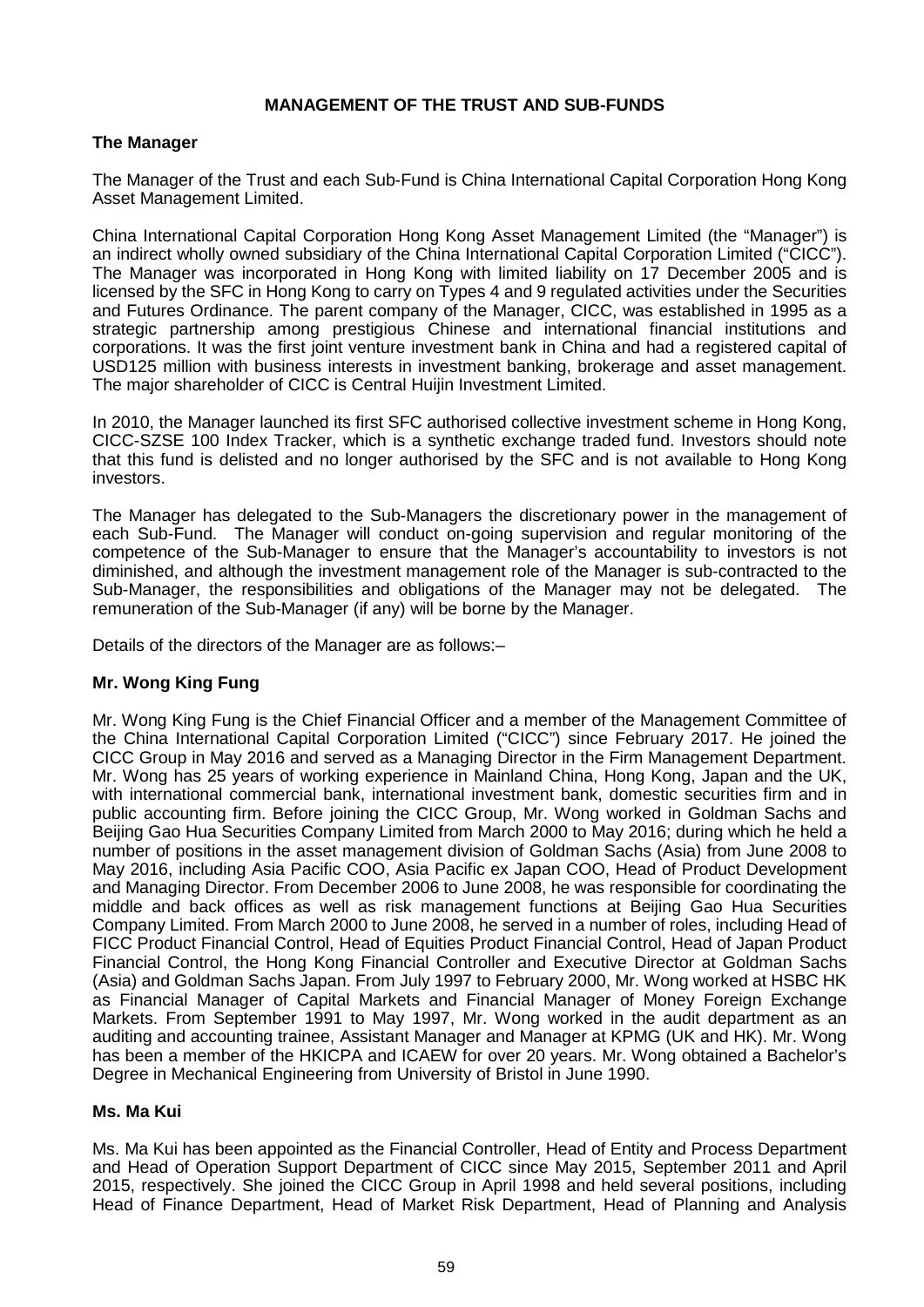Department, Assistant Chief Financial Officer, and chairman of the board of directors of CICC Pucheng Investment Co., Ltd. She currently serves as a director of CICC Jiacheng, a subsidiary of the Company, since June 2014. Prior to joining the CICC Group, she served as, among other things, an accountant in Motorola (China) Electronics Co., Ltd. from May 1995 to August 1997. She currently serves as a director of a number of our subsidiaries, including CICC Hong Kong, CICC Jiacheng, CICC Futures, CICC HK Securities, CICC HK AM and CICC HK Futures. Ms. Ma obtained a bachelor's degree in international economic cooperation and a master's degree in international finance from University of International Business and Economics in June 1993 and June 1996, respectively.

# **Mr. Feng Ping**

Mr. Feng Ping is a Managing Director and Head of Asset Management Department of CICC. He joined CICC in November 2016, and was appointed as Director of the Manager on 3rd August 2017. From 1993 Mr. Feng worked at Lehman Brothers in New York for 15 years, first as structurer of asset-backed securities, and then trader of structured derivatives and eventually manager of derivatives trading department. Between 2008 and 2010, Mr. Feng was charge of structured products trading in HK with Nomura International. After that Mr. Feng joined CITICS headquarter in Beijing as head of fixed income trading. He was made head of the fixed income department during his 5 year tenure with CITICS. Mr. Feng obtained his bachelor's degree in thermal physics from University of Science and Technology of China, and master's degree and doctoral degree in physics from Harvard University, USA.

### **Mr. Lin Ning**

Mr. Lin Ning is a Managing Director and Head of CICC Hong Kong Asset Management. He is also a Director of the Manager since 3rd August 2017. Before joining CICC in March 2017, Mr. Lin was partner and CEO of 9M Stone Capital Limited, a HK incorporated asset management firm. Between 2010 and 2016 Mr. Lin worked at UBS AG in HK. He was a Managing Director and fixed income trading head, and was also an Executive Officer of UBS AG HK Branch under HKMA. Lin held various senior roles in the investment bank, including APAC Head of Rates in Non-Core and Legacy division, and head of hybrids trading in APAC. Before joining UBS, Mr. Lin worked at Nomura International HK, and Lehman Brothers before the merger in 2008, for a combined 11 years. A CFA charterholder, Mr. Lin obtained his master's degree in international business from Sophia University, Tokyo, in 1999, and a bachelor's degree in economics from Fudan University, Shanghai, in 1997.

### **The Sub-Manager**

The Sub-Manager of the Trust and each Sub-Fund is Krane Funds Advisors, LLC. CICC holds a majority stake in the Sub-Manager. The Manager and the Sub-Manager are both subsidiaries of CICC.

The Sub-Manager is a registered investment adviser registered with the Securities and Exchange Commission of the United States. The firm focuses on delivering China-focused exchange traded funds and innovative China investment strategies to global investors.

The Sub-Manager is a US asset management company founded in 2011 with over USD1.393 billion in assets under management as of 9 October 2017. It is the first US asset management company focused on the significant asset flow opportunity between US-China and China-US, as well as the first US asset management company to build investment portfolios and strategies specifically for Chinese investment into the United States.

The firm has an experienced investment team that has managed over USD100 billion in assets for global institutions, private banks and high net worth families and investors.

The Sub-Manager was appointed pursuant to a sub-investment management agreement entered into between the Manager and the Sub-Manager. Under the sub-investment management agreement, the Sub-Manager has agreed to manage and invest the assets of each Sub-Fund on a discretionary basis, in pursuit of the investment objective and in accordance with the investment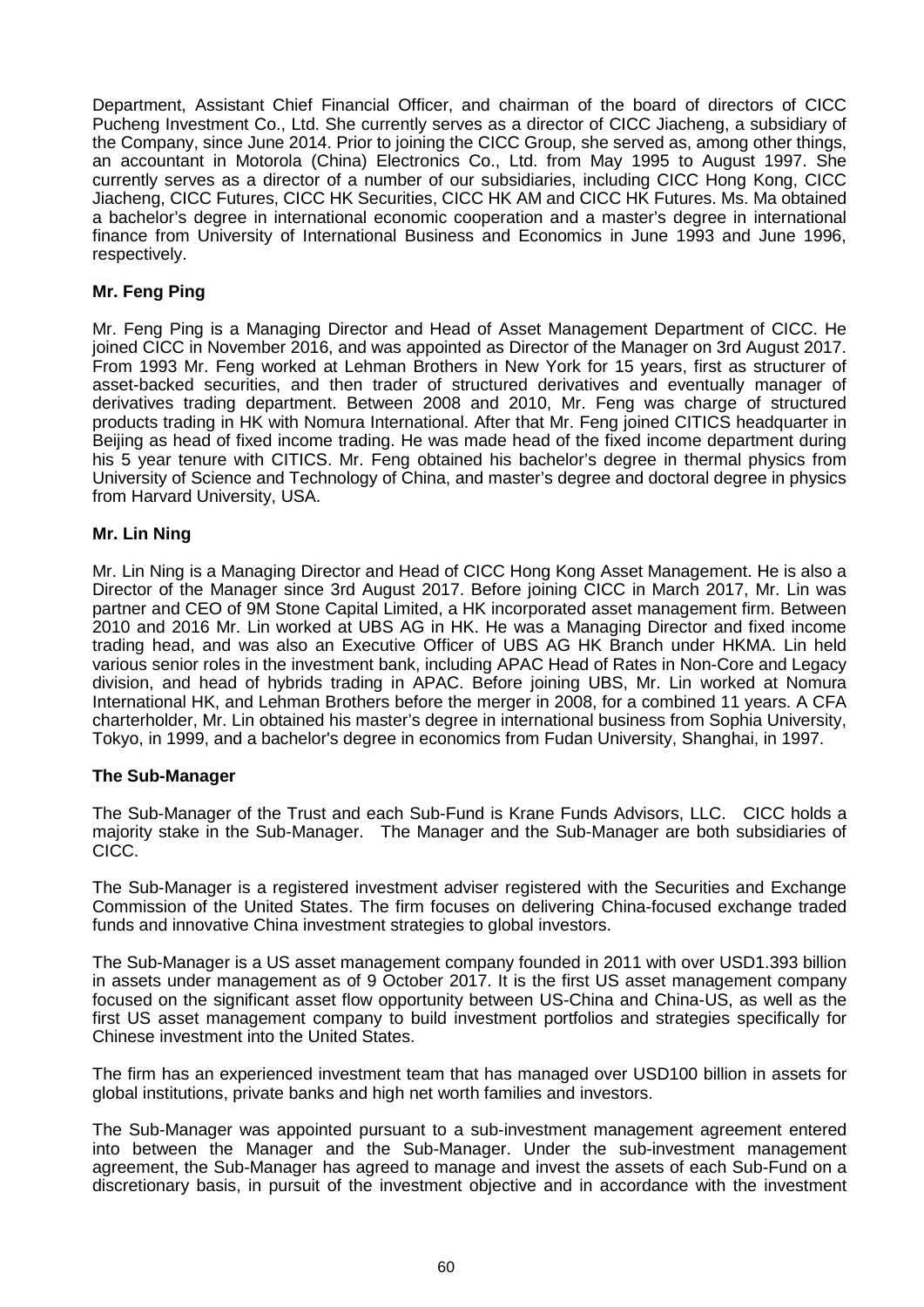approach and restrictions described in this Prospectus, subject to the control and review of the Manager.

Details of the senior management of the Sub-Manager are as follows:–

### **Mr. Jonathan Krane**

Mr. Jonathan Krane is the founder and Chief Executive Officer of the Sub-Manager. The firm focuses on providing unique access and products for investors to gain exposure to the China equity and fixed income markets. Jonathan has spent the last fifteen years working with companies in China. He previously founded a leading media and entertainment company in China which was later sold to a publicly traded multi-national company.

Jonathan received an MBA from Columbia Business School, the United States and a BA from Connecticut College, the United States. He is a member of the Young Presidents Organization (YPO), a global network of young chief executives. Jonathan sits on the advisory board for the US-China Strong Foundation, a group dedicated to strengthening US-China relations through Mandarin language learning and study abroad.

### **Mr. Jonathan Shelon**

Mr. Jonathan Shelon is the Chief Operating Officer of the Sub-Manager. Jonathan has spent the majority of his career managing investment portfolios and diverse teams at leading asset management organisations. Most recently, he was the Chief Investment Officer of a 40-person global Specialized Strategies Team at J.P. Morgan with a USD40 billion AUM. Prior to joining J.P. Morgan, Jonathan spent ten years as a portfolio manager at Fidelity Investments where he was responsible for the investment performance, process and evolution of their target-date strategies for retirement savings, college savings and income generation. Jonathan managed over USD150 billion in assets for over five million shareholders in the Freedom Funds series.

Before Fidelity, Jonathan was a quantitative consultant in the Capital Markets Research Group of Callan Associates where he developed strategic investment plans for institutional clients including pension plans, foundations, endowments and insurance companies. He also spent six years as an associate actuary with Milliman, a leading consulting organization to the insurance industry.

Jonathan received a bachelor of business administration degree in actuarial science from the Fox School of Business and Management at Temple University. A Fellow of the Society of Actuaries and Chartered Financial Analyst charterholder, Jonathan is a member of the American Academy of Actuaries and member of the CFA Institute.

### **The Trustee and Registrar**

The Trustee of the Trust is Brown Brothers Harriman Trustee Services (Hong Kong) Limited, a Hong Kong registered trust company. The Trustee also acts as the Registrar of each Sub-Fund, and provides services in respect of the establishment and maintenance of the register of the Unitholders of each Sub-Fund.

The Trustee is a subsidiary of Brown Brothers Harriman & Co., a New York limited partnership founded in 1818. It is the oldest and largest privately owned bank in the U.S. It is a leading global investment fund custodian and administrator supporting in the leading fund centres.

Under the Trust Deed, the Trustee is responsible for the safe-keeping of the assets of the Trust and each Sub-Fund, and such assets will be dealt with pursuant to the terms of the Trust Deed. The Trustee may, from time to time appoint such person or persons (including a connected person) as custodian, co-custodians or sub-custodian in respect of the whole or any part of the assets of any Sub-Fund and may empower any such custodian or co-custodian to appoint, with the prior consent in writing of the Trustee, sub-custodians. The fees and expenses of such custodian, co-custodian and sub-custodians or any persons appointed by the Trustee in relation to the relevant Sub-Fund shall be paid out of the relevant Sub-Fund.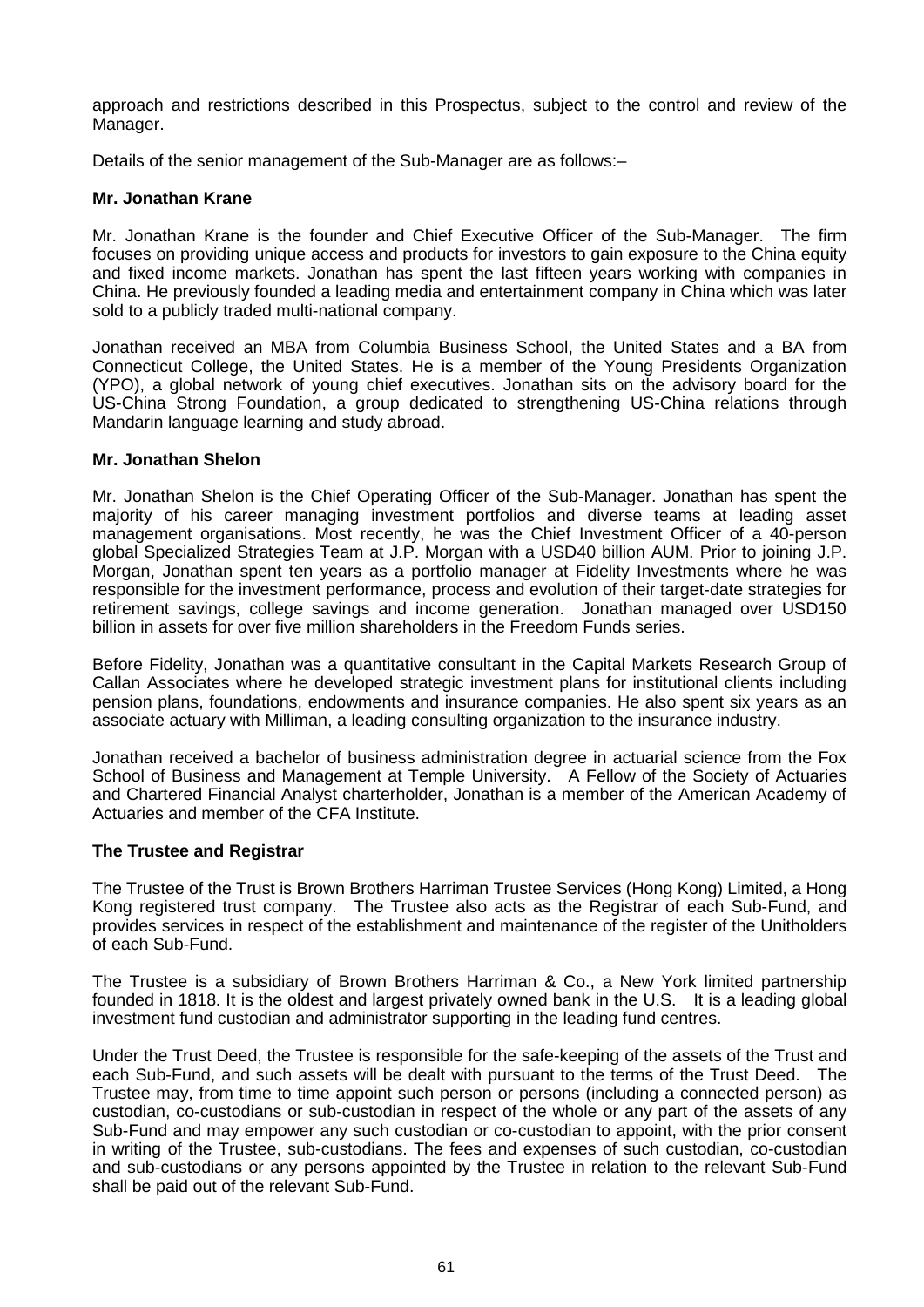The Trustee shall (A) exercise reasonable care and diligence in the selection, appointment and ongoing monitoring of its agent, nominee, custodian, co-custodian or sub-custodian to hold any of the investments of a Sub-Fund (each a "Correspondent"); and (B) be satisfied that each Correspondent retained remains suitably qualified and competent to provide services to the Trust or any Sub-Fund, having regard to the market or markets for which such Correspondent is appointed. Provided that the Trustee has discharged its obligations set out in (A) and (B) the Trustee shall not be liable for any act, omission, insolvency, liquidation or bankruptcy of any Correspondent that is not a connected person of the Trustee. The Trustee shall remain liable for any act or omission of any Correspondent that is a connected person of the Trustee as if the same were the act or omission of the Trustee. The Trustee shall use reasonable endeavours to recover any loss of investments and other assets arising from any default of a Correspondent.

The Trustee shall not be responsible for any act or omission of: (a) Euroclear Bank S.A./N.V., Clearstream Banking, S.A. or any other central depositary or clearing system in relation to any investment deposited with such central depositary or clearing system; or (b) any lender or a nominee appointed by the lender in whose name any assets of a Sub-Fund are registered pursuant to a borrowing undertaken for the account of such Sub-Fund.

Under the Trust Deed, the Trustee and its directors, officers, employees, delegates and agents shall be entitled for the purpose of indemnity against any actions, proceedings, liabilities, costs, claims, damages, expenses (including all reasonable legal, professional and other similar expenses) or demands to which it may be put or asserted against, or may incur or suffer in performing its obligations or functions relating to a Sub-Fund to have recourse to the assets of the relevant Sub-Fund or any part thereof but shall not have a right of recourse to the assets of any other Sub-Fund. Notwithstanding the foregoing, the Trustee shall not be exempted from or indemnified against any liability imposed under the laws of Hong Kong (including under the Trustee Ordinance) or for breach of trust through fraud or negligence for which it may be liable in relation to its duties, or be indemnified against such liability by Unitholders or at Unitholders' expense.

The Manager is solely responsible for making investment decisions in relation to the Trust and/or each Sub-Fund. The Trustee shall take reasonable care to ensure that the investment and borrowing limitations set out under the section headed "INVESTMENT OBJECTIVE, STRATEGY AND RESTRICTIONS, SECURITIES LENDING AND BORROWING" and specific investment and borrowing limitations (if any) as set out in the relevant Appendix as they relate to a Sub-Fund and the conditions under which such Sub-Fund is authorised pursuant to the SFO are complied with and save for the aforesaid, the Trustee is not responsible and has no liability for any investment decision made by the Manager. Subject as provided in the Trust Deed, the Trustee shall not be liable for losses caused by the performance of investments made by the Trust and/or any Sub-Fund.

The appointment of the Trustee may be terminated in the circumstances set out in the Trust Deed.

The Trustee is not responsible for the preparation or issue of this Prospectus other than the disclosures on the profiles of the Trustee as set out herein

### **The Service Agent**

HK Conversion Agency Services Limited acts as Service Agent under the terms of the Service Agreement. The Service Agent performs, through HKSCC, certain of its services in connection with the creation and redemption of Units in the Sub-Fund by Participating Dealers.

### **The Auditor**

The Manager has appointed KPMG to act as the auditor of the Trust and each Sub-Fund (the "Auditor"). The Auditor is independent of the Manager and the Trustee.

### **The Participating Dealers**

A Participating Dealer may act for its own account or for your account as its clients in making Creation Applications and Redemption Applications. Different Sub-Funds may have different Participating Dealers. The latest list of the Participating Dealers in respect of each Sub-Fund is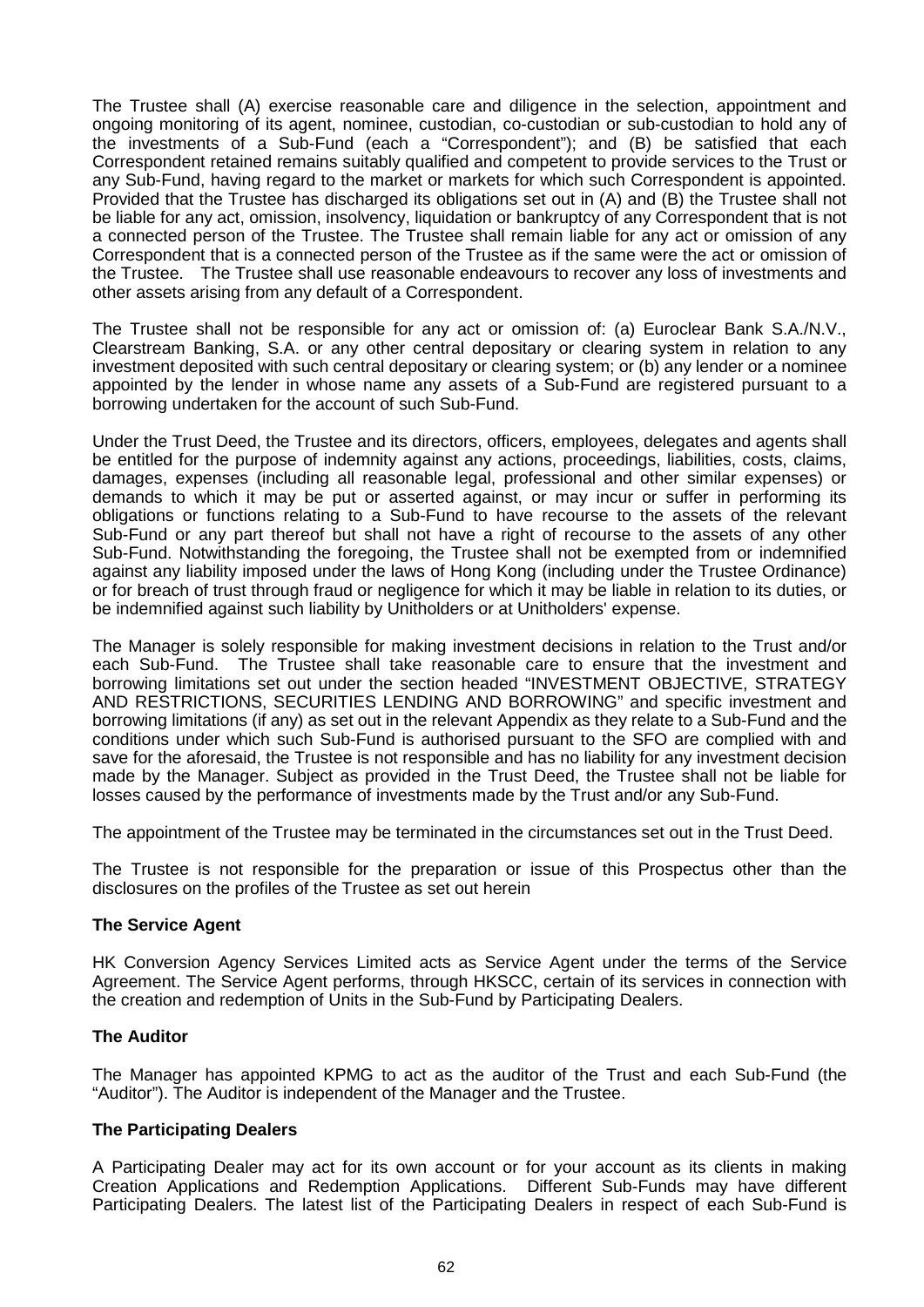available at www.cicc.com (the contents of which and of any other website referred to in this Prospectus have not been reviewed by the SFC).

### **The Market Makers**

A Market Maker is a broker or dealer permitted by the SEHK to make a market for the Units in the secondary market and whose obligations include quoting bid prices to potential sellers and offer prices to potential buyers when there is a wide spread between the prevailing bid prices and offer prices for the Units on the SEHK. Market Makers facilitate the efficient trading of Units by providing liquidity in the secondary market when it is required, in accordance with the market making requirements of the SEHK.

Subject to applicable regulatory requirements, the Manager will ensure that there is at all times at least one Market Maker for Units. If the SEHK withdraws its permit to the existing Market Maker(s), the Manager will endeavour to ensure that there is at least one other Market Maker per Sub-Fund to facilitate the efficient trading of Units. The Manager will seek to ensure that at least one Market Maker per Sub-Fund gives not less than 3 months' notice prior to terminating market making under the relevant market making agreement. The latest list of Market Makers for each Sub-Fund is available at www.hkex.com.hk and www.cicc.com (the contents of which and of any other website referred to in this Prospectus have not been reviewed by the SFC).

# **The Listing Agent**

In respect of each Sub-Fund, the Manager may appoint a Listing Agent for the relevant Sub-Fund in accordance with The Rules Governing the Listing of Securities on the Stock Exchange of Hong Kong Limited in respect of a Sub-Fund's listing on the SEHK. Any Listing Agent will be a registered institution or licensed corporation which is registered or licensed by the SFC to carry out, amongst others, Type 6 (advising on corporate finance) regulated activity under the SFO. The name of the Listing Agent for each Sub-Fund is set out in the relevant Appendix for that Sub-Fund.

### **Conflicts of Interest and Soft Dollars**

The Manager, the Sub-Manager and the Trustee may, from time to time, act as manager, sub-investment manager, investment adviser, trustee or custodian or in such other capacity in connection with any collective investment scheme separate and distinct from the Trust and each Sub-Fund and retain any profit or benefit made in connection therewith.

In addition:

- (a) The Manager, the Sub-Manager or any of its Connected Persons may purchase and sell investments for the account of a Sub-Fund as agent for the Sub-Fund or deal with any Sub-Fund as principal with the prior written consent of the Trustee.
- (b) The Trustee, the Sub-Manager, the Manager and any of their Connected Persons may contract or enter into any financial, banking or other transaction with one another or with any Unitholder or any company or body any of whose shares or securities form part of the relevant Sub-Fund's assets.
- (c) The Trustee, the Sub-Manager or the Manager or any of their Connected Persons may become the owner of Units and hold, dispose or otherwise deal with them with the same rights which it would have had if it had not been the Trustee, the Sub-Manager or the Manager or any of their Connected Persons.
- (d) The Trustee, the Sub-Manager, the Manager and any of their Connected Persons may buy, hold and deal in any securities, commodities or other property for their own account or for the account of their other customers notwithstanding that similar securities, commodities or other property may be held by a Sub-Fund.
- (e) Any arrangements for the borrowing or deposit of any monies for the account of a Sub-Fund may be made with any of the Trustee, the Sub-Manager, the Manager or any of their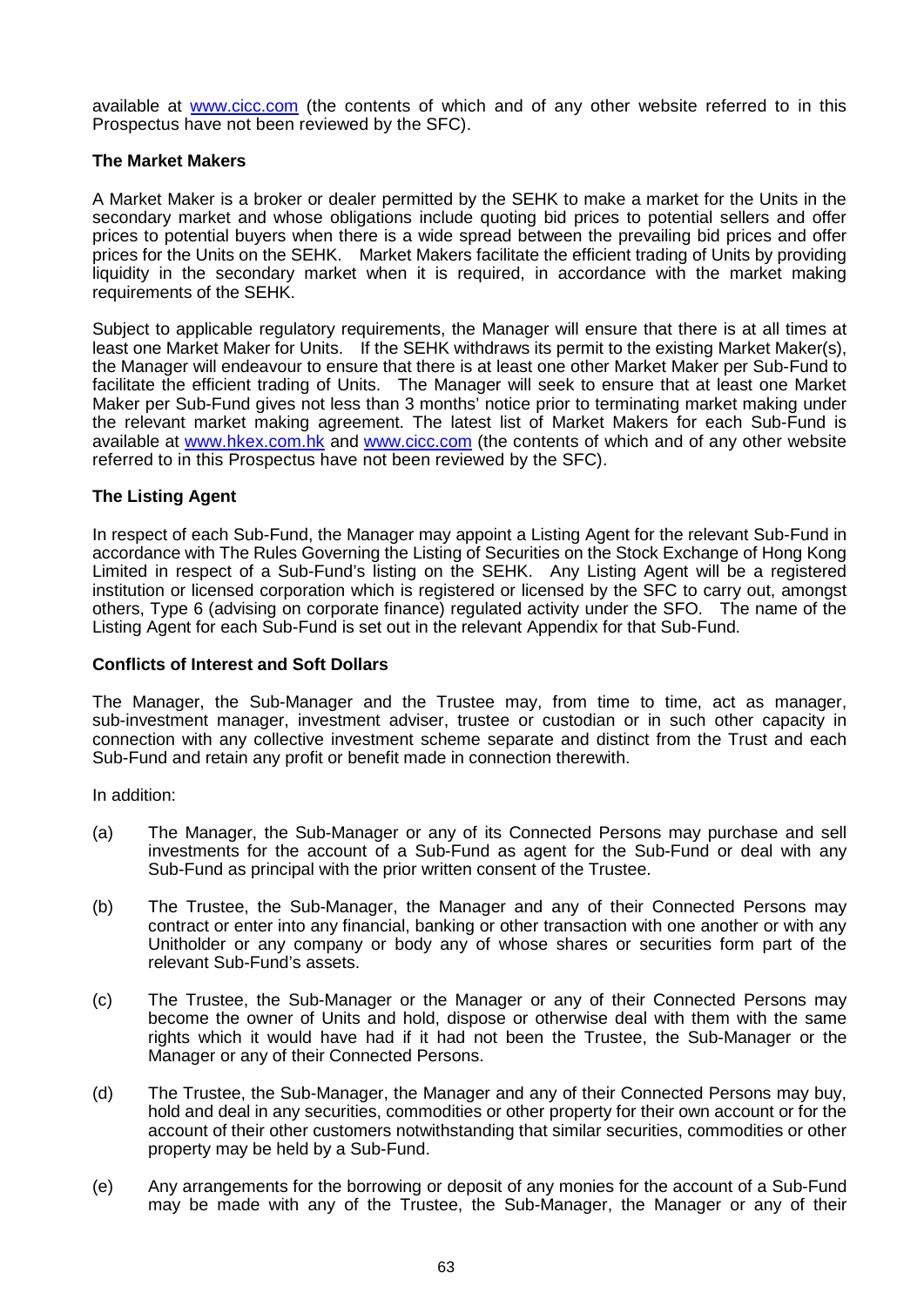Connected Persons being a banker or other financial institution provided that such person shall charge or pay (as the case may be) interest or fees at a rate or amount no higher (in the case of a borrowing) or lower (in the case of a deposit) than the prevailing rates or amounts for transactions of a similar size and duration, in the same currency and with institutions of similar standing.

(f) None the Trustee, the Sub-Manager, the Manager nor any of their Connected Persons shall be liable to account to each other or to any Sub-Fund or to the Unitholders for any profits or benefits made or derived from or in connection with any such transaction mentioned above.

It is, therefore, possible that any of the Trustee, the Sub-Manager, the Manager or any of their Connected Persons may, in the course of business, have potential conflicts of interest with a Sub-Fund. Each will, at all times, have regard in such event to its obligations to the Sub-Fund and the Unitholders and will endeavour to ensure that such conflicts are resolved fairly.

Subject to applicable rules and regulations, the Manager, the Sub-Manager or any of their Connected Persons may enter into portfolio transactions for or with a Sub-Fund as agent in accordance with normal market practice, provided that commissions charged to the Sub-Fund in these circumstances do not exceed customary full service brokerage rates. If a broker does not provide research or other lawful services in addition to brokerage execution, such broker will generally charge a brokerage commission that is discounted from customary full service brokerage rates. Where the Manager or the Sub-Manager invests a Sub-Fund in shares or units of a collective investment scheme managed by the Manager, the Sub-Manager, their delegates or any of their Connected Persons, the manager of the scheme in which the investment is being made by the Sub-Fund must waive any preliminary or initial charge which it is entitled to charge for its own account in relation to the acquisition of shares or units and there must be no increase in the overall total of annual management fees (or other costs and charges payable to the Manager, the Sub-Manager or any of their Connected Persons) borne by the Sub-Fund.

None of the Manager, the Sub-Manager, their delegates or any of their Connected Persons shall, <sub>C15</sub><br>retain any seak commission relation at the narrows of an handfit (avecant as athorwise provided for in C15 retain any cash commission rebates or other payment or benefit (except as otherwise provided for in this Prospectus or in the Trust Deed) received from a third party (either directly or indirectly) arising out of the sale or purchase or loan of investments for a Sub-Fund, and any such rebates or payments or benefits which are received shall be credited to the account of the Sub-Fund.

The Manager, the Sub-Manager or any of their Connected Persons may receive, and are entitled to retain, goods, services or other benefits, such as research and advisory services, economic and *C15*political analysis, portfolio analysis (including valuation and performance measurement), market analysis, data and quotation services, computer hardware and software incidental to the above goods and services, clearing and custodian services and investment-related publication (known as soft dollar benefits) which are of demonstrable benefit to a Sub-Fund as a whole and may contribute to an improvement in the performance of the relevant Sub-Fund or of the Manager, the Sub-Manager and/or any of its Connected Persons in providing services to the relevant Sub-Fund (as may be permitted under the Code, applicable rules and regulations), from brokers and other persons through whom investment transactions are carried out ("brokers") provided that the quality of transaction execution is consistent with best execution standards and brokerage rates are not in excess of customary institutional full-service brokerage rates. For the avoidance of doubt, such goods and services do not include travel accommodation, entertainment, general administrative goods or services, general office equipment or premises, membership fees, employee salaries or direct money payments. Details of soft commission arrangements will be disclosed in the relevant Sub-Fund's annual report.

The services of the Trustee provided to the Trust and each Sub-Fund are not deemed to be exclusive and the Trustee shall be free to render similar services to others so long as its services hereunder are not impaired thereby and to retain for its own use and benefit all fees and other monies payable thereby and the Trustee shall not be deemed to be affected with notice of or to be under any duty to disclose to any Sub-Fund any fact or thing which comes to the notice of the Trustee in the course of the Trustee rendering similar services to others or in the course of its business in any other capacity or in any manner whatsoever otherwise than in the course of carrying out its duties under the Trust Deed.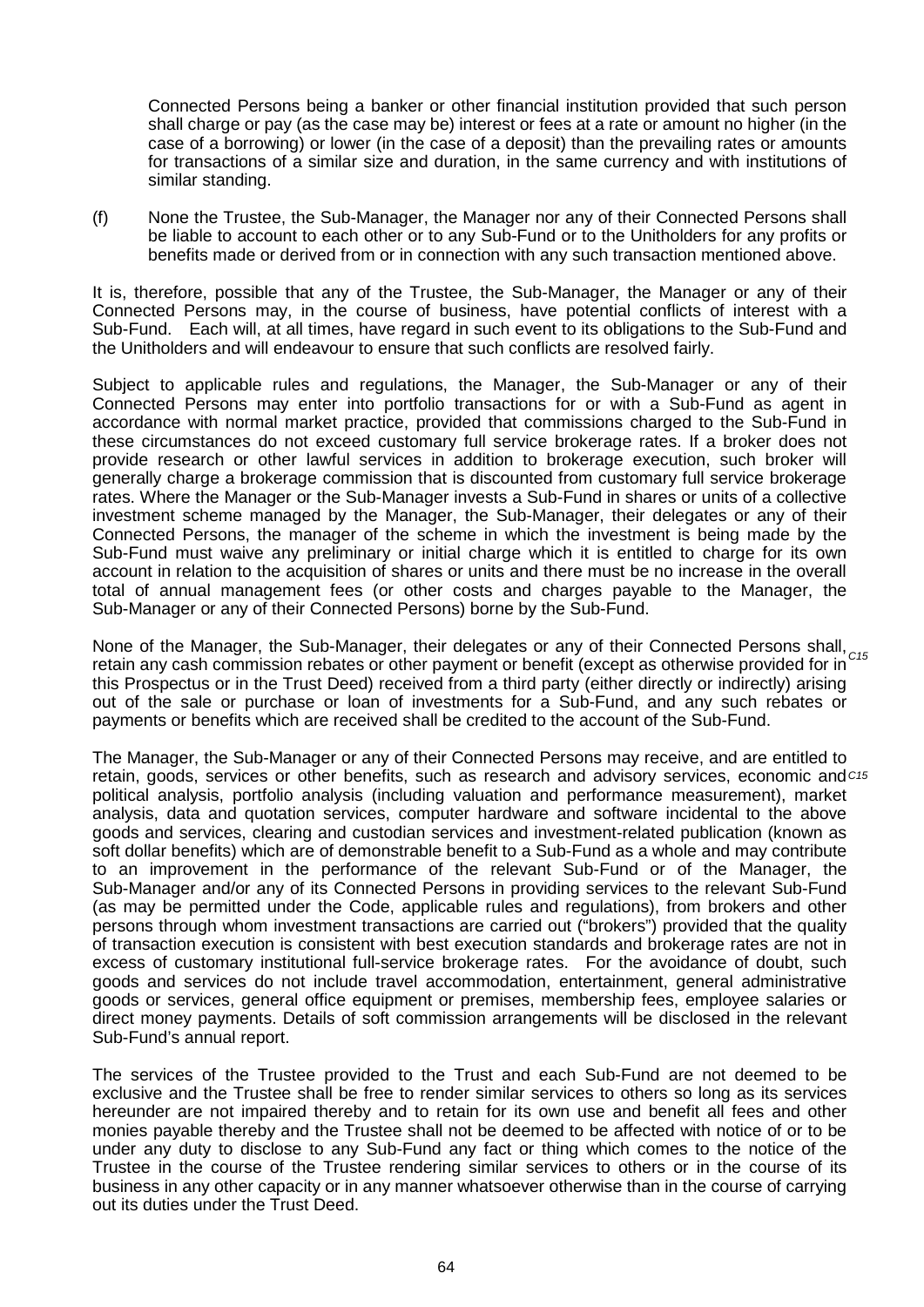Conflicts of interest may also arise due to the widespread business operations of the Trustee, the Manager, the Sub-Manager, the Registrar, the custodian, sub-custodians, the Service Agent and their respective holding companies, subsidiaries and affiliates. The foregoing parties may effect transactions where those conflicts arise and shall not, subject to the terms of the Trust Deed, be liable to account for any profit, commission or other remuneration arising. However, all transactions carried out by or on behalf of a Sub-Fund will be on arm's length terms. For so long as a Sub-Fund is authorised by the SFC and it is an applicable requirement of the Code, the Manager, if transacting with brokers or dealers connected to the Manager, Sub-Managers or any of their respective Connected Persons, must ensure it complies with the following obligations:

- (a) such transactions should be on arm's length terms;
- (b) it must use due care in the selection of brokers or dealers and ensure that they are suitably qualified in the circumstances;
- (c) transaction execution must be consistent with applicable best execution standards;
- (d) the fee or commission paid to any such broker or dealer in respect of a transaction must not be greater than that which is payable at the prevailing market rate for a transaction of that size and nature;
- (e) the Manager must monitor such transactions to ensure compliance with its obligations; and
- (f) the nature of such transactions and the total commissions and other quantifiable benefits received by such broker or dealer shall be disclosed in the annual financial statements of the Sub-Fund.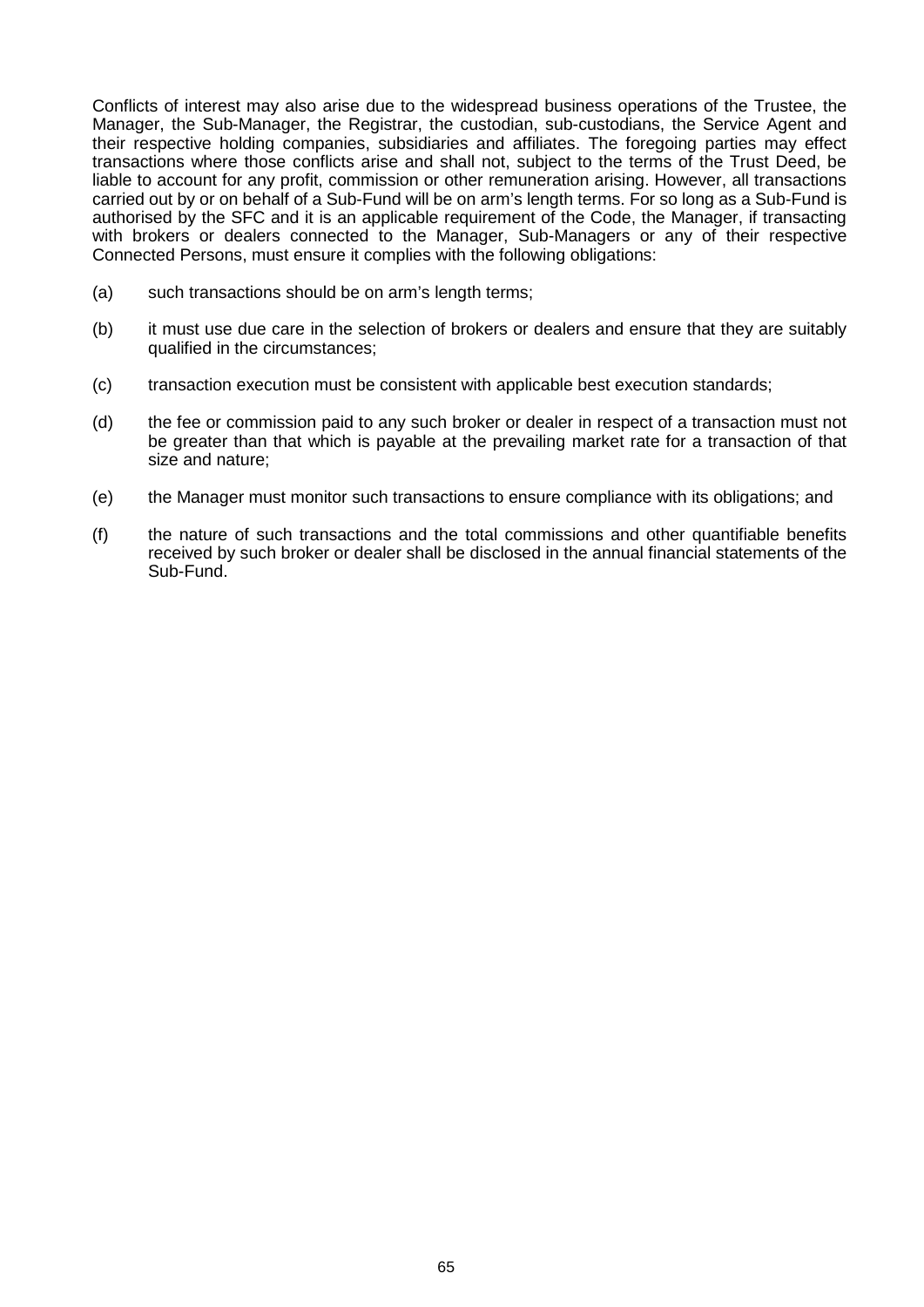## **STATUTORY AND GENERAL INFORMATION**

### **Reports and Accounts**

The financial year-end of the Trust (and each Sub-Fund) is 31 December every year. Audited annual accounts are to be prepared (in accordance with IFRS) and published on the Manager's website in English only within 4 months of each financial year-end. Half-yearly unaudited reports are also to be prepared up to 30 June of each year and published on the Manager's website within 2 months of such date. Once these accounts and reports are made available on the Manager's website, investors will be notified within the relevant timeframe.

Only an English version of the audited annual accounts and the half-yearly unaudited reports of each Sub-Fund will be available. Printed copies may be requested free of charge from the Manager by contacting it, as described below under "Notices".

The accounts and reports provide details of the assets of each Sub-Fund and the Manager's statement on transactions during the period under review (including a list of any constituent Securities of the relevant Index, if any, that each accounts for more than 10% of the weighting of the relevant Index as at the end of the relevant period and their respective weighting showing any limits adopted by the relevant Sub-Fund have been complied with). The accounts and reports shall also provide a comparison of each Sub-Fund's performance and the actual relevant Index performance over the relevant period and such other information as is required under the Code.

# **Trust Deed**

The Trust and each Sub-Fund were established under Hong Kong law by the Trust Deed made between the Manager and the Trustee. All Unitholders are entitled to the benefit of, are bound by and are deemed to have notice of, the provisions of the Trust Deed. The Trust Deed contains provisions for the indemnification of the Trustee and the Manager out of the assets of the Trust Fund and their relief from liability in certain circumstances (summarised below in "Indemnities of the Trustee and Manager"). Unitholders and intending applicants are advised to consult the terms of the Trust Deed.

### **Indemnities of the Trustee and Manager**

The Trustee and the Manager benefit from various indemnities in the Trust Deed. Except as provided under the Trust Deed, the Trustee and the Manager shall be entitled to be indemnified out of, and have recourse to, the Trust Fund in respect of any action, costs, claims, damages, expenses or demands arising directly or indirectly from the proper performance of the Sub-Fund. Nothing in any of the provisions of the Trust Deed shall (i) exempt either the Trustee or the Manager (as the case may be) from or against any liability to Unitholders for breaches of trust through fraud or negligence or any liability to Unitholders imposed by virtue of any Hong Kong law nor (ii) indemnify either the Trustee or the Manager (as the case may be) against such liability by Unitholders or at Unitholders' expense.

# **Modification of the Trust Deed**

The Trustee and the Manager may agree to modify, alter or add to the provisions of the Trust Deed by supplemental deed provided that the Trustee shall certify in writing that such modification, alteration or addition (i) does not materially prejudice the interests of Unitholders, does not operate to release to any material extent the Trustee or the Manager or any other person from any liability to the Unitholders and (with the exception of the costs incurred in connection with the relevant supplemental deed) does not increase the costs and charges payable out of the assets of each Sub-Fund; or (ii) is necessary in order to make possible compliance with any fiscal, statutory or official requirement (whether or not having the force of law); or (iii) is made to correct a manifest error. In all other cases, modifications, alterations and additions require the sanction of an extraordinary resolution of the Unitholders where the interests of the Unitholders as a whole are affected or an extraordinary resolution of the Unitholders of a Sub-Fund or of a class of Units where only the interests of such Unitholders are affected. The SFC must (where such approval is required) also give its prior approval to all amendments to the Trust Deed.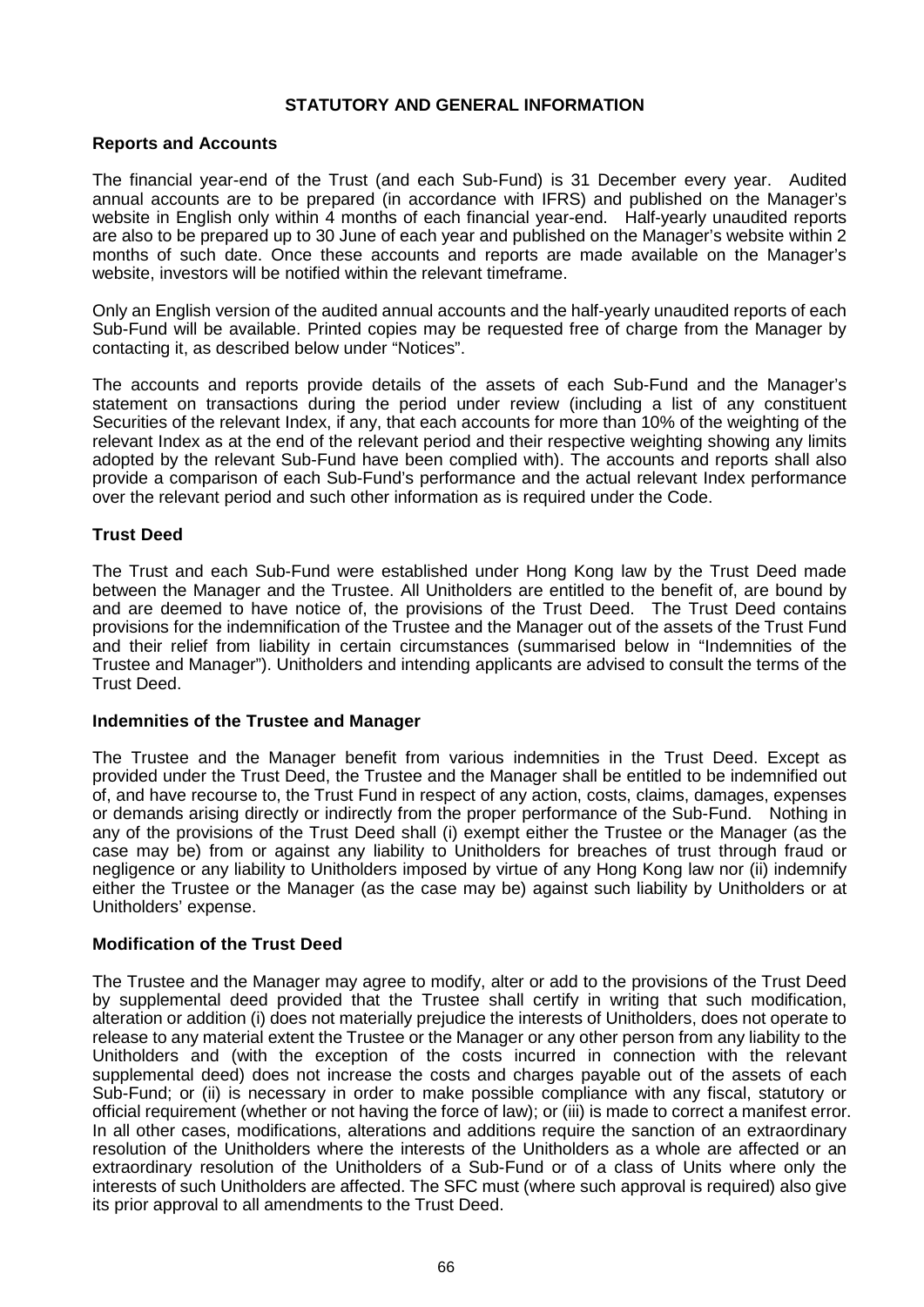The Manager will notify affected Unitholders of the amendments if such notification is required under the Code.

# **Meetings of Unitholders**

Proxies may be appointed. A Unitholder who is the holder of two or more Units may appoint more than one proxy to represent him and vote on his behalf at any meeting of the Unitholders. If a clearing house (or its nominee(s)), being a corporation, is a Unitholder, it may authorise such persons as it thinks fit to act as its representatives at any meeting of the Unitholders provided that, if more than one person is so authorised, the authorisation shall specify the number and class of Units in respect of which each such representative is so authorised. Each person so authorised shall be deemed to have been duly authorised without further evidence of the facts and shall be entitled to exercise the same rights and powers on behalf of the clearing house (or its nominee(s)) as if such person were the registered Unitholder of the Units held by the clearing house (or its nominee(s)), including the right to vote individually on a poll.

# **Voting Rights**

Unitholders' meetings may be convened by the Manager, by the Trustee or by Unitholders representing at least 10% of the Units in issue, on not less than 21 days' notice.

These meetings may be used to modify the terms of the Trust Deed, including increasing the maximum fees payable to the service providers, removing the Manager or terminating a Sub-Fund at any time. Such amendments to the Trust Deed must be considered by Unitholders of at least 25% of the Units in issue and passed by a 75% or more of the votes cast.

Other matters that require an ordinary resolution being passed would be considered by Unitholders of at least 10% of the Units in issue and passed by a simple majority of more than 50% of the votes cast. If within half an hour from the time appointed for the meeting a quorum is not present, the meeting shall stand adjourned to such day and time not being less than 15 days thereafter and to such place as may be appointed by the chairman of the meeting. At such adjourned meeting, the Unitholders present in person or by proxy shall be a quorum. Notice of any adjourned meeting of Unitholders shall be given in the same manner as for an original meeting and such notice shall state that the Unitholders present at the adjourned meeting, whatever their number and the number of Units held by them, will form a quorum.

The Trust Deed contains provisions for the holding of separate meetings of Unitholders holding Units of different classes where only the interests of Unitholders of such class are affected.

# **Termination**

The Trust may be terminated by the Trustee if: (i) the Manager goes into liquidation or a receiver is appointed and not discharged within 60 days; or (ii) in the opinion of the Trustee, the Manager is incapable of performing its duties satisfactorily; or (iii) the Manager has failed to perform its duties satisfactorily or has, in the opinion of the Trustee, done something calculated to bring the Trust into disrepute or that is harmful to the interests of Unitholders; or (iv) a law is passed that renders it illegal or in the opinion of the Trustee and the Manager, impracticable or inadvisable to continue the Trust or; (v) the Trustee unable to find a person acceptable to the Trustee to act as the new Manager within 30 days after the removal of the Manager, or the person nominated shall fail to be approved by Extraordinary Resolution; or (vi) the Trustee decides to retire but within 60 days of the Trustee giving written notice to the Manager of its desire to retire the Manager is unable to find a suitable person who is willing to act as trustee.

The Manager may terminate the Trust if: (i) after one year from the date of the Trust Deed, the aggregate Net Asset Value of all the Units in each Sub-Fund outstanding is less than USD10 million; (ii) any law or regulation is passed or amended or any regulatory directive or order is imposed that affects the Trust and which renders the Trust illegal or in the good faith opinion of the Manager, makes it impracticable or inadvisable to continue the Trust; (iii) in the opinion of the Manager, it is impracticable or inadvisable to continue the Trust (including without limitation, a situation where it is no longer economically viable to operate the Trust); (iv) the respective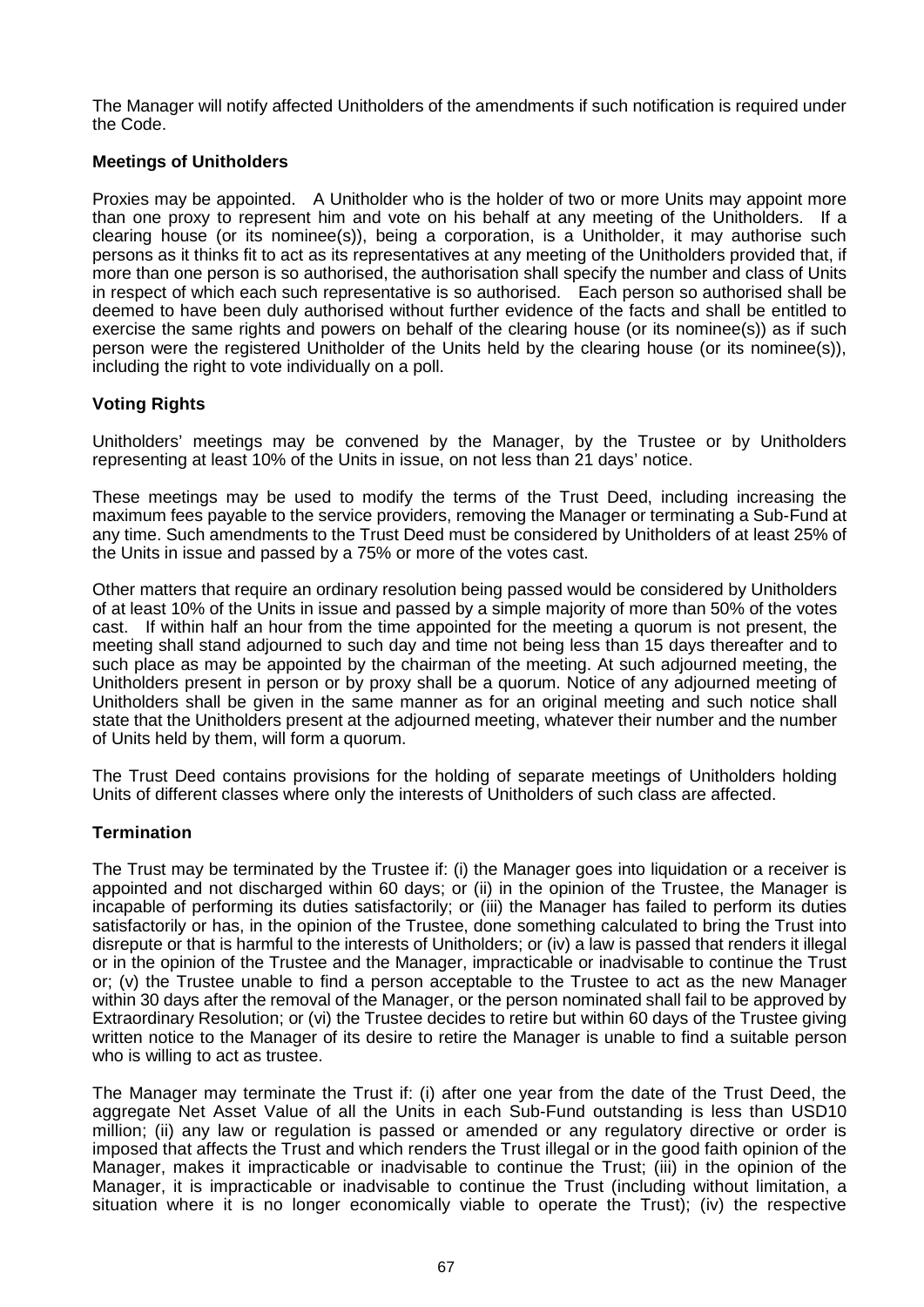Index/Indices of all Sub-Fund(s) is/are no longer available for benchmarking or if the Units of all the relevant Sub-Fund(s) are no longer listed on the SEHK or any such other stock exchange from time to time determined by the Manager; (v) at any time, all Sub-Funds ceases to have any Participating Dealer; or (vi) within a reasonable time and using commercially reasonable endeavours, the Manager is unable to find a person acceptable to the Manager to act as the new trustee after retirement of the Trustee or after deciding to remove the Trustee in accordance with the Trust Deed.

The Manager may, in its absolute discretion, by notice in writing to the Trustee, terminate a Sub-Fund if: (i) after one year from the date of establishment of the Sub-Fund, the aggregate Net Asset Value of all the Units in the relevant Sub-Fund outstanding is less than USD10 million; (ii) any law or regulation is passed or amended or any regulatory directive or order is imposed that affects the relevant Sub-Fund and which renders the relevant Sub-Fund illegal or in the good faith opinion of the Manager makes it impracticable or inadvisable to continue that Sub-Fund; (iii) its Index is no longer available for benchmarking or if the Units of the relevant Sub-Fund are no longer listed on the SEHK or any such other stock exchange from time to time determined by the Manager; (iv) at any time, the relevant Sub-Fund ceases to have any Participating Dealer; or (v) the Manager is unable to implement its investment strategy. Further, the Unitholders may at any time authorise termination of the Trust or the relevant Sub-Fund by extraordinary resolution.

The Trustee may, in its absolute discretion, by notice in writing to the Manager, terminate a Sub-Fund if: (i) the Trustee forms the opinion for good and sufficient reason that the Manager is incapable of performing its duties satisfactorily in respect of the relevant Sub-Fund; (ii) the Trustee forms the opinion for good and sufficient reason that the Manager has failed to perform its duties satisfactorily in respect of the relevant Sub-Fund or has done something calculated to bring the relevant Sub-Fund into disrepute or that is harmful to the interests of Unitholders of the relevant Sub-Fund; or (iii) any law or regulation is passed or amended or any regulatory directive or order is imposed that affects the relevant Sub-Fund and which renders the relevant Sub-Fund illegal or in the good faith opinion of the Trustee makes it impracticable or inadvisable to continue the relevant Sub-Fund.

Notice of the termination of the Trust or a Sub-Fund will be given to the Unitholders after the SFC has approved the notice. The notice will contain the reasons for the termination, the consequences to Unitholders of terminating the Trust or the Sub-Fund and the alternatives available to them, and any other information required by the Code.

# **Distribution Policy**

The Manager will adopt a distribution policy for each Sub-Fund as the Manager considers appropriate having regard to the Sub-Fund's net income, fees and costs. For each Sub-Fund this distribution policy (including the currency of such distribution) will be set out in the relevant Appendix. Distributions will always depend on payments on Securities held by the relevant Sub-Fund which will in turn depend on factors beyond the control of the Manager including, general economic conditions, and the financial position and distribution policies of the relevant underlying entities. Unless otherwise specified in the relevant Appendix, no distribution will be paid out of capital and/or effectively out of capital of the Sub-Fund. There can be no assurance that such entities will declare or pay dividends or distributions.

#### **Inspection of Documents**

Copies of the following documents in respect of each Sub-Fund are available for inspection free of charge at the offices of the Manager and copies thereof may be obtained from the Manager in the case of (d) free of charge and in the case of (a) to (c) at a cost of HKD150 per set of copy documents:

- (a) Trust Deed;
- (b) Service Agreement(s);
- (c) Participating Dealer Agreement(s); and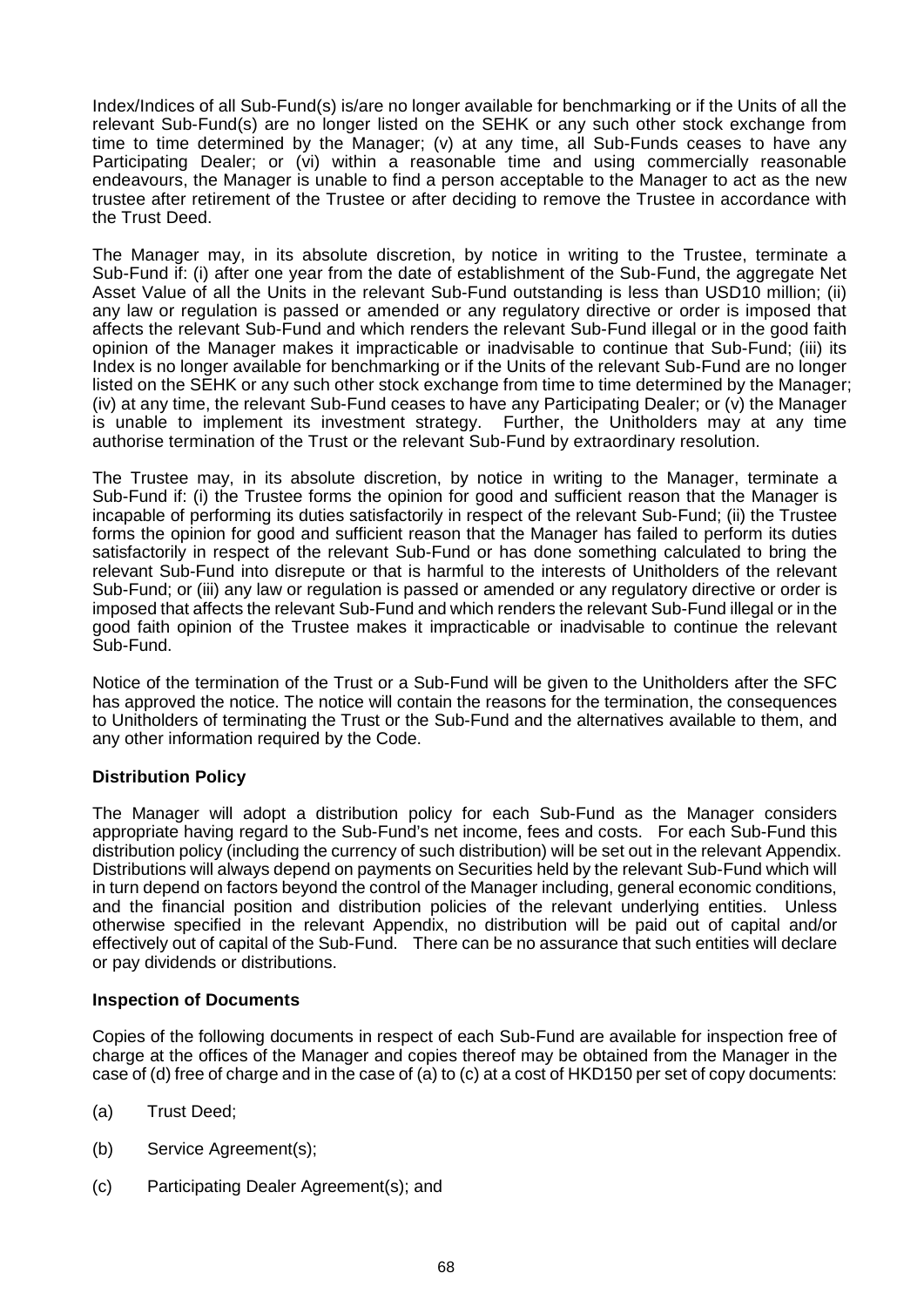(d) The most recent annual financial statements of the Trust and each Sub-Fund (if any) and the most recent interim financial statements of the Trust and each Sub-Fund (if any).

# **Part XV of the SFO**

Part XV of the SFO sets out the Hong Kong disclosure of interests' regime applicable to Hong Kong listed companies. The regime does not apply to unit trusts that are listed on the SEHK like the Trust. Consequently, Unitholders are not obliged to disclose their interest in the Sub-Fund.

# **Anti-money Laundering Regulations**

As part of the Manager's, the Trustee's, the Registrar's and the Participating Dealer's responsibility for the prevention of money laundering and to comply with all applicable laws to which the Manager, the Trustee, the Registrar, each Sub-Fund or the relevant Participating Dealer is subject, the Manager, the Trustee, the Registrar or the relevant Participating Dealer may require a detailed verification of an investor's identity and the source of payment of any applications for Units at any time as they think appropriate.

Delay or failure to provide with the required documents may result in delay or refusal of application or withholding of redemption proceeds. For the purpose of anti-money laundering and/or counter-terrorist financing, the Manager may compulsorily redeem the Units held by any Unitholder.

The Manager may, to the extent permitted by law, share, for the purposes of combating money laundering and terrorist financing, the information in connection with the Unitholders with its affiliates.

# **Certification for Compliance with FATCA or Other Applicable Laws**

Each Unitholder (i) will be required to, upon demand by the Trustee or the Manager, provide any form, certification or other information reasonably requested by and acceptable to the Trustee or the Manager that is necessary for the Trust or a Sub-Fund (a) to prevent withholding (including, without limitation, any withholding taxes required under FATCA) or qualify for a reduced rate of withholding or backup withholding in any jurisdiction from or through which the Trust or a Sub-Fund receives payments and/or (b) to satisfy reporting or other obligations under IRS Code and the United States Treasury Regulations promulgated under the IRS Code, or to satisfy any obligations relating to any applicable law, regulation or any agreement with any tax or fiscal authority in any jurisdiction (ii) will update or replace such form, certification or other information in accordance with its terms or subsequent amendments, and (iii) will otherwise comply with any reporting obligations imposed by the United States, Hong Kong or any other jurisdiction, including reporting obligations that may be imposed by future legislation.

# **Power to Disclose Information to Authorities**

Subject to applicable laws and regulations in Hong Kong, the Manager, the Trustee or any of their authorised person (as permissible under applicable law or regulation) may be required to report or disclose to any government agency, regulatory authority or tax or fiscal authority in any jurisdictions (including but not limited to the IRS and the IRD), certain information in relation to a Unitholder, including but not limited to the Unitholder's name, address, jurisdiction of birth, tax residence, tax identification number (if any), social security number (if any) and certain information relating to the Unitholder's holdings, account balance/value, and income or sale or redemption proceeds, to enable the Sub-Fund to comply with any applicable law or regulation or any agreement with a tax authority (including, but not limited to, any applicable law (including any law, rule and requirement relating to AEOI), regulation or agreement under FATCA)

# **Liquidity Risk Management**

The Manager has established a liquidity management policy which enables it to identify, monitor and manage the liquidity risks of each Sub-Fund and to ensure that the liquidity profile of the investments of the relevant Sub-Fund will facilitate compliance with such Sub-Fund's obligation to meet redemption requests. Such policy, combined with the liquidity management tools of the Manager, also seeks to achieve fair treatment of Unitholders and safeguard the interests of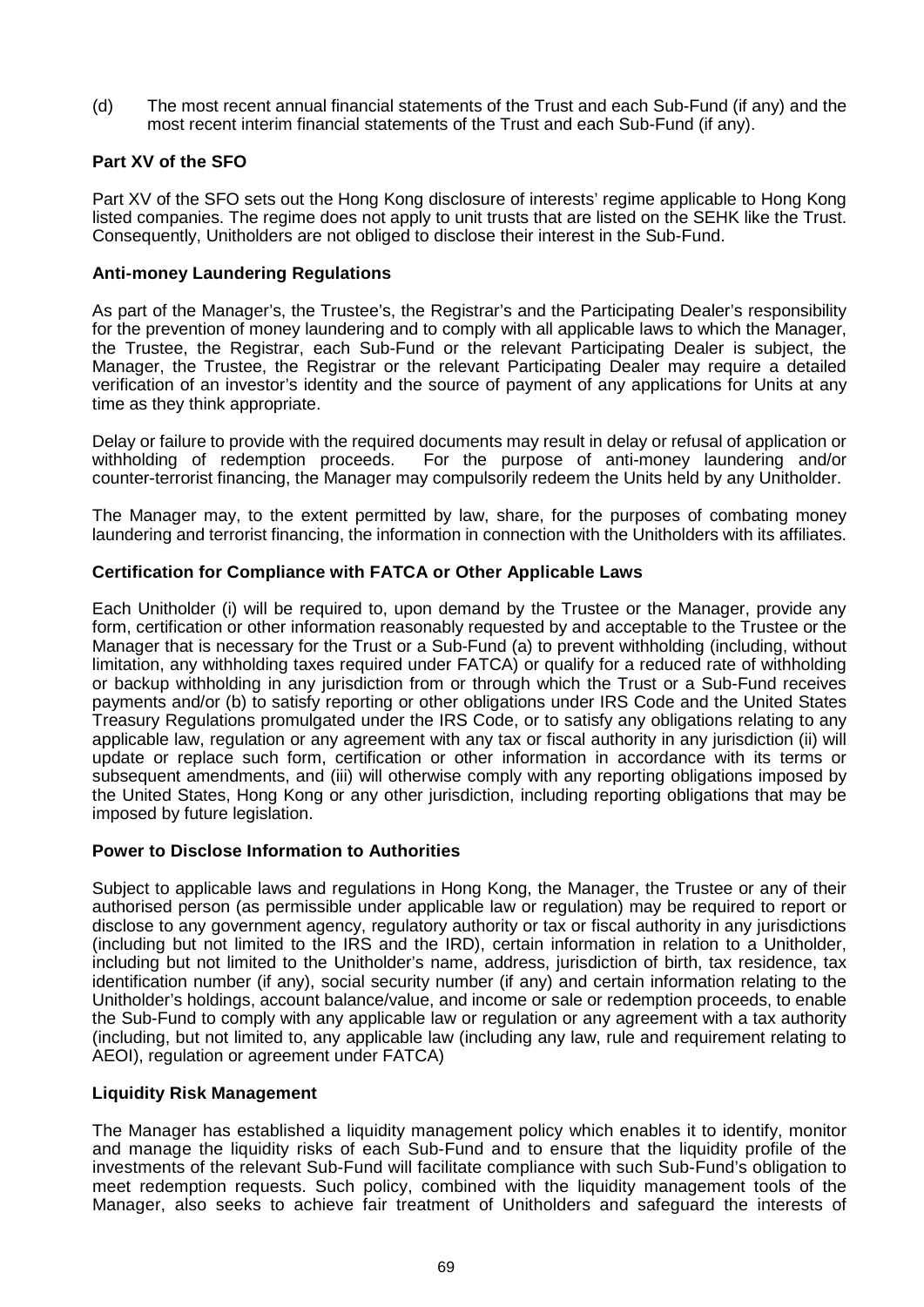remaining Unitholders in case of sizeable redemptions.

The Manager's liquidity policy takes into account the investment strategy, the liquidity profile, the redemption policy, the dealing frequency, the ability to enforce redemption limitations and the fair valuation policies of each Sub-Fund. These measures seek to ensure fair treatment and transparency for all investors.

The liquidity management policy involves monitoring the profile of investments held by each Sub-Fund on an on-going basis to ensure that such investments are appropriate to the redemption policy as stated under the section headed "Creations and Redemptions (Primary Market)", and will facilitate compliance with each Sub-Fund's obligation to meet redemption requests. Further, the liquidity management policy includes details on periodic stress testing carried out by the Manager to manage the liquidity risk of each Sub-Fund under normal and exceptional market conditions.

As a liquidity risk management tool, the Manager may limit the number of Units of a Sub-Fund redeemed on any Dealing Day to Units representing 10% (or such higher percentage as the Manager may determine in respect of the Sub-Fund) of the total number of Units in such a Sub-Fund then in issue (subject to the conditions under the heading entitled "Deferred Redemption" in the section headed "Creations and Redemptions (Primary Market)).

#### **Index Licence Agreements**

Please refer to the relevant Appendix for details in respect of each Index.

### **Material Changes to an Index**

The SFC should be consulted on any events that may affect the acceptability of an Index. Significant events relating to an Index will be notified to the Unitholders of the relevant Sub-Fund as soon as $_{8.6(f)}$ practicable. These may include a change in the methodology/rules for compiling or calculating the Index, or a change in the objective or characteristics of the Index.

#### **Replacement of an Index**

The Manager reserves the right, with the prior approval of the SFC and provided that in its opinion the interests of the Unitholders of the relevant Sub-Fund would not be adversely affected, to *8.6(k)*replace an Index with another index in accordance with the provisions of the Code and the Trust Deed. The circumstances under which any such replacement might occur include but are not limited to the following events:

- (a) the relevant Index ceasing to exist;
- (b) the licence to use the Index being terminated;
- (c) a new index becoming available that supersedes the existing Index;
- (d) a new index becoming available that is regarded as the market standard for investors in the particular market and/or would be regarded as more beneficial to the Unitholders than the existing Index;
- (e) investing in the Securities comprised within the Index becomes difficult;
- (f) the Index Provider increasing its licence fees to a level considered too high by the Manager;
- (g) the quality (including accuracy and availability of the data) of the Index having in the opinion of the Manager, deteriorated;
- (h) a significant modification of the formula or calculation method of the Index rendering that index unacceptable in the opinion of the Manager; and
- (i) the instruments and techniques used for efficient portfolio management not being available.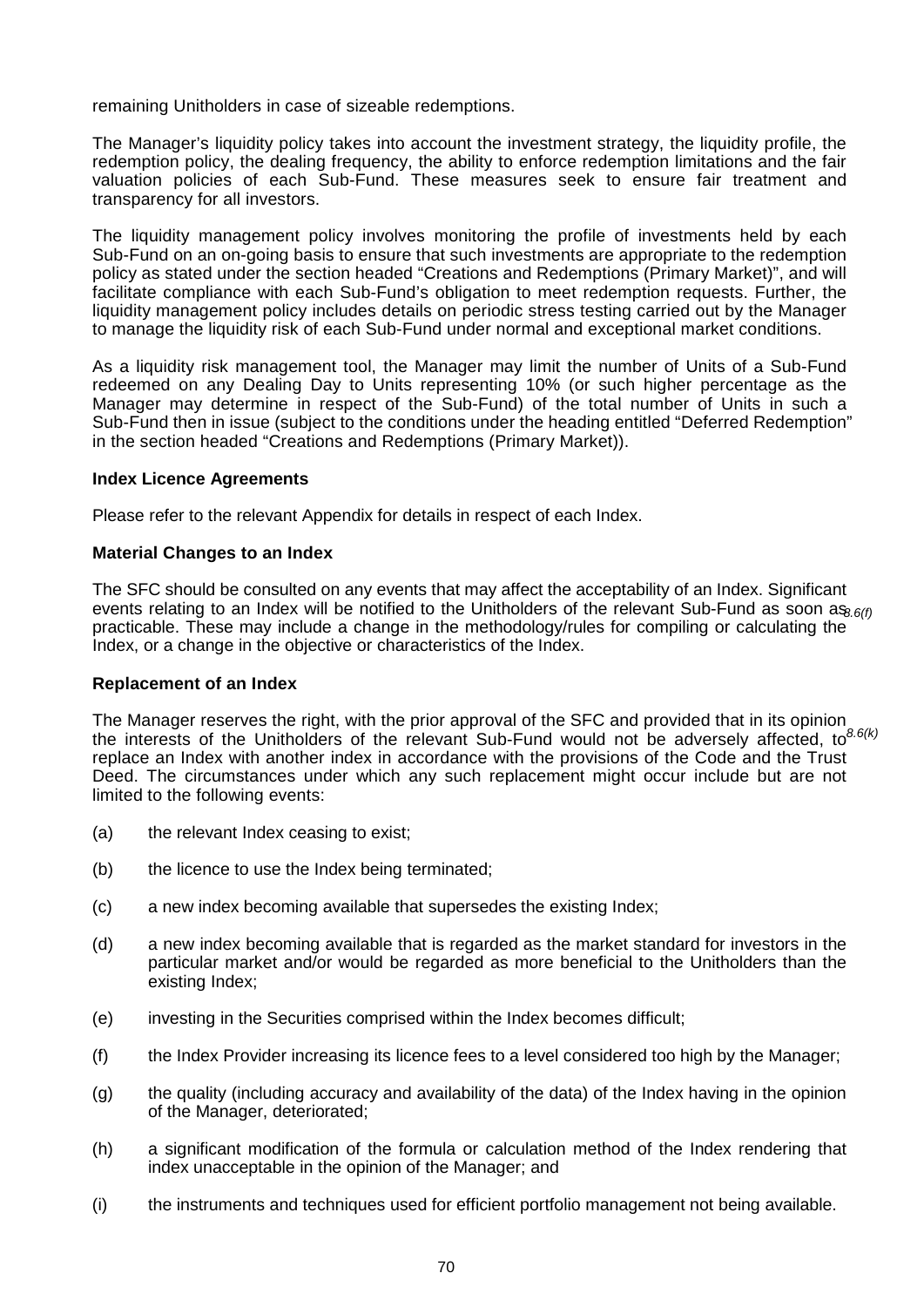The Manager may change the name of the Sub-Fund if the relevant Index changes or for any other reasons including if licence to use the Index is terminated. Any change to (i) the use by the relevant Sub-Fund of the Index and/or (ii) the name of the relevant Sub-Fund will be notified to investors.

### **Information Available on the Internet**

The Manager will publish important news and information with respect to each Sub-Fund (including in respect of the relevant Index), in the English and Chinese languages (unless otherwise specified), on the following website www.cicc.com (which has not been reviewed or approved by the SFC) and, where applicable, HKEX's website www.hkex.com.hk including:

- (a) this Prospectus and the product key facts statement in respect of each Sub-Fund (as revised from time to time);
- (b) the latest annual audited accounts and interim half yearly unaudited report (in English only);
- (c) any notices relating to material changes to any Sub-Fund which may have an impact on its investors such as material alterations or additions to this Prospectus (including each product key facts statement) or any of the constitutive documents of the Trust and/or a Sub-Fund;
- (d) any public announcements made by the Manager in respect of any Sub-Fund, including information with regard to a Sub-Fund and the Sub-Fund's Index, the suspension of creations and redemptions of Units, the suspension of the calculation of its Net Asset Value, changes in its fees and the suspension and resumption of trading in its Units;
- (e) the near real time estimated Net Asset Value per Unit of each Sub-Fund (updated every 15 seconds throughout each Dealing Day in the base currency of the Sub-Fund and in each trading currency;
- (f) the last closing Net Asset Value of each Sub-Fund in the base currency of the Sub-Fund and the last closing Net Asset Value per Unit of each Sub-Fund in the base currency of the Sub-Fund and in each trading currency;
- (g) the past performance information of each Sub-Fund;
- (h) the annual tracking difference and tracking error of each Sub-Fund;
- (i) the composition of each Sub-Fund (updated on a daily basis unless otherwise specified in the relevant Appendix);
- (j) the constituents of the relevant Index and the level of the Index;
- (k) the latest list of the Participating Dealers and Market Makers; and
- (l) if applicable to the Sub-Fund, the composition of distributions (i.e. the relative amounts paid out of (i) net distributable income, and (ii) capital), if any, for a 12-month rolling period.

For the CICC KraneShares CSI China Internet Index ETF, the near real time estimated Net Asset Value per Unit in USD, HKD and RMB, and the latest closing Net Asset Value per Unit in HKD and RMB referred to above, are indicative and for reference only. The near real time estimated Net Asset Value per Unit (in USD, HKD and RMB) is updated every 15 seconds during SEHK trading hours and is calculated by ICE Data Services Hong Kong Limited.

The near real time estimated Net Asset Value per Unit in HKD and RMB is calculated using the near real time estimated Net Asset Value per Unit in USD multiplied by a near real time USD:HKD and USD:RMB foreign exchange rate for offshore RMB (CNH), each quoted by ICE Data Services Hong Kong Limited. Since the estimated Net Asset Value per Unit in USD will not be updated when the underlying share market is closed, the change in the estimated Net Asset Value per Unit in HKD and in RMB(if any) during such period is solely due to the change in the near real time foreign exchange rate.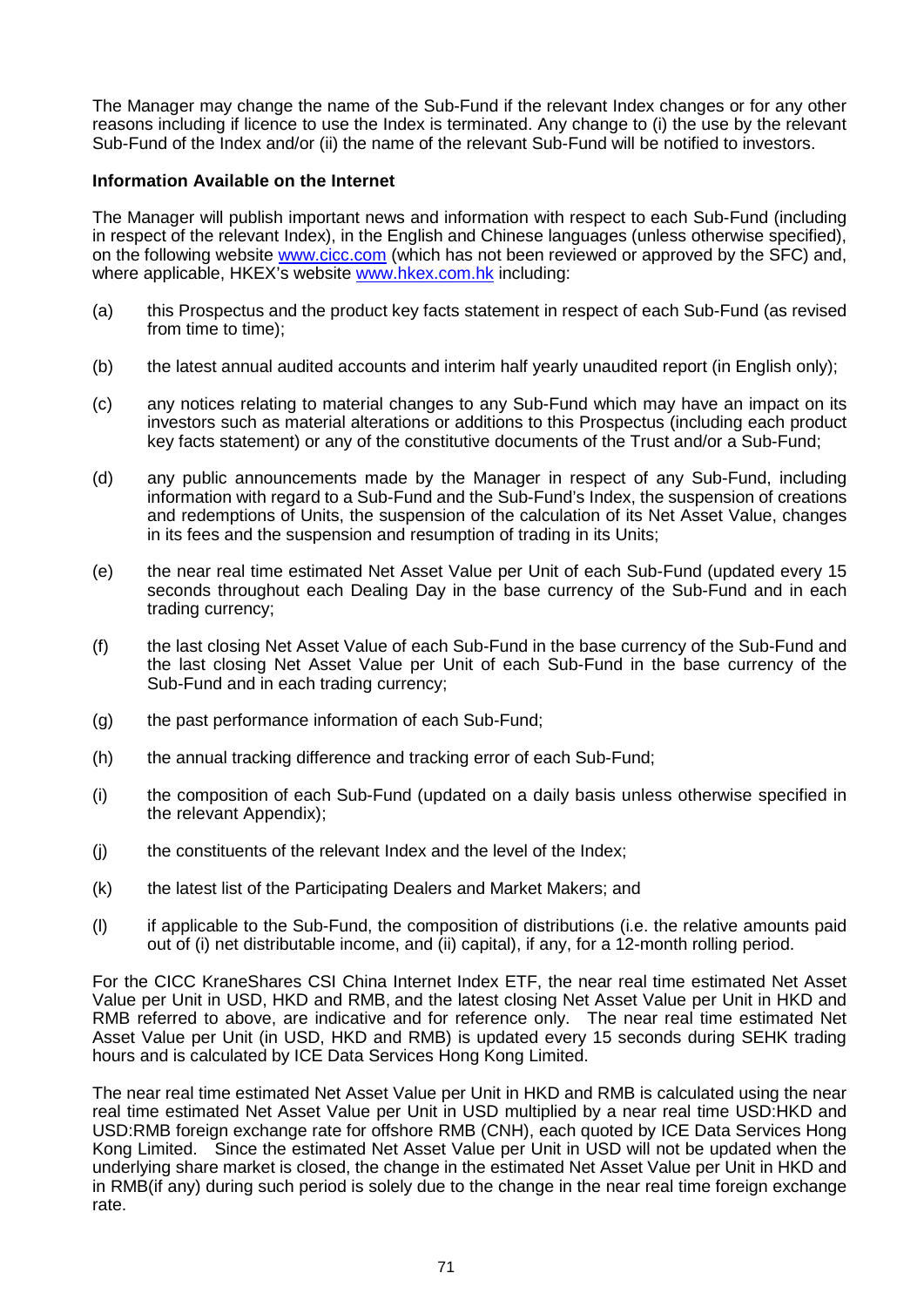The last closing Net Asset Value per Unit in HKD and RMB are indicative and for reference only and is calculated using the official last closing Net Asset Value per Unit in USD multiplied by an assumed foreign exchange rate (i.e. not a real time exchange rate) being the fixing exchange rate provided by Reuters for HKD and offshore RMB (CNH) at 4:00 p.m. (Hong Kong time) as of the same Dealing Day.

Real-time updates about the Index can be obtained through other financial data vendors. It is your own responsibility to obtain additional and the latest updated information about the Index (including 8.6(j)(ix, without limitation, a description of the way in which the Index is calculated, any change in the composition of the Index, any change in the method for compiling and calculating the Index) via the Manager's website and the Index Provider's website (neither of which, nor any other website referred to in this Prospectus, has been reviewed by the SFC). Please refer to the section on "Website Information" below for the warning and the disclaimer regarding information contained in such website.

### **Notices**

All notices and communications to the Manager and Trustee should be made in writing and sent to the following addresses:

### *Manager*

*Trustee*

China International Capital Corporation Hong Kong Asset Management Limited 29/F, One International Finance Centre 1 Harbour View Street, Central, Hong Kong

Brown Brothers Harriman Trustee Services (Hong Kong) Limited 13/F, Man Yee Building, 68 Des Voeux Road Central, Central, Hong Kong

# **Website Information**

The offer of the Units is made solely on the basis of information contained in this Prospectus. All references in this Prospectus to other websites and sources where further information may be obtained are merely intended to assist you to access further information relating to the subject matter indicated and such information does not form part of this Prospectus. Neither the Manager nor the Trustee accepts any responsibility for ensuring that the information contained in such other websites and sources, if available, is accurate, complete and/or up-to-date, and no liability is accepted by the Manager and the Trustee in relation to any person's use of or reliance on the information contained in these other websites and sources save, in respect of the Manager, the Trust's website www.cicc.com (the contents of which and of other websites referred to in this Prospectus have not been reviewed by the SFC). The information and materials included in these websites have not been reviewed by the SFC or any regulatory body. You should exercise an appropriate degree of caution when assessing the value of such information.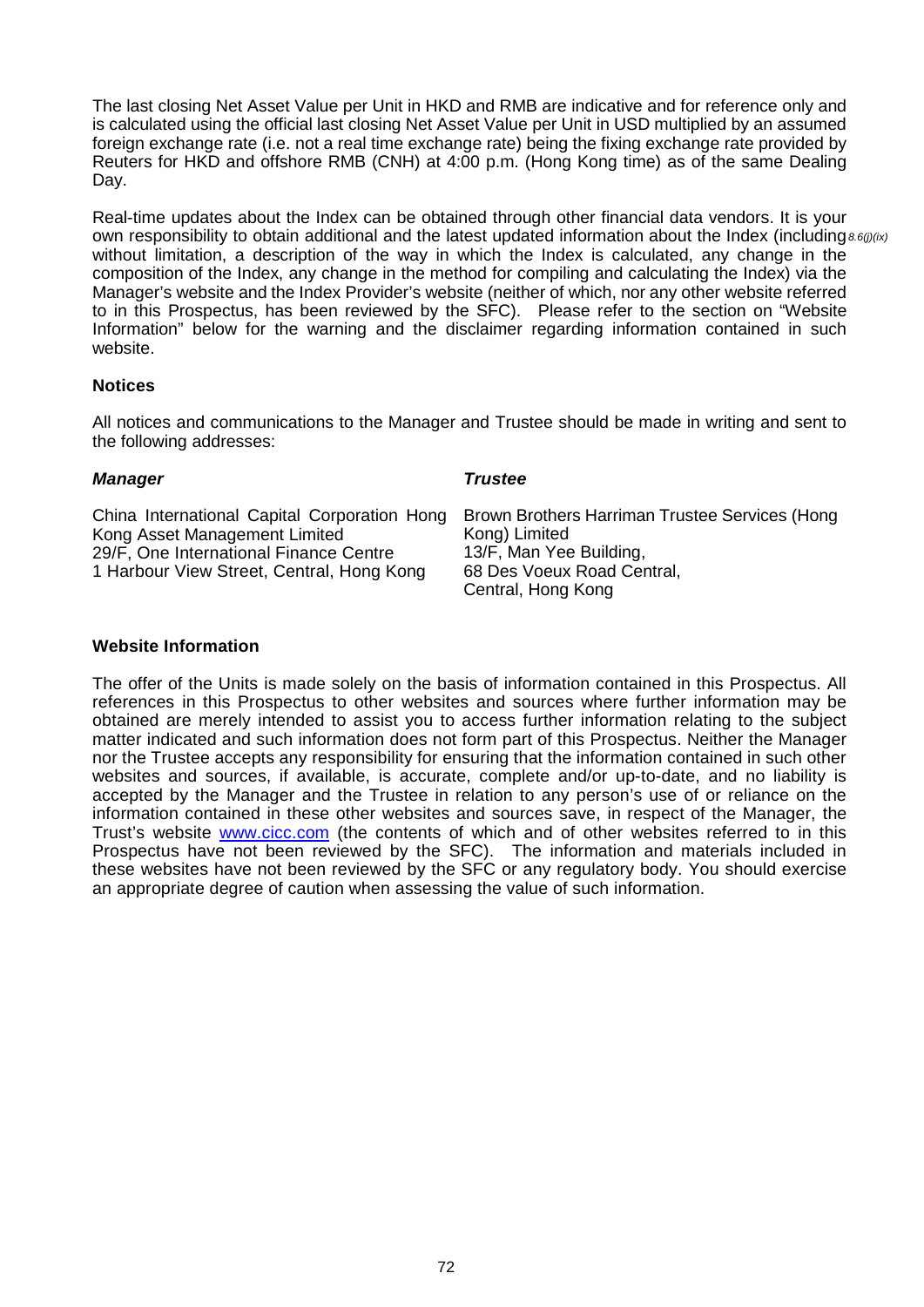### **TAXATION**

*The following summary of taxation is of a general nature, for information purposes only, and is not intended to be an exhaustive list of all of the tax considerations that may be relevant to a decision to purchase, own, redeem or otherwise dispose of Units. This summary does not constitute legal or tax advice and does not purport to deal with the tax consequences applicable to all categories of investors. Prospective investors should consult their own professional advisers as to the implications of their subscribing for, purchasing, holding, redeeming or disposing of Units both under the laws and practice of Hong Kong and the laws and practice of their respective jurisdictions. The information below is based on the law and practice in force at the date of this Prospectus. The relevant laws, rules and practice relating to tax are subject to change and amendment (and such changes may be made on a retrospective basis). As such, there can be no guarantee that the summary provided below will continue to be applicable after the date of this Prospectus. Furthermore, tax laws can be subject to different interpretations and no assurance can be given that relevant tax authorities will not take a contrary position to the tax treatments described below. Investors should refer to additional summaries of applicable taxation, where appropriate, as set out in the Appendix relevant to a Sub-Fund.*

### **Taxation of the Trust and Sub-Funds**

*Profits Tax*

As the Trust and each Sub-Fund have been authorised as a collective investment scheme by the SFC under Section 104 of the SFO, profits of the Trust and each Sub-Fund are exempt from Hong Kong profits tax.

#### **Taxation of the Unitholders**

#### *Profits Tax*

Where the Unitholders do not carry on a trade, profession or business in Hong Kong or the Units in a Sub-Fund are held by the Unitholders as capital assets for Hong Kong profits tax purposes, gains arising from the sale or disposal or redemption of the Units in the Sub-Fund should not be taxable. For Unitholders carrying on a trade, profession or business in Hong Kong, such gains may be subject to Hong Kong profits tax (which is currently charged at the rate of 16.5% in the case of corporations, and 15% in the case of individuals and unincorporated business) if the gains in question arise in or are derived from such trade, profession or business and sourced in Hong Kong and are of a revenue nature. Unitholders should take advice from their own professional advisers as to their particular tax position.

Distributions by the Trust/a Sub-Fund should generally not be subject to Hong Kong profits tax in the hands of the Unitholders according to the practice of the Inland Revenue Department of Hong Kong (as at the date of this Prospectus).

#### *Stamp Duty*

Hong Kong stamp duty is payable on the transfer of Hong Kong stock. "Hong Kong stock" is defined as "stock" the transfer of which is required to be registered in Hong Kong. The Units fall within the definition of "Hong Kong stock" in the Stamp Duty Ordinance (Cap.17) of Hong Kong (the "Stamp Duty Ordinance").

Under a remission order issued by the Secretary for the Treasury on 20 October 1999, no Hong Kong stamp duty is payable on an issue or redemption of Units.

Under the Stamp Duty (Amendment) Ordinance 2015 stamp duty payable in respect of any contract notes or instruments of transfer relating to transactions in the shares or units of an exchange traded fund (as defined in Part 1 to Schedule 8 of the Stamp Duty Ordinance) on the SEHK is not payable. Accordingly transfers of Units in any Sub-Fund (which is an exchange traded fund as defined in Part 1 to Schedule 8 of the Stamp Duty Ordinance) will not attract stamp duty and no stamp duty is payable by Unitholders.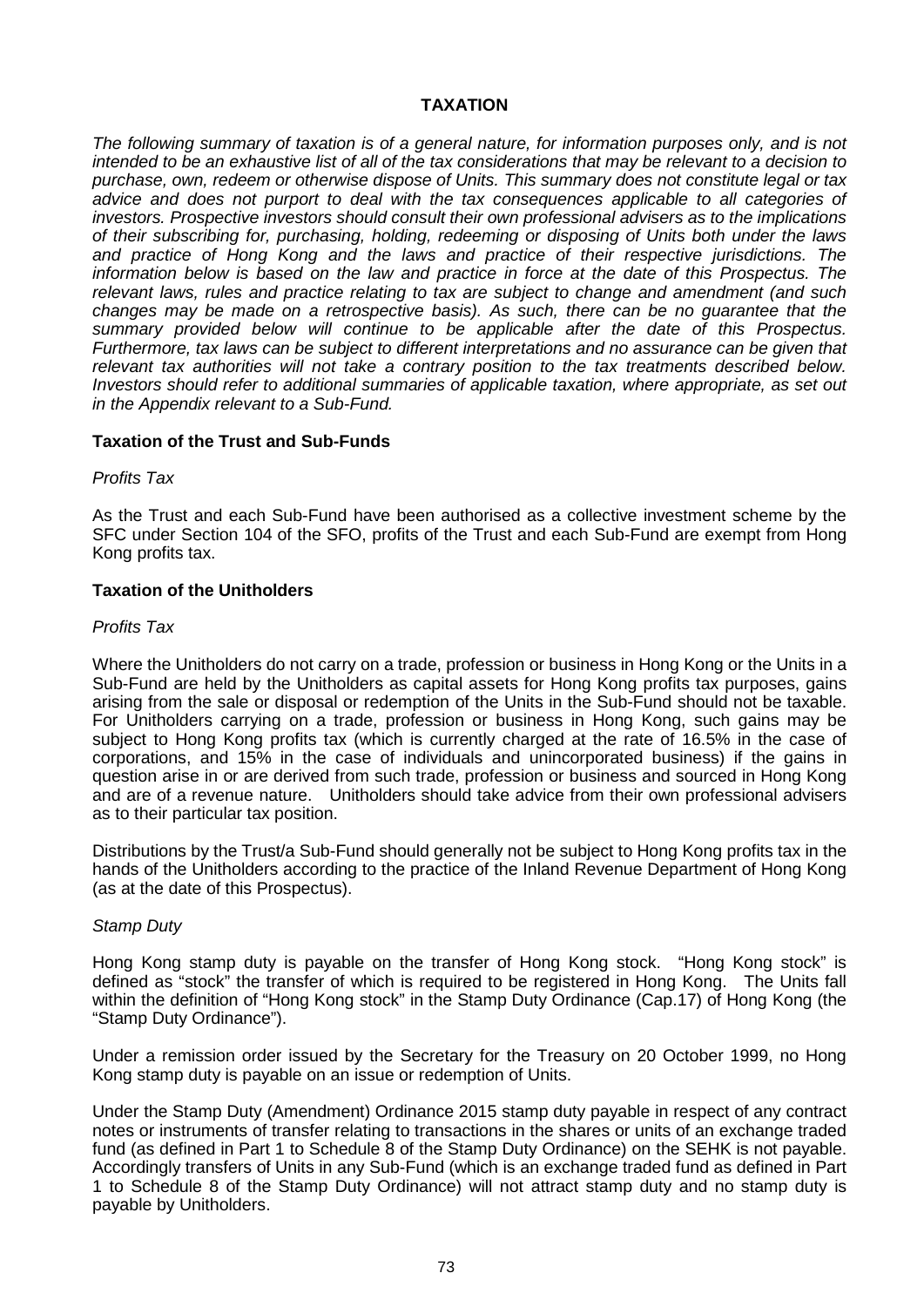### **Hong Kong requirements regarding tax reporting**

The Inland Revenue (Amendment) (No.3) Ordinance (the "Ordinance") 2016 came into force on 30 June 2016. This is the legislative framework for the implementation in Hong Kong of the Standard for Automatic Exchange of Financial Account Information ("AEOI"). The AEOI requires financial institutions ("FIs") in Hong Kong to collect certain required information relating to non-Hong Kong tax residents holding financial accounts with the FIs and controlling persons of certain entities holding accounts with FIs, and report the relevant information to the Hong Kong Inland Revenue Department ("IRD") for the purpose of AEOI exchange. The information of account holders who are tax resident in an AEOI reportable jurisdiction will automatically be exchanged with that jurisdiction. Subject to the passage of the Inland Revenue (Amendment) (No.3) Bill 2017, the number of reportable jurisdictions will be increased to include jurisdictions which Hong Kong has yet to enter into a Competent Authority Agreement ("CAA"). The Trust and/or its agents may adopt the wider approach in collecting residency information of account holders.

The Trust is a collective investment scheme within the definition set out in the SFO that is resident in Hong Kong, and is accordingly an investment entity with obligations to report as a financial institution in accordance with the Ordinance. This means that the Trust and/or its agents shall collect and provide to the IRD the required information relating to Unitholders and prospective investors.

The Ordinance as implemented by Hong Kong require the Trust and/or each Sub-Fund to, amongst other things: (i) register the Trust and/or each Sub-Fund as a "Reporting Financial Institution" with the IRD; (ii) conduct due diligence on its accounts (i.e. Unitholders) to identify whether any such accounts are considered "Reportable Accounts" under the Ordinance; and (iii) report to the IRD the required information on such Reportable Accounts. The IRD is expected on an annual basis to transmit the required information reported to it to the government authorities of the relevant jurisdictions. Broadly, AEOI contemplates that Hong Kong FIs should report on: (i) individuals or entities that are tax resident in a reportable jurisdiction; and (ii) certain entities controlled by individuals who are tax resident in such jurisdictions. Under the Ordinance, details of Unitholders, including but not limited to their name, place of birth, address, tax residence, taxpayer identification number (if any), account number, account balance/value, and income or sale or redemption proceeds, may be reported to the IRD and subsequently exchanged with government authorities in the relevant jurisdictions.

By investing in a Sub-Fund and/or continuing to invest in a Sub-Fund, Unitholders acknowledge that they are required to enable the Trust and/or the Sub-Fund to comply with AEOI by providing the required information to the Trust, the Sub-Fund, the Managers and/or the agents of the Trust and/or the Sub-Fund in order to open an account. Moreover, Unitholders acknowledge that they may be required to provide additional information to the Trust, the Manager and/or the Trust's agents in order for the Trust to comply with the Ordinance. The Unitholder's information (and information on controlling person including beneficial owners, beneficiaries, direct or indirect shareholders or other persons associated with such Unitholders that are passive non-financial entities), may be transmitted by the IRD to authorities in other jurisdictions. The failure of a Unitholder to provide any requested information, may result in the Trust, the Manager and/or other agents of the Trust taking any action and/or pursue remedies at their disposal including, without limitation, mandatory redemption or withdrawal of the Unitholder concerned.

Each Unitholder and prospective investor should consult its own professional advisor(s) on the administrative and substantive implications of AEOI on its current or proposed investment in the Sub-Fund(s).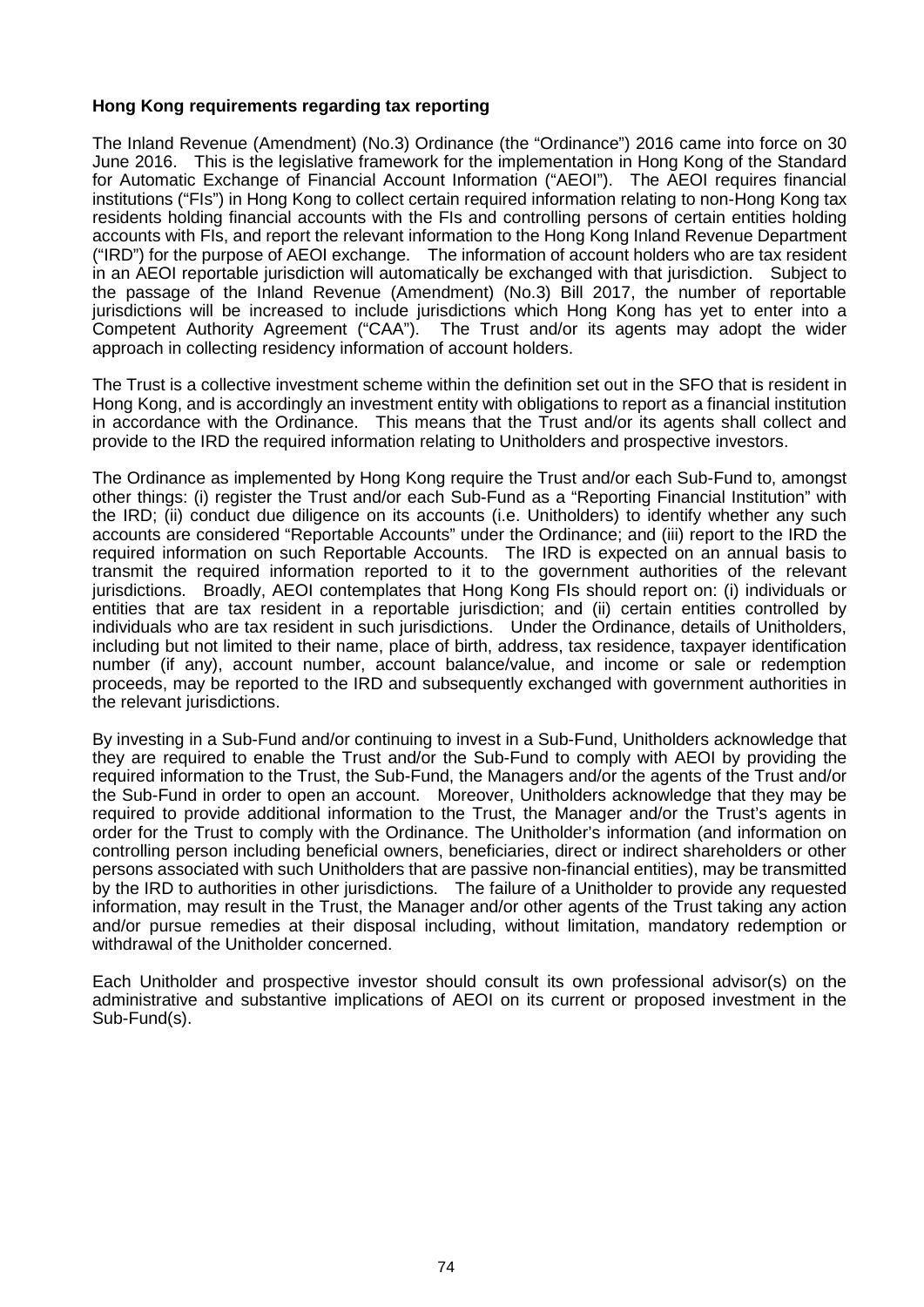# **PART 2 – SPECIFIC INFORMATION RELATING TO EACH SUB-FUND**

Part 2 of this Prospectus includes specific information relevant to each Sub-Fund established under the Trust and listed on the SEHK. It is updated from time to time by the Manager. Information relating to each Sub-Fund is set out in a separate Appendix.

The information presented in each Appendix in this Part 2 should be read in conjunction with the information presented in Part 1 of this Prospectus. Where the information in any Appendix in this Part 2 conflicts with the information presented in Part 1, the information in the relevant Appendix in the Part 2 prevails. However, it is applicable to the specific Sub-Fund of the relevant Appendix only.

Defined terms used in each of the Appendices and which are not defined in this Part 2, bear the same meanings as in Part 1 of this Prospectus. References in each Appendix to "Sub-Fund" refer to the relevant Sub-Fund which is the subject of that Appendix. References in each Appendix to "Index" refer to the relevant Index details of which are set out in that Appendix.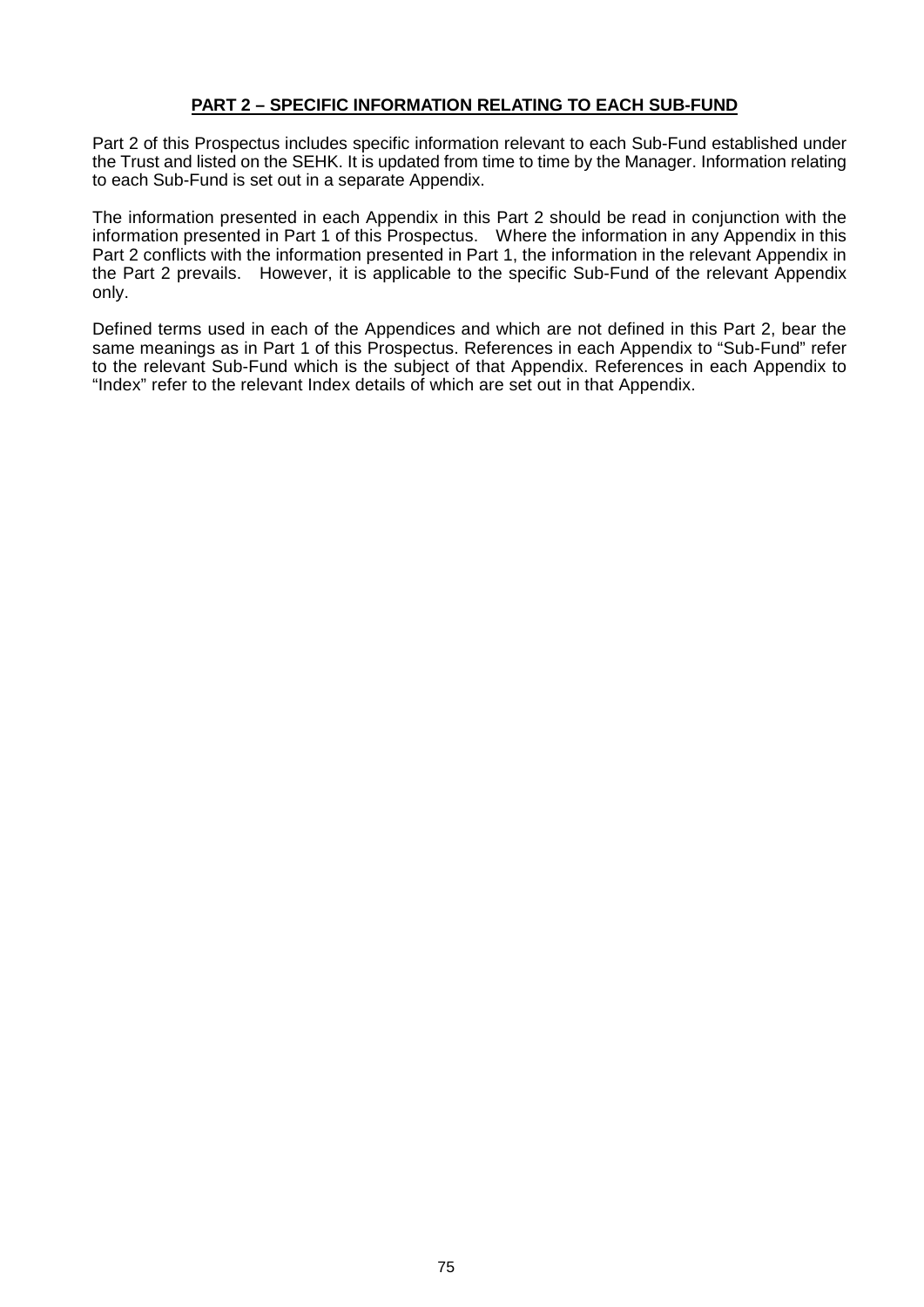# **APPENDIX 1: CICC KraneShares CSI China Internet Index ETF**

# **Key information**

 $\overline{a}$ 

*Set out below is a summary of key information in respect of this Sub-Fund which should be read together with the full text of this Appendix and this Prospectus.*

| <b>Index</b>                                          | <b>CSI Overseas China Internet Index</b>                                                                                                                                                                                                                                                                                    |  |
|-------------------------------------------------------|-----------------------------------------------------------------------------------------------------------------------------------------------------------------------------------------------------------------------------------------------------------------------------------------------------------------------------|--|
| <b>Type of Index</b>                                  | <b>Total return</b>                                                                                                                                                                                                                                                                                                         |  |
| <b>Initial Issue Date</b>                             | 9 April 2018 (the Business Day immediately before the<br>Listing Date)                                                                                                                                                                                                                                                      |  |
| <b>Listing Date (SEHK)</b>                            | Expected to be 10 April 2018, but may be postponed by<br>the Manager to a date no later than 13 April 2018                                                                                                                                                                                                                  |  |
| Issue Price during the Initial<br><b>Offer Period</b> | USD <sub>10</sub>                                                                                                                                                                                                                                                                                                           |  |
| <b>Exchange Listing</b>                               | SEHK - Main Board                                                                                                                                                                                                                                                                                                           |  |
| <b>Stock Code</b>                                     | 09186 - USD counter<br>03186 - HKD counter<br>83186 - RMB counter                                                                                                                                                                                                                                                           |  |
| <b>Stock Short Name</b>                               | CICCKRANECNET-U - USD counter<br>CICCKRANECNET - HKD counter<br>CICCKRANECNET-R - RMB counter                                                                                                                                                                                                                               |  |
| <b>ISIN Numbers</b>                                   | HK0000398385 - USD counter<br>HK0000398377 - HKD counter<br>HK0000398393 - RMB counter                                                                                                                                                                                                                                      |  |
| <b>Trading Board Lot Size</b>                         | 50 Units                                                                                                                                                                                                                                                                                                                    |  |
| <b>Base Currency</b>                                  | United States dollars (USD)                                                                                                                                                                                                                                                                                                 |  |
| <b>Trading Currency</b>                               | United States dollars (USD)<br>Hong Kong dollars (HKD)<br>Renminbi (RMB)                                                                                                                                                                                                                                                    |  |
| <b>Distribution Policy</b>                            | The Manager intends to pay distributions to Unitholders<br>at least annually (in December each year). All units will<br>receive distributions in the base currency (USD)<br>only <sup>8</sup> . Distributions may be made out of capital or<br>effectively out of capital as well as income at the<br>Manager's discretion. |  |
| <b>Creation/Redemption Policy</b>                     | Cash (USD)                                                                                                                                                                                                                                                                                                                  |  |

<sup>&</sup>lt;sup>8</sup> Unitholders without USD accounts may have to bear the fees and charges associated with the conversion of such dividend from USD into any other currency. Unitholders are advised to check with their brokers regarding arrangements for distributions.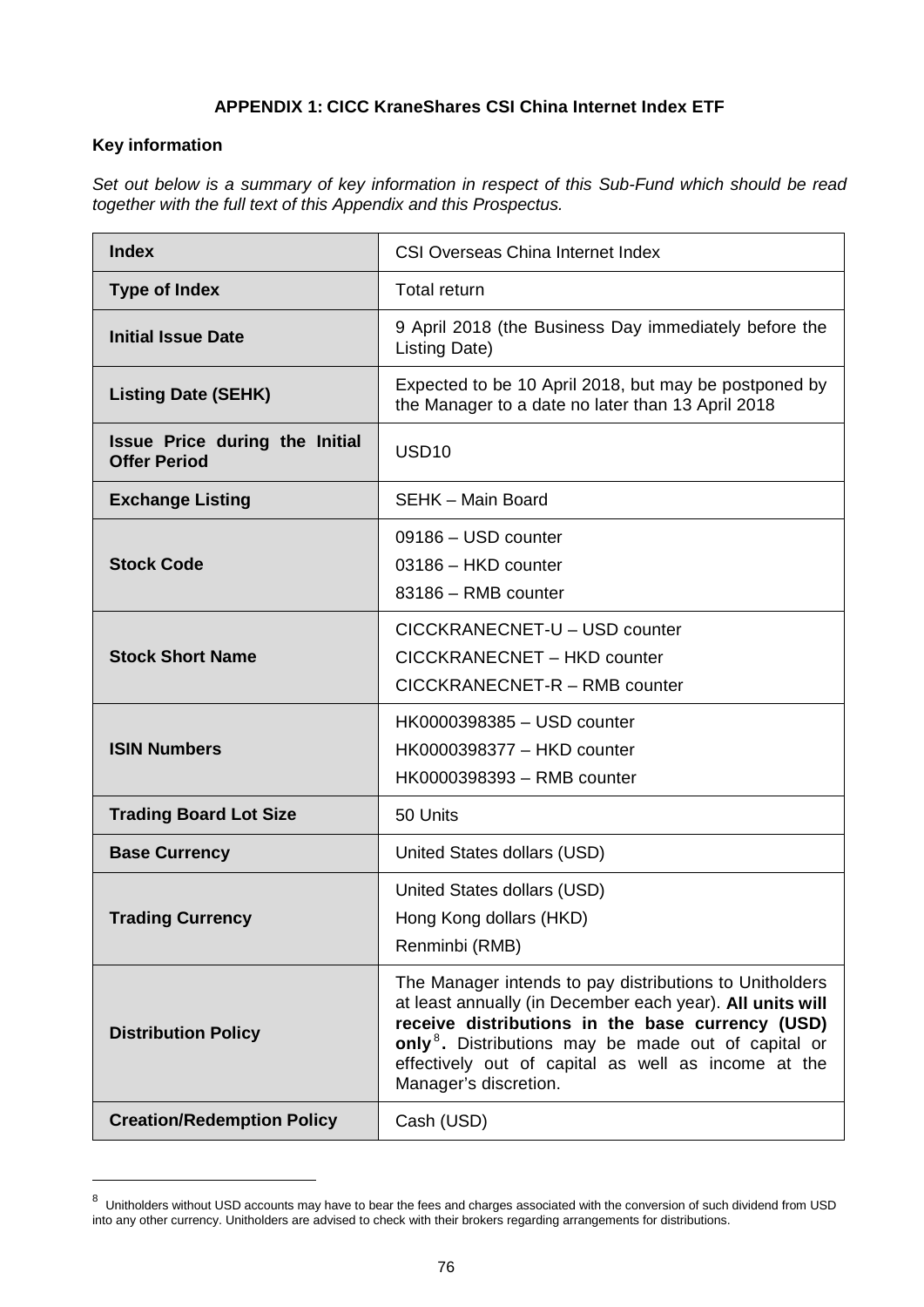| <b>Application Unit Size (only by</b><br>through<br><b>Participating</b><br>or<br>Dealers) | Minimum 125,000 Units (or multiples thereof)                                                                                       |  |
|--------------------------------------------------------------------------------------------|------------------------------------------------------------------------------------------------------------------------------------|--|
| <b>Dealing Deadline</b>                                                                    | 12:00 p.m. (Hong Kong time) on the relevant Dealing<br>Day                                                                         |  |
| <b>Management Fee</b>                                                                      | Currently 0.72% per year of the Net Asset Value                                                                                    |  |
| <b>Investment Strategy</b>                                                                 | Representative sampling. Please refer to the section on<br>"What is the investment strategy?" below                                |  |
| <b>Financial Year End</b>                                                                  | 31 December                                                                                                                        |  |
| <b>Listing Agent</b>                                                                       | China International Capital Corporation Hong Kong<br><b>Securities Limited</b>                                                     |  |
| Initial Market Maker(s) (USD,<br><b>HKD and RMB counters)</b>                              | <b>Commerz Securities Hong Kong Limited</b><br>Haitong International Securities Company Limited                                    |  |
| <b>Initial Participating Dealers</b>                                                       | China International Capital Corporation Hong Kong<br><b>Securities Limited</b><br>Haitong International Securities Company Limited |  |
| <b>Service Agent</b>                                                                       | <b>HK Conversion Agency Services Limited</b>                                                                                       |  |
| Website                                                                                    | http://www.cicc.com/portal/business/am_hk_product/<br>etf_cicckranekweb_en.xhtml                                                   |  |

# **What is the investment objective?**

The investment objective of the Sub-Fund is to provide investment results that, before fees and *C2*expenses, closely correspond to the performance of the Index. There can be no assurance that the Sub-Fund will achieve its investment objective.

#### **What is the investment strategy?**

In seeking to achieve the Sub-Fund's investment objective, the Sub-Manager, under the Manager's ongoing supervision and regular monitoring, will primarily use a representative sampling strategy, which means that the Sub-Fund will invest directly in a representative sample of Securities that collectively has an investment profile that aims to reflect the profile of the Index. The Sub-Fund may or may not hold all of the Securities that are included in the Index, and may hold Securities which are not included in the Index, provided that these collectively feature a high correlation with the Index.

The Sub-Manager, under the Manager's ongoing supervision and regular monitoring, may cause the Sub-Fund to deviate from the Index weighting (in pursuing a representative sampling strategy) on condition that the maximum deviation from the index weighting of any constituent will not exceed 3% or such other percentage as determined by the Manager and the Sub-Manager after consultation with the SFC. Please refer to the section "Investment Objective, Strategy and Restrictions, Securities Lending and Borrowing" for further details.

The Sub-Manager, under the Manager's ongoing supervision and regular monitoring, may also in its discretion utilise a full replication strategy through investing directly in Securities included in the Index in substantially the same weightings in which they are included in the Index.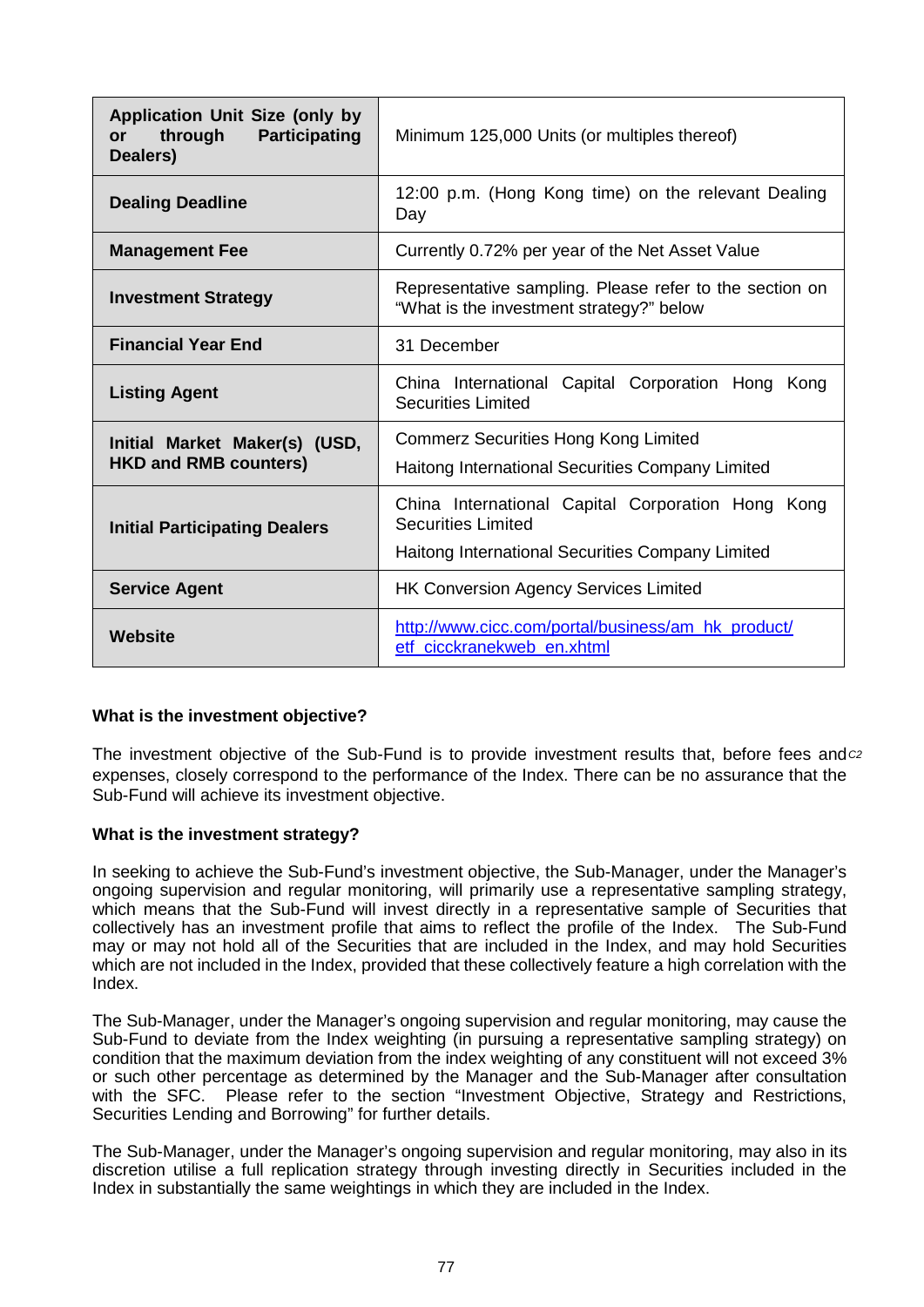The Index is designed to measure the performance of the investable universe of overseas listed publicly traded China-based companies whose primary business or businesses are in the Internet and Internet-related sectors, as determined by the index provider, China Securities Index Co., Ltd. (''Index Provider''). Please refer to the section "The Index" for details.

The Sub-Fund may invest up to 20% of its assets in instruments that are not included in the Index, but that the Sub-Manager believes will help the Sub-Fund track the Index. These investments may include equity securities and depositary receipts of issuers whose securities are not components of the Index and other collective investment schemes (including exchange traded funds).

The Sub-Fund may also invest in cash or cash equivalents (including money market funds) for cash management purposes. Investments in cash or cash equivalents are not anticipated to exceed 5% of the Net Asset Value of the Sub-Fund.

The Sub-Fund may invest in the following China-related securities: H-Shares, N-Shares, P-Chips and Red Chips.

Currently, the Manager and the Sub-Manager have no intention to invest the Sub-Fund in any financial derivative instruments (including structured products or instruments) for non-hedging (i.e. investment) purposes, and will not enter into securities lending transactions, repurchase or reverse repurchase transactions and other similar over-the-counter transactions. The Manager and the Sub-Manager will seek the prior approval of the SFC and provide at least one month's prior notice to Unitholders before the Sub-Fund engages in any such investments.

The investment strategy of the Sub-Fund is subject to the investment and borrowing restrictions set out in Part 1 of this Prospectus.

### **Risk factors specific to the Sub-Fund**

In addition to the risk factors presented in Part 1 of this Prospectus, the risk factors set forth below are also specific risks, in the opinion of the Manager and the Sub-Manager, considered to be relevant and presently applicable to the Sub-Fund.

# *Concentration risk*

Due to the concentration of the Index in the internet and technology sector, which is characterised by relatively higher volatility in price performance when compared to other economic sectors, the performance of the Index may be more volatile when compared to other broad-based stock indices. The price volatility of the Sub-Fund may be greater than the price volatility of exchange traded funds tracking more broad-based indices.

#### *Consumption sector risk*

The performance of Chinese companies active in the consumer discretionary sector are correlated to the growth rate of the consumer market, individual income levels and their impact on levels of domestic consumer spending in China, which in turn depend on the worldwide economic conditions, which have recently deteriorated significantly in many countries and regions and may remain depressed for the foreseeable future.

There are many factors affecting the level of consumer spending, including but not limited to interest rates, currency exchange rates, economic growth rate, inflation, deflation, political uncertainty, taxation, stock market performance, unemployment level and general consumer confidence. There can be no assurance that historical growth rates of the Chinese economy and the Chinese consumer market will continue. Any future slowdowns or declines in the Chinese economy or consumer spending may materially and adversely affect the business of the companies in the consumer discretionary sector and as a result the performance of the Sub-Fund.

*Software, internet and related services industries risks*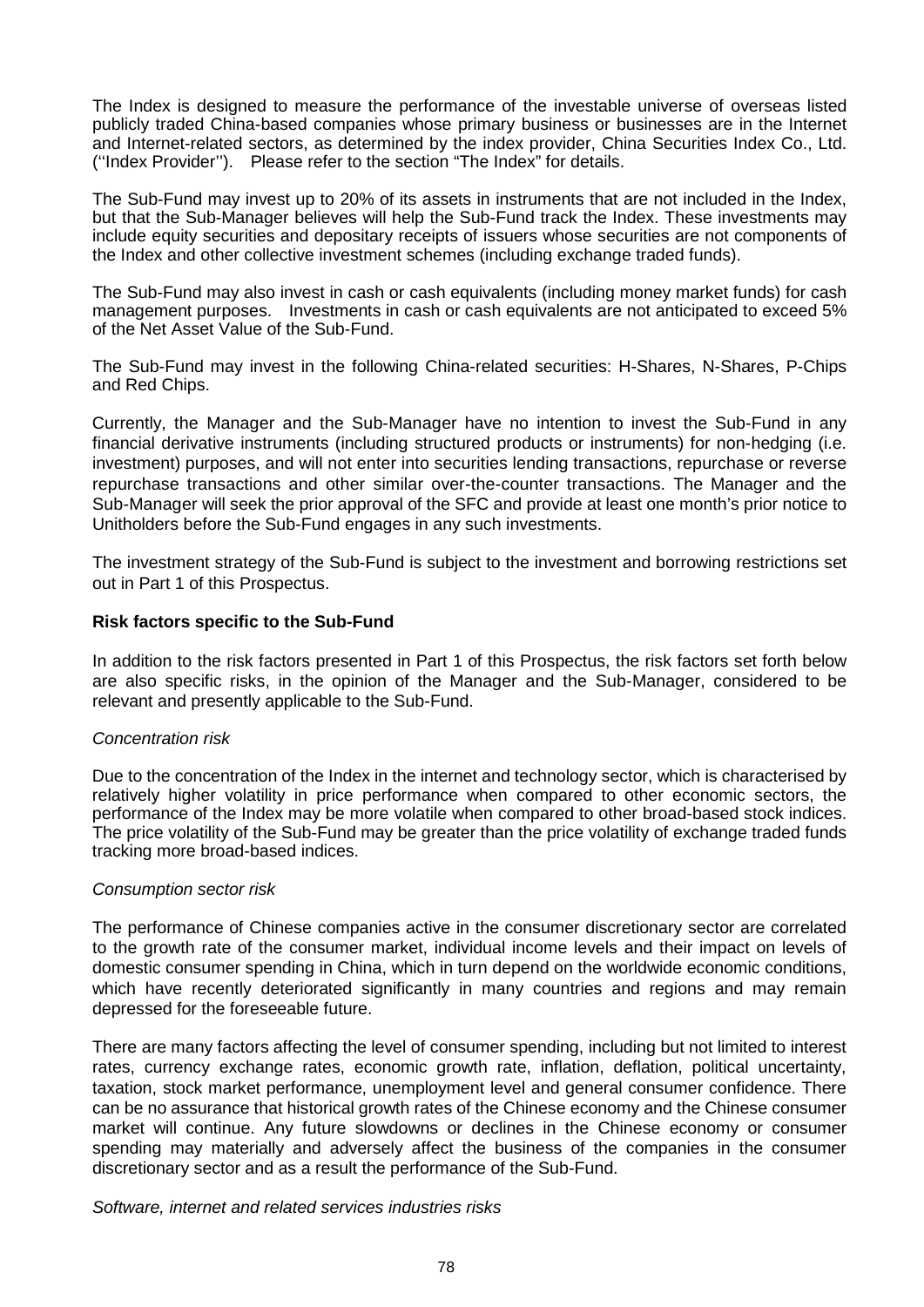Many of the companies in the software, internet and related services industries have a relatively short operating history. Rapid changes could render obsolete the products and services offered by the companies in which the Sub-Fund invests and cause severe or complete declines in the prices of the securities of those companies. Additionally, companies in these sectors may face dramatic and often unpredictable changes in growth rates and competition for the services of qualified personnel. Any errors or vulnerabilities that may be discovered in the code of an internet company after release may adversely affect the business and operating results of such company. If the Sub-Fund invests in any of these companies, its investment may be adversely affected.

There may be substantial government intervention in the internet industry, including restrictions on investment in internet companies if such companies are deemed sensitive to relevant national interests. Some governments in the world have sought, and may in the future seek, to censor content available through internet, restrict access to products and services offered by internet companies that the Sub-Fund invests in from their country entirely or impose other restrictions that may affect the accessibility of such products and services for an extended period of time or indefinitely. In the event that access to the internet products and services is restricted, in whole or in part, in one or more countries, the ability of such internet companies to retain or increase their user base and user engagement may be adversely affected, and their operating results may be harmed. This may in turn affect the value of investment of the Sub-Fund.

The internet business is subject to complex laws and regulations including privacy, data protection, content regulation, intellectual property, competition, protection of minors, consumer protection and taxation. These laws and regulations are subject to change and uncertain interpretation, and could result in claims, changes to the business practices, monetary penalties, increased cost of operations or declines in user growth, user engagement or advertisement engagement, or otherwise harm the internet business. They may also delay or impede the development of new products and services. Compliance with these existing and new laws and regulations can be costly and may require significant time and attention of management and technical personnel. All these may have impact on the business and/or profitability of the internet companies in which the Sub-Fund invests and this may in turn adversely affect the value of investment of the Sub-Fund.

# *Distributions out of or effectively out of capital risk*

The Manager may, at its discretion make distributions out of capital. The Manager may also, at its discretion, make distributions out of gross income while all or part of the fees and expenses of the Sub-Fund are charged to/paid out of the capital of the Sub-Fund, resulting in an increase in distributable income for the payment of distributions by the Sub-Fund and therefore, the Sub-Fund may effectively pay distributions out of the capital. Payment of distributions out of capital or effectively out of capital amounts to a return or withdrawal of part of an investor's original investment or from any capital gains attributable to that original investment. Any distributions involving payment of distributions out of or effectively out of the Sub-Fund's capital may result in an immediate reduction of the Net Asset Value per Unit. The Manager may amend its distribution policy subject to the SFC's prior approval and by giving not less than one month's prior notice to Unitholders.

# **The offering phases**

#### *Initial Offer Period*

The current Dealing Deadline during the Initial Offer Period is 12:00 p.m. (Hong Kong time) 3 Business Days prior to the Listing Day, or such other time as the Manager (with the approval of Trustee) may determine on any day when the trading hours of the SEHK are reduced. Please see "Summary of timetable" below.

The Issue Price of Units which is the subject of a Creation Application during the Initial Offer Period is USD10, or such other amount determined by the Manager with the approval of the Trustee prior to the Initial Offer Period. During the Initial Offer Period, Participating Dealers may apply for Units in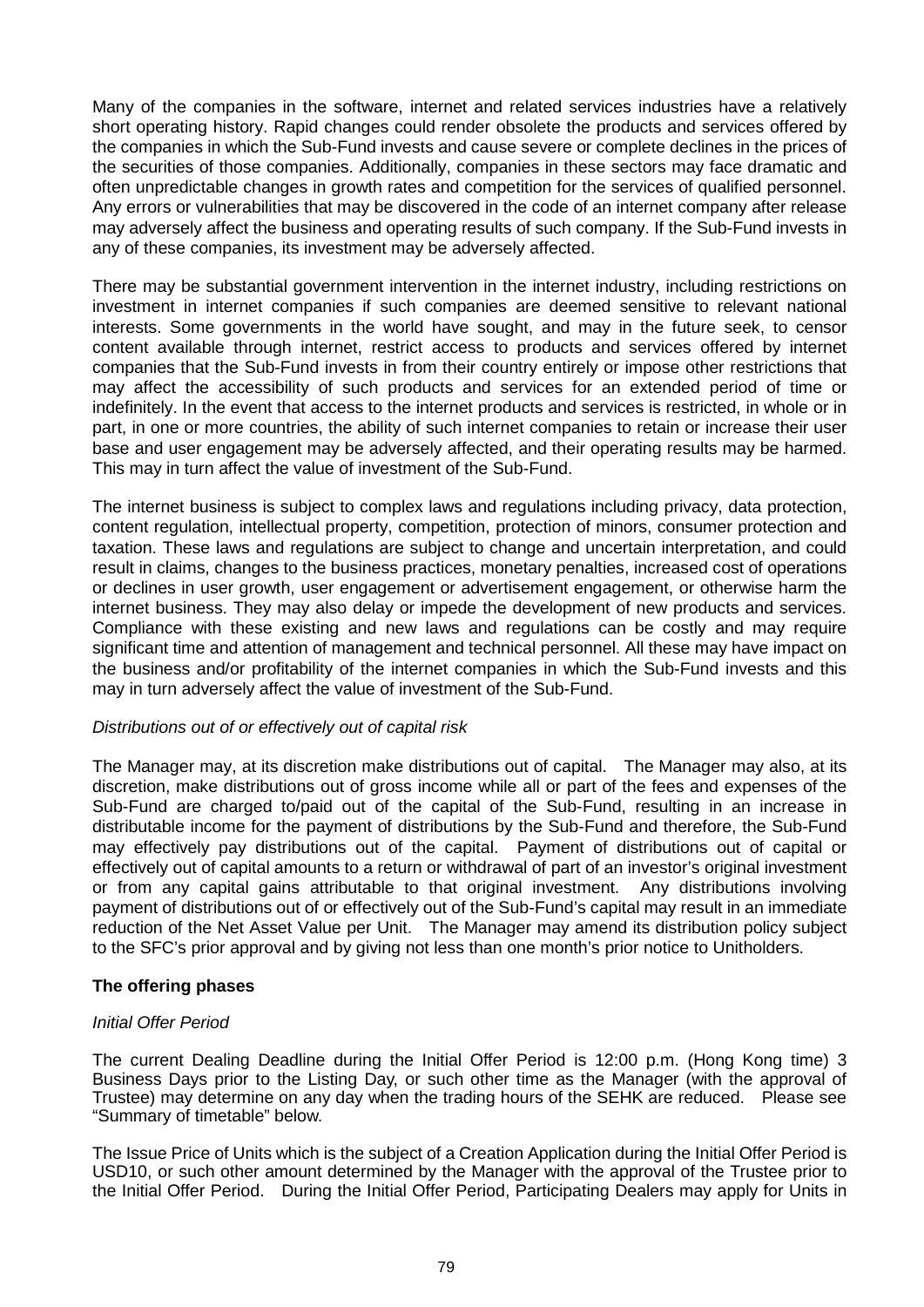cash (USD only) on each Dealing Day for themselves and for their clients. No redemptions are permitted during the Initial Offer Period.

### *After Listing*

Dealings in the Units on the SEHK are expected to commence on 10 April 2018 but may be postponed by the Manager to a date no later than 13 April 2018.

The current Dealing Deadline after Listing is 12:00 p.m. (Hong Kong time) on the relevant Dealing Day, or such other time as the Manager (with the approval of Trustee) may determine on any day when the trading hours of the SEHK are reduced.

All investors may buy and sell Units in the secondary market on the SEHK and Participating Dealers (for themselves or for their clients) may apply for cash (USD) creation and redemption of Units in the primary market.

All Creation Applications shall be in USD only, notwithstanding a Multi-counter being adopted for the Sub-Fund. Settlement in cash for subscribing Units is due at the time specified in the Operating Guidelines on or before the relevant Dealing Day in accordance with the Operating Guidelines.

The attention of investors is drawn to the section entitled "The Offering Phases" in Part 1 of this Prospectus.

### **Summary of timetable**

The following table summarises all key events and the Manager's expected timetable:

| Initial Offer Period commences<br>Participating Dealers may apply for cash<br>$\bullet$<br>creation for themselves or for their<br>clients in a minimum number of 125,000<br>Units (or multiples thereof)                                                                                                                                                                           | 9:00 a.m. (Hong Kong time) on 3 April<br>$\bullet$<br>2018 or such other date or time as the<br>Manager may determine                                                                                                                                                                                    |  |  |
|-------------------------------------------------------------------------------------------------------------------------------------------------------------------------------------------------------------------------------------------------------------------------------------------------------------------------------------------------------------------------------------|----------------------------------------------------------------------------------------------------------------------------------------------------------------------------------------------------------------------------------------------------------------------------------------------------------|--|--|
| The date that is 3 Business Days prior to the<br><b>Listing Date</b><br>Latest time for cash Creation<br>Applications by Participating Dealers for<br>Units to be available for trading on the<br><b>Listing Date</b>                                                                                                                                                               | 12:00 p.m. (Hong Kong time) on 4<br>April 2018 or such other date or time<br>as the Manager may determine                                                                                                                                                                                                |  |  |
| After Listing (period commences on the Listing<br>Date)<br>All investors may start trading Units on<br>$\bullet$<br>the SEHK through any designated<br>brokers; and<br>Participating Dealers may apply for<br>$\bullet$<br>cash creation and cash redemption (for<br>themselves or for their clients) in a<br>minimum number of 125,000 Units (or<br>multiples thereof) continually | Commence at 9:30 a.m. (Hong Kong<br>time) on 10 April 2018, but may be<br>postponed by the Manager to a date<br>no later than 13 April 2018<br>Until 12:00 p.m. (Hong Kong time) on<br>each Dealing Day, or such other time<br>as the Manager (with the approval of<br>the Trustee) may determine on any |  |  |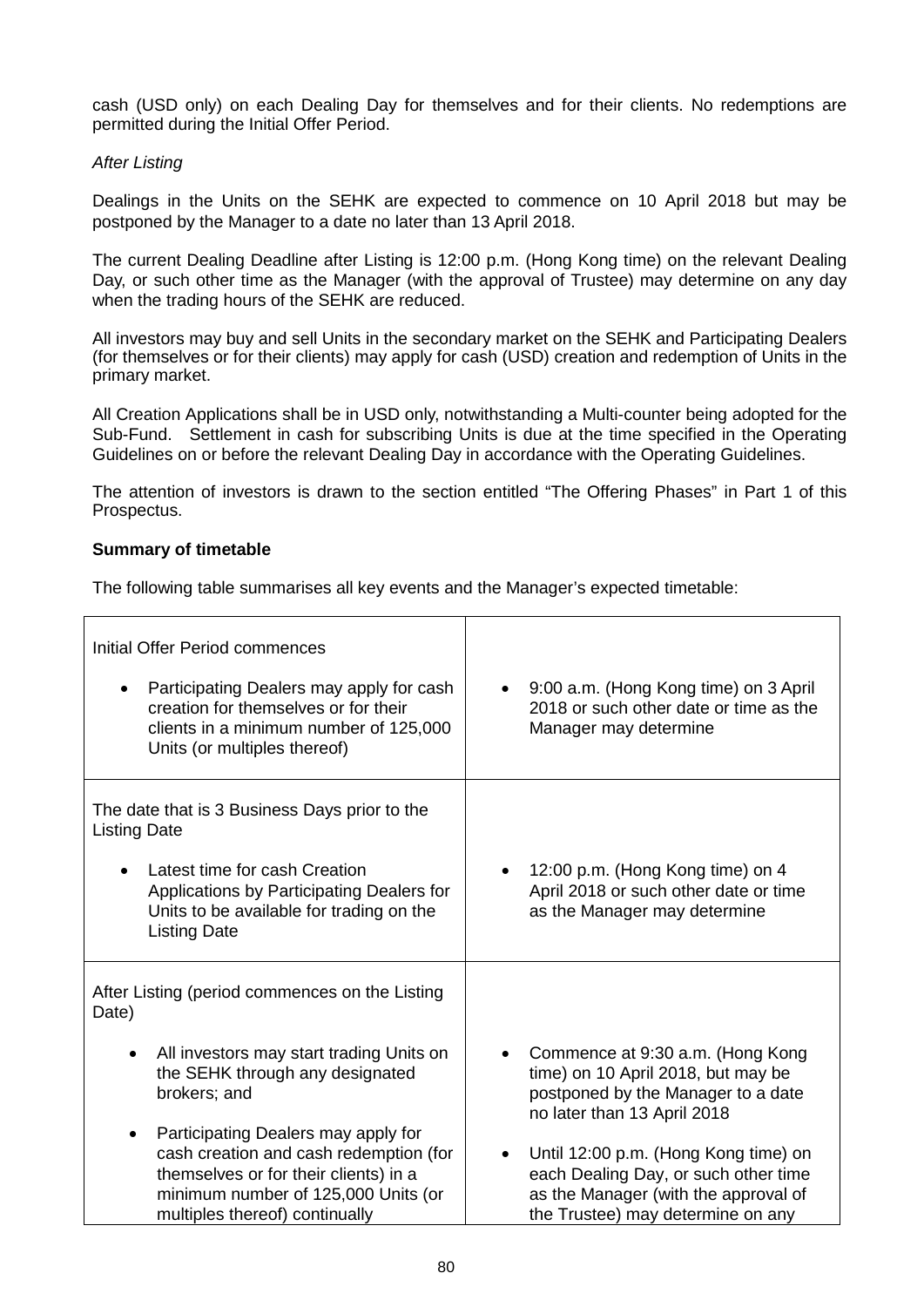| day when the trading hours of the<br><b>SEHK</b> are reduced |
|--------------------------------------------------------------|
|                                                              |

# **Multi-Counter**

The Manager has arranged for the Units of the Sub-Fund to be available for trading on the secondary market on the SEHK under a Multi-Counter arrangement. Units are denominated in USD. The Sub-Fund offers 3 trading counters on the SEHK (i.e. HKD counter, RMB counter and USD counter) to investors for secondary trading purposes. Units traded in HKD counter will be settled in HKD, Units traded in RMB counter will be settled in RMB and Units traded in USD counter will be settled in USD. Apart from settlement in different currencies, the trading prices of Units in the counters may be different as the different counters are distinct and separate markets.

Units traded on each counters are of the same class and all Unitholders of all counters are treated equally. The counters will have different stock codes, different stock short names and different ISIN numbers and set out in the section "Key Information" above.

Normally, investors can buy and sell Units traded in the same counter or alternatively buy in one counter and sell in another counter provided their brokers provide HKD, RMB and USD trading services at the same time and offer inter-counter transfer services to support Multi-Counter trading. Inter-counter buy and sell is permissible even if the trades take places within the same trading day. However, investors should note that the trading price of Units traded in each counter may be different and may not always maintain a close relationship depending on factors such as market demand and supply and liquidity in each counter.

Investors should consult their brokers if they have any questions concerning fees, timing, procedures and the operation of the Multi-Counter, including inter-counter transfers. Investors' attention is also drawn to the risk factor above entitled "Risks Associated with Multi-Counter".

# **Exchange Listing and Trading (Secondary Market)**

# *General*

Application has been made to the Listing Committee of the SEHK for the listing of, and permission to deal in the Units traded in HKD, USD and RMB.

Units are neither listed nor dealt on any other stock exchange and no application for such listing or permission to deal is being sought as at the date of this Prospectus. Application may be made in the future for a listing of Units on one or more other stock exchanges. Investors' attention is drawn to the section entitled "Exchange Listing and Trading (Secondary Market)" in Part 1 of this Prospectus for further information.

Dealings on the SEHK in Units are expected to begin on 10 April 2018. Units will trade on the SEHK in board lots of 50 Units.

Participating Dealers should note that they will not be able to sell or otherwise deal in the Units on the SEHK until dealings begin on the SEHK.

# **Redemptions**

Units can be redeemed directly (through a Participating Dealer). Any accepted Redemption Application will be effected by the payment of cash in accordance with the Operating Guidelines and the Trust Deed. Redemption proceeds paid in cash shall be in USD only, notwithstanding a Multi-counter being adopted for the Sub-Fund.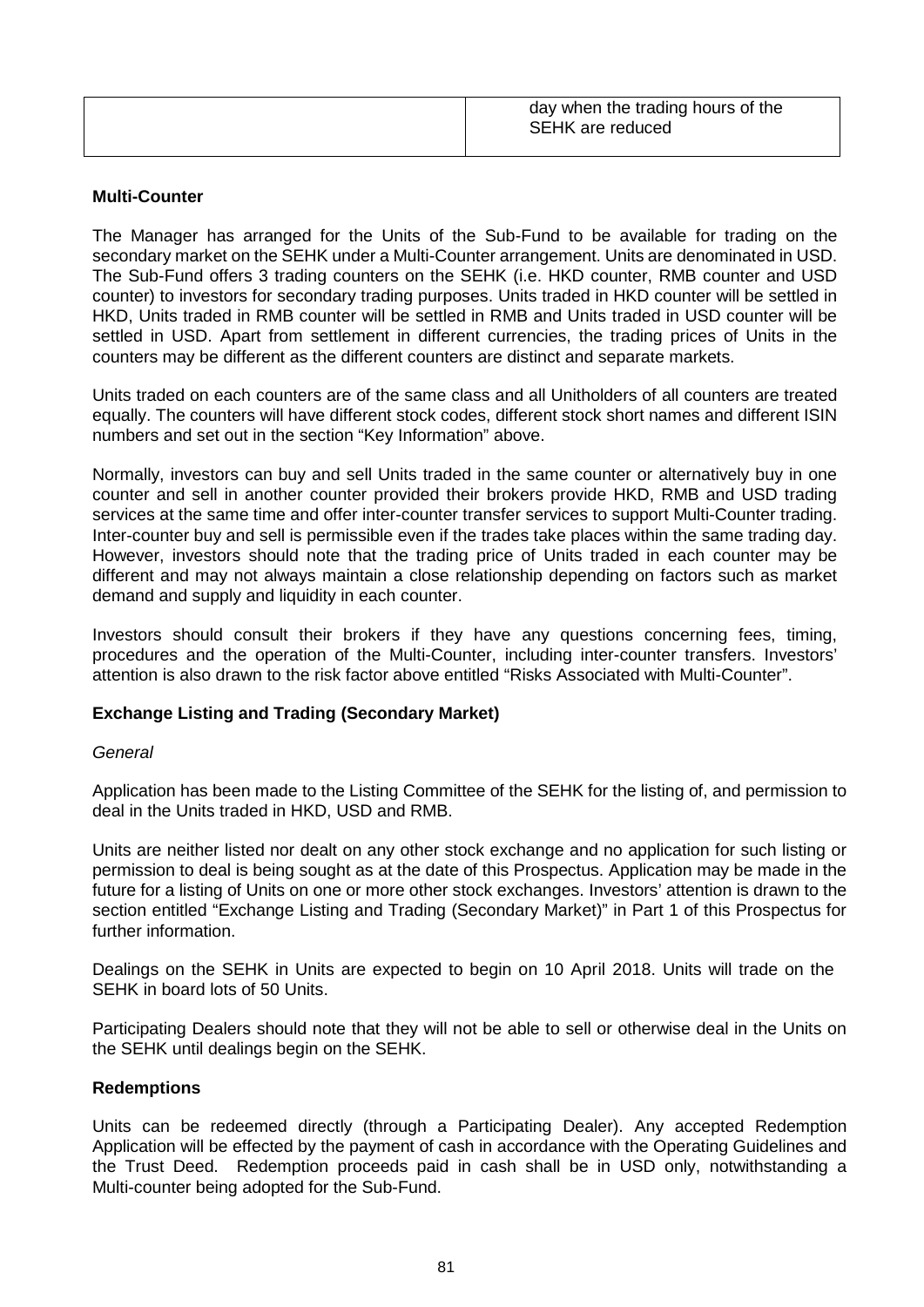# **Distribution policy**

The Manager intends to declare and distribute net dividends to Unitholders at least annually (in December each year). The Manager will make an announcement prior to any distribution in respect of the relevant distribution amount in USD only. Distributions may be made out of capital as well as income at the Manager's discretion. The Manager may also, at its discretion, pay dividend out of gross income while all or part of the fees and expenses of the Sub-Fund are charged to/paid out of the capital of the Sub-Fund, resulting in an increase in distributable income for the payment of dividends by the Sub-Fund and therefore, the Sub-Fund may effectively pay dividend out of capital. The Manager and the Sub-Manager may amend the policy with respect to distribution out of capital or effectively out of capital subject to the SFC's prior approval and by giving not less than one month's prior notice to investors.

Each Unitholder will receive distributions in USD only. Unitholders without USD accounts may have to bear the fees and charges associated with the conversion of such dividend from USD into any other currency. Unitholders are advised to check with their brokers regarding arrangements for distributions.

Distribution payment rates in respect of Units will depend on factors beyond the control of the Manager or Trustee including, general economic conditions, and the financial position and dividend or distribution policies of the relevant underlying entities. There can be no assurance that such entities will declare or pay dividends or distributions.

Payment of distributions out of capital or effectively out of capital amounts to a return or withdrawal of part of an investor's original investment or from any capital gains attributable to that original investment. Any distributions involving payment out of or effectively out of the Sub-Fund's capital may result in an immediate reduction in the Net Asset Value per Unit.

The composition of distributions payable on Units (i.e. the relative amounts of distributions paid and the percentages of dividends out of (i) net distributable income and (ii) capital), if any, for the last 12 months are available from the Manager on request and are also published on the website http://www.cicc.com/portal/business/am\_hk\_product/etf\_cicckranekweb\_en.xhtml. The Manager may amend the Sub-Fund's distribution policy with respect to the distributions out of capital or effectively out of capital of the Sub-Fund subject to the SFC's prior approval and by giving not less than one month's prior notice to Unitholders.

# **Fees and expenses**

The Sub-Fund employs a single management fee structure, with the Sub-Fund paying all of its fees, costs and expenses (and its due proportion of any costs and expenses of the Trust allocated to it) as a single flat fee (the "Management Fee"). Fees and expenses taken into account in determining the Management Fee include, but are not limited to, the Manager's fee, the Sub-Manager's fees, Trustee's fee, Registrar's fees, fees of the Service Agent, fees and expenses of the auditors, securities transaction fee, ordinary out-of-pocket expenses incurred by the Manager or the Trustee and costs and expenses of licensing the Index. The Management Fee does not include brokerage and transaction costs, fees and extraordinary items such as litigation expenses.

The Management Fee is 0.72% per year of the Net Asset Value of the Sub-Fund and is accrued daily and calculated as at each Dealing Day. It is payable out of the Sub-Fund monthly in arrears in USD.

# **The Index**

*This section is a brief overview of the Index. It contains a summary of the principal features of the Index and is not a complete description of the Index. As of the date of this Prospectus, the summary of the Index in this section is accurate and consistent with the complete description of the Index. Complete information on the Index appears in the website identified below. Such*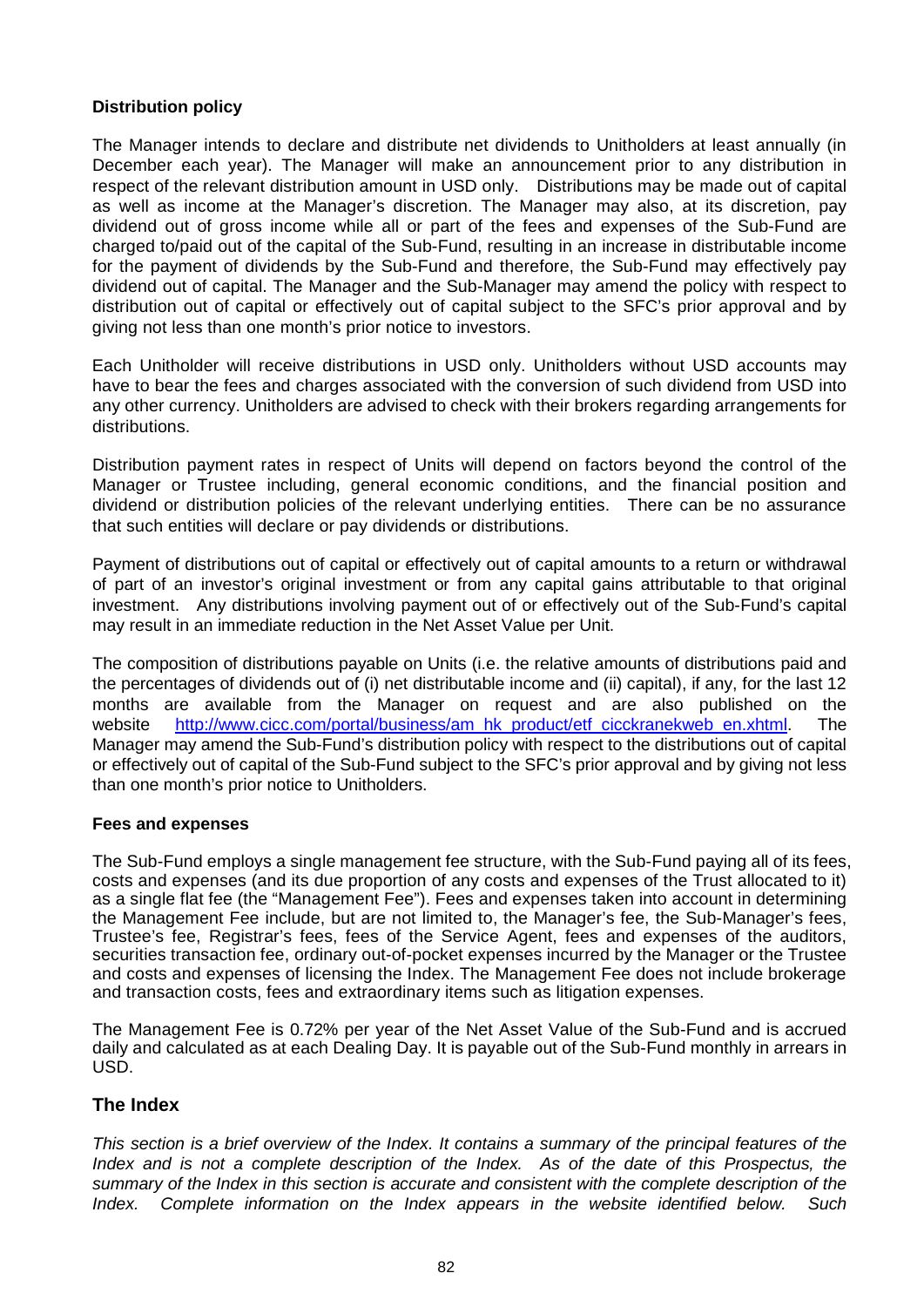*information may change from time to time and details of the changes will appear on that website.*

### *General information on the Index*

The Index of the Sub-Fund is the CSI Overseas China Internet Index. The Index is a free float market capitalisation weighted index consisting of China based companies with a primary listing outside China and whose primary business or businesses are focused on internet and internet-related technology.

The Index is compiled and published by China Securities Index Co., Ltd ("CSI" or the "Index Provider"). The Manager and the Sub-Manager (and each of their respective Connected Persons) are independent of the Index Provider.

The Index is a total return index. A total return index calculates the performance of the index constituents on the basis that any dividends or distributions are reinvested. The Index is denominated and quoted in USD.

As at 22 March 2018, it comprised 34 constituent stocks with float market capitalisation of approximately US\$1,368 billion.

The Index was launched on 29 February 2012 and had a base point of 1000 on 29 June 2007.

### *Index methodology*

#### *Index universe*

The selection universe of the Index (the "Index Universe") includes:

Chinese companies with a primary listing outside China for at least 3 month (unless its IPO size is more than USD3 billion) and meet all of the following criteria:

(A) One of the following:

- (i) the company is incorporated in China;
- (ii) the headquarters of the company is from China; or
- (iii) at least 50% of the revenue of the company is derived from China.

(B) Stocks listed on the SEHK should satisfy the following conditions:

- (i) common stocks and REITs primary listed on the SEHK (including Main Board or Growth Enterprise Market (GEM) of the SEHK);
- (ii) exclude stock that has a daily average close price in the most recent year of less than HKD0.1;
- (iii) exclude stock that has a daily average close price in the most recent year of less than HKD0.5 and the earning per share in most recent annual report is negative:
- (iv) the stock meets the requirement of daily average turnover ratio over three months. Securities are ranked by daily average turnover ratio in descending order. The cumulative daily average market capitalisation coverage is then calculated for each security and the securities of which the cumulative daily average market capitalisation coverage is beyond 90% are excluded.

Daily average turnover ratio = Average (Daily trading value / total market capitalisation)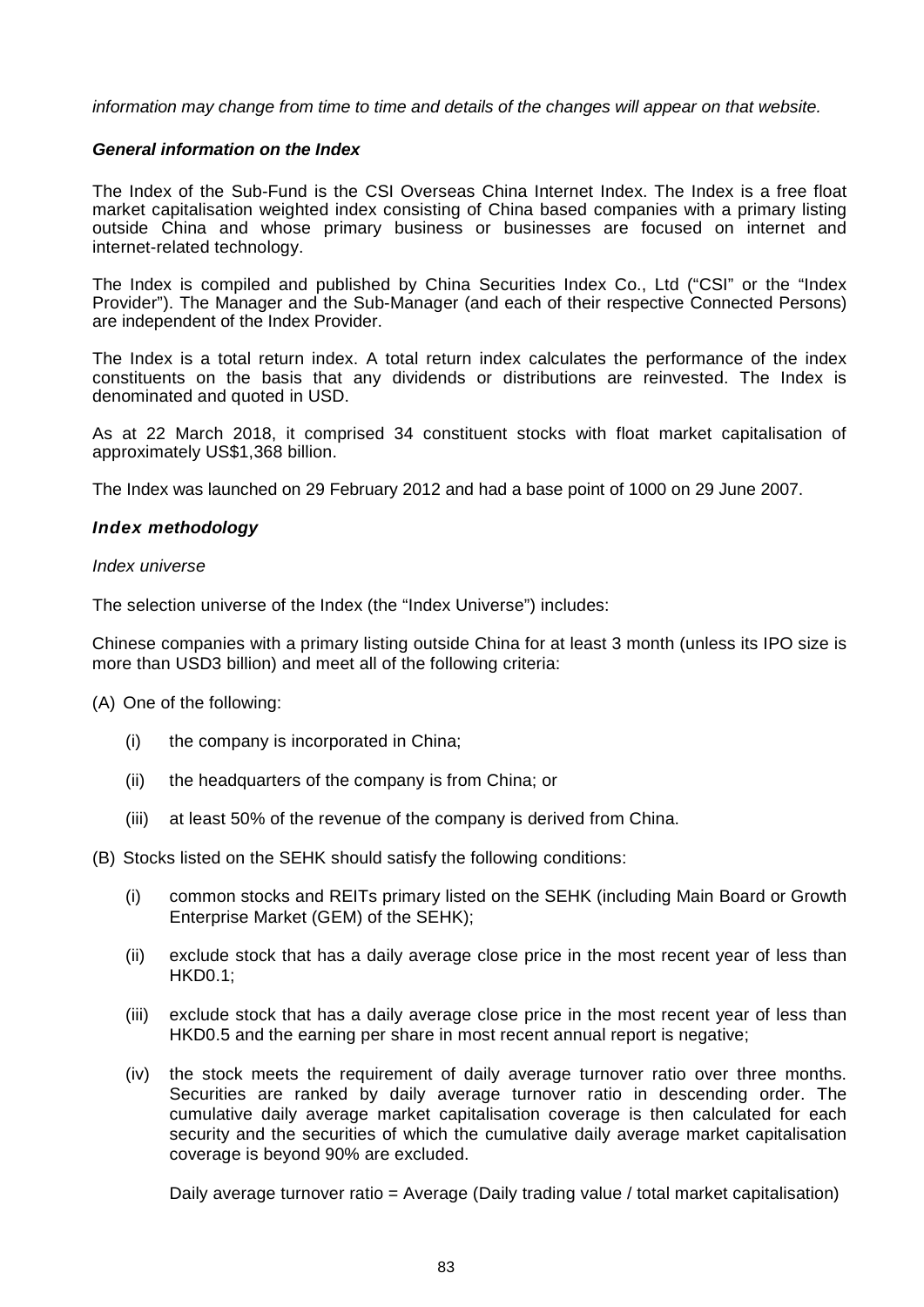#### *Selection criteria*

Based on the eligible constituents from the CSI Overseas China Internet Index, the following steps are applied to select the Index constituents:

Step 1: Remove the stocks in the universe whose daily average trading value in the previous year is less than USD0.5 million or daily average market cap in the previous year is less than USD500 million.

Step 2: From the remaining stocks, stocks that are classified in the following sectors are chosen as the constituents of the Index:

- Internet Software & Services companies developing and marketing internet software and/or providing internet services;
- Home Entertainment Software manufacturers of home entertainment software and educational software used primarily in the home;
- Internet Retail companies providing retail services primarily on the internet;
- Internet Service companies providing commercial services primarily through the internet; and
- Mobile Internet companies developing and marketing mobile internet software and/or providing mobile internet services.

The constituents are ranked by adjusted USD market capitalisation and the weight for each constituent in the Index is determined. Any constituents whose weights are greater than 10% are capped at 10%.

#### *Index calculation*

The Index is weighted as the following calculation formula:

Current Index = Current Total Adjusted Market-Cap / Divisor × 1000

Where Current Total Adjusted Market-Cap =  $Σ(Stock Price × Number of Free Floating Adjusted Shares)$ × Weight Factor × Foreign Exchange Rate).

Foreign Exchange Rate from Reuters (mid-price of quote) will be used. The value of Weight Factor is between 0 and 1. The weights of individual components are capped based on the adjusted USD market capitalisation.

CSI publishes the real time Index level via its website at www.csindex.com.cn.

#### *Index adjustments*

#### *Periodic review*

The constituents of the Index are updated and the index is rebalanced semi-annually, effective as of the next trading day after the second Friday in June and December. Each constituent is assigned a Weight Factor, effective on the same date, and remain unchanged until the next rebalancing date.

# *Ongoing review*

In the event that the representativeness and investability of the Index are affected due to changes that take place between periodic reviews on rebalancing dates, CSI may review the constituent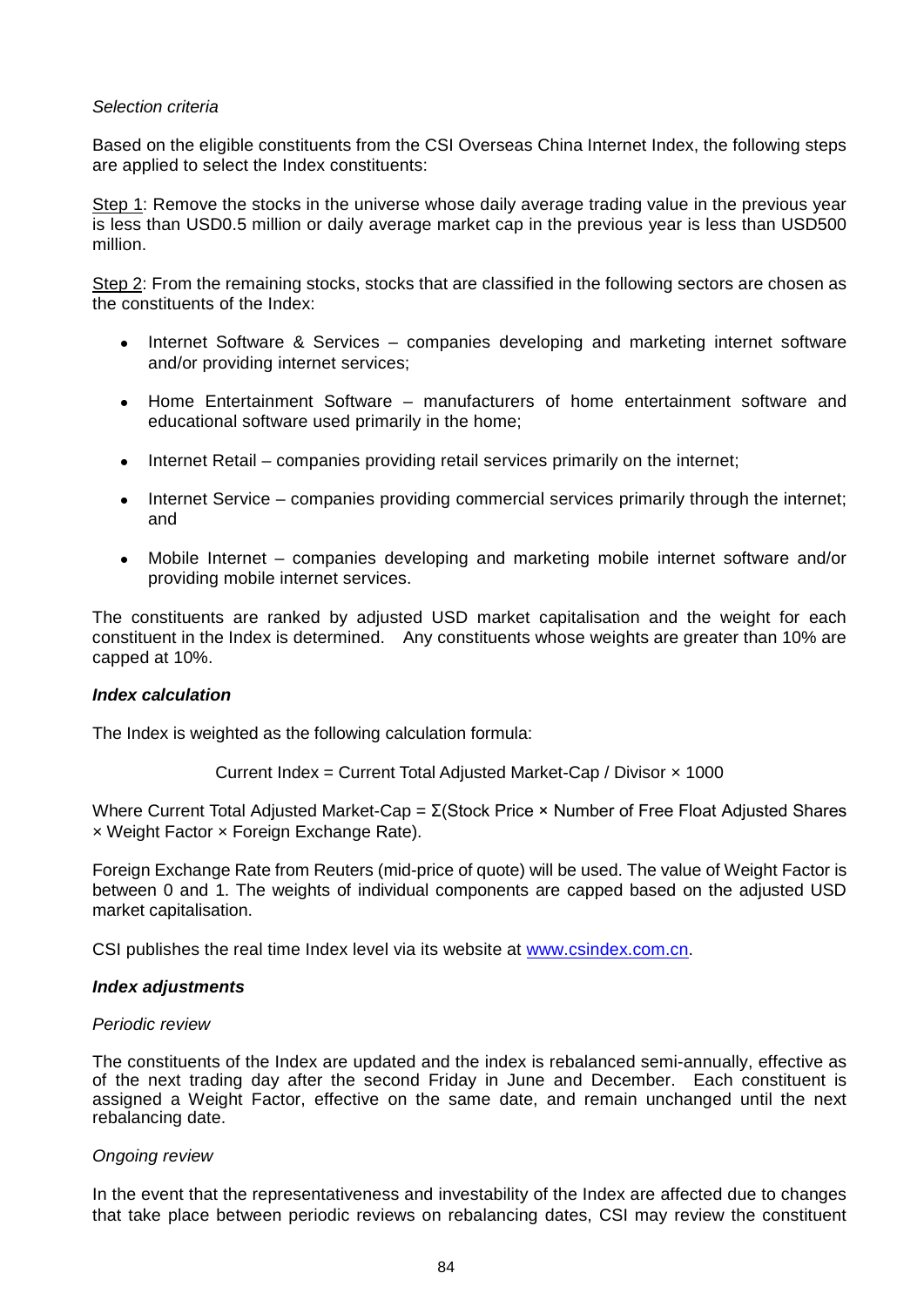stocks immediately. If the IPO size of new IPO Chinese internet company primary listed outside China is more than USD10 billion, the IPO company will be added into the Index at its  $11<sup>th</sup>$  trading day. Delisted stocks will be immediately deleted from the list of constituents.

# *Top 10 constituents of the Index*

As at 22 March 2018, the 10 largest constituents of the Index (which accounted in aggregate for 61.61% of the Index) were as follows:

| Rank | <b>Constituent Name</b>     | <b>Exchange</b>             | Weighting (%) |
|------|-----------------------------|-----------------------------|---------------|
| 1.   | <b>Tencent Holdings Ltd</b> | Hong Kong                   | 10.02         |
| 2.   | Alibaba Group Holding Ltd   | <b>New York</b>             | 8.52          |
| 3.   | Baidu Inc                   | NASDAQ Global Select        | 6.98          |
| 4.   | Vipshop Holdings Ltd        | <b>New York</b>             | 6.82          |
| 5.   | JD.com Inc                  | <b>NASDAQ Global Select</b> | 5.68          |
| 6.   | Momo Inc                    | <b>NASDAQ Global Select</b> | 5.32          |
| 7.   | NetEase Inc                 | <b>NASDAQ Global Select</b> | 4.99          |
| 8.   | Autohome Inc                | <b>New York</b>             | 4.98          |
| 9.   | Weibo Corp                  | <b>NASDAQ Global Select</b> | 4.21          |
| 10.  | YY Inc                      | <b>NASDAQ Global Select</b> | 4.09          |

You can obtain the most updated list of the constituents of the Index and additional information of the Index from the website of CSI at www.csindex.com.cn.

# *Index Provider disclaimer*

China Securities Index Co., Ltd. (''CSI''), a leading index provider in China, is a joint venture between the Shanghai Stock Exchange and the Shenzhen Stock Exchange that specializes in the creation of indices and index-related services. CSI is not affiliated with the Trustee, the Manager or the Sub-Manager, or any of their respective affiliates. The Sub-Manager has entered into a license agreement with CSI to use the Index and CSI marks, and sublicenses such rights to the Sub-Fund at no charge. The Manager and/or the Sub-Manager uses the marks for the purpose of promoting and marketing the Sub-Fund.

The Sub-Fund is neither sponsored nor promoted, distributed or in any other manner supported by CSI. The Index is compiled and calculated by CSI. CSI will apply all necessary means to ensure the accuracy of the Index. However, neither CSI nor the Shanghai Stock Exchange nor the Shenzhen Stock Exchange shall be liable (whether in negligence or otherwise) to any person for any error in the Index and neither CSI nor the Shanghai Stock Exchange nor the Shenzhen Stock Exchange shall be under any obligation to advise any person of any error therein. All copyrights in the Index values and constituent lists vest in CSI. Neither the publication of the Index by CSI nor the granting of a license of rights relating to the Index or to the Index Trademark for the utilization in connection with the Sub-Fund, represents a recommendation by CSI for a capital investment or contains in any manner a warranty or opinion by CSI with respect to the attractiveness of an investment in the Sub-Fund.